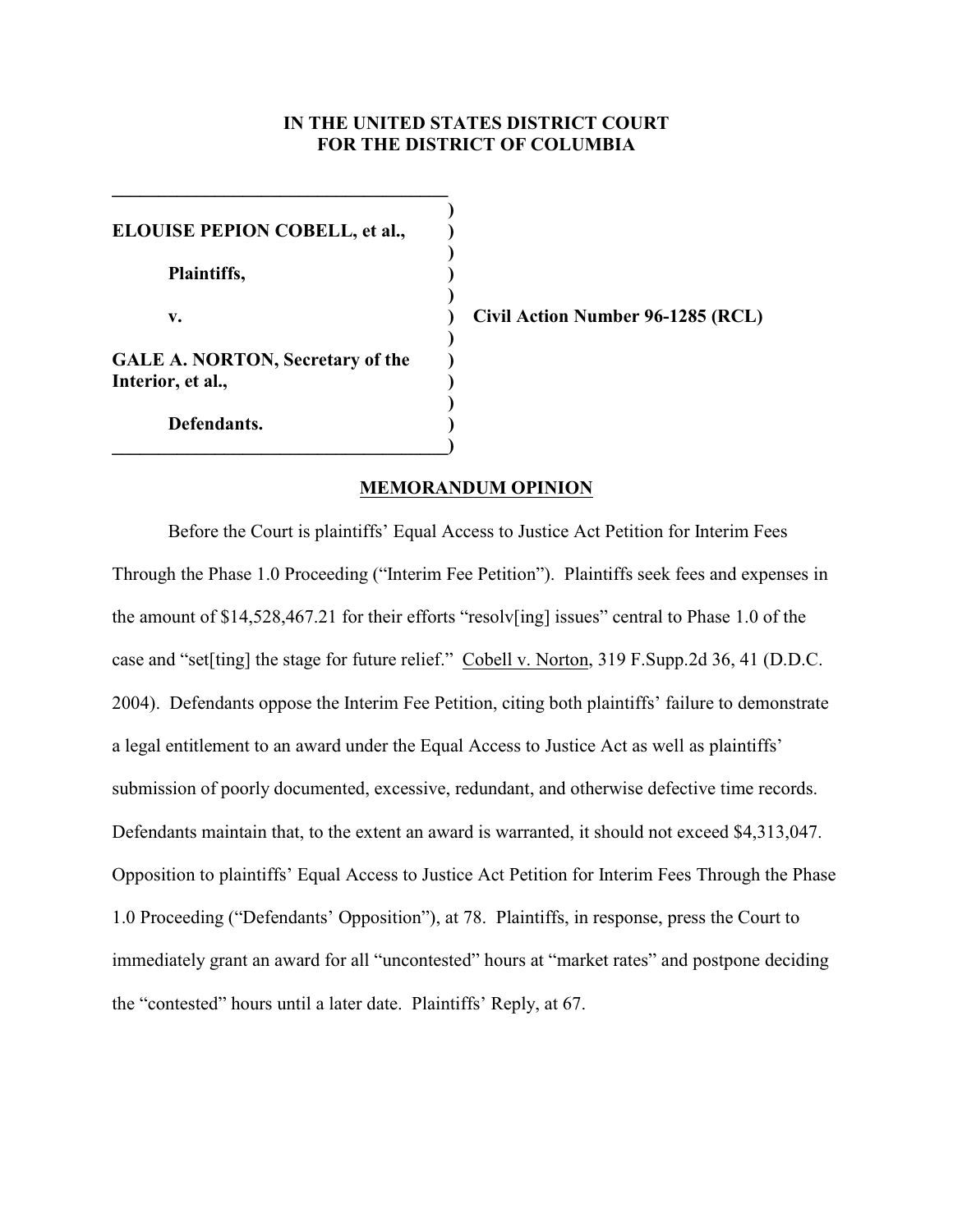After examining the record and considering the briefs presented, the Court, for the reasons set out more fully below, awards plaintiffs fees in the amount of \$4,534,275.97 and expenses in the amount of \$2,532,195.08, for a total Interim Fee Award of \$7,066,471.05.

### **BACKGROUND**

 Plaintiffs initiated this class action in 1996 on behalf of more than 350,000 Native Americans against the Secretaries of the Interior and the Treasury as trustee-delegates, seeking equitable relief to redress mismanagement of the trust fund accounts. Cobell v. Babbitt, 30 F.Supp.2d 24 (D.D.C. 1998). The class was initially represented by five-named plaintiffs, Elouise Pepion Cobell, Thomas Maulson, James Louis Larose, Penny Cleghorn, and Earl Old Person, until the Court, on March 5, 2003, removed Old Person as a class representative.

Plaintiffs sought both a "retrospective" accounting of the government's Individual Indian Money (IIM) trust account system as well as a "prospective" order demanding that the Departments of the Interior and the Treasury manage Indian accounts in accordance with their statutory and common-law duties. Plaintiffs grounded their claims on a long line of Congressional Acts including the General Allotment Act of 1887, ch. 119, 24 Stat. 388 (vesting beneficial title of certain lands in the United States as trustee for individual Native Americans); the Indian Reorganization Act of 1934, 48 Stat. 984 (halting allotment of Native American lands and returning surplus land to tribal ownership); the Indian Self-Determination and Education Assistance Act, 88 Stat. 2203 (1975) (granting tribal management over certain functions previously administered by the Bureau of Indian Affairs and the Office of Trust Fund Management); and the more recently promulgated Indian Trust Fund Management Reform Act ("Trust Reform Act"), 108 Stat. 423q (codified as amended at 25 U.S.C. §162a(d) (1994)).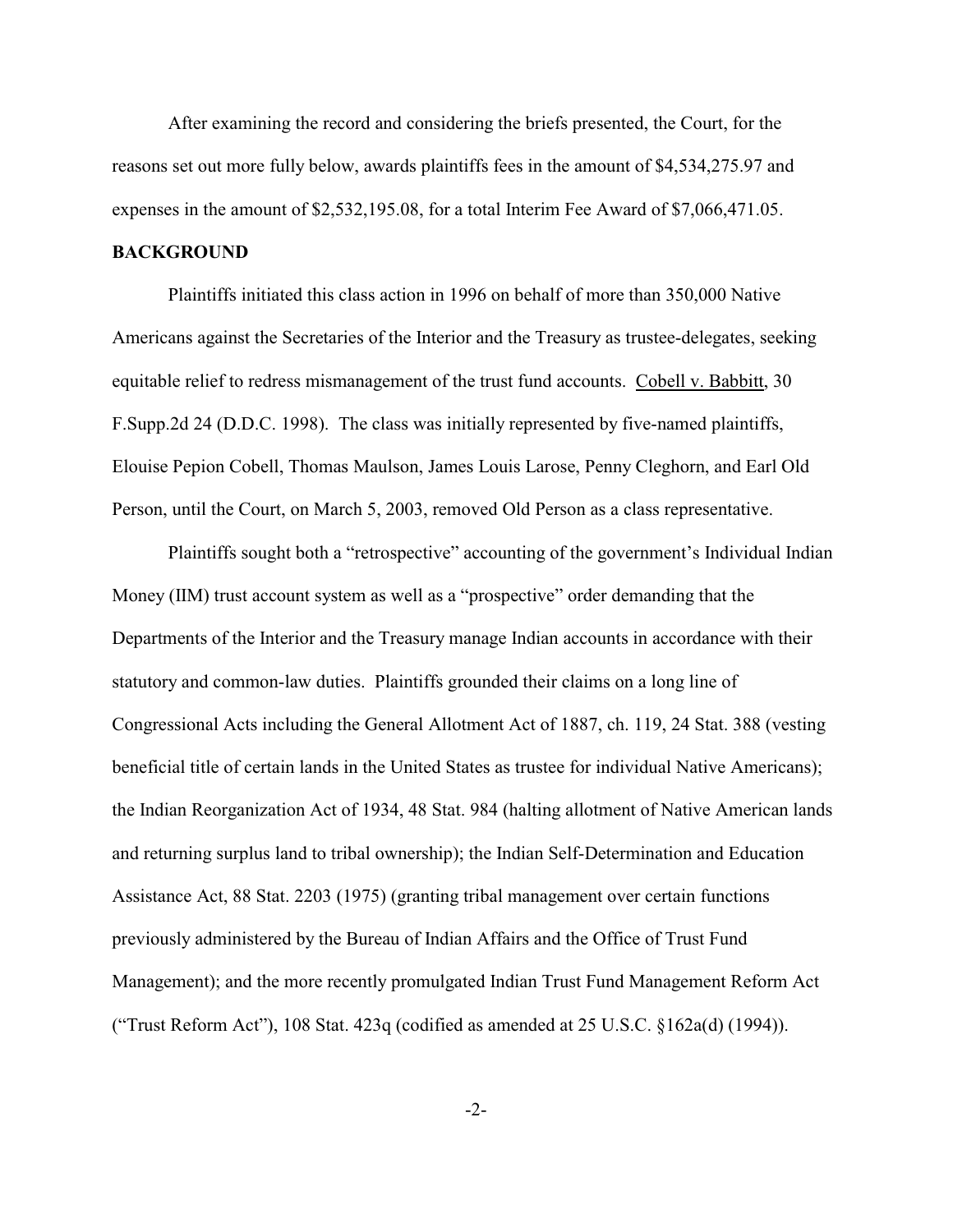On November 5, 1998, this Court bifurcated the proceedings into two "phases." Phase 1.0 was "a trial to determine the extent to which the defendants have violated their trust duties"; while Phase 2.0 is projected to be "a trial on the extent to which the defendants have remedied those breaches." Cobell v. Norton, 226 F.R.D. 67, 73 (D.D.C. 2005).

 On December 21, 1999, after conducting a six-week bench trial addressing plaintiffs' Phase 1.0 claims, the Court issued a Memorandum Opinion containing detailed factual findings and conclusions of law. Cobell v. Babbitt, 91 F.Supp.2d 1 (D.D.C. 1999) (hereinafter referred to as "Cobell V" (see Cobell, 226 F.R.D. at 73 n.4)). In Cobell V, the Court found defendants in breach of their statutory trust duties and issued a declaratory judgment requiring defendants: (1) to provide plaintiffs an accurate accounting; (2) to retrieve and retain all information necessary to render an accurate accounting of all money in the IIM trust; and (3) to establish written policies and procedures for complying with their statutory obligations and for rectifying those breaches identified by the Court. Cobell, 91 F.Supp.2d at 57. The Court also retained jurisdiction for a period of five years and ordered defendants to file quarterly status reports "setting forth and explaining the steps that defendants have taken to rectify the breaches of trust declared today and to bring themselves into compliance with their statutory trust duties." Id.

The Court denied, however, plaintiffs' requests for the appointment of a monitor with investigatory powers, id. at 52, and for prospective relief. Id. at 56. The Court also dismissed with prejudice plaintiffs' common-law claims as well as their allegations that defendants obstructed the operation of the Special Trustee. Id. at 57.

On February 23, 2001, the United States Court of Appeals for the District of Columbia affirmed this Court's rulings and held that: (1) the District Court could consider plaintiffs'

-3-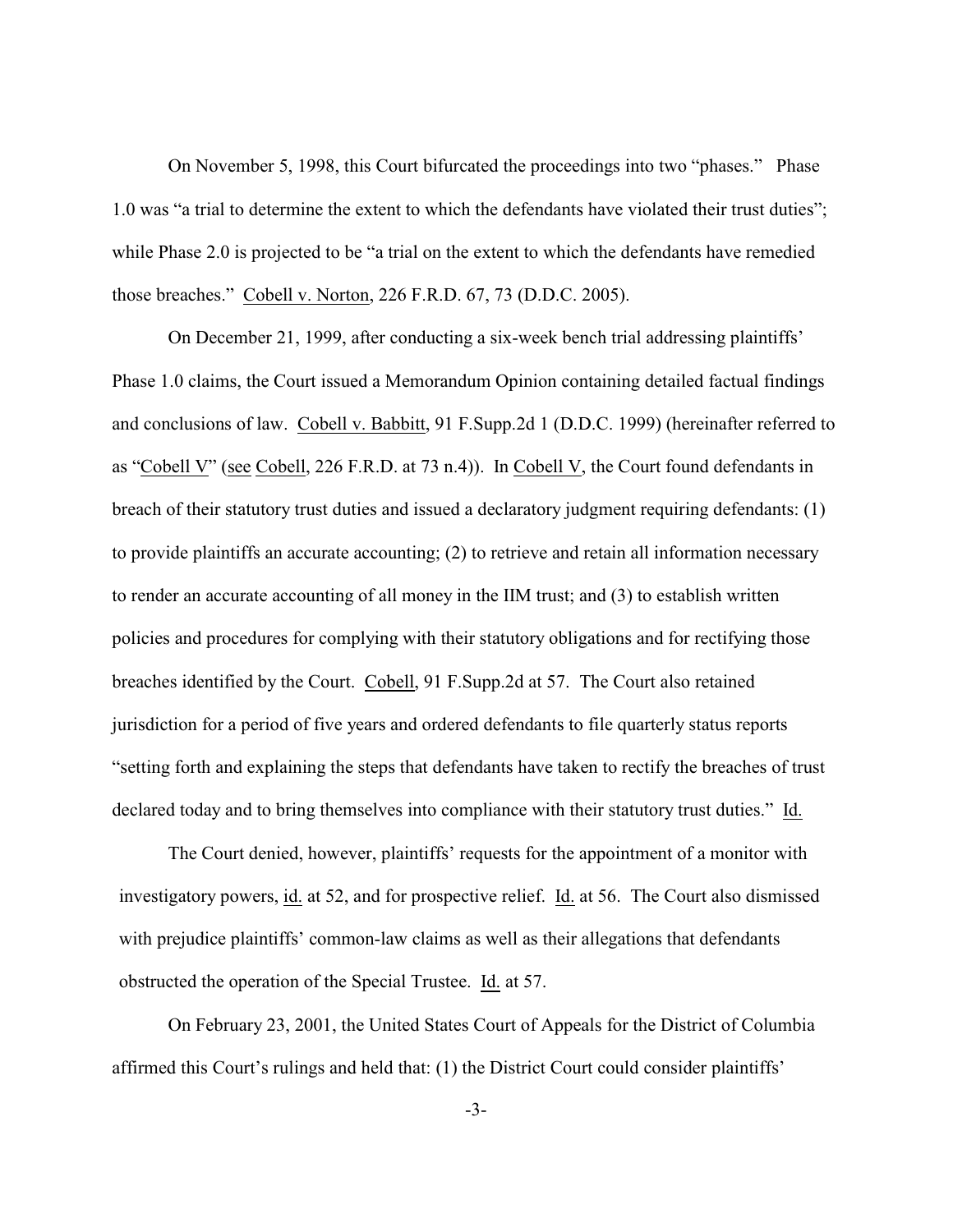claims absent final administrative action; (2) the Secretary of the Treasury breached his fiduciary obligations toward beneficiaries by failing to maintain documents necessary to perform accounting; (3) there was ample evidence supporting the Court's finding that defendants failed to take reasonable steps to discharge their trust obligations; (4) management of a trust and rendering of an adequate accounting required locating and retaining records, operational computer systems, and adequate staffing; and (5) the Court's continued oversight was mandatory. Cobell v. Norton, 240 F.3d 1081, 1098 (D.C. Cir. 2001) (hereinafter referred to as "Cobell VI" (see Cobell, 226 F.R.D. 73 n.4)).

Plaintiffs request reimbursement for fees and costs incurred by attorneys Dennis Gingold, Thaddeus Holt, and Mark Brown; the Native American Rights Fund ("NARF"); the law firm of Kilpatrick Stockton ("KS"); accountant and litigation consultant Geoffrey Rempel; and the accounting firm, PricewaterhouseCoopers ("PwC"), for bringing about these rulings.

Defendants challenge plaintiffs' Interim Fee Petition on every conceivable front, alleging: (1) that plaintiffs' petition runs afoul of the notice requirements of Fed. R. Civ. P.  $23(h)(1)$ ; (2) that plaintiffs failed to demonstrate "eligibility" under section  $2412(d)(2)(B)$ ; (3) that plaintiffs are not "prevailing parties" entitled to recover under section 2412(d); (4) that defendants' position was, at all relevant times, "substantially justified;" (5) that plaintiffs failed to submit "contemporaneous" time records; (6) that plaintiffs' time entries are inadequately documented, excessive, and non-compensable under EAJA; and (7) that plaintiffs are not entitled to a fee enhancement under Section 2412(b).

Defendants' objections are considered below.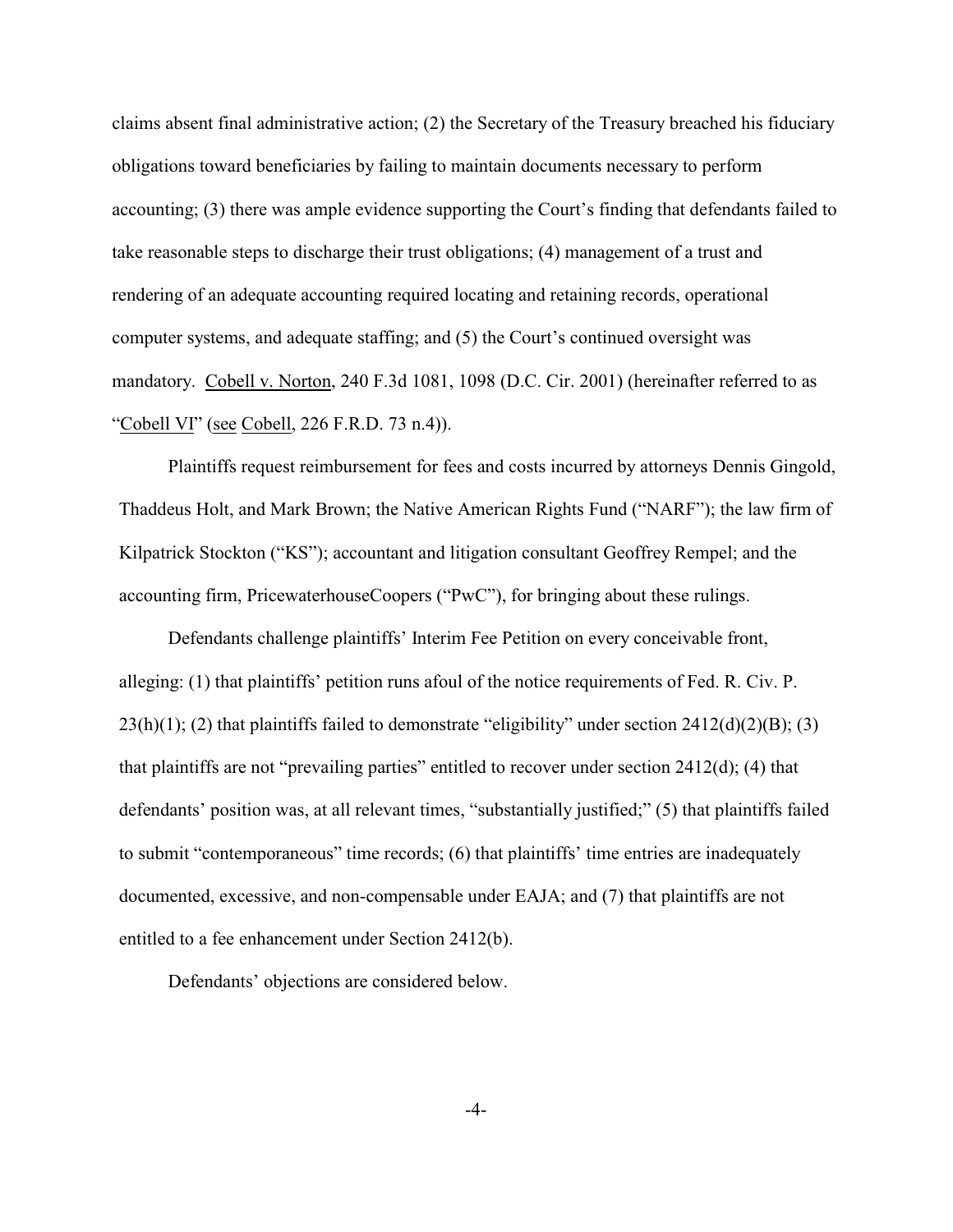## **ANALYSIS**

The Equal Access to Justice Act ("EAJA") provides, in pertinent part, that:

[A] court shall award to a prevailing party other than the United States fees and other expenses . . . incurred by that party in any civil action (other than cases sounding in tort), including proceedings for judicial review of agency action, brought by or against the United States . . . , unless the court finds that the position of the United States was substantially justified or that special circumstances make an award unjust.

# 28 U.S.C. §2412(d)(1)(A).

In enacting EAJA, Congress sought to "ensure that individuals . . . [would] not be deterred from seeking review of, or defending against, unjustified governmental action because of the expense involved in securing the vindication of their rights." Sullivan v. Hudson, 490 U.S. 877, 883 (1989) (quoting H.R. Rep. No.120, 99th Cong., 1st Sess. 4 (1985)). The Act effectuates this legislative purpose by requiring the federal government to pay attorneys' fees and expenses incurred by the victims of its unreasonable action. The Court is satisfied the Indian beneficiaries were just such victims.

### I. NOTICE PURSUANT TO FEDERAL RULE OF CIVIL PROCEDURE 23(h)

Defendants argue that plaintiffs are not entitled to a recovery under EAJA, having failed to comply with the notice requirement of Fed. R. Civ. P. 23(h)(1). Opposition, at 8. Rule 23(h)(1) requires that claims for attorneys' fees be made by motion with notice served on all parties and class members "in a reasonable manner."  $((23(h)(1))$ . The rule was promulgated to "ensure that the amount and mode of payment of attorney fees are fair and proper whether the fees come from a common fund or are otherwise paid." Rule 23 Advisory Committee's Note (2003 Amend.).

The record reveals that plaintiffs originally provided copies of the Interim Fee Petition only to the four-named class representatives. Interim Fee Petition, at 16, n.4. Defendants take

-5-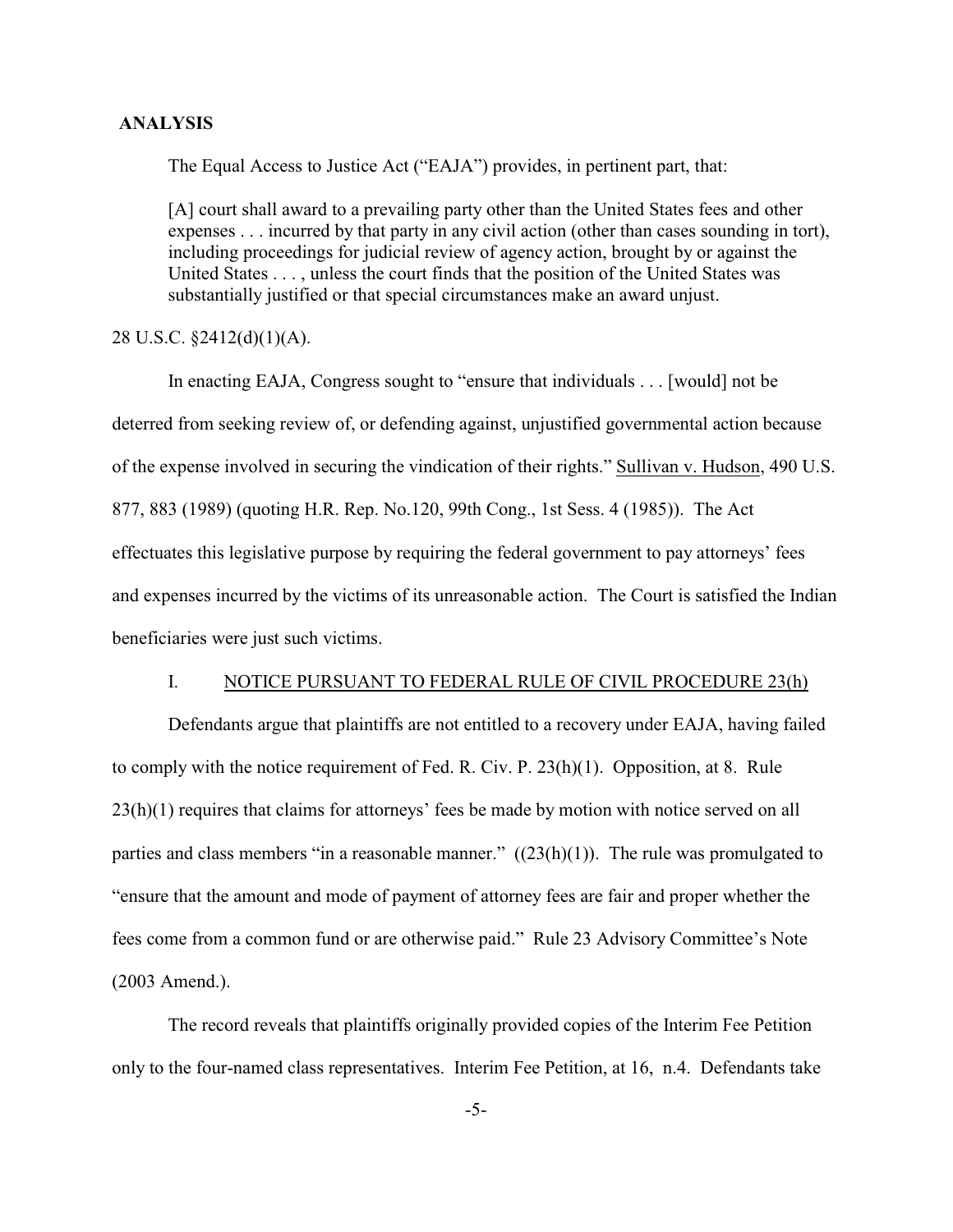issue with this limited notice on the grounds that plaintiffs not only bypassed the remaining class members but deviated from their usual practice of posting their court filings on their web site. Opposition, at 8, n. 3.

Plaintiffs respond that notice requirements of Rule 23(h)(1) do not apply to the Interim Fee Petition because the rule only became effective on December 1, 2003 – long after the initiation of this litigation. Plaintiffs' Reply, at 19.

Plaintiffs' argument is unpersuasive as it overlooks the fact that Rule 23(h), as a procedural rule, may be "applied in suits arising before their enactment without raising concerns about retroactivity." Landgraf v. USI Film Products, 511 U.S. 244, 275 (1994). Keeping faith with this principle, courts have consistently applied Rule 23(h) to litigation initiated before its enactment. See, e.g., In re Livent, Inc. Noteholders Securities Litigation, 355 F.Supp.2d 722 (S.D.N.Y. 2005) (Securities Class Action Complaint filed on Oct. 09, 1998); In re WorldCom, Inc., Erisa Litigation, 2004 WL 2338151 (S.D.N.Y. Oct. 18, 2004) (ERISA class action filed on June 21, 2002); Latino Officers Assen City of New York, Inc. v. City of New York, 2004 WL 2066605 (S.D.N.Y. Sept. 15, 2004) (Title VII action filed in September 1999).

What constitutes "reasonable notice" under Rule  $23(h)(1)$ , however, remains an open question. Even defendants concede, "it is not clear what will constitute adequate 'notice' of the Interim Petition that must be provided to the class members under Rule 23(h)." Opposition, at 8, n.3. This Court, however, on July 12, 2005, recognized it has considerable latitude to determine whether plaintiffs' notice "provides the class with sufficient information to question objectionable fee requests and to scrutinize any potential conflicts of interest that arise from certain payment scenarios." Cobell v. Norton, 229 F.R.D. 5, 21 (D.D.C. 2005).

-6-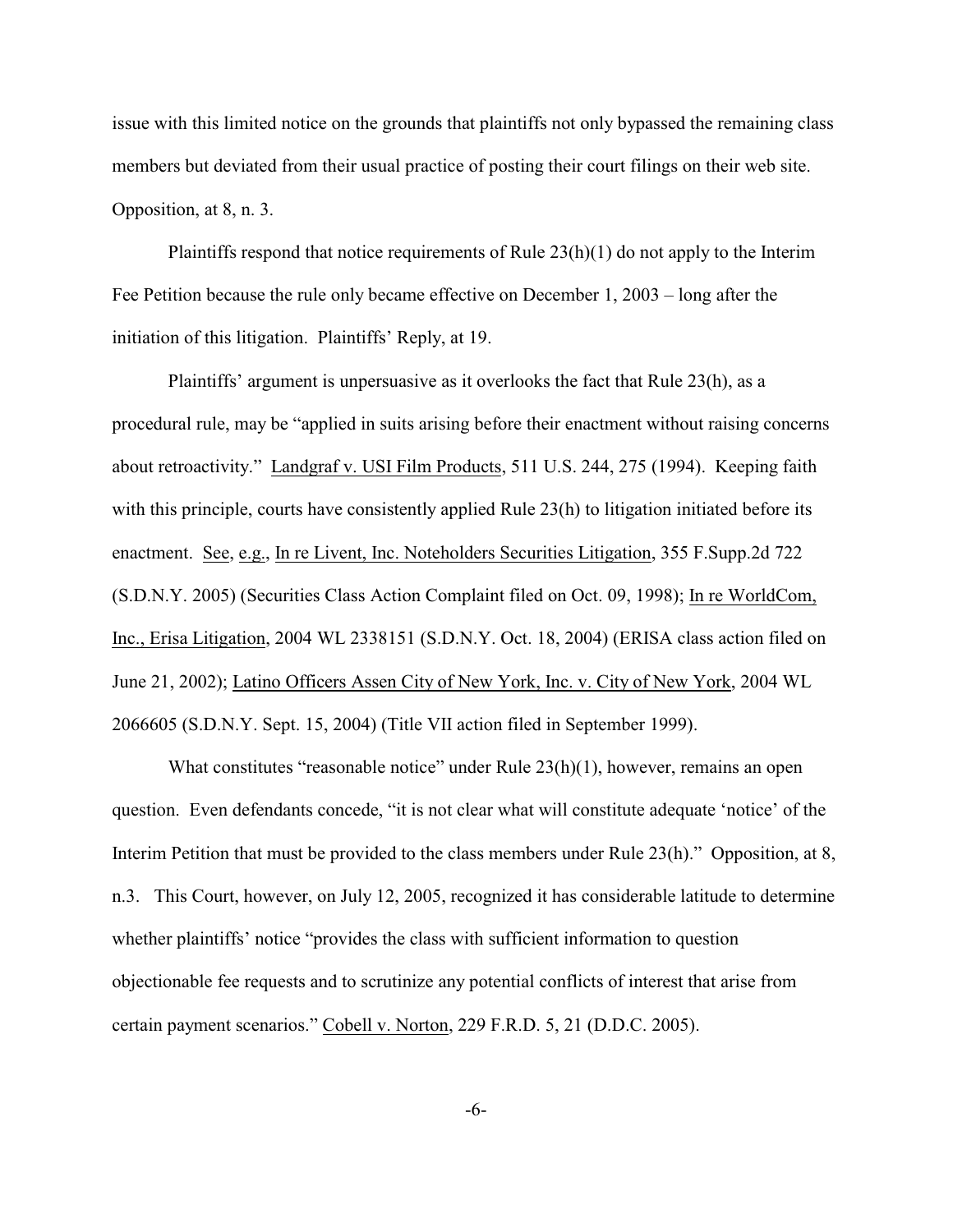The class in this case is comprised of approximately 500,000 current and former IIM Trust beneficiaries. Even Interior has, to date, been unable to identify all of the current beneficiaries of the trust. Notice to every class member, an ideal objective, is far from practicable much less reasonable. Throughout the course of this litigation, class counsel has surmounted this obstacle by utilizing their website as the primary vehicle to communicate with the beneficiaries. Accordingly, on November 8, 2005, the Court held that "it is reasonable to conclude" that notification on plaintiffs' website "is adequate for purposes of Rule 23(h)(1)." See Mem. Op. (November 8, 2005). The Court also ordered plaintiffs to publish the Interim Fee Petition in the *Native American Times*, *Indian Country Today* and *News From Indian Country* – generally considered among the most widely read periodicals in Indian Country. The Native American Times, alone, boasts "a proven readership of over 36,000" and a website that "is now averaging over a million hits monthly." See<http://nativetimes.com/>.

In accordance with the November 8, 2005 Order, plaintiffs posted and published the Interim Fee Petition allowing the class 30 days to file any comments and objections with the Court. The Court finds plaintiffs' compliance with its November 8 Order sufficient to satisfy the demands of Rule 23(h)(1), and defendants' objections are now moot.

#### **OBJECTIONS**

Pursuant to the Court's November 8, 2005 Order, plaintiffs received one objection, from Mr. Eddie Jacobs, to "Plaintiffs' Petition for an [Interim] Award of Attorneys' Fees Pursuant to the Equal Access to Justice Act." It is to be noted that other than Mr. Jacobs, no trust beneficiary among the 500,000 or more in the plaintiff class has objected or commented to the interim fee petition by telephone or e-mail. See Plaintiffs' Exhibit 1 (Declaration of Mari Keenan) at ¶¶ 3-4.

-7-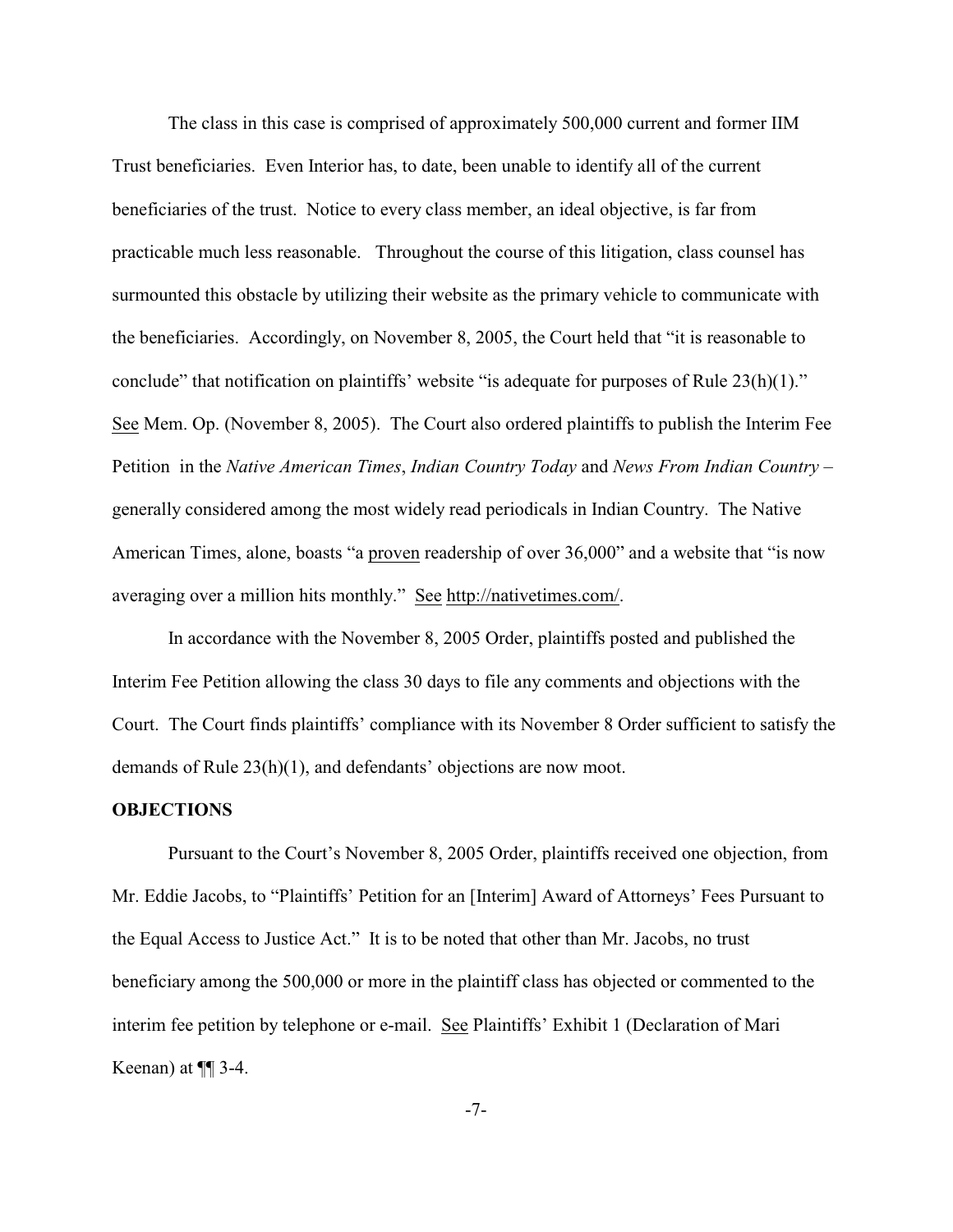Mr. Jacobs objects that the petition is "totally offensive and disrespectful to American Indian beneficiaries" because plaintiffs' attorneys are getting compensation when the beneficiaries "have not received one cent from this class action lawsuit." See Eddie Jacobs Obj. Mr. Jacob's objection has no substantive comment on plaintiffs' interim fee petition. Mr. Jacob's frustration is the same as plaintiffs in that all would like the IIM beneficiaries to receive just compensation in a timely manner and before their attorneys. But this has been, and continues to be, an extremely arduous and complex process. The Court sympathizes with Mr. Jacobs but finds that his lone objection does not take issue with the merits of plaintiffs' application.

# II. ELIGIBILITY TO RECEIVE AN EAJA AWARD PURSUANT TO 28 U.S.C.A.  $§2412(D)(2)(B)(I)$

To receive an award under EAJA, a party must demonstrate "net worth [that] did not exceed \$2,000,000 at the time the civil action was filed." 28 U.S.C.A.  $\S$ 2412(d)(2)(B)(I). Defendants maintain that plaintiffs failed to comply with the statute, having merely "alleged" and not "shown" eligibility. Opposition, at 12. Defendants' contention is without merit.

On September 13, 2004, plaintiffs filed their Notice of Filing Named Plaintiff' Affidavits in Support of Plaintiffs' Equal Access to Justice Act Petition for Interim Fees Through the Phase 1.0 Proceeding. Attached to the Notice were affidavits signed by the class representatives, attesting to the fact that their net worth fell within EAJA statutory guidelines at the time the litigation was initiated. The Court finds these submissions amply satisfy the requirements of the statute for the entire class. See Olenhouse v. Commodity Credit Corp., 922 F.Supp. 489, 493 (D. Kan. 1996) (as "[t]he agency has not shown that the named farmers were unrepresentative of the class or that unnamed members of the class were willing and able to bear the cost of the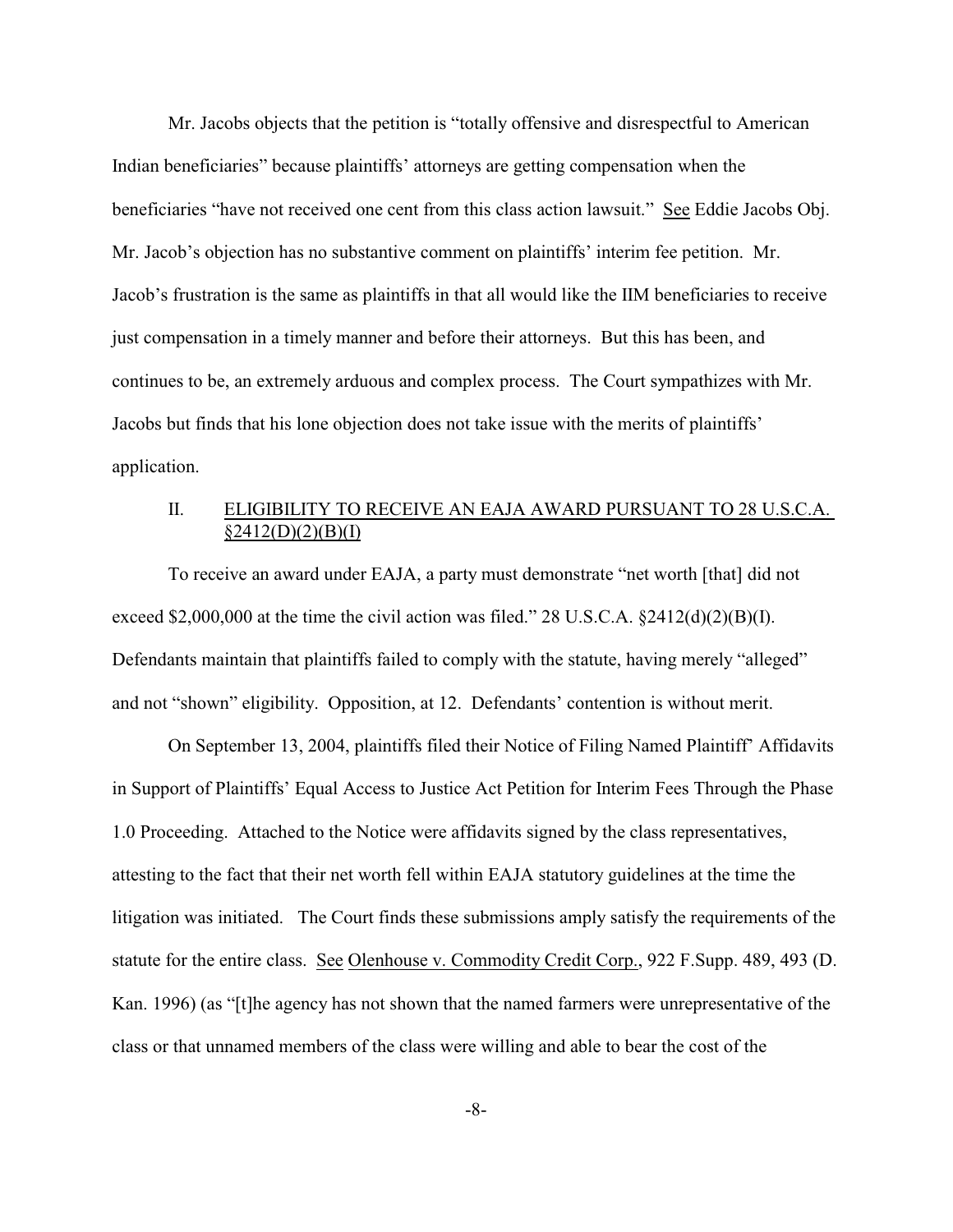litigation," the farmers need only demonstrate "that the named plaintiffs, i.e., those who prosecuted the claim and seek the EAJA award – each met the net worth").

## III. PREVAILING PARTIES

EAJA allows a "prevailing party" to collect fees and expenses unless a court determines that such an award would be unjust or that "the position of the United States was substantially justified." 28 U.S.C.  $\S2412(d)(1)(A)$ . Defendants concede that, "[u]nder EAJA standards, plaintiffs are probably prevailing parties for Phase 1 trial," Opposition, at 16, and that Cobell V was "largely affirmed on appeal." Defendants qualify their characterization of plaintiffs' success, however, in an attempt to reduce that award with the time plaintiffs spent litigating those claims which may not have succeeded. For the reasons demonstrated below, no reduction is warranted.

In federal fee-shifting statutes, a "prevailing party" must demonstrate: (1) that it is "a party in whose favor a judgment is rendered, regardless of the amount of damages awarded"; (2) the existence of "a court-ordered change in the legal relationship between the plaintiff and the defendant"; and (3) that it has done more than "having acquired a judicial pronouncement unaccompanied by judicial relief." Select Milk Producers, Inc. v. Johanns, 400 F.3d 939, 946-47 (D.C. Cir. 2005). Plaintiffs have successfully carried that burden.

There can be no dispute that the Court's December 21, 1999 declaratory judgment was just that, a "judgment" or "decree and any order from which an appeal lies." BLACK'S LAW DICTIONARY 846 (7th ed. 1999) (citing Fed.R.Civ.P. 54). Cobell V provided "judicial relief" that required defendants to take "some action (or cessation of action)," Thomas v. Nat'l Sci. Found., 330 F.3d 486 at 493 (quoting Hewitt v. Helms, 482 U.S. 755, 761 (1987)), and significantly altered the legal relationship between plaintiffs and the trustee-delegates. See

-9-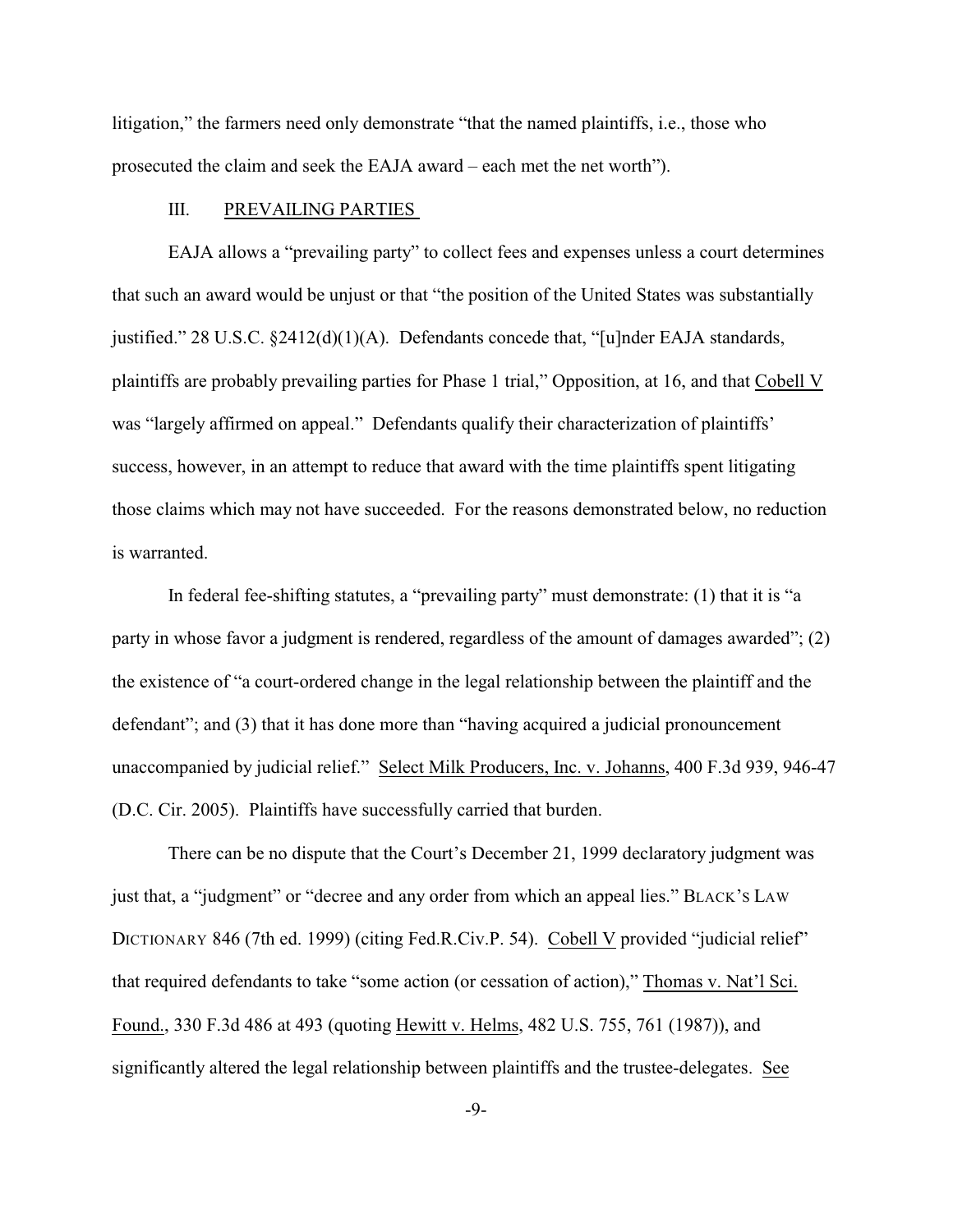Buckhannon Bd. & Care Home, Inc. v. West Virginia Dep't of Health & Human Resources, 532 U.S. 598, 604 (2001). See also, Tex. State Teachers Assen v. Garland Indep. Sch. Dist., 489 U.S. 782, 792 (1989).

Cobell V also required defendants to provide plaintiffs an accurate accounting; to retrieve and retain all information necessary to render an accurate accounting of all money in the IIM trust; to establish written policies and procedures for collecting from outside sources missing information necessary to render an accurate accounting; and to retain IIM-related trust documents necessary to render an accurate accounting of the IIM trust. Cobell V, 91 F.Supp.2d 1, 58 (D.D.C. 1999). This was not "a case in which the Government voluntarily changed its ways before judicial action was taken," rendering moot the need for litigation "through voluntary cessation before there was a judicially sanctioned change in the legal relationship of the parties." Johanns, 400 F.3d at 949. As the Court of Appeals observed, what "little progress" was made was "more due to the litigation than diligence in discharging its fiduciary obligations." Cobell VI, 240 F.3d at 1097.

Defendants' representations notwithstanding, plaintiffs' status as a "prevailing party" and their entitlement to a fee award is not tempered by the fact that they may not have technically prevailed on all aspects of their claims. Defendants suggest that any fee recovery must be reduced pro rata to reflect those claims for which plaintiffs were unsuccessful. While there is support for the proposition that, where "some but not all of the government's defenses are substantially justified the prevailing party should be compensated for combating those that are not," Cinciarelli v. Reagan, 729 F.2d 801, 805 (D.C. Cir. 1984), the Court finds this principle trumped by one of greater compelling application:

-10-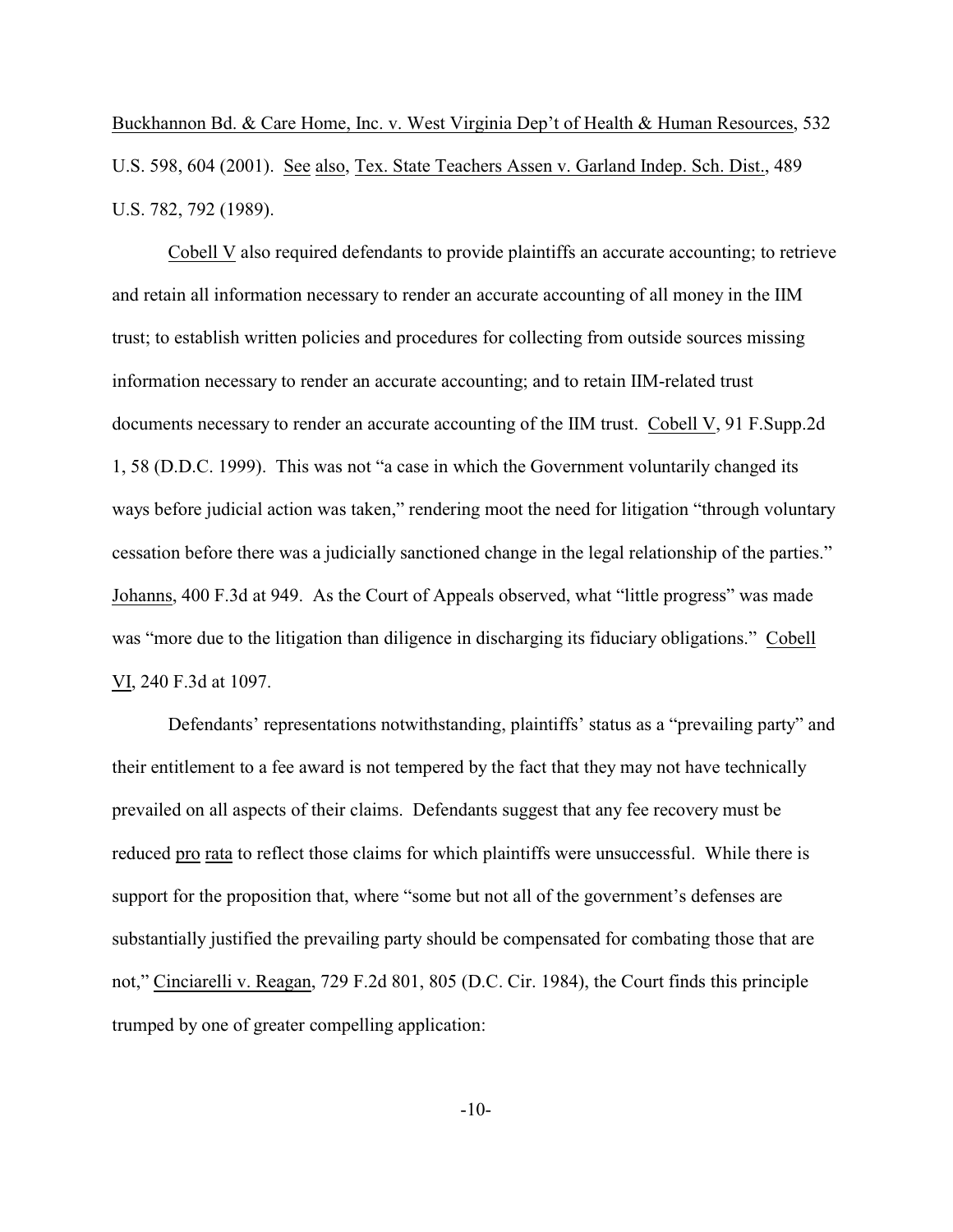[w]here a plaintiff has obtained excellent results his attorney should recover a fully compensatory fee. Normally this will encompass all hours reasonably expended on the litigation, and indeed in some cases of exceptional success an enhanced award may be justified. In these circumstances the fee award should not be reduced simply because the plaintiff failed to prevail on every contention raised in the lawsuit. Litigants in good faith may raise alternative legal grounds for a desired outcome, and the court's rejection of or failure to reach certain grounds is not a sufficient reason for reducing a fee. The result is what matters.

### Hensley v. Eckerhart, 461 U.S. 424, 435 (1983).

Here, plaintiffs achieved more than "excellent results," they achieved a "stunning victory." Cobell V, 91 F.Supp.2d at 51. And this victory was in no way diluted by plaintiffs' inability to convince the Court: (1) that the trustee-delegates breached their common-law duties; (2) to appoint a Court monitor or special master to oversee compliance with the Court's orders; (3) to grant prospective relief about "unclaimed moneys" or "miscellaneous receipts" accounts at Treasury; or (4) that defendants impeded the ability of the Special Trustee to perform his functions.

In the first instance, plaintiffs' "common-law claims for breach of trust against these federal officials in the context of financial mismanagement of the IIM trust," Cobell V, 91F.Supp.2d at 28, did not vitiate plaintiffs' claim that the trustee-delegates violated their statutory duties under the Trust Reform Act. Plaintiffs' "common law" arguments represented an "alternative legal ground" to their contention that defendants violated the Trust Reform Act and thus breached their fiduciary duties toward Indian beneficiaries. Hensley, 461 U.S. at 435. Plaintiffs successfully persuaded the Court of Appeals that the Trust Reform Act constituted both a reaffirmation as well as a codification of the United States' common-law trust responsibilities, and that defendants violated these statutory duties. See Cobell VI, 240 F.3d at 1100 ("The Indian Trust Fund Management Reform Act reaffirmed and clarified preexisting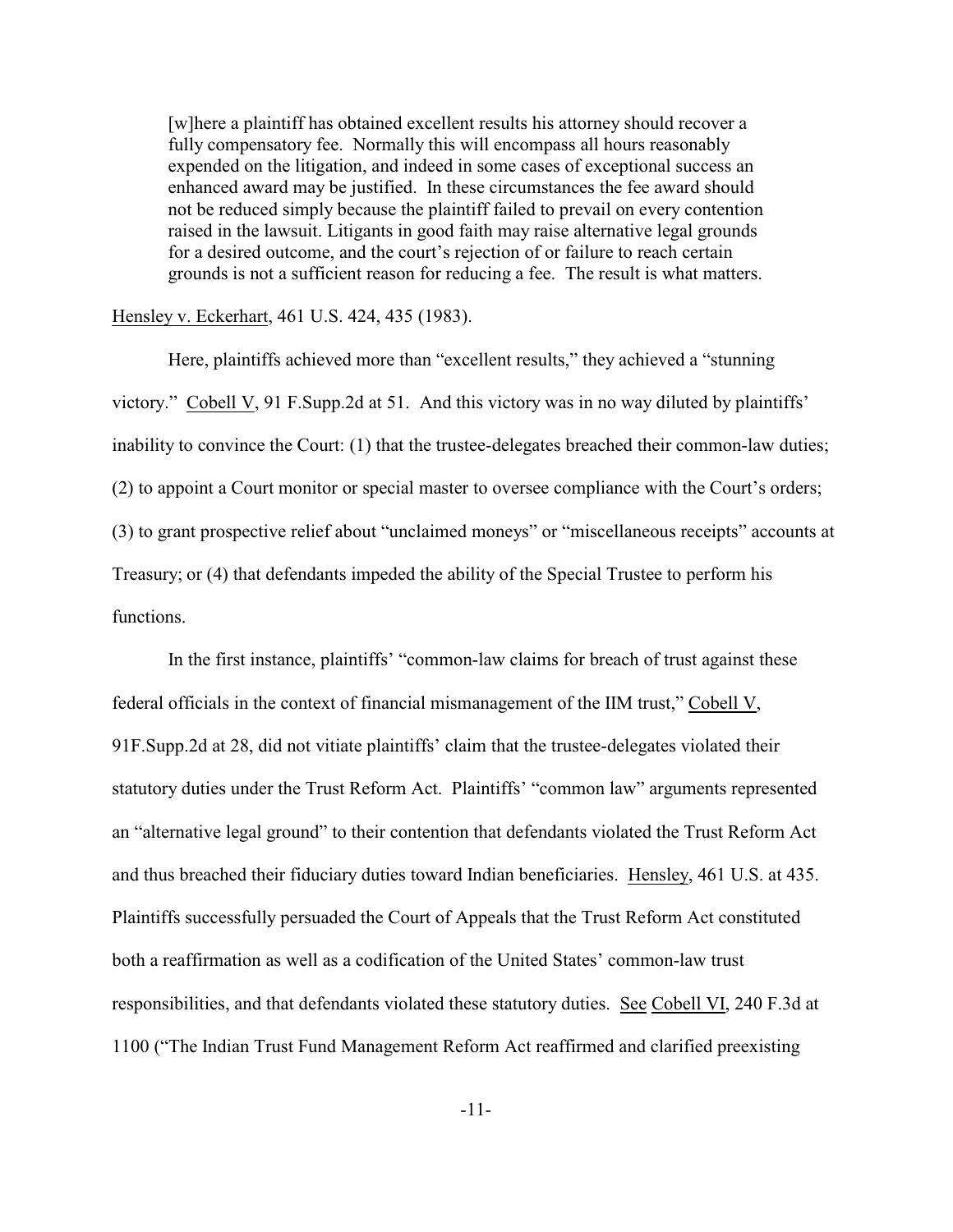duties; it did not create them. It further sought to remedy the government's long-standing failure to discharge its trust [i.e., common law] obligations"). In short, plaintiffs may have been unable to impress this Court that defendants violated their "common law duties," but they achieved the identical goal by demonstrating, in the alternative, that the government violated the Trust Reform Act. And "[g]iven [petitioner's] success in the case, [] the time its attorneys spent on alternative grounds should not be used to reduce its award." Davis County Solid Waste Management and Energy Recovery Special, 169 F.3d 755, 760 n.8 (D.C. Cir. 1999) (citations omitted). See also, Copeland, 641 F.2d 880, 891-92 (D.C. Cir. 1980) (en banc). ("it sometimes will be the case that a lawsuit will seek recovery under a variety of legal theories complaining of essentially the same injury. A district judge must take care not to reduce a fee award arbitrarily simply because a plaintiff did not prevail under one or more of these legal theories").

Similarly, the Court's refusal to appoint a court monitor or special master did not diminish plaintiffs' success. Cobell V makes clear that the very duties plaintiffs asked the Court to delegate to a third-party monitor were, in fact, retained by the Court. For example, "to ensure that trust reform is successfully completed," the Court ordered defendants to "file with the court and serve upon plaintiffs quarterly status reports setting forth and explaining the steps that defendants have taken to rectify the breaches of trust declared today and to bring themselves into compliance with their statutory trust duties embodied in the Indian Trust Fund Management Reform Act of 1994 and other applicable statutes and regulations governing the IIM trust"). Cobell V, 91 F.Supp 2d at 56. By reserving these duties for itself, the Court did not deny plaintiffs' request that defendants' activities be monitored. No reduction in fees is warranted.

With respect to plaintiffs' claim for prospective relief, defendants correctly observe that the Court rejected plaintiffs' request as little more than "vague accusations about certain money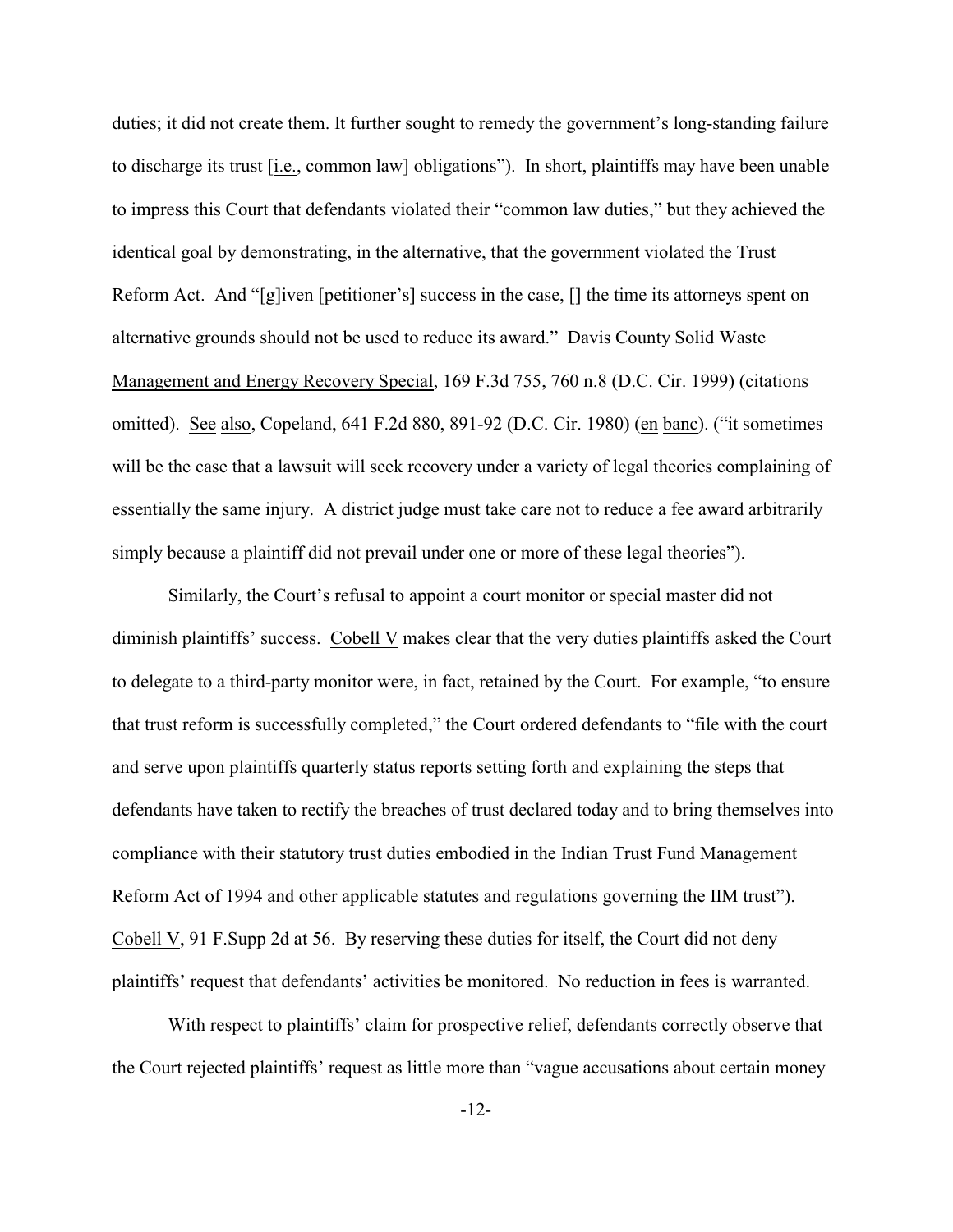purportedly kept in the 'unclaimed moneys' or 'miscellaneous receipts' accounts at Treasury." Cobell V, 91 F.Supp.2d at 23. Counsel's individual time entries, however, reveal a de minimis effort on the part of plaintiffs that in no measurable way detracted from their overall success.

Finally, the Court's denial of plaintiffs' claims of obstruction against the Office of the Special Trustee does not warrant a proportional reduction in fees. By the time the Phase 1.0 trial was underway, plaintiffs had "all but withdrawn their claims for 'obstruction' of the discharge of the Special Trustee's duties by defendant Babbitt's meager funding requests and reorganization of OST." Cobell V, at 51. The Court's review of plaintiffs' time entries confirms that plaintiffs expended an imperceptibly small fraction of time on these claims with no discernible impact on the ultimate results.

 In sum, the Court's position on these claims neither detracts from plaintiffs' victory nor warrants a reduction in fees based on "a mathematical approach comparing the total number of issues in the case with those actually prevailed upon." Hensley, 461 U.S. at 435-36, n.11.

#### IV. SUBSTANTIAL JUSTIFICATION

Eligibility for a fee award under the EAJA requires, among other things, that the Government's position was not "substantially justified," 28 U.S.C. §2412(d) (1) (A), i.e., one that "a reasonable person could think it correct, that is, if it has a reasonable basis in law and fact." Pierce v. Underwood, 487 U.S. 552, 566, n.2 (1988). Defendants, at all times, "bear[] the burden of establishing that its position meets the substantial justification threshold," Lundin v. Mecham, 980 F.2d 1450, 1459 (D.C. Cir. 1992)), and demonstrating "the reasonableness not only of its litigation position, but also of the agency's actions." American Wrecking Corp. v. Secretary of Labor, 364 F.3d 321 (D.C. Cir. 2004) (emphasis added and in original). See 28 U.S.C. §2412(d)(2)(D) (providing that "'position of the United States' means, in addition to the

-13-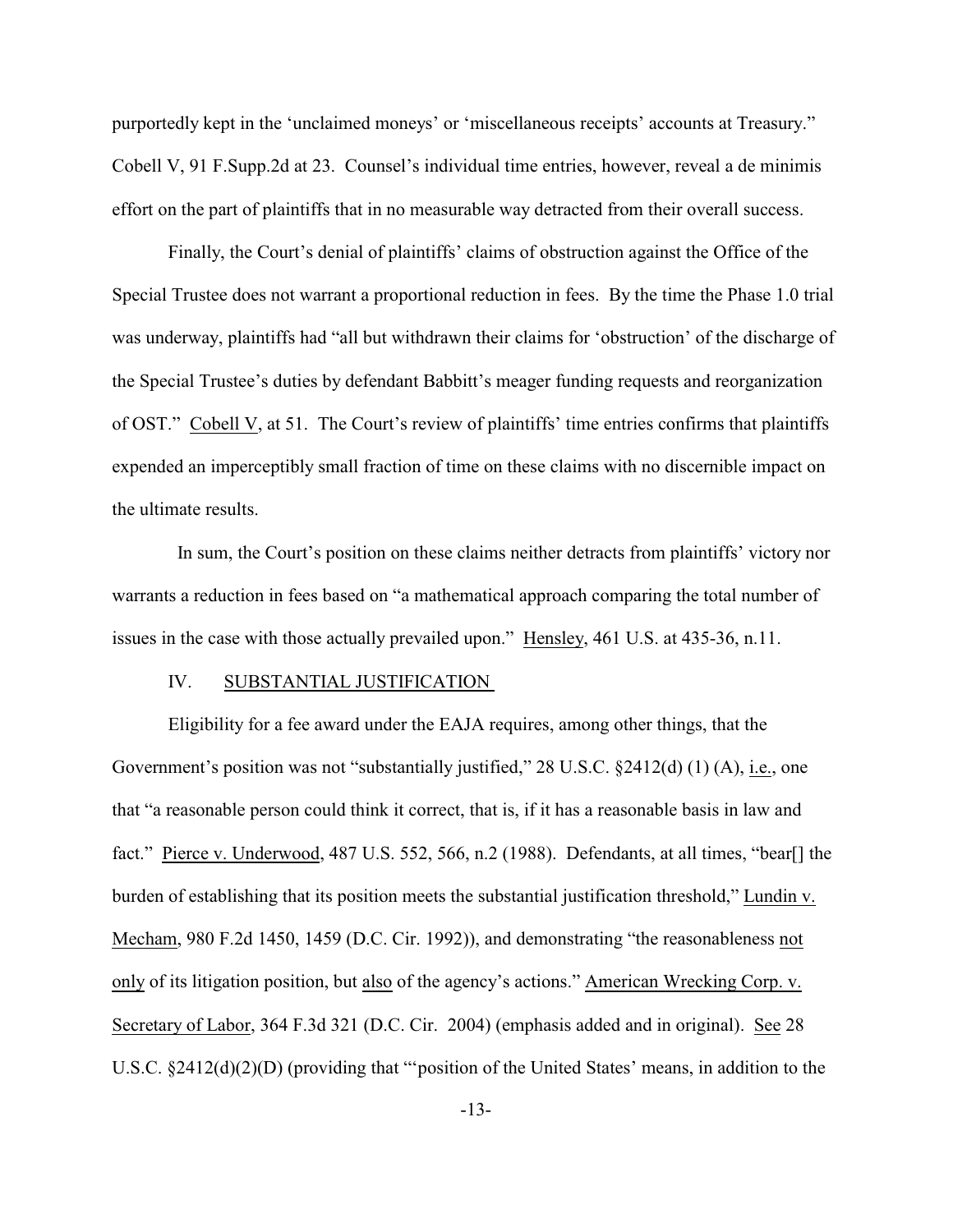position taken by the United States in the civil action, the action or failure to act by the agency upon which the civil action is based") (emphasis added). See also, Halverson v. Slater, 206 F.3d 1205, 1208 (government must show "that its position, including both the underlying agency action and the arguments defending that action in court, was 'substantially justified' within the meaning of the Act." (D.C. Cir. 2000)).

Defendants contend the government's position was, at all times, "reasonable" and thus "substantially justified." Opposition, at 18, 19. They urge this Court not to conflate their loss both at trial and on appeal with the "reasonableness" of their position. Opposition, at 18 (citing Cooper v. United States R.R. Ret. Bd., 24 F.3d 1414, 1416 (D.C. Cir. 1994)). The Court finds defendants' position not well taken. At all relevant times, defendants acted in a manner flatly at odds with controlling authority that could not be "justified to a degree that could satisfy a reasonable person." Underwood, 487 U.S. at 565.

The record on this point is clear. Recognizing "the magnitude of government malfeasance and potential prejudice to the plaintiffs' class," the Court of Appeals stripped defendants of the deference normally conferred upon agencies as a matter of course and entrusted this Court with an unparalleled level of oversight. Cobell VI, 240 F.3d at 1109. ("[w]hile ordinarily we defer to an agency's interpretations of ambiguous statutes entrusted to it for administration, deference is not applicable in this case") (citing Chevron U.S.A., Inc. v. Nat. Resources Def. Council, Inc., 467 U.S. 837 (1984)).

Beyond this, the Circuit repeatedly underscored that defendants' conduct, both at the agency level and during litigation, at all relevant times, was "fundamentally unreasonable." F.J. Vollmer Co., Inc. v. Magaw, 102 F.3d 591, 596 (D.C. Cir. 1996). See Cobell VI, 240 F.3d at 1093 ("The "egregious" failure of defendants to produce documents, in violation of a Court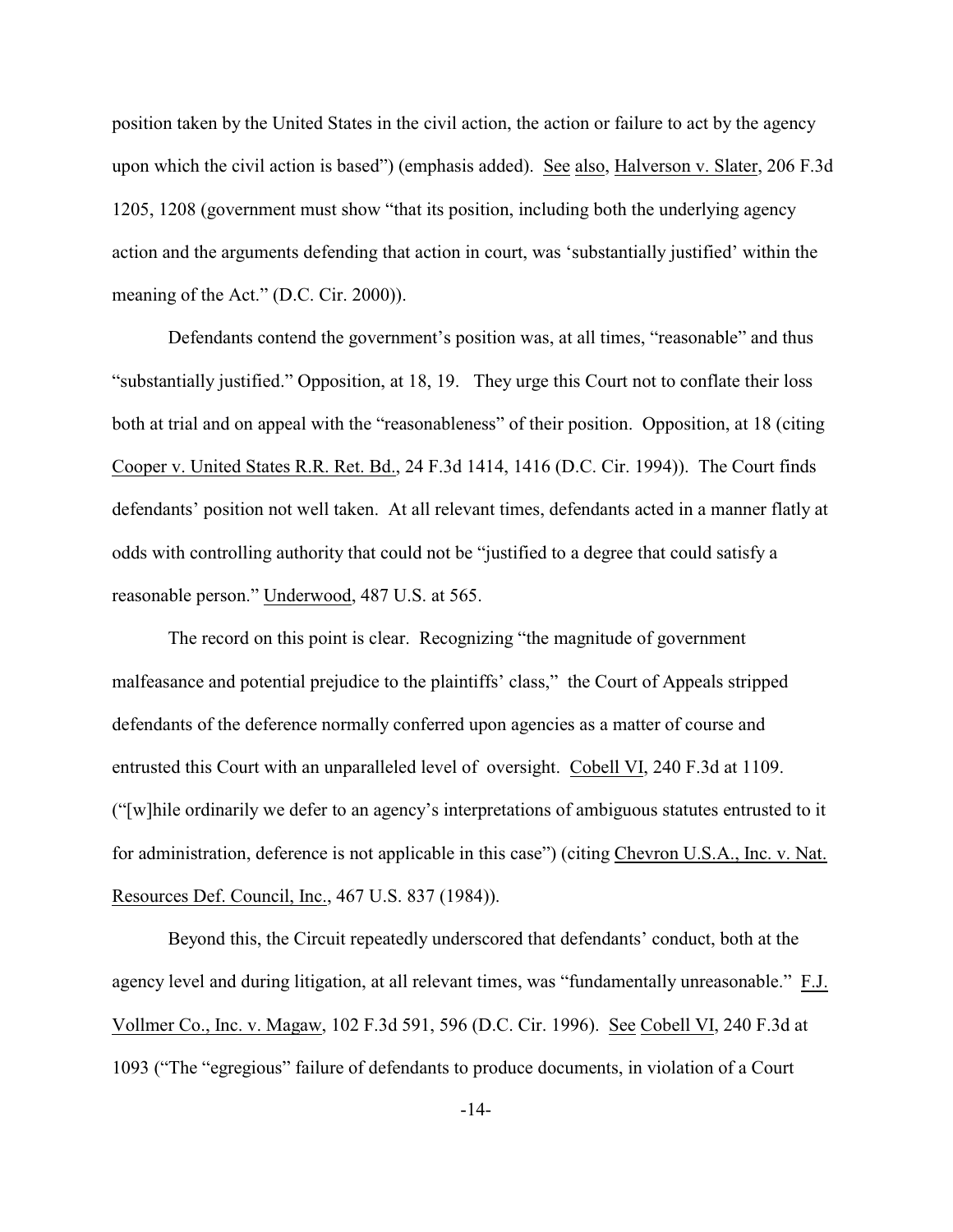order "was only compounded by the Treasury Department's contemporaneous destruction of documents potentially responsive to the court's production order, and the failure of government officials to apprise the court or the plaintiffs of the defendants' unwillingness and self-inflicted inability to comply with the production orders"); Cobell VI, 240 F.3d at 1097 ("For these reasons, we find no basis for disturbing the district court's conclusion that appellants unreasonably delayed the discharge of their fiduciary obligations"); Cobell VI, 240 F.3d at 1096 ("That Congress enacted its own remedial statute to address this unconscionable delay does not mitigate the egregious amount of time plaintiffs have waited for, as discussed below, the 1994 Act is not the source of plaintiffs' rights").

Finally, it is undisputed that, "[f]ederal officials [,] [] aware of their fiduciary obligations long before the passage of the 1994 Act," Cobell VI, 240 F.3d at 1097, "unlawfully withheld" or "unreasonably delayed" faithful execution of their trust obligations. Id. at 1094. By any yardstick, defendants' conduct can not reasonably be characterized was as "substantially justified."

Defendants parenthetically argue that "the greatest indicator that its position was nonetheless justified is that the Court certified its December 21, 1999 order for interlocutory appeal." Opposition, at 19. Defendants' argument is without merit as it misconstrues the rationale behind the Court's grant of interlocutory certification. 28 U.S.C. §1292(b) vests the Court with the authority to certify any order that "involves a controlling question of law as to which there is substantial ground for difference of opinion and that an immediate appeal from the order may materially advance the ultimate termination of the litigation." This Court found both trustee-delegates unreasonably breached their clearly delineated fiduciary responsibilities toward plaintiff class. Not only was there no "substantial ground for difference of opinion" as to

-15-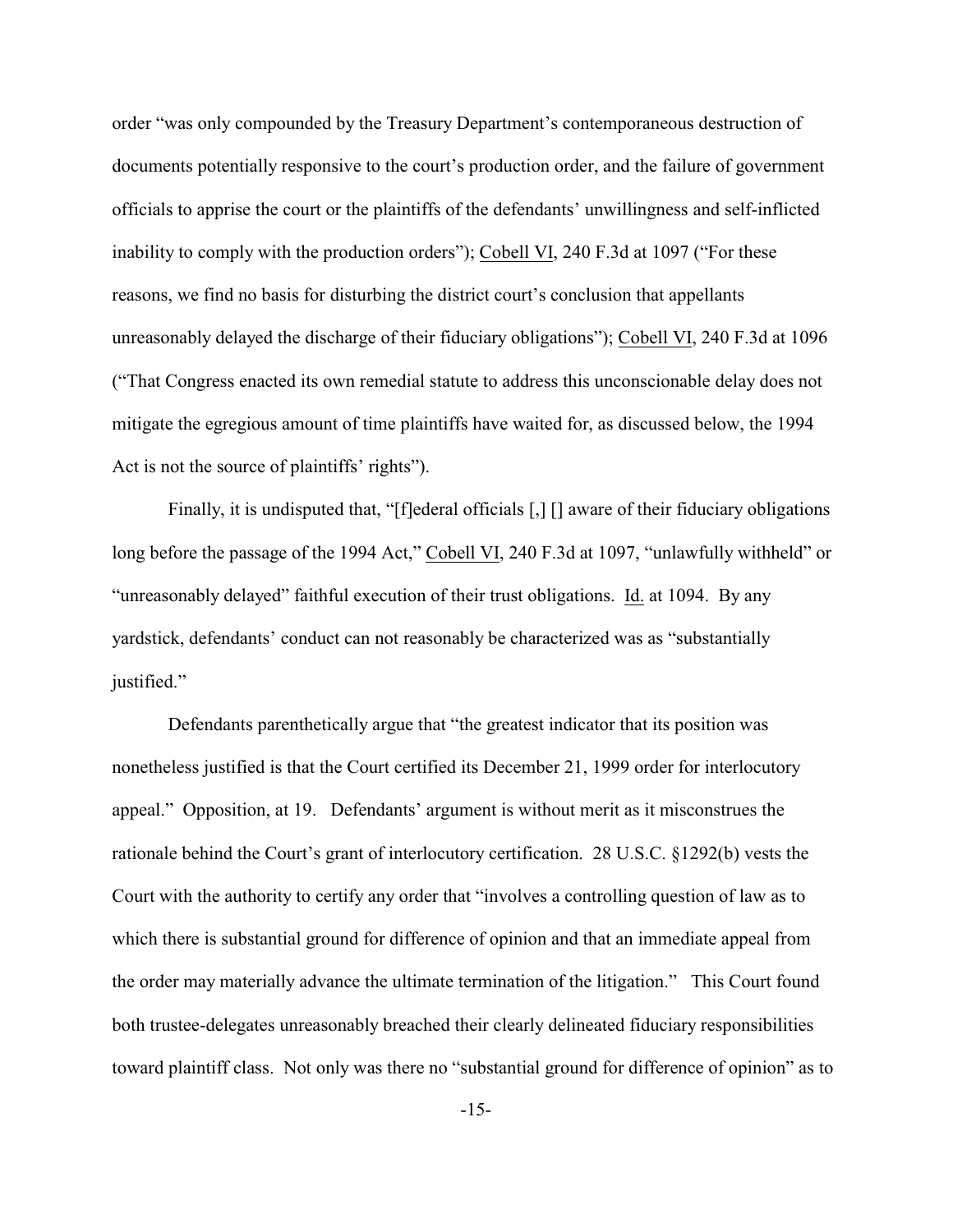defendants' culpability, see Cobell VI, 240 F.3d at 1096, but defendants are incorrect if they interpret the Court's efforts to "materially advance" the termination of the litigation as an implicit validation of their position.

# **THE INTERIM FEE PETITION**

In its May 27, 2004 Opinion, this Court instructed plaintiffs that "any fee petition submitted as to Phase 1.0 should, by necessity, include all appropriate time expended by plaintiffs since the inception of the suit with the exception of the Court's award of fees for the first contempt trial." See Cobell v. Norton, 319 F.Supp.2d 36, 42 (D.D.C. 2004) (citing Cobell v. Babbitt, 188 F.R.D. 122 (D.D.C.1999)). In determining what constitutes "appropriate time," the Court starts with the proposition that plaintiffs, at all times, maintain the burden of establishing the reasonableness of both their entitlement to the hours expended and the hourly rates. Hensley, 461 U.S. at 436. Defendants, for their part, carry the burden of rebuttal, requiring "submission of evidence to the district court challenging the accuracy and reasonableness of the hours charged." Blum v. Stenson, 465 U.S. 886, 892 n.5 (1984) (citation omitted).

Plaintiffs, in support of the Interim Fee Petition, submitted 1,129 pages of time records, 11 affidavits, 7 supplemental affidavits, and a Law Firm Statistical Survey performed by PricewaterhouseCoopers attesting to the range of hourly rates normally charged by attorneys in the Washington, D.C.; Atlanta, Georgia; and Winston Salem, North Carolina areas ("PwC Survey"). In total, plaintiffs' petition seeks fees and costs on behalf of 34 attorneys, 3 paralegals, 3 law librarians, 9 law clerks, and 44 experts.

Defendants maintain that the Interim Fee Petition, as a whole, represents an unreasonable request for fees. They object to plaintiffs's claim as unsupported by contemporaneous time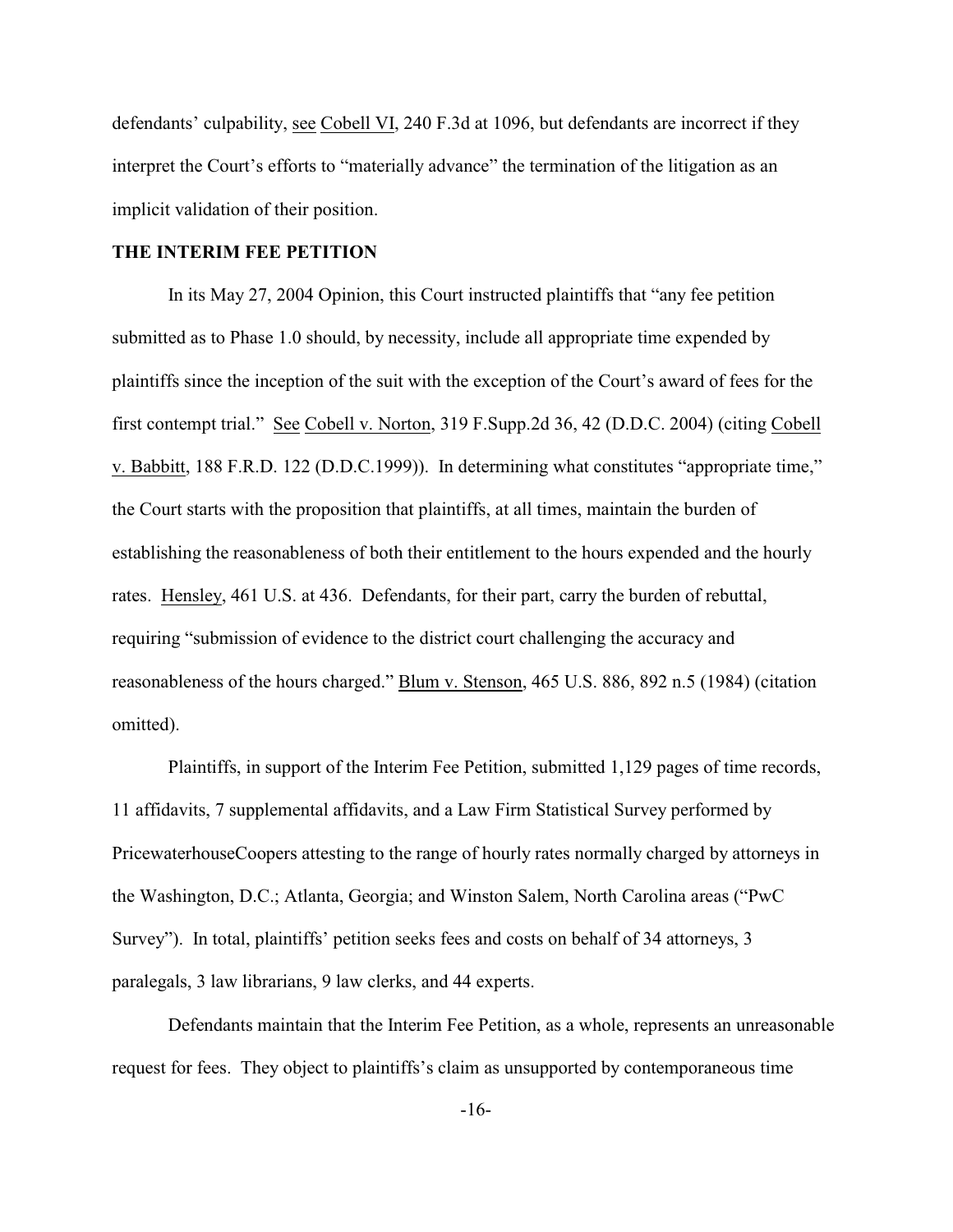records; beyond the scope of the Phase I proceedings; being duplicative of awards rendered in other proceedings; related to unsuccessful settlement and mediation efforts; unsupported by adequate documentation; excessive; and not recoverable, as a matter of law.

After reviewing the parties' submissions and time entries, the Court undertook a threestep process. It first excluded from the fee calculation those hours that strayed beyond the scope of Phase 1.0, violated EAJA's statutory guidelines, or sought compensation already awarded. The Court next analyzed the remaining hours to determine whether they were "reasonable," and deducted those it found excessive, unnecessary, redundant, or improperly documented. Finally, the Court multiplied the remaining hours by an appropriate hourly rate.

### I. ERRORS IN CALCULATION

Examining plaintiffs' time entries and affidavits, the Court uncovered several arithmetic errors. For example, Gingold requests compensation for 9,114.4 hours spent on Phase 1.0 proceedings. The Court calculated, however, that Gingold expended 10,092.4 hours on these activities. (Defendants represent Gingold's time to be 10,101.8 hours, see Opposition, at Exhibit 9.) The Court finds this discrepancy stems from the fact that Gingold inadvertently omitted from his total request, the 978 hours he spent during 1996 and 1997. Unlike those entries where Gingold consciously discounted his time, see, e.g., Gingold Affidavit at 3 ("Where the issue is unclear, I discounted the recorded time by 50% to reflect a fair and appropriate allocation"); Gingold [Reply] Affidavit at 11 ("As I stated in my original affidavit, I have discounted my time materially to ensure a fair allocation of time and that no double recovery would occur"), this discrepancy is obviously a mathematical miscalculation and not a conscious attempt by Gingold to reduce his invoice. Accordingly, the Court relied on and awarded an amount based on its own calculation. See American Petroleum Institute v. United States E.P.A., 72 F.3d 907, 912 (D.C.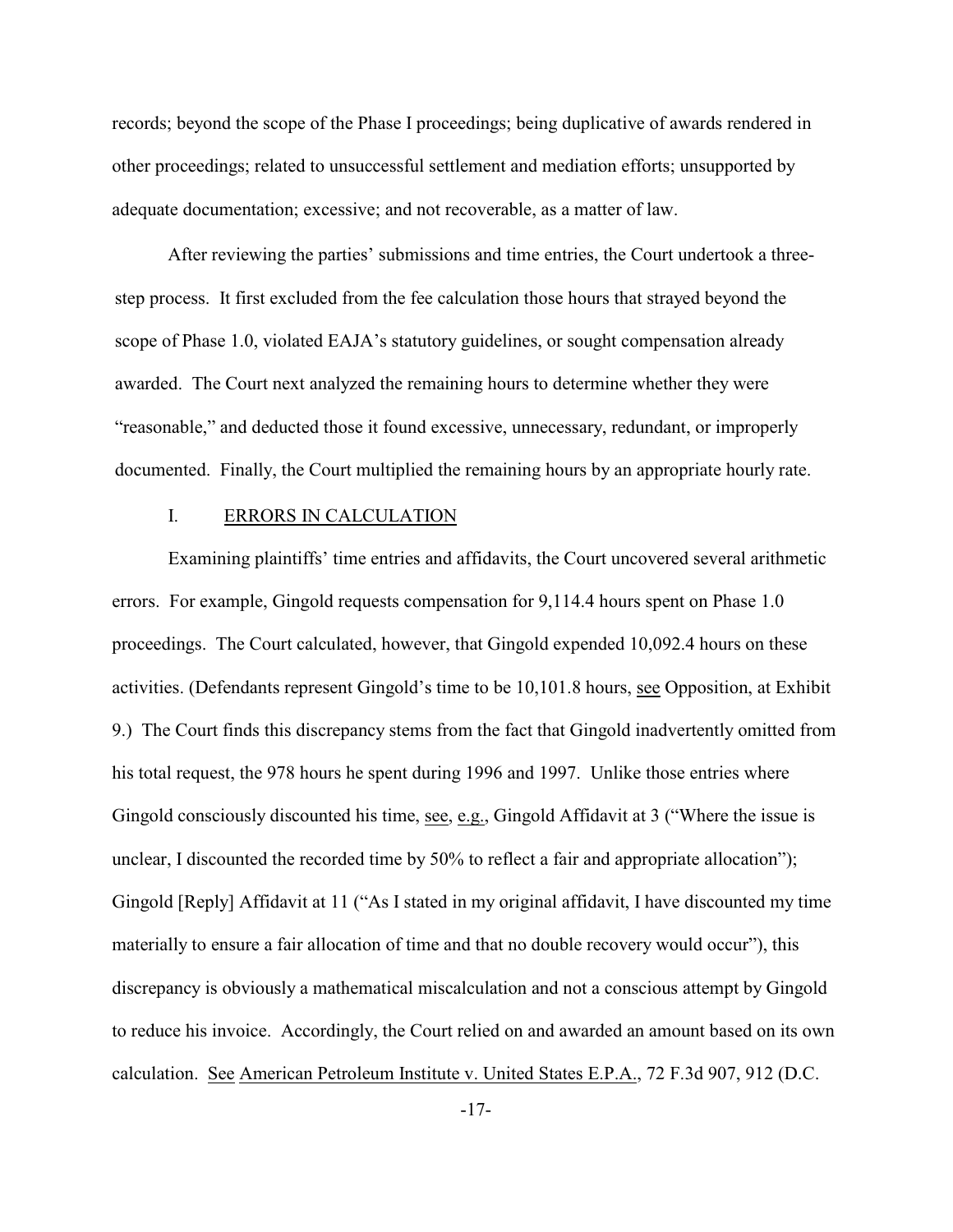Cir. 1996). ("We first note that the petition reflects an apparent arithmetic error of \$1,000. The fee request seeks fees of \$287,370 for representation from June, 1994, to February, 1995. Monthly billing statements for that time period document only \$286,370. We therefore first deduct \$1,000 to correct the apparent error in calculation").

### II. CONTEMPORANEOUS TIME ENTRIES

Defendants urge the Court to reject the Interim Fee Petition on the grounds that plaintiffs failed to submit "contemporaneous records of exact time spent on the case, by whom, their status and usual billing rates, as well as a breakdown of expenses such as the amounts spent copying documents, telephone bills, mail costs and other expenditures related to the case." Opposition, at 8 (quoting Cmty. Hearing & Plumbing Co. v. Garrett, 2 F.2d 1143, 1146 (Fed. Cir. 1993)).

Defendants take issue, for example, with plaintiffs' stated practice of transferring time entries from hard copy to computer. The record reveals that Gingold recorded his time in a diary and then input the information into his computer, Gingold Aff., at  $\&\P$  1 and 2; Keith Harper, John Echohawk, and Lorna Babby maintained daily records that were subsequently entered on a weekly or monthly basis on a computer database, Harper Aff., at  $\& 2$ , Echohawk Aff., at  $\P$ 2, Babby Aff., at ¶ 2; and Stacy Gingold Bear "maintained [her] time records in an annual hard copy diary . . . . [f]rom this diary, . . entered [her] time electronically into a Quattro Pro software application." Gingold Bear Aff., at ¶ 2.

Defendants next accuse plaintiffs of improperly "modifying," Opposition, at 10, "editing," id., and "altering" id. n.4, their time records. Defendants cite to those entries where plaintiffs "added clarity where contemporaneous entries had been made in abbreviated, coded, short-hand, or summary form," Gingold Aff., at ¶ 2 (August 16, 2004); or, "slightly modified some of the descriptions to clarify the task completed," Babby Aff., at  $\P$  3; or "edited some of

-18-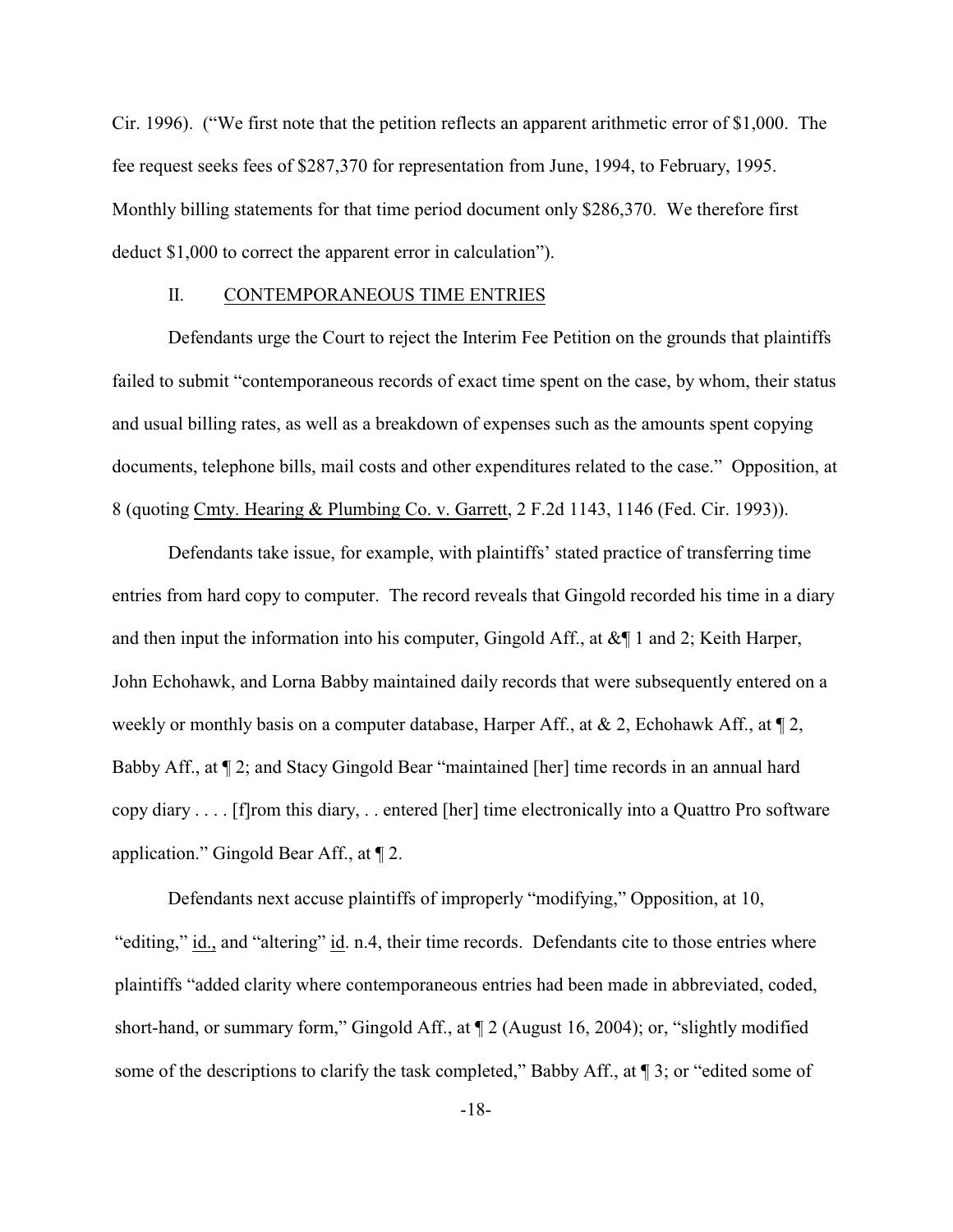the original description to fix obvious recording errors . . . . because of the need for increased clarity . . . [and] slightly modified some of the descriptions so as to clarify the task that I was completing," Echohawk Aff., at ¶ 3; or "edited some of the original descriptions to fix obvious recording errors . . . . because of the need for increased clarity . . . slightly modified some of the descriptions so as to clarify the task that [he] was completing," Rempel Aff., at ¶ 4; or "added clarity where contemporaneous entries had been made in abbreviated, coded, short-hand, or summary form." Gingold Bear Aff., at  $\P$  2.

The Court finds defendants' objections to plaintiffs' practice of transferring records from one medium to another and clarifying records to facilitate judicial review, meritless.

In the first instance, defendants put forth no evidence supporting their challenge. "[A] respondent to a fee application must file affidavits in opposition [] where the respondent challenges the factual accuracy of the fee petition. Joy Mfg. Corp. v. Pullman-Peabody Co., 742 F.Supp. 911, 915 (W.D. Pa. 1990). Defendants, having been present at all proceedings and having reviewed all filings could easily have "submit [ted] to the District Court any evidence challenging the . . . the facts asserted in the affidavits submitted by respondents' counsel," Blum v. Stenson, 465 U.S. 886, 892 n.5 (1984) (citing City of Detroit v. Grinnell Corporation*,* 495 F.2d 448, 472-473 (2d Cir. 1974)). Instead, defendants offer only innuendo and speculation.

-19- Beyond this, defendants' interpretation of the "contemporaneous time records" requirement is draconian. A time record is "contemporaneous" if its descriptions are both "accurate and current," In re Hudson & Manhattan R. R. Co., 339 F.2d 114, 115 (2d Cir. 1964), and includes "for each attorney, the date, the hours expended, and the nature of the work done." New York Assen for Retarded Children v. Carey, 711 F.2d 1136, 1148 (2d Cir.1983). While the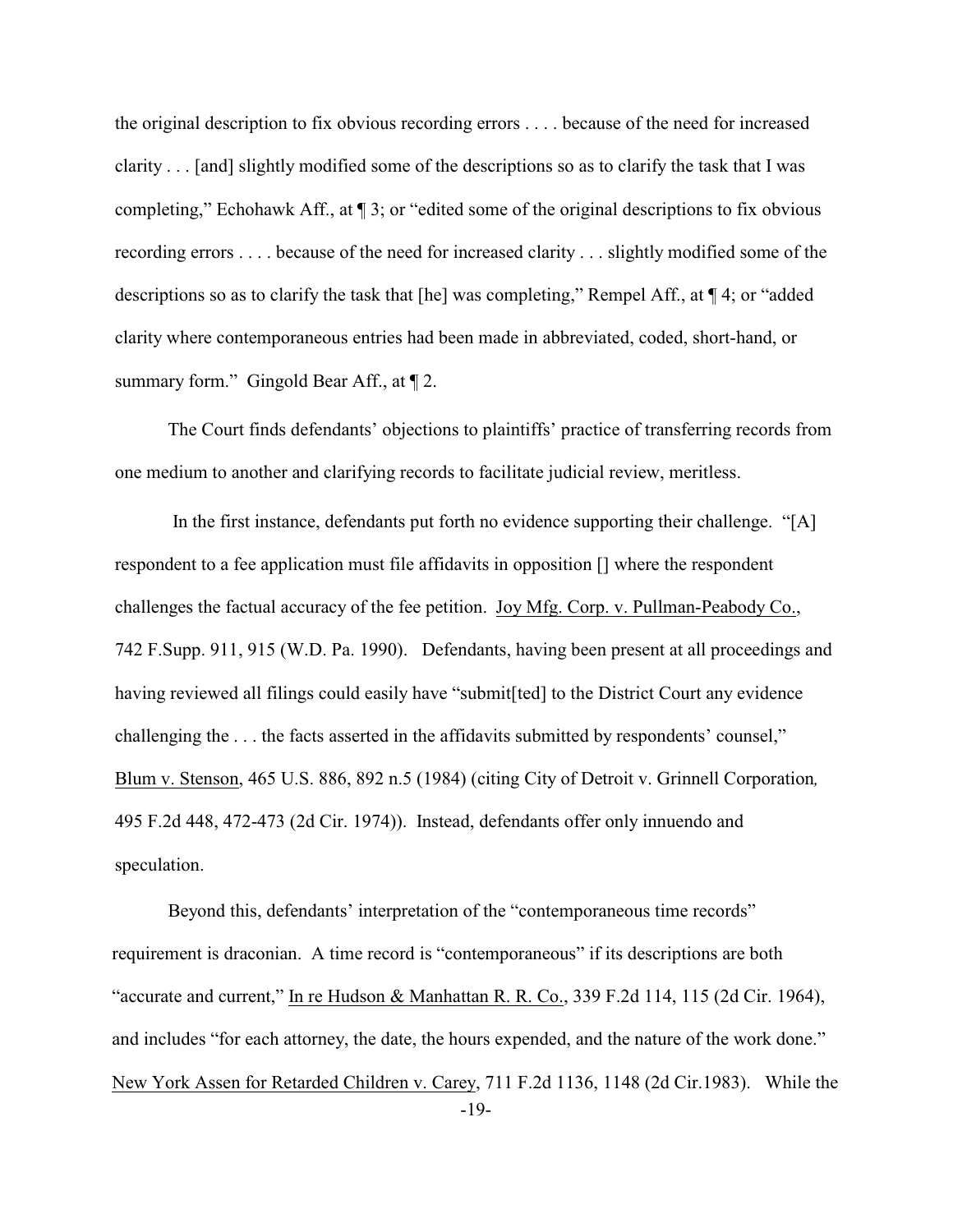need to "maintain contemporaneous, complete and standardized time records which accurately reflect the work done by each attorney" is "particularly apt" in EAJA petitions since "the fee requirements will be satisfied from the United States Treasury," In re Donovan, 877 F.2d 982, 994 (D.C. Cir. 1989), this Court does not share defendants' obsession with the medium in which plaintiffs' time records were entered or with the fact that abbreviated notations were clarified and mistakes corrected to assist the Court's review.

What is significant is that plaintiffs' time entries do not constitute "casual after-the-fact estimates." Action on Smoking and Health v. C.A.B., 724 F.2d 211, 220 (D.C. Cir. 1984). The Court has no reason to question the veracity of plaintiffs' sworn affirmations that they clarified abbreviated notations and shorthand to allow "this Court to make an informed decision about the relevance and appropriateness of the entry," (Gingold Bear Aff., at ¶ 2), or that they were "diligent to check the time claimed with contemporaneous records, briefs or memoranda to ensure against recording errors." Echohawk Aff., at ¶ 3. In short, the Court finds defendants' exceptions to plaintiffs' entries on the grounds that they do not constitute contemporaneous records to be without foundation.

#### III. SCOPE OF RECOVERABLE FEES

### 1. NON COMPENSABLE TIME

### a. Claims for Which Plaintiffs Already Received Compensation

Plaintiffs seek compensation for "time expended from the development of Complaint in 1996 through the affirmance of this Court Phase 1.0 decision by the Court of Appeals on February 23, 2001." Interim Fee Petition, at 4. Defendants argue that this request is overbroad and asks the Court to purge the Interim Fee Petition of those hours for which fees have already been awarded. Opposition, at 49. In support, defendants provide the Court with a chart

-20-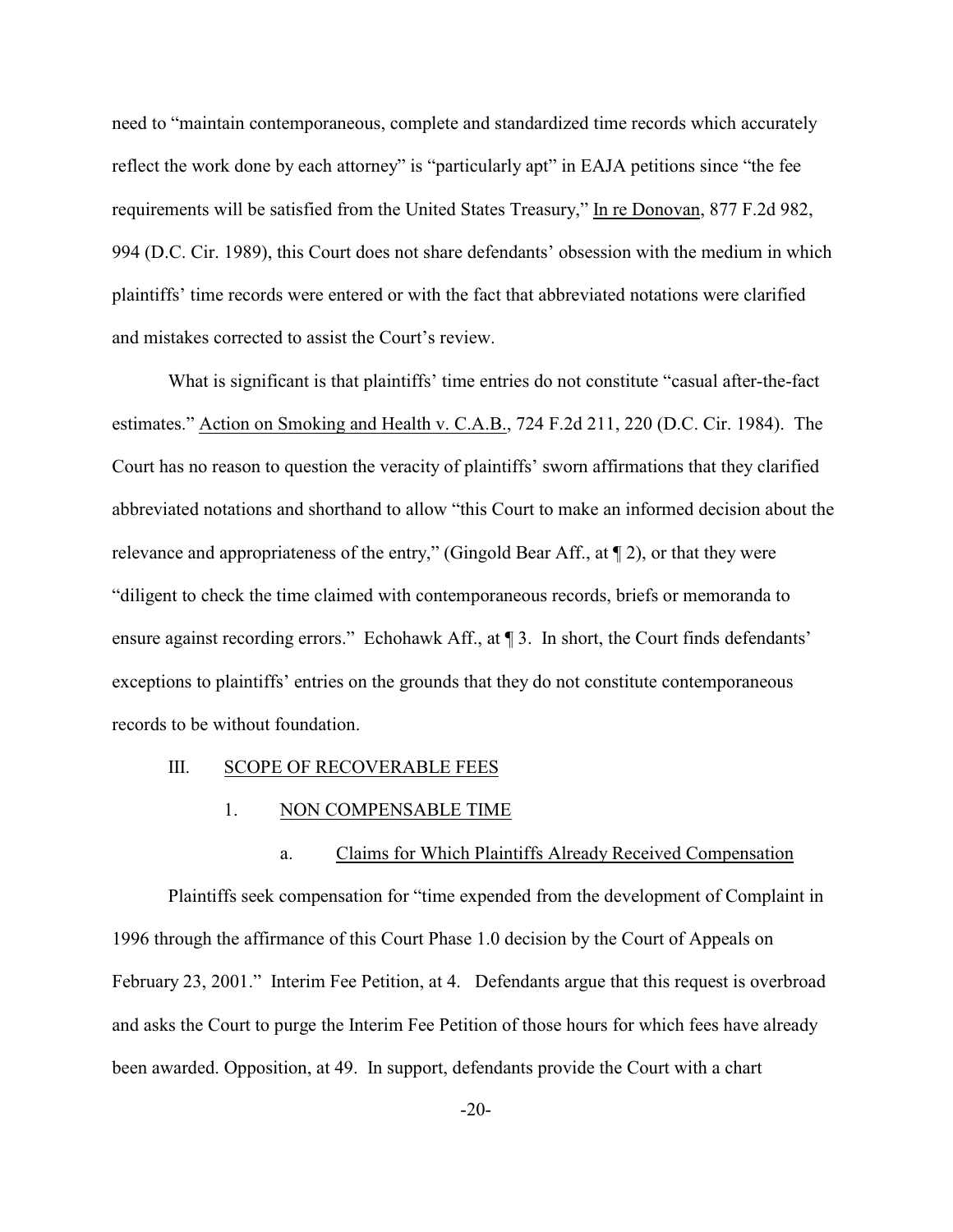segregating the time Gingold spent litigating claims related to Phase 1.0 and the time he expended related to Contempt I and Mona Infield's retaliation complaint – claims for which fees have already been granted. Gingold responds that he discounted his time materially "to ensure a fair allocation of time and that no double recovery would occur." Gingold [Supplemental] Aff., at ¶ 11.

To prevent duplication of awards, the Court independently reviewed Gingold's time entries, segregated those hours for which he was already awarded fees, and deducted those hours from the Interim Fee Petition. See Appendix I.

## b. Phase 1.5 and Contempt II

The Court similarly deducted those entries reflecting time spent litigating Phase 1.5, and Contempt II-related claims. Plaintiffs have not yet demonstrated their status as "prevailing parties" with respect to these claims and are thus entitled to no compensation at this time. See Thomas v. Nat'l Sci. Found., 330 F.3d 486, 491 (D.C. Cir. 2003). See Appendix I.

#### c. Settlement and Mediation

Plaintiffs seek fees and expenses for time engaged in court-ordered mediation and settlement efforts. Interim Petition, at 8. Defendants oppose this request on the grounds that the parties' settlement efforts were unsuccessful and did not result in a "material alteration of the legal relationship of the parties." Opposition, at 51 (citing Buckhannon, 532 U.S. at 604 (quoting Texas State Teachers Assn. v. Garland Independent School Dist., 489 U.S. 782, 792-93 (1989))). Plaintiffs insist they are entitled to fees for time spent engaged in settlement discussions, regardless of the outcome, because they were mediating at the direction of the Court, . Reply, at 38. Plaintiffs' position is unpersuasive.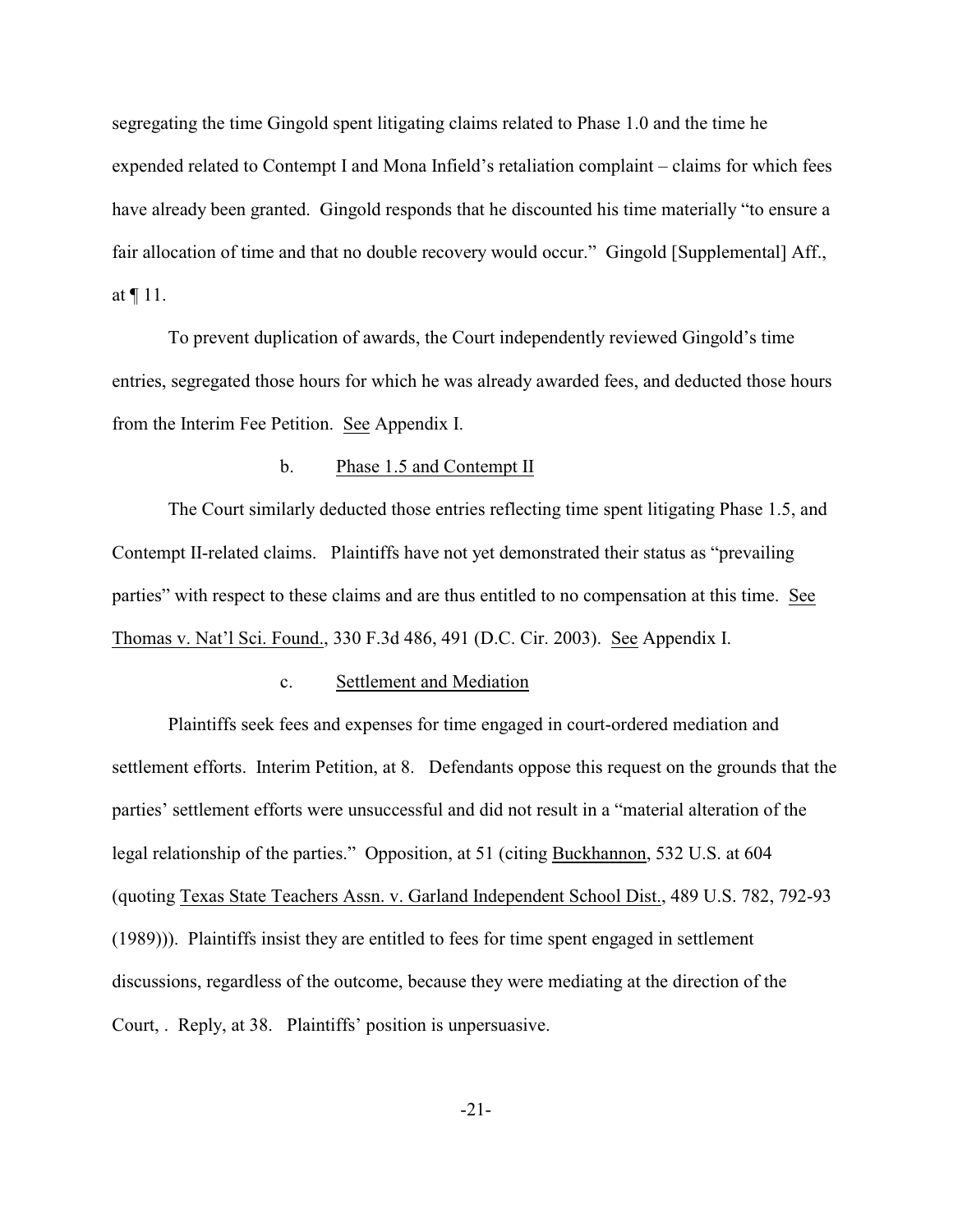Plaintiffs engaged in mediation and settlement efforts to avoid protracted litigation. Had these efforts culminated in a favorable settlement, plaintiffs would not have taken the case to trial. Instead, they would have sought a judgment affirming the settlement agreement and, to the extent the terms of that agreement "materially altered" the legal relationship between the parties, would have been entitled to a fee award as a "prevailing party." See Buckhannon 532 U.S. at 604 (Settlement agreements, "[i]n addition to judgments on the merits," can serve as the basis for an award of attorney's fees if "enforced through a consent decree") (citing Maher v. Gagne, 448 U.S. 122 (1980)). Plaintiffs' settlement efforts did not bear fruit; they cannot be compensated for that time. See Appendix I.

The Court is unconvinced, however, by defendants' attempt to deny "the accounting fees submitted by PwC incurred in the statistical sampling project" by bootstrapping them to the failed settlement negotiations. Opposition, at 51. Defendants proffer that each party undertook and assumed financial responsibility for this project because, "it was believed that the parties could then engage in informed settlement talks and perhaps work out an appropriate settlement amount." Opposition, at 50. This argument is unconvincing. The statistical sampling project commenced in 1996 – three years before the parties engaged in formal settlement discussions. Defendants offer no evidence by way of affidavits or other documentation supporting their position that the statistical sampling project was undertaken for settlement purposes only. The Court instead credits PwC partner Pollner's sworn statement that, "[a]t no time during our engagement did we understand that the statistical sampling effort was intended for settlement discussions," Pollner Aff., at ¶ 6, and finds PwC's expenses for these services to be compensable.

### d. Clerical, Librarian, and Secretarial Tasks

-22-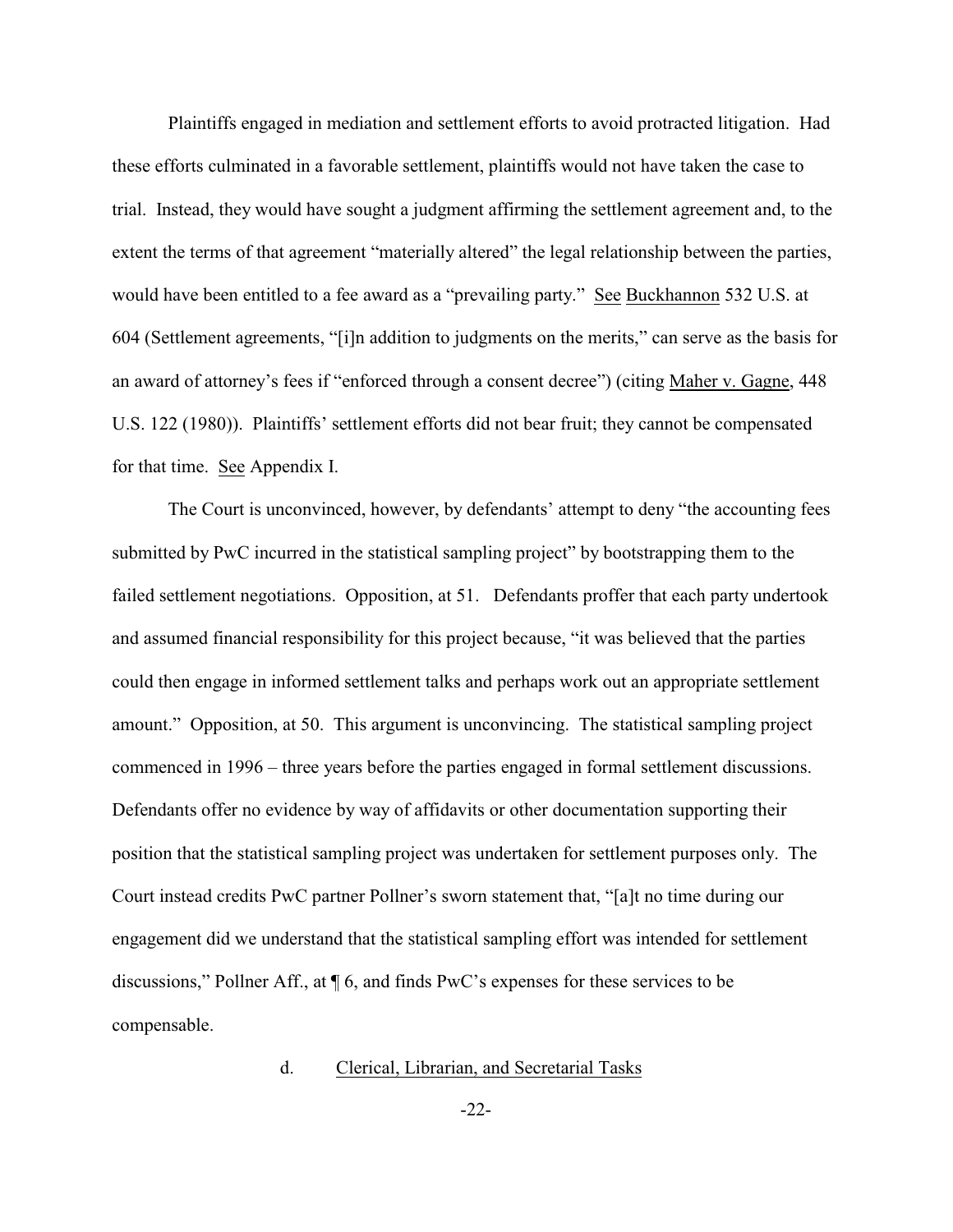In this jurisdiction, "paralegals and law clerks are to be compensated at their market rates." In re Olson, 884 F.2d 1415, 1426 (D.C. Cir. 1989) (per curiam) (quoting Donovan, 877 F.2d at 993 n.20)). To recover these fees, however, the services rendered by the paralegal must be legal in nature, i.e., "factual investigation, locating and interviewing witnesses, assistance with depositions, interrogatories and document production, compilation of statistical and financial data, checking legal citations and drafting correspondence." Missouri v. Jenkins, 491 U.S. 274, 288 n.10 (1989).

The Court has examined plaintiffs' time entries with this standard in view and discovered that many of the tasks undertaken by staff assistants, paralegals, and counsel were purely clerical in nature. Tasks such as "Serve email brief at federal courthouse;" (Rempel – September 8, 2000); "locate exhibits; "file management" (Sarah Perez/Levitas bill – January 24, 2000 and March 7, 2000); "searched for & faxed Cora Jones letter to Bob" (Babby – June 4, 1998), as well as "work done by librarians, clerical personnel and other support staff... [are] generally considered within the overhead component of a lawyer's fee," and thus non-compensable. Olson, 884 F.2d at 1426-27. The Olson Court reasoned that "such billing practice is not common," id., at 1427 n.18, and that most fee petitions failed to "demonstrate[e] that charging market rates for a firm's non-legal support personnel is community practice." Id.

Here, plaintiffs have not only failed to demonstrate "that law firms in Washington customarily bill clients for [clerical] services, or even that its own attorneys customarily bill for them," Role Models of America, Inc. v. Brownlee, 353 F.3d 962, 974 (2004), but for all of its detail, the "PwC Survey", attached as Exhibit D-1 to the Levitas Affidavit, places no numerical value on these services. The Court will accordingly disallow these activities. See Appendix I.

#### e. Media-Related Activity

-23-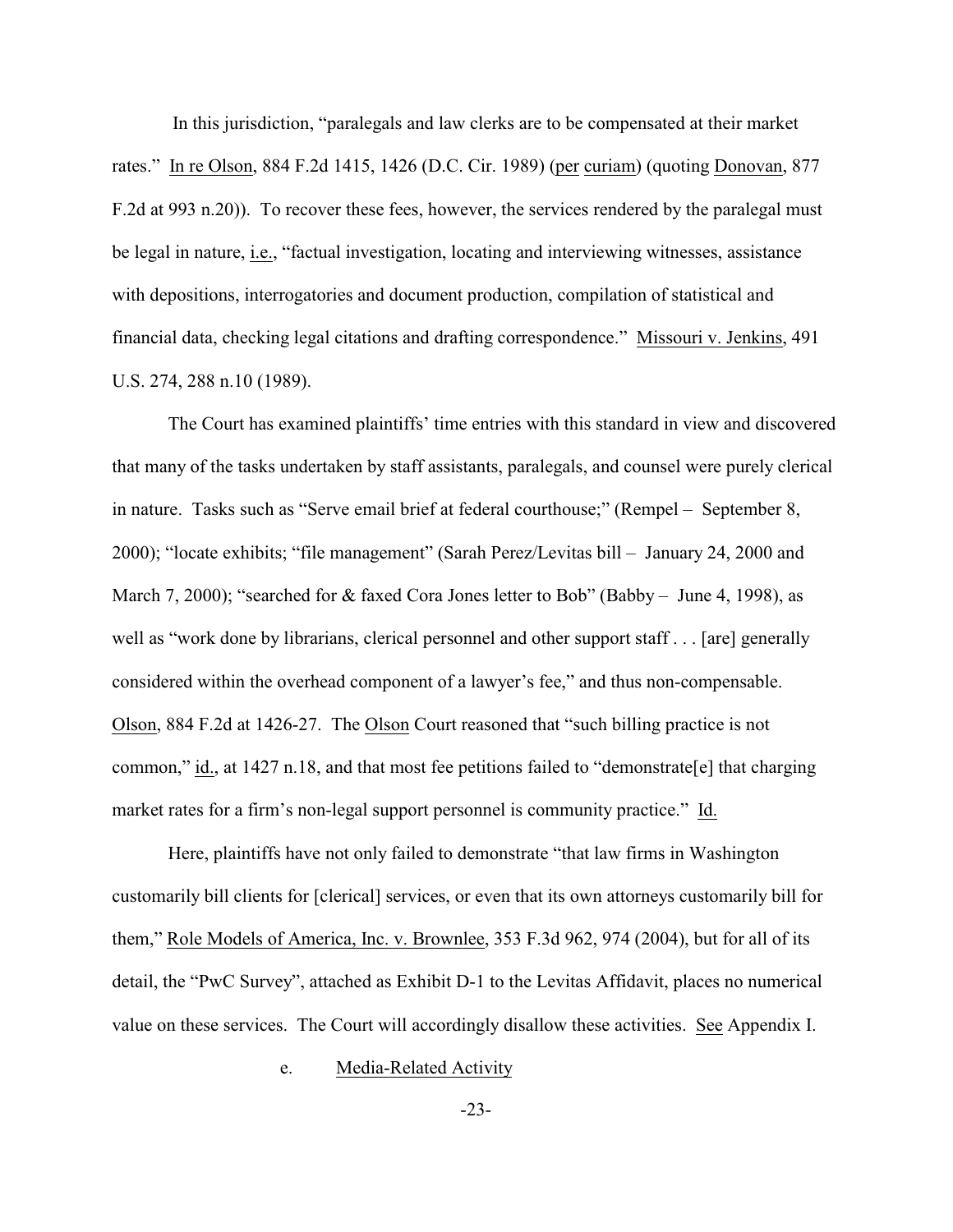Plaintiffs seek compensation for time spent engaged in media related activity. Harper, for example, seeks an award for time spent in "Telephone call from two Indian country papers & Times" (February 6, 1007). Peregoy looks to the Court for compensation for time spent "Meet[ing] with media consultants and IIM team" (June 3, 1996), as does Rempel for "Discussion and meeting w/Policy Impact, potential PR firm for Plaintiffs. DG, EC" (June 5, 2000).

In this Circuit,"the government cannot be charged for time spent in discussions with the press." Role Models, 353 F.3d at 973. The Court will deduct these activities from plaintiffs' time sheets. That said, time spent by plaintiffs reviewing press clippings concerning the litigation will be compensable as "provid[ing] useful and important information that assisted counsel in their representation of the subject." In re Meese, 907 F.2d 1192, 1203 n.19 (D.C. Cir. 1990). See Appendix I.

### 2. COMPENSABLE TIME

#### a. Monitoring

Plaintiffs request compensation for time "expended in a variety of tasks that are plainly part of the 'Phase 1.0 proceeding,' including defending against the government's appeal." Interim Fee Petition, at 5. (citing Select Milk Producers, Inc. v. Veneman, 304 F.Supp.2d 45 (D.D.C. 2004), aff'd in part, and rev'd in part, 400 F.3d 939 (D.C. Cir. 2005)). These "additional tasks" include "monitoring defendants' trust reform efforts and reviewing quarterly reports," ensuring "the decision was carried out," and "uncovering, documenting and presenting the various manifold misrepresentations that defendants repeatedly had made before, during and after Trial 1.0." Id. at 5. Defendants oppose plaintiffs' request for compensation on the grounds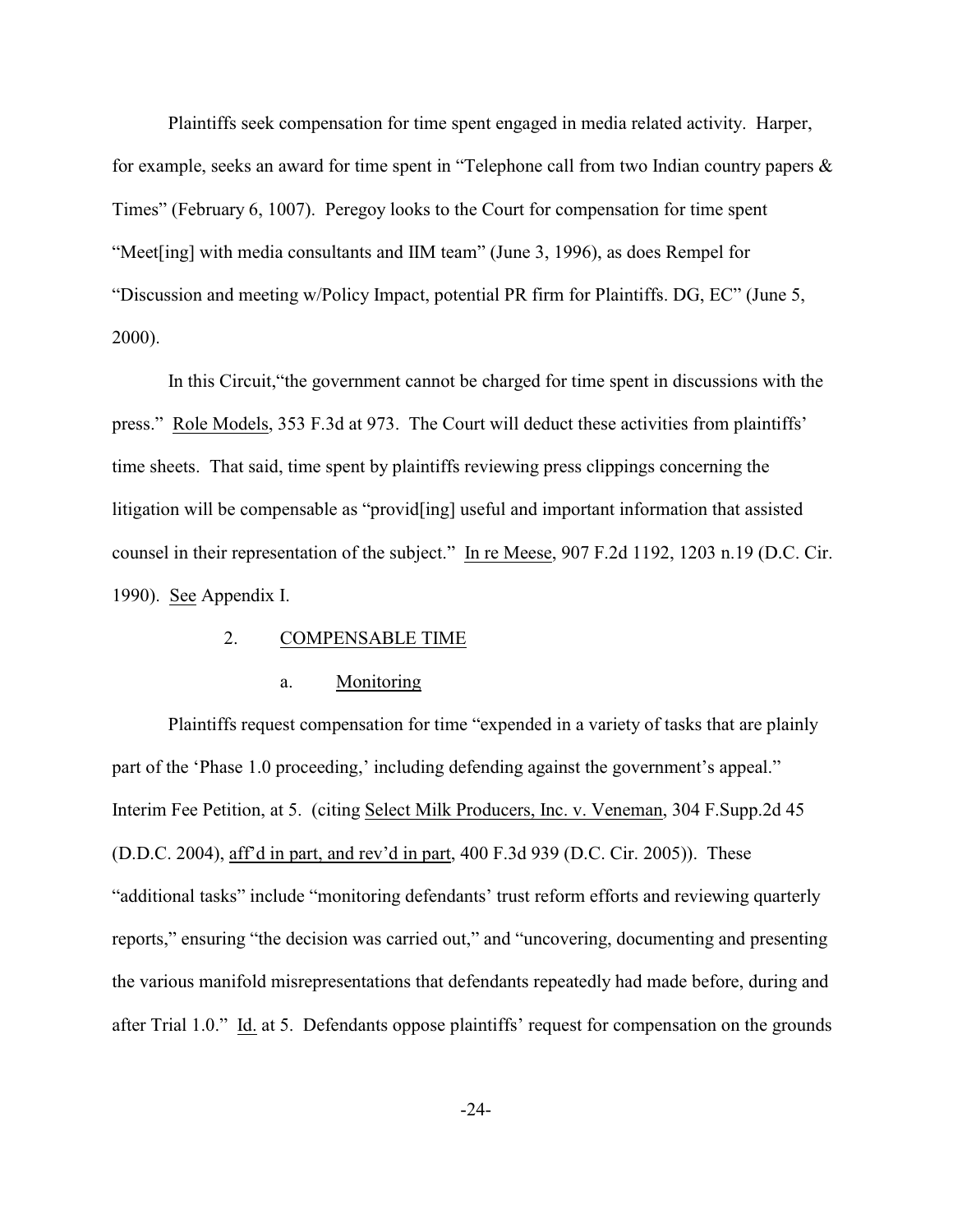that plaintiffs' "monitoring" efforts took place beyond what "the Court has already circumscribed" as "the time period for which fees could be awarded." Opposition, at 46.

The Court disagrees. "Services devoted to reasonable monitoring of the court's decrees, both to insure full compliance and to ensure that the plan is indeed working to desegregate the school system, are compensable services." Northcross v. Bd. of Education, 611 F.2d 624, 637 (6th Cir. 1978). Plaintiffs performed services essential, in many respects, to the long-term success of the plaintiffs' suit and "crucial to the obtaining of adequate relief for the class as plaintiffs' success at the liability stage." Bond v. Stanton, 630 F.2d 1231, 1233-34 (7th Cir. 1980). The Court will award plaintiffs for these efforts.

## IV. REASONABLENESS OF FEE REQUEST

### 1. Inadequate Documentation

Defendants contend that many of plaintiffs' time entries lack sufficient detail to permit the Court both to "access accurately the work that should be compensated and that which is duplicative or excessive of attorney's time records," Sierra Club v. Mullen, 619 F. Supp. 1244, 1251 (D.D.C. 1985), and to "determine with a high degree of certainty" that the hours billed were reasonable. In re Donovan, 877 F.2d 982, 995 (D.C. Cir. 1989). See also, United Slate Tile & Composition v. G & M Roofing, 732 F.2d 495, 502 n.2 (6th Cir.1984).

While "[i]t is not necessary to know the exact number of minutes spent nor the precise activity to which each hour was devoted nor the specific attainments of each attorney," Lindy Bros. Builders, Inc. v. American Radiator & Standard Sanitary Corp., 487 F.2d 161, 167 (3d Cir. 1973), the Court agrees with defendants that many of plaintiffs' time entries lack "some fairly definite information as to the hours devoted to various general activities, e.g., pretrial discovery, settlement negotiations, and the hours spent by various classes of attorneys, e.g., senior partners,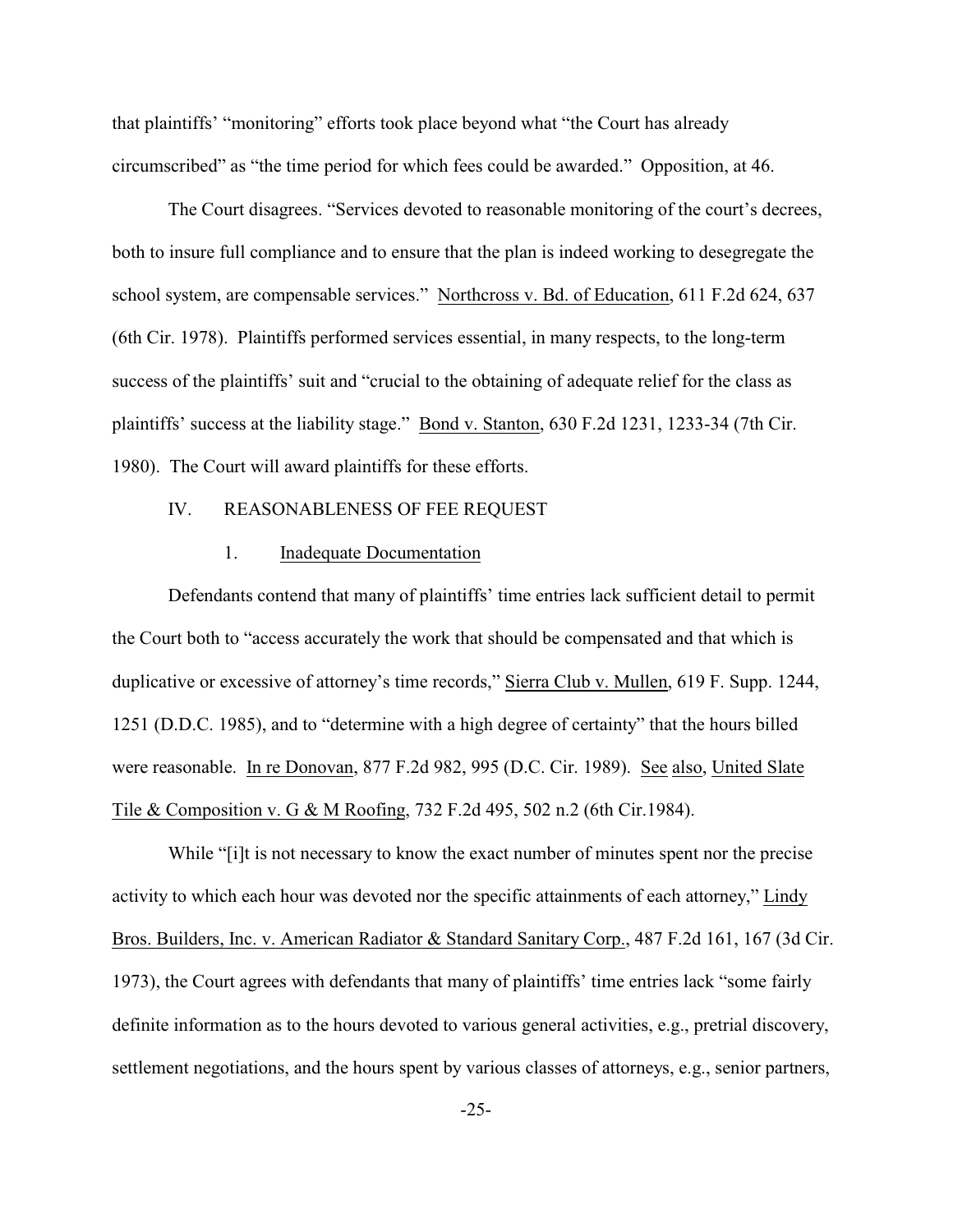junior partners, associates, the court cannot know the nature of the services for which compensation is sought." Id.

For example, many of plaintiffs' time records "provide little or no reference to the substance of the work claimed," Sierra Club, 619 F. Supp. at 1251 (D.D.C. 1985). Entries such as: "research read cases; searched Westlaw" (Robert Peregoy – May 15, 1996); "meet with attys" (Richard Dauphinais – June 17, 1996"); "prepare for trial" (Dennis Gingold – June 9, 1999"); "further trial preparation and document review" and "trial preparation"(Elliot Levitas – June 2 and June 29, 1999"); and "preparation for trial" (Lorna Babby – June 8, 1999), are so vaguely generic that the Court can not determine with certainty whether the activities they purport to describe were necessary and reasonable. See Kennecott Corp. v. EPA, 804 F.2d 763, 767 (D.C. Cir. 1986) (per curiam) (generic entries are inadequate to meet a fee applicant's "heavy obligation to present well-documented claims").

Some entries provide no description of services, whatsoever. Attorney Guest and law clerk Kelly, for example, ask to be compensated for 116 hours without supplying any information indicating the tasks they performed. The Court will deduct those hours from the Interim Fee Petition in their entirety. See Jordan v. United States Dep't. of Justice, 691 F.2d 514, 518 (D.C. Cir. 1982) ("Outright denial may be justified when the party seeking fees declines to proffer any substantiation in the form of affidavits, timesheets or the like"). See Appendix I.

Other time records make, "no mention . . . of the subject matter of a meeting, telephone conference or the work performed during hours billed." In re Meese, 907 F.2d at 1204. Entries illustrative of this particular problem include: "conference call with Dennis  $\&$  E. Worliss" (Babby – February 18, 1999); "telephone call to KH re: general update" (Babby – November 22,

-26-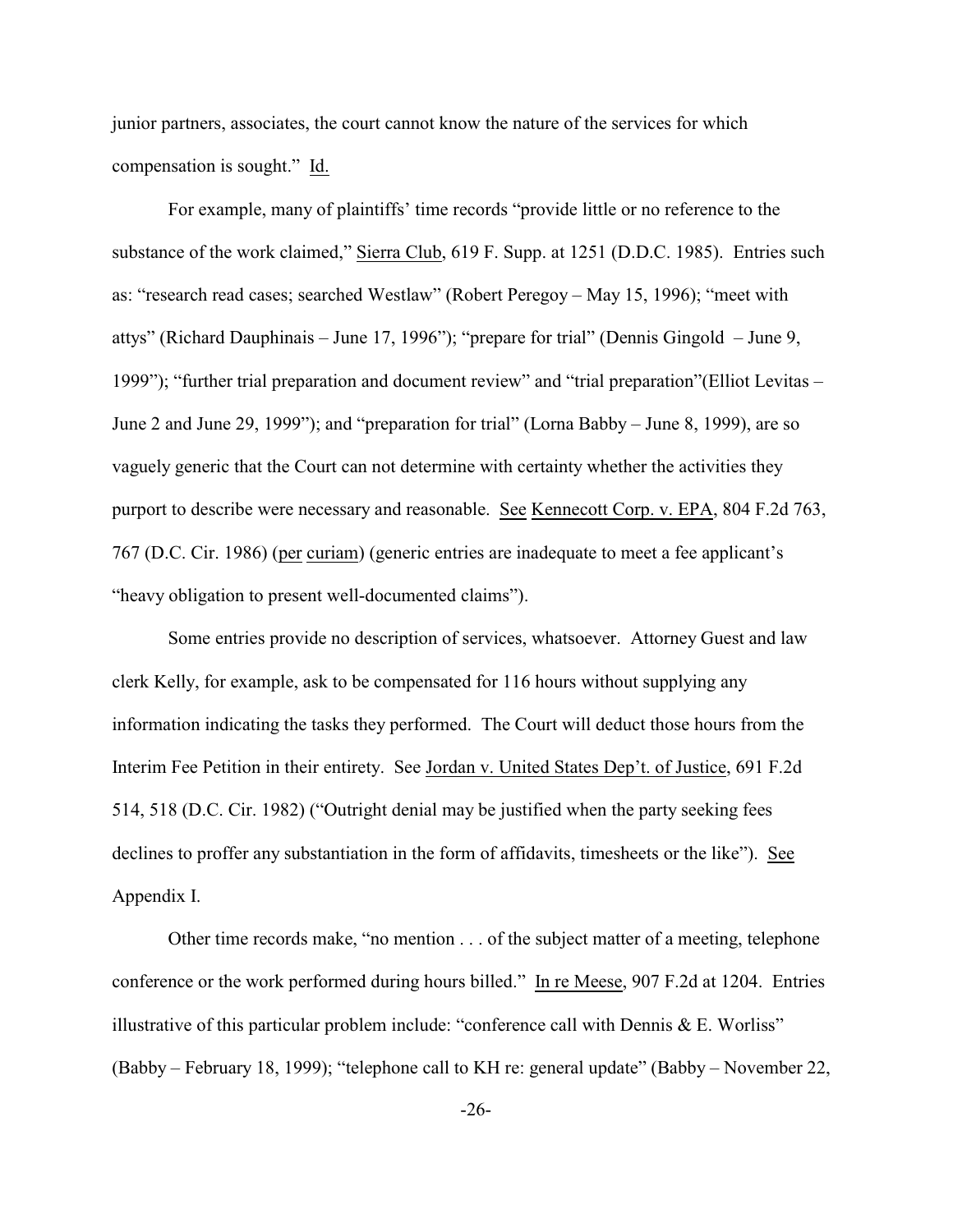1999); "call for Plaintiffs" (Harper – June 6, 1996); "background research for RD" (Harper – March 6, 1996); "confce call and follow-ups" (Holt – July 15 and 23, 1996).

Similarly infirm are those time entries containing "vague and cryptic designations" such as: "rvw & respond to email inquiry from A. Jarett" (Babby – September 18, 2000); "confer w/RD" (Harper – April 16, 1996); "Discussed strategy w/Dennis, Thad, Bob & Keith" (Babby – February 25, 1998); "Met w/Keith & Bob re: strategy" (Babby – March 24, 1998); "conference with Elliott Levitas regarding strategy and legal issues" (Miles Alexander/Levitas – April 23, 1999); "confer w/RD & RP re: legal strategy" (Keith M. Harper – June 1, 1996). The Court will reduce these and similarly inadequate entries in accordance with the formula set out in Appendix V. See Cabrera v. Fischler, 814 F. Supp. 269, 289-90 (E.D.N.Y. 1993), aff'd in part, remanded in part on other grounds, 24 F.3d 372 (2d Cir. 1994) (for entries such as "staff meeting," "talk w/," and "processed documents the court "should not award the full amount requested"); Weinberger v. Great Northern Nekoosa Corp., 801 F. Supp. 804, 829 (D. Me. 1992) ("The Court will disallow hours for such activities as 'research,' 'attention to matter,' 'draft letter,' and 'strategize' in the absence of more detailed time entries").

Plaintiffs, in some instances, successfully rehabilitate sparsely detailed entries through supplemental documentation. For example, Levitas, in his Supplemental Affidavit, provides the full names and positions of those KS employees listed in his time entries only by their initials. Levitas [Supplemental] Aff., at 2-4. Other attempts by plaintiffs to salvage inadequately documented entries are less persuasive. Holt, for example, argues that his May 1, 2, and 3, 1996 request for time spent doing "basic research," should be granted because that time "obviously dealt with the multifarious items that must be reviewed for a complaint, such as substantive law, relief available, defenses that may be raised, mode and manner of service, etc. etc," Holt

-27-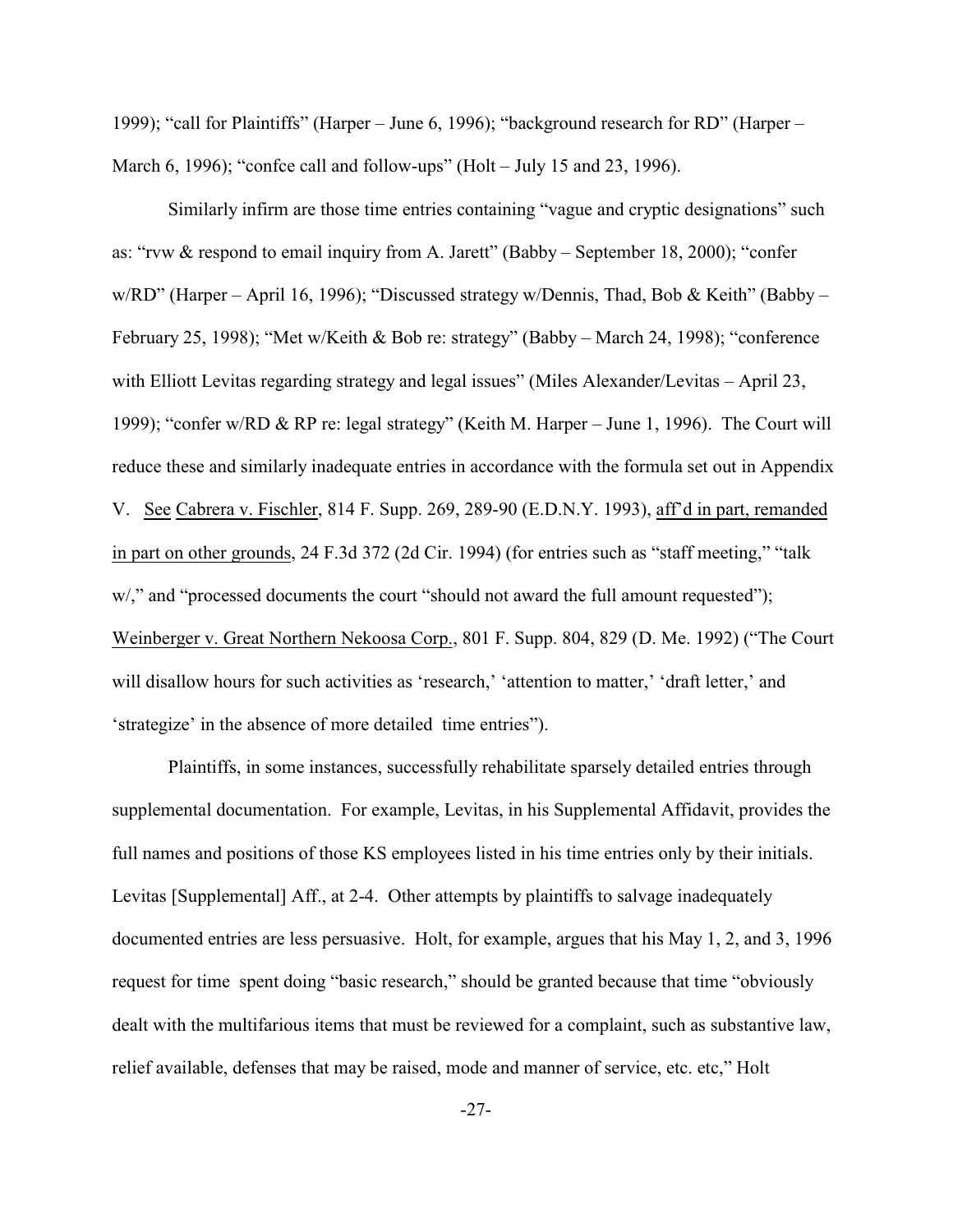[Supplemental] Aff., at ¶ 7. The Court disagrees; it is not inclined to cross-reference each of plaintiffs' voluminous time entries to compensate for Mr. Holt's failure to more fully describe his activities in the first instance. That responsibility rests squarely with plaintiffs, who, at all times, "bear[] the burden of establishing entitlement to an award and documenting the appropriate hours expended and hourly rates." Hensley, 461 U.S. at 436. Holt's request will be reduced accordingly. See Appendix IV.

One category of poorly documented records worthy of separate discussion is plaintiffs' widespread use of "block billing." Unlike vague or generic task entries, block billing entries do not always suffer from inadequate description. Their infirmity stems from the fact that they represent activities lumped together in a single entry with no indication how much time was spent on each task. See Harolds Stores, Inc. v. Dillard Dep't Stores, Inc., 82 F.3d 1533, 1554 n. 15 (10th Cir.1996) ("Block billing" entries such as these represent a method of "time-keeping" by which "each lawyer and legal assistant enters the total daily time spent working on a case, rather than itemizing the time expended on specific tasks"). In its review of these entries, the Court "[wa]s left to approximate the amount of time which should be allocated to each task . . . . [and] cannot determine with a high degree of certainty, as it must, that the billings are reasonable." In re Olson, 884 F.2d at 1428 (citing United Slate, Tile and Composition Roofers, Damp and Waterproof Workers Assen, Local 307 v. G & M Roofing and Sheet Metal Co., Inc., 732 F.2d 495, 502 n.2 (6th Cir.1984)).

Examples of this problem include: "Review recent decisions including Pueblo of San Ildefonso v. U.S.; continue revisions of interim relief; telcoms with Dauphianis, Holt and Peregoy re. same." (10.0 hours) (Gingold – July 31, 1996); "Meet Keith and Rick to prepare for IIM attorney meeting; meet IIM attorneys at NARF; meet Dan Press, Sandy Harris at office;

-28-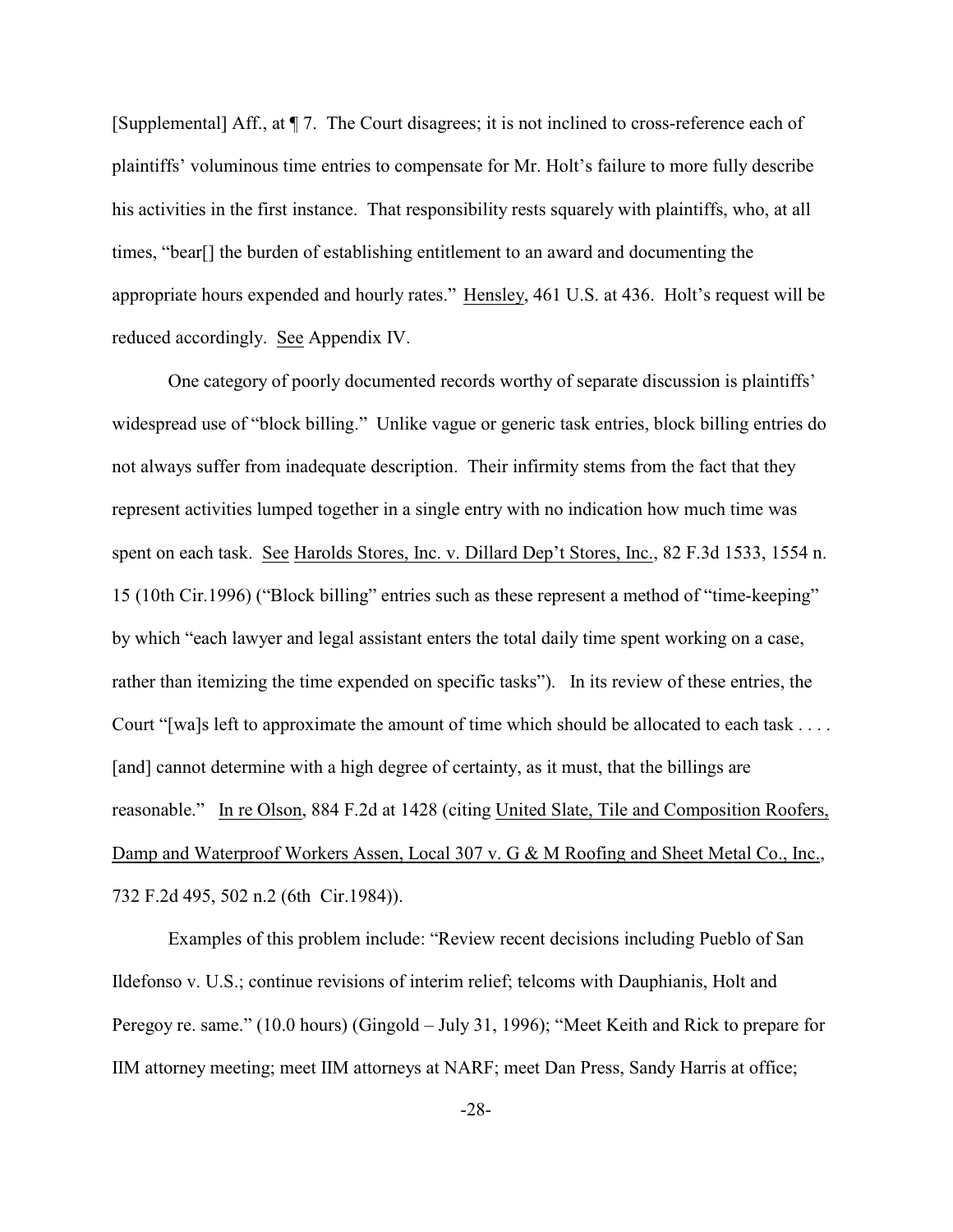meet Keith for follow-up at NARF calls to Dennis and Dan; Calls to Mildred Cleghorn; draft Cleghorn bio for complaint; review old." (11.9 hours) (Peregoy – June 6, 1996); "Draft briefs; finalize research and redo laches section; provide comments for statutes of limitations; confer generally re: same w/ BP, DG etc." (11 hours) (Harper – August 19, 1998); "Preparation of joint pre-trial statement incl. Meeting with defendants on process to complete it; review of documents to determine if exhibits, discussions of witness list and being determining testimony of witnesses; draft stipulations and review other stipulations." (16 hours) (Harper – May 26, 1999); "Continued preparation of response to dispositive motions: talked to Bob abt. standard for granting motion for summary judgment, PW work, briefing responsibilities. Talked to Keith abt. jurisdiction section; reviewed Thad's response on sampling plan; met." (9 hours) (Babby August 5, 1998); "Research re class cert papers, meet with Cobell, Echohawk, Browning Van Ness, then at NARF w/ prep and followup." (9 hours) (Holt – September 4, 1996).

Courts confronted with petitions containing block time entries have responded in a variety of ways. Some, after concluding they are unable to "determine the appropriate amount attributable to the conversations or conferences lacking identifying subject matter," have simply voided "the entire time entries billed as block time." Reyes v. Nations Title Agency of Ill., Inc., 2001 WL 687451, at \*1 (N.D. Ill. June 19, 2001). Others have undertaken "some attempt to adjust the fee award in an effort to reflect an apportionment.'" Traditional Cat Assen, Inc. v. Gilbreath, 340 F.3d 829, 834 (9th Cir.2003) (emphasis in original) (quoting Gracie v. Gracie, 217 F.3d 1060, 1070 (9th Cir.2000)). At least one court developed the novel approach of disallowing entries of three or more hours that contain four or more tasks or entries of three or more hours that contain two or more tasks – if one of those tasks of them could have taken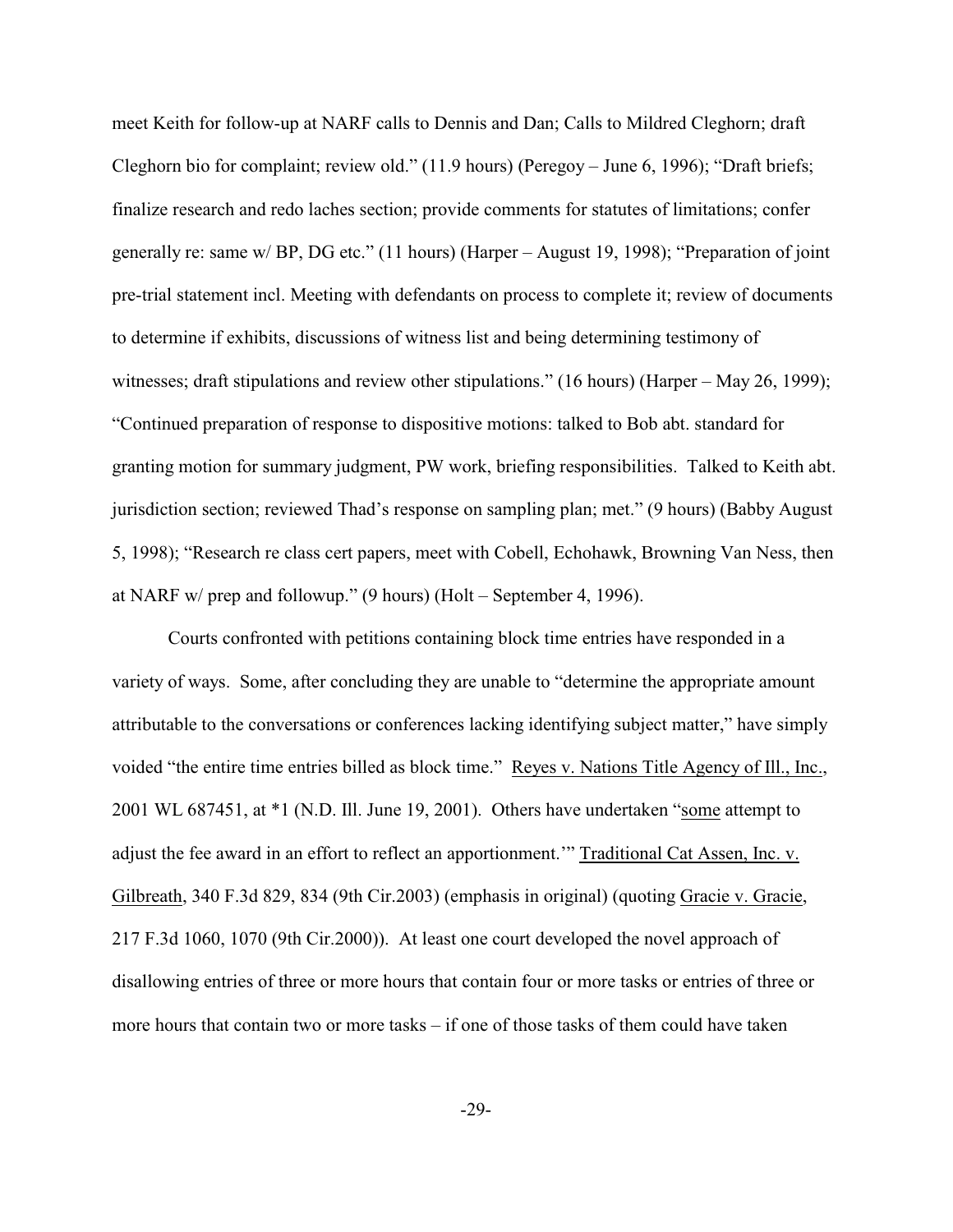anywhere from a small to a substantial amount of time. Oberdorfer v. Glickman, 2001 WL 34045732, at \*5 (D. Or. Sep 14, 2001).

This Court will not undertake the futile task of separating plaintiffs' block entries into their constituent tasks and apportioning a random amount of time to each. Rather, it will exercise the discretion accorded it by the Hensley Court and reduce the time requested. 461 U.S. at 437 n.12. (See Appendix V.) See also, Gilbreath, 340 F.3d at 834-35 (where it is impossible to distinguish between compensable and non-compensable claims, the Court held "[t]here is no precise rule or formula for making these determinations. The district court may attempt to identify specific hours that should be eliminated, or it may simply reduce the award to account for the limited success. The court necessarily has discretion in making this equitable judgment"); McDannel v. Apfel, 78 F.Supp.2d 944, 948 (S.D. Iowa 1999) (where faced with "[Petitioner's] block billing" that "does not permit the Court to determine a reasonable fee on the basis of the work performed," the Court may "reduce the applicant's hours to reflect a percentage reduction").

### 2. Excessive Fees

As stated, defendants contest the validity of the Interim Fee Petition, as a whole, arguing that it is "excessive on its face." Opposition, at 59. That said, they take particular exception to plaintiffs' request for compensation for time purportedly spent on 12 particular tasks set out in Exhibit 8 of their Opposition ("12 Tasks"); with plaintiffs' petition for time spent preparing and editing the fee petition; and with the fee application of PricewaterhouseCoopers. Opposition, at 63.

Preliminarily, it must be noted that, nowhere in their Opposition and attachments have defendants provided the Court with counter-affidavits contradicting any factual allegation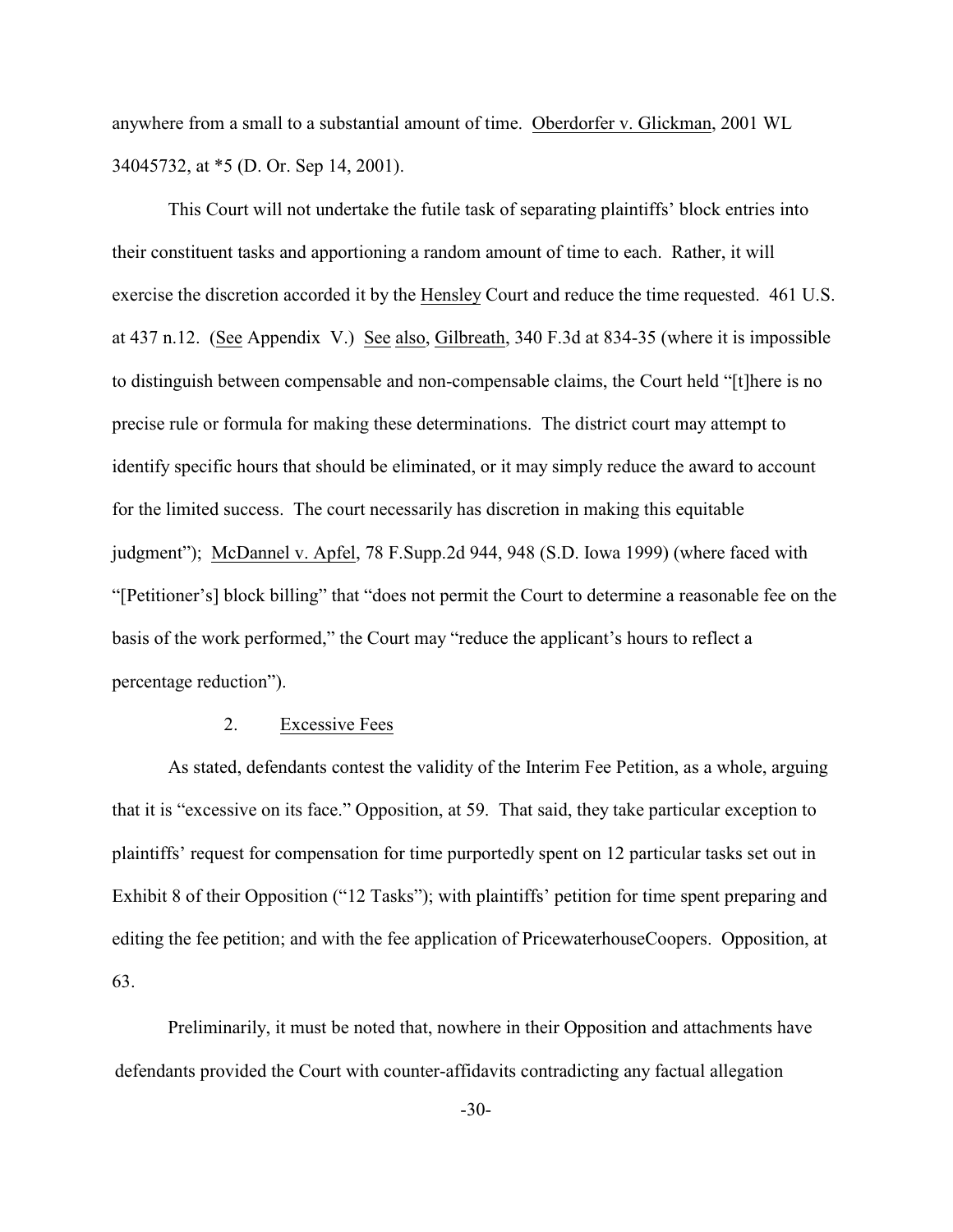relative to hours expended or fee rates charged made by the plaintiffs. On similar facts, the Supreme Court expressly "decline[d] to consider petitioner's further argument that the hours charged by respondents' counsel were unreasonable" insofar as "petitioner failed to submit to the District Court any evidence challenging the accuracy and reasonableness of the hours charged, or the facts asserted in the affidavits submitted by respondents' counsel." Blum, 465 U.S. at 892 n.5. The Court finds, however, that defendants' Opposition and attachments suffice to put plaintiffs on notice of those entries it deems excessive and to trigger the Court's examination into the merit of those allegations.

In reviewing defendants' allegations, the Court is guided by the following principles:

First, fee requests must be scrutinized for "excessive, redundant or otherwise unnecessary" hours "which firms would have excluded from bills to their own clients." Hensley, 461 U.S. at 434.

Second, Courts assume that attorneys routinely exercise billing judgment on behalf of their client and expect that same treatment with respect to the legal bills presented to one's adversary. LeRoy v. City of Houston, 906 F.2d 1068 (5th Cir. 1990). Accordingly, certain fees that may not be "unreasonable between a first class law firm and a solvent client, are not [always] supported by indicia of reasonableness sufficient to allow us justly to tax the same against the United States." In re North (Shultz Fee Application), 8 F.3d 847, 852 (D.C. Cir. 1993) (per curiam); see also, Copeland, 641 F.2d at 891 ("[h]ours that are not properly billed to one's client also are not properly billed to one's adversary pursuant to statutory authority").

Third, "[s]worn testimony that, in fact, it took the time claimed is evidence of considerable weight on the issue of the time required in the usual case and therefore, it must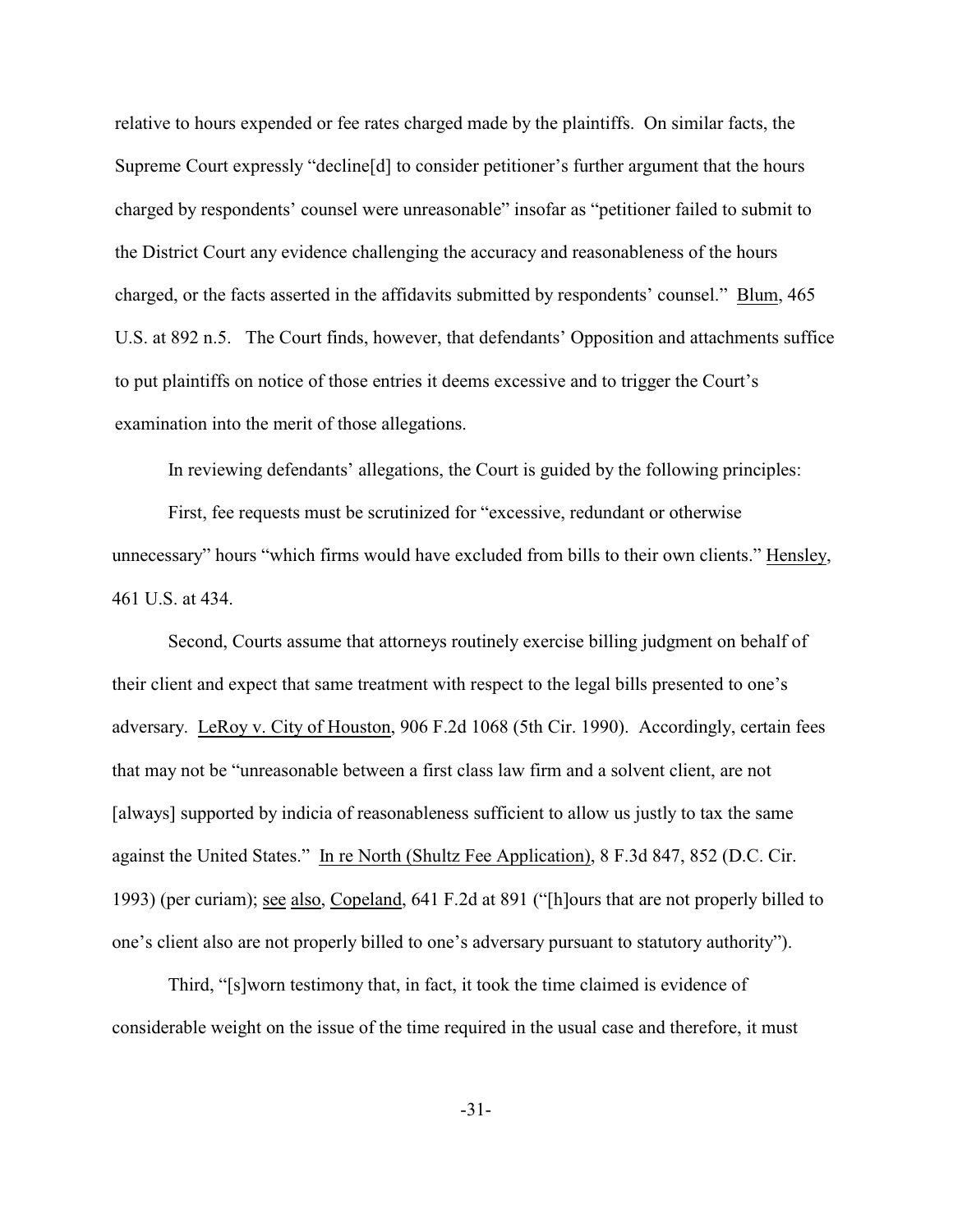appear that the time claimed is obviously and convincingly excessive under the circumstances." Perkins v. Mobile Housing Bd., 847 F.2d 735, 738 (11th Cir.1988).

### a. 12 Tasks

Defendants point to the 12 Tasks as "the more egregious examples" of plaintiffs' excessive billing practices. Defendants' Opposition at 63. The Court will briefly analyze three of these tasks.

1. Plaintiffs request compensation for drafting a two-page filing entitled Plaintiffs' Request for Trial Date to Begin on August 3, 1998. By the Court's calculation, plaintiffs expended 20.7 hours (15.4 hours by Gingold; 2.4 hours by Holt; and 2.9 hours by Harper) – drafting a two-page filing containing no legal analysis or discussion. Applying the statutory EAJA rate of \$125 per hour, plaintiffs' request amounts to \$2,587, or \$1,293.75 per page.

2. Plaintiffs request fees for 122.33 hours expended drafting a nine-page filing entitled Plaintiffs' Reply to Defendants' Opposition to Setting a Trial Date Filed 11-13-97. At current EAJA rates, plaintiffs' request amounts to \$15,291.25, or \$1,699.02 per page.

3. Finally, plaintiffs request compensation for 852.47 hours or more than 30 business days spent drafting Appellee's 66-page Response Brief. At EAJA rates, plaintiffs' request amount to \$1,615 per page.

Plaintiffs argue that their efforts should be scrutinized not "on the basis of number of hours expended per page but rather, on the complexity of the particular issue. Holt [Supplemental] Aff., at ¶ 11. This argument, while theoretically sound, see Mitchell v. National R.R. Passenger Corp., 217 F.R.D. 53, 58 (D.D.C. 2003) (Facciola, M.) ("[t]he more complicated the legal issues and the factual analysis the greater the number of hours that must be spent on the

-32-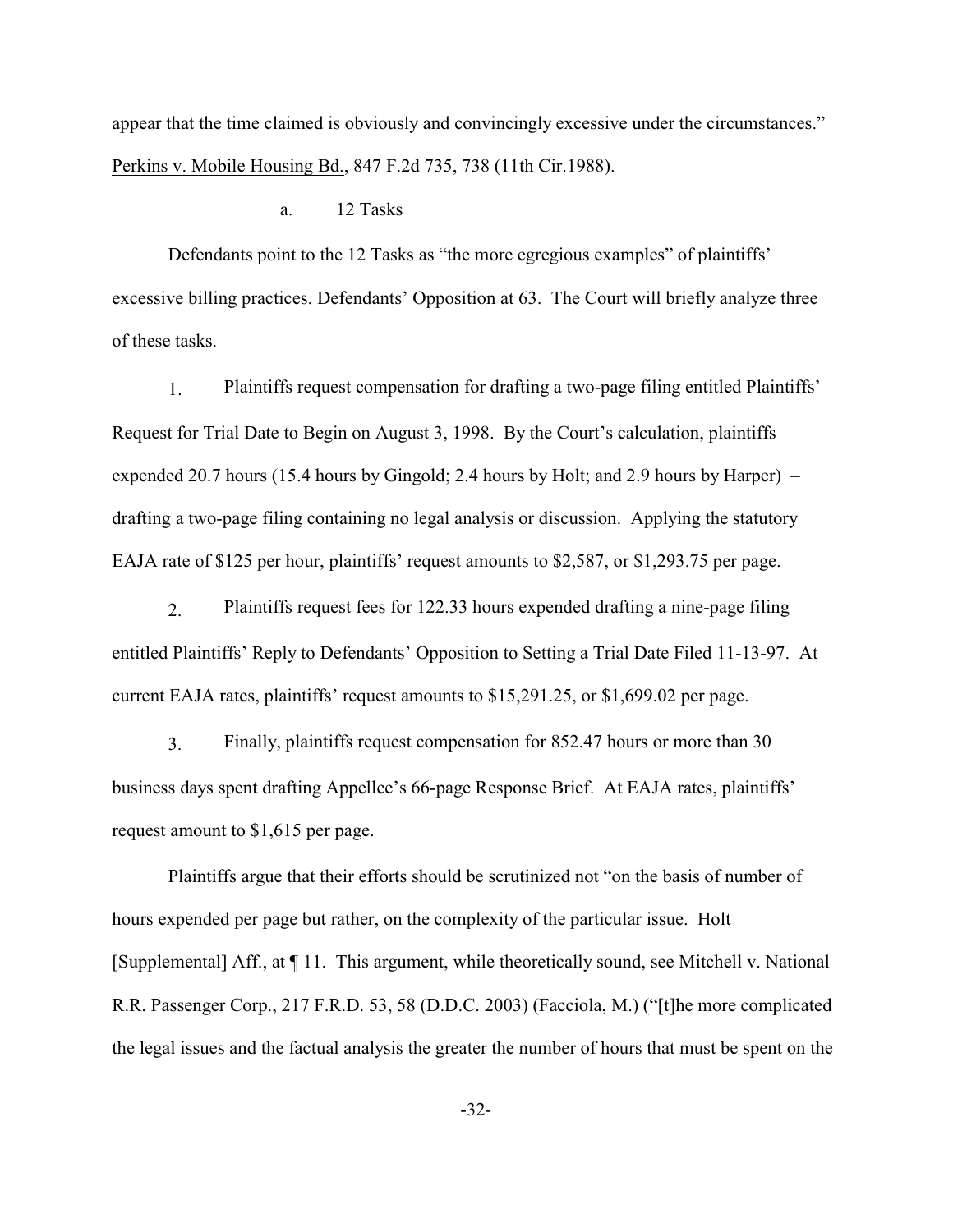document"), is unpersuasive. The Court, having presided over all hearings and conferences and reviewed all pleadings and motions possesses a "superior understanding of the litigation." Daly v. Hill, 790 F.2d 1071, 1078-79 (4th Cir. 1986) (quoting Hensley, 461 U.S. at 437). Based on this intimate understanding, the Court agrees with defendants that the three aforementioned examples are egregiously excessive.

In the first example, plaintiffs seek compensation for more than 20 hours for time expended by three attorneys with more than 50 years combined legal experience drafting a twopage document. In the second example, plaintiffs request compensation for more than 120 hours expended on a document that, while clear, straightforward, and well written, consists primarily of a recitation of historical events which, except for a reference to the Restatement of Trusts, contains no legal analysis. Even the Response Brief, which was well reasoned and represented a significant level of legal scholarship, contained arguments that were repeatedly iterated in briefs before this Court. This, plus the fact that plaintiffs spent more than 35.5 full days to draft a response to an appeal for a trial that lasted less than 30 business days, renders plaintiffs' request excessive.

In sum, the 12 Tasks represent "egregious examples" of plaintiffs' tendency toward excessiveness and to charge more than any private firm could legitimately invoice its client. It would be well within the discretion of the Court to deny these requests in their entirety. Environmental Defense Fund, Inc. v. Reilly, 1 F.3d 1254, 1258 (D.C. Cir. 1993) ("We may deny in its entirety a request for an 'outrageously unreasonable' amount, lest claimants feel free to make 'unreasonable demands, knowing that the only unfavorable consequence of such misconduct would be reduction of their fee to what they should have asked for in the first place'"). See also, Brown v. Stackler, 612 F.2d 1057, 1059 (7th Cir.1980) ("the District Court

-33-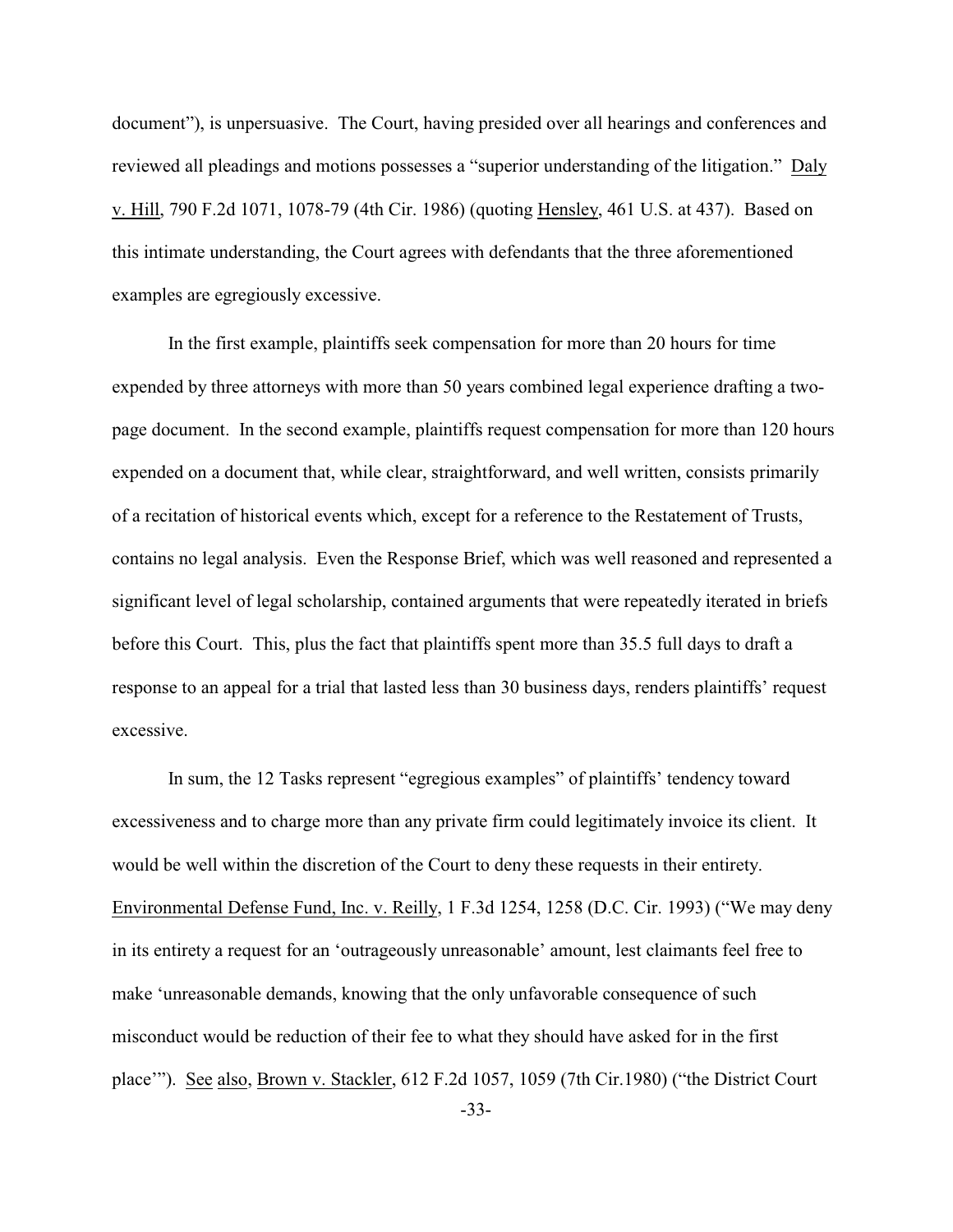was warranted in departing from the usual practice and reacting vigorously to prevent such abuse of the court's authority to award reasonable compensation to counsel").

The Court declines to take such drastic action, however, mindful that Phase 1.0 was "protracted, unique and was very ably handled." In re Olson, 884 F.2d at 1429. Instead, the Court will reduce the fees sought by plaintiffs for time expended drafting the Request for Trial Date by 95% and the remaining 11 tasks items identified in Exhibit 8 to Defendants' Opposition, by 50%. See Appendix II.

### b. Preparation of Fee Petition

Plaintiffs' fee application for 1,708.94 hours for time spent drafting and editing the Interim Fee Petition is similarly excessive – particularly Gingold's request for 455.9 for "review[ing], segregate[ing], prepar[ing] relevant time re Trial 1 EAJA petition fee application."

The Court acknowledges the necessity to review time records and segregate those related to the Phase 1.0 proceedings. Hours reasonably expended on preparing fee petitions are always compensable, Environmental Defense Fund v. EPA, 672 F.2d 42, 62 (D.C. Cir. 1982), and courts in this Circuit have routinely awarded reasonable fees incurred in requesting fees under feeshifting statutes, including successful EAJA actions. Hirschey v. F.E.R.C., 777 F.2d 1, 2 (D.C. Cir. 1985). The Court, however, is hard pressed to understand why Gingold spent the equivalent of nearly 19 full days reviewing and preparing his time entries. If, as his affidavit attests, Gingold maintained his time records on a computer, it should have been a simple manner to either: (1) print out time records, highlight the time entries related to Phase 1.0, and turn the time records over to a paralegal or secretary to prepare a statement containing only that time, or (2) make an electronic copy of the time records file(s), delete the time entries not related to Phase 1.0, and print out a statement with only the relevant time.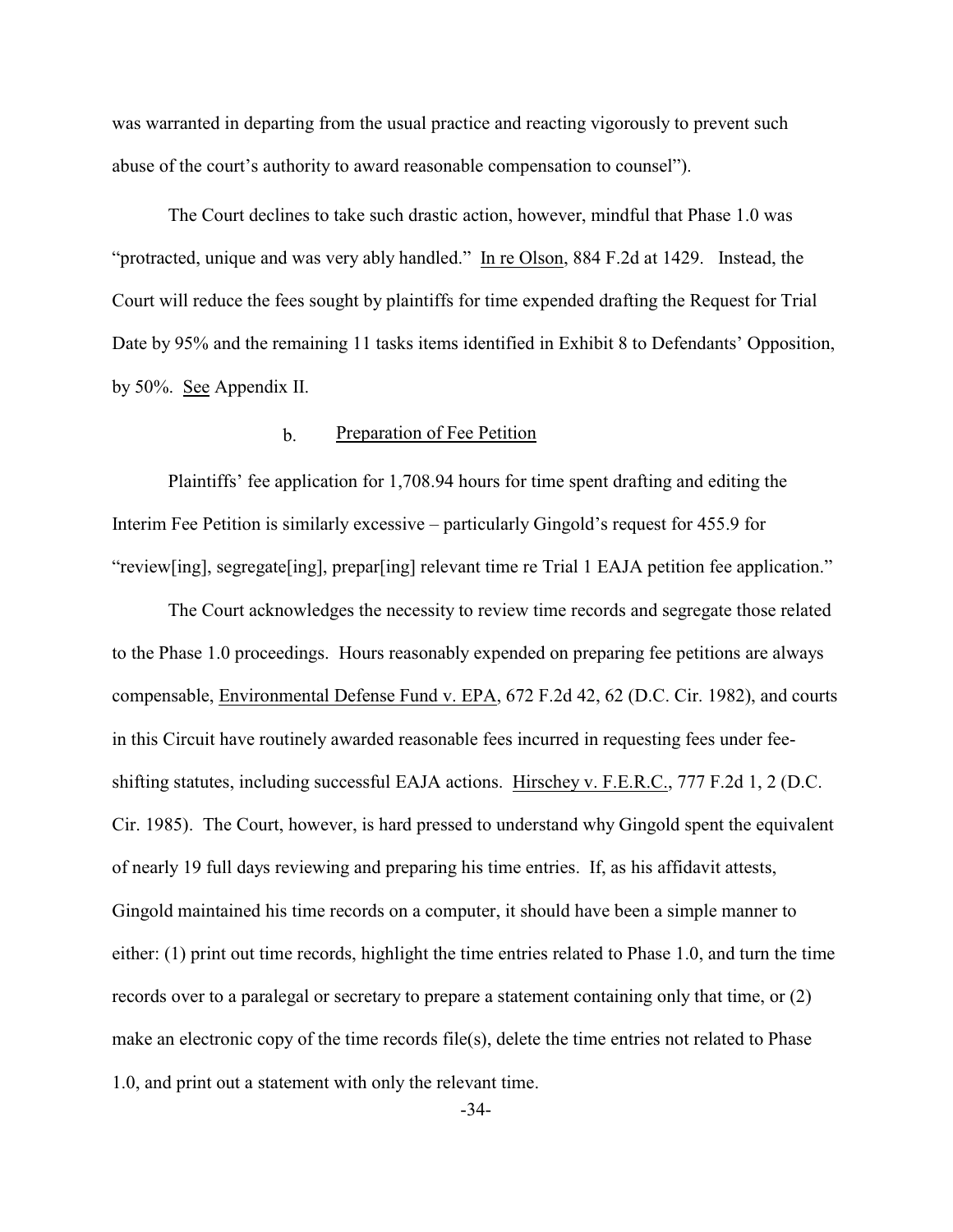The Court finds Gingold's time allowance for "review[ing], segregate[ing], prepar[ing] relevant time re Trial 1 EAJA petition fee application" grossly excessive and will reduce this amount by 75%. It similarly finds the 1,137.04 of the remaining 1,253.04 hours plaintiffs request for drafting the Interim Fee Petition "excessive, redundant, or otherwise unnecessary," Hensley, 461 U.S. at 434, and will reduce these hours by 50%. See Appendix III.

## c. PricewaterhouseCoopers

# (I) Expert Fees

Under EAJA, "fees and expenses" include: "the reasonable expenses of expert witnesses, the reasonable cost of any study, analysis, engineering report, test, or project which is found by the court to be necessary for the preparation of the party's case, and reasonable attorney fees." 28 U.S.C. §2412(d)(2)(A). See Outlaw v. Chater, 921 F.Supp.13, 15-16 (D.D.C. 1996).

This jurisdiction has also made plain that "attorney fees" and expert witness expenses are separate and distinct items of expense. See Kooritzky v. Herman, 178 F.3d 1315, 1322 (D.C. Cir. 1999) ("[e]xpert fees were regarded not as a subset of attorney's fees, but as a distinct category of litigation expense") (quoting West Virginia Univ. Hosps., 499 U.S. 83, 92 (1991)).

Plaintiffs seek reimbursement for PwC's services in the amount of \$4,528,684 to which defendants mount several objections. First, defendants ask the Court to reduce this amount by \$1,723,377 to reflect the fact that, between June 1996 through March 1998, "[s]ufficient details were not maintained to allow a description of the specific tasks performed by person by day." Opposition, at 57 (quoting Pollner Aff., at ¶ 30).

The Court's review of the record revealed that many of PwC's time entries prior to March 1998 were, in fact, inadequately documented, rendering it impossible for the Court "to determine with a high degree of certainty that such hours were actually and reasonably

-35-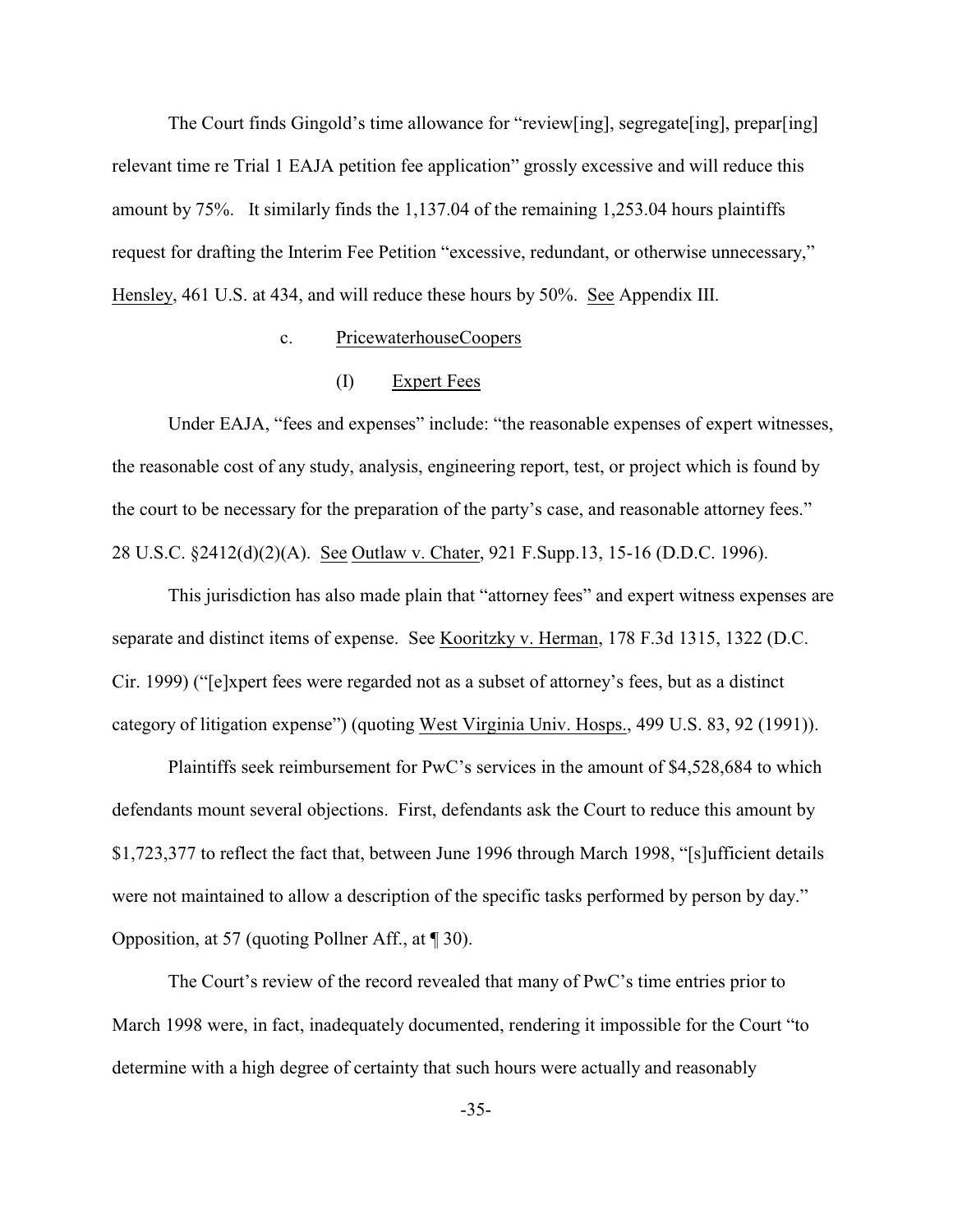expended." United Slate Tile & Composition, 732 F.2d at 502 n.2. For the period ending June 15, 1996, for instance, PwC asks for \$5,220 as compensation for 29 hours spent on a task described only as "[R]esearch/Compilation of findings." The Court finds this description wanting and will discount the requested expense accordingly. See Appendix IV.

Other PwC's time entries during this same time frame are not as deficient as defendants allege. In its April 1997 invoice, for example, PwC requests fees for time described generically as "meetings with opposing counsel/experts" and "meetings/discussion with counsel." Without more, this description of services prevents meaningful examination. In this instance, however, PwC attached a chart describing these efforts in greater detail: "meetings and discussions with counsel regarding project status, the meeting with BIA, interim relief and other issues." The Court finds this additional information sufficient to enable the Court to meaningfully assess the validity of PwC's request.

Defendants express additional concern that PwC's complement of 44 consultants working in tandem with plaintiffs' counsel and support staff was excessive. Opposition, at 61. Specifically, defendants object to paying for PwC's simultaneous use of three consultants during trial; to PwC's 539 hour bill for assisting with post-trial briefs; and to PwC's \$541.93 per page charge for reviewing the High Level Implementation Plan. Id. at 61-62. Defendants also fault PwC for billing its consultants at a rate \$200 to \$225 per hour for "tasks ordinarily performed by a paralegal at a lower rate," such as bates numbering, labeling, preparing inventories of documents; organizing exhibits; and pulling documents for trial. Id. at 76.

The Court's review of PwC's time entries verify that, at times, as many as three experts were present simultaneously during Trial 1.0. In June 1999, Forhecz attended trial on 20 days; Fitzsimmons on 11 days; Rempel on 14 days; and Schweizer on two days. Pollner Exhibit AG.

-36-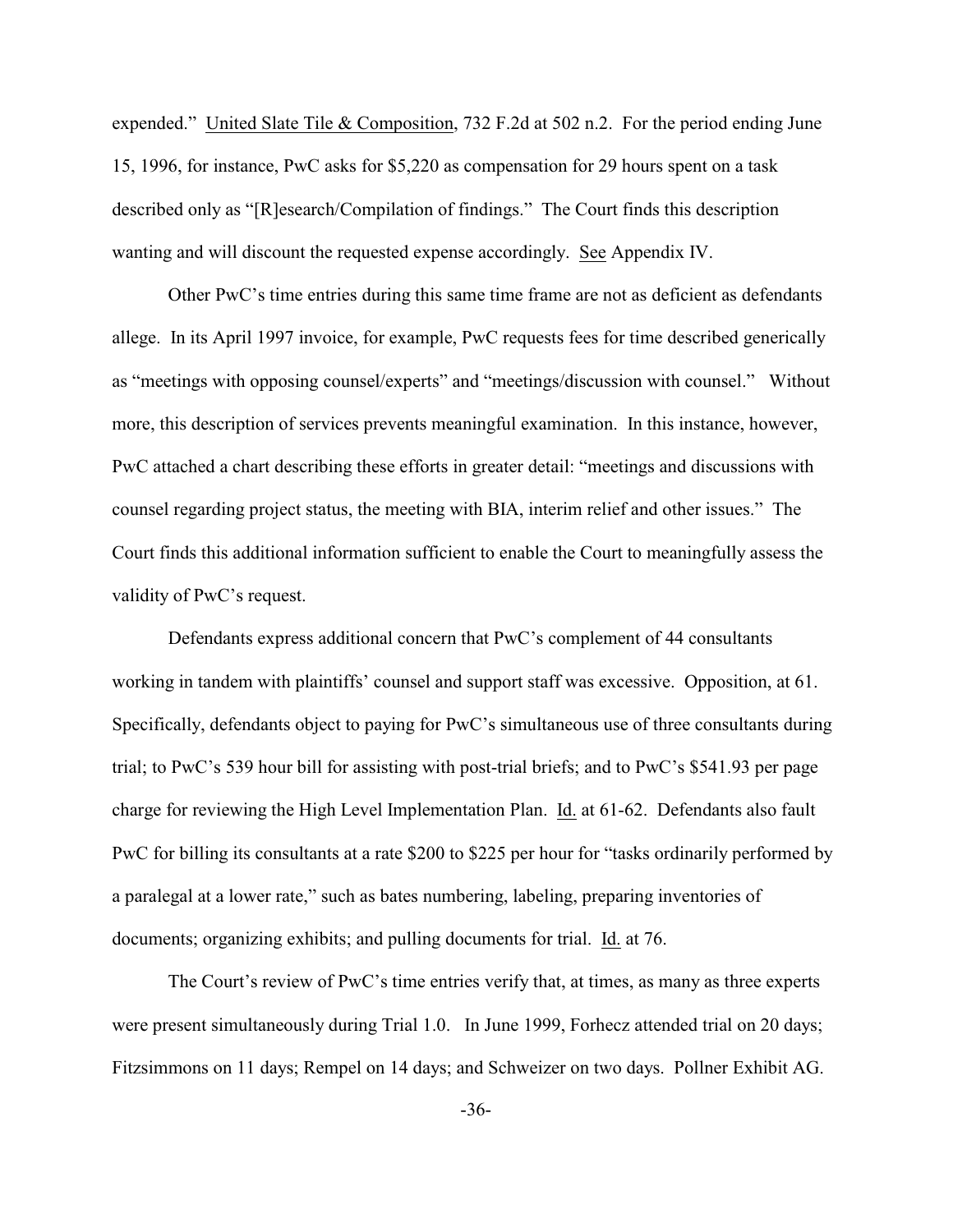On nine of those days, Forhecz, Fitzsimmons, and Rempel were present in the courtroom at the same time. PwC responds that three consultants were needed during trial: one as a "testifying expert"; another as a "potential testifying expert;" and a third to "provide<sup>[]</sup> direct support to Plaintiffs' counsel." Pollner Reply Aff., at ¶ 8. While the Court does not dispute the need for a testifying expert's presence at trial, it finds the need for a "backup" expert, redundant, and the simultaneous presence of a third and fourth expert to "provide support," excessive.

With respect to PwC's post-trial review of briefs, Pollner defends PwC's invoice on the grounds that "these documents were massive filings." Pollner Aff., at ¶ 9. She further attributes PwC's time spent on the High Level Implementation Plan to the fact that PwC engaged "not only [in] the review of the document itself, but analysis of the plan." Id. The Court disagrees and based on its familiarity with the volume of the post-trial filings, finds PwC's fee application to be excessive and will reduce its requested compensable hours by 35%. See Appendix IV.

Finally, Pollner insists that it was necessary to utilize PwC consultants to number and organize documents "due solely to defendants haphazard production of these documents that PwC had to undertake this exercise." Pollner Aff., at ¶ 10. Pollner's response, however, does not address defendants' concern that the hourly rate which PwC charged for those services was unjustified. The Court finds that even "haphazard" production does not justify a \$200 per hour paralegal fee, especially when PwC provided no evidence that any of its employees had paralegal training. See Walter Jones Jr. v. Armstrong Cork Co.,  $630$  F.2d 324 ( $5<sup>th</sup>$  Cir. 1980) (upholding district court holding that law firm employee was entitled to no compensation "in light of the district court's conclusion that it had not been established that [employee] was a 'paralegal.'"). Beyond this, neither Pollner nor defendants address the more crucial issue – whether the services characterized as "paralegal" activities were "legal in nature" and deserving

-37-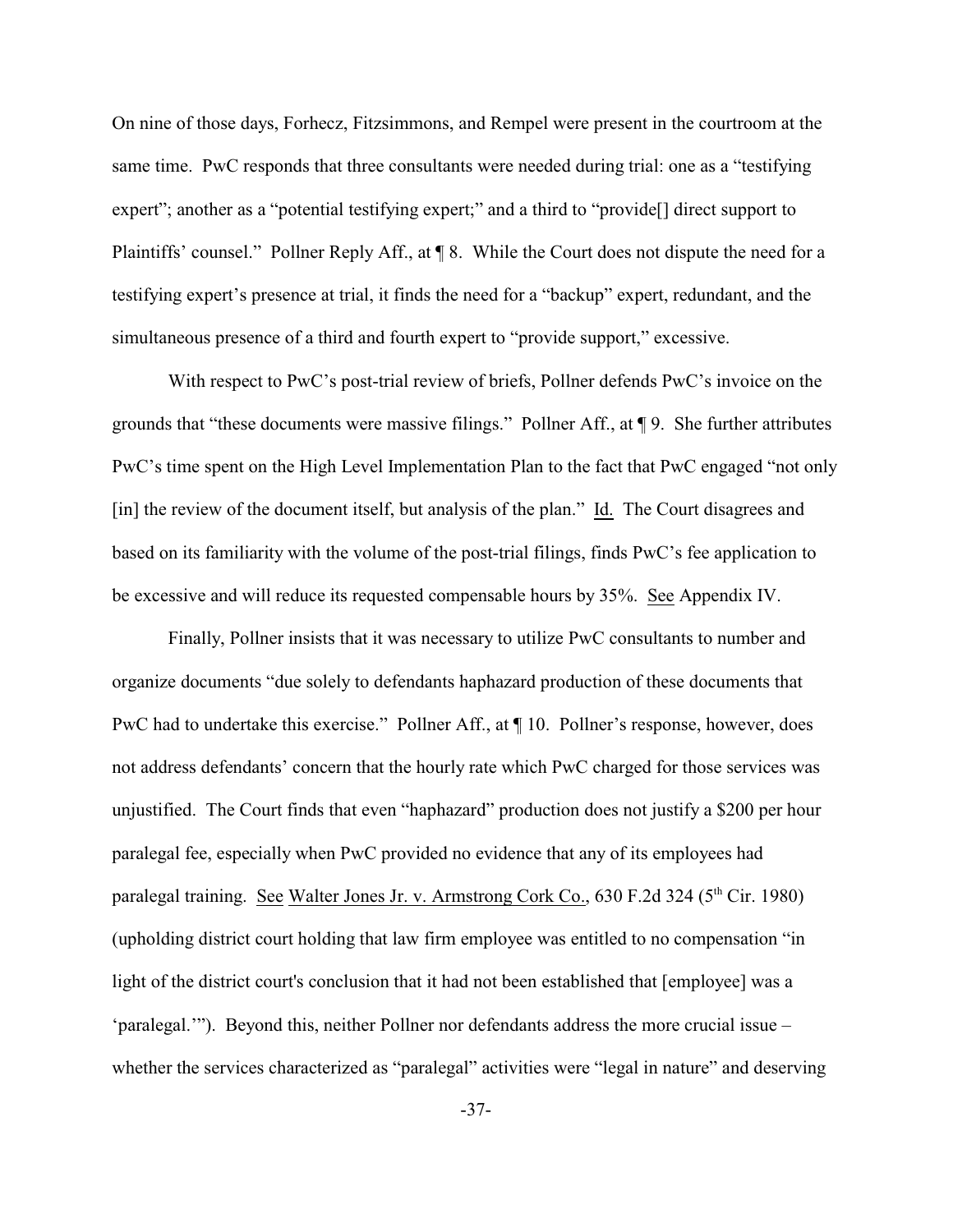of compensation at any rate.

The Court's review of PwC's time entries also reveals that the firm billed 149 hours in February 1999 for bates numbering documents and 117 hours in the same month for labeling, stamping and making an inventory of documents and preparing binders. Not only does this Court finds this time to be excessive, but it is independently troubled by PwC's failure to "distinguish between legal work, in the strict sense, and investigation, clerical work, compilation of facts and statistics and other work which can often be accomplished by non-lawyers but which a lawyer may do because he has no other help available." Missouri v. Jenkins, 491 U.S. 274, 288 n.10 (1989). Duties such as "courthouse run," photocopying, stamping, and labeling documents are not legal. They are administrative functions requiring no particular legal skills or training.

Clerical work, whether performed in-house or outsourced, constitutes a non-compensable "overhead component of a lawyer's fee." Olson, 884 F.2d at 1426-27. Rather than reduce hours spent on these tasks to "paralegal rates," the Court will purge PwC's request for time spent on administrative functions and award actual paralegal functions in accordance with the formula set out in Section III  $(1)(d)$ , above. The Court, for the reasons stated above, will also deduct from PwC's request those hours spent on settlement and mediation (excluding that time spent on the statistical sampling project, see Section  $III(1)(c)$ , above), and those that stray beyond the scope of Phase 1.0. See Appendix IV.

### (ii) Expert Expenses

PwC requests reimbursement for expenses associated with "travel to site visits, travel to meetings with AA, photocopying, and other engagement-related expenses" from June 1996 through January 2000. Pollner Aff., at ¶ 32. PwC did not supply the Court with any description

-38-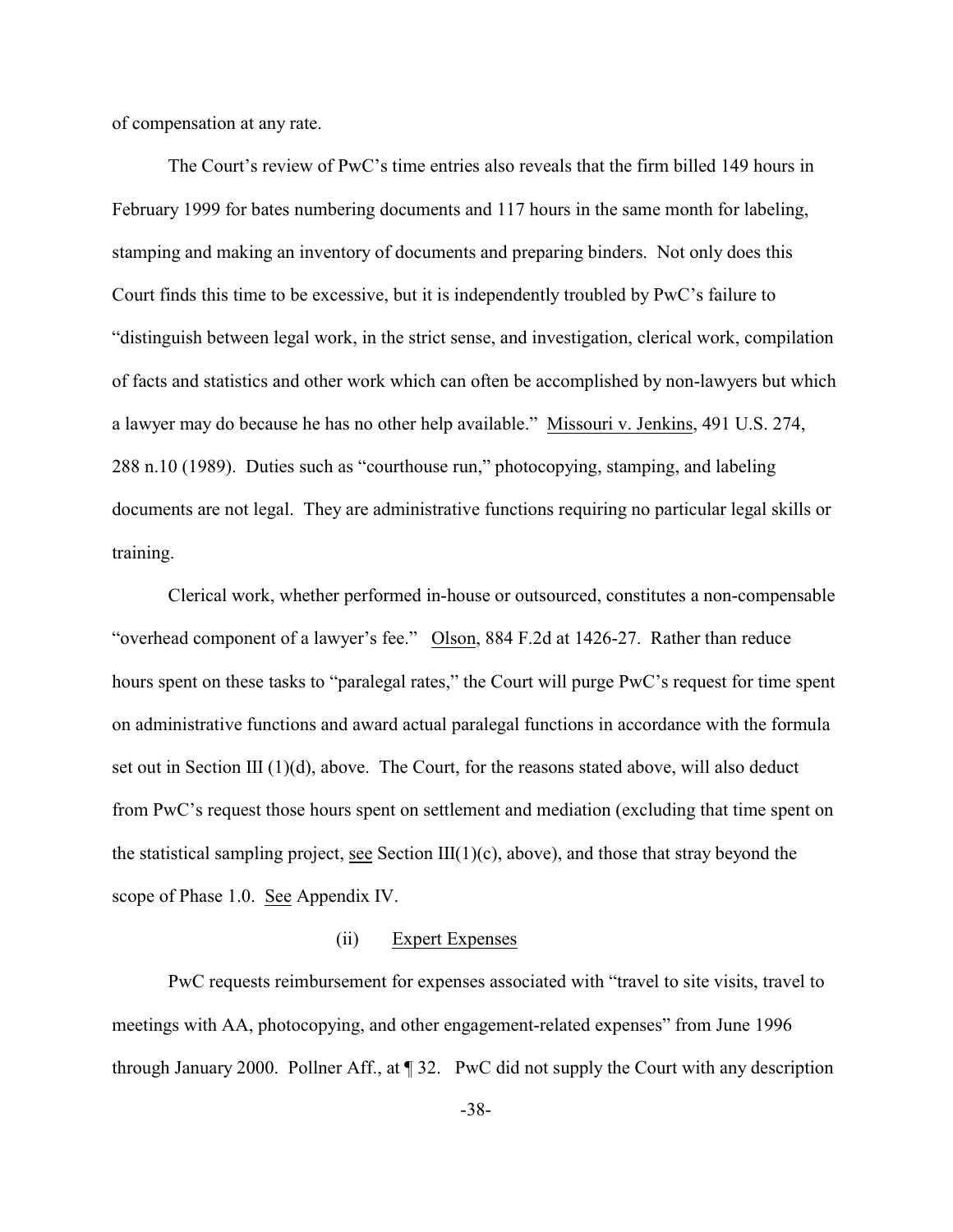of these expenses, nor did it provide the Court with affidavits, invoices, or receipts specifying how much money was spent on any particular task in any given month.

This omission is fatal. Under EAJA, no costs are awardable for taxi fares, postage, Action on Smoking & Health, 724 F.2d at 223-24, telephone bills, or travel expenses, NAACP v. Donovan, 554 F.Supp. 715, 719-20 (D.D.C. 1982). Only duplication expenses are reimbursable. Mass. Fair Share v. Law Enforcement Assistance Admin., 776 F.2d 1066, 1069-70 (D.C. Cir. 1985) (per curiam). PwC's failure to distinguish between expenses spent on duplication as opposed to travel expenses, makes it impossible for the Court to distinguish between reimbursable and non-reimbursable costs. The Court will therefore disallow PwC's request for expenses in its entirety. See Appendix IV.

#### d. Holt Expenses

Holt requests reimbursement for \$3,626.59 for taxi, telephone, and research expenses. Only \$356.68 for his research on Lexis is compensable under EAJA. Hirschey v. FERC, 777 F.2d at 6 (finding that "a charge . . . for computer research is appropriate"). The remaining requested expenses are non-compensable and will be deducted. See Appendix IV.

#### V. FIXED PERCENTAGE REDUCTION

The Court has undertaken a "painstaking review of each time entry" in plaintiffs' 1,129 pages of time records. Jones v. Clinton, 57 F. Supp. 2d 719 n.8 (E.D. Ark. 1999)). Even so, it cannot reasonably be expected to engage in "[a] pleading-by-pleading examination of the copious files in this case," Copeland, 641 F.2d 880 at 903, lest it abdicate the remainder of its judicial responsibilities for an indefinite period. At some point, "[i]t is neither practical nor desirable to expect the trial court judge to have reviewed each paper in this massive case file to decide, for example, whether a particular motion could have been done in 9.6 hours instead of

-39-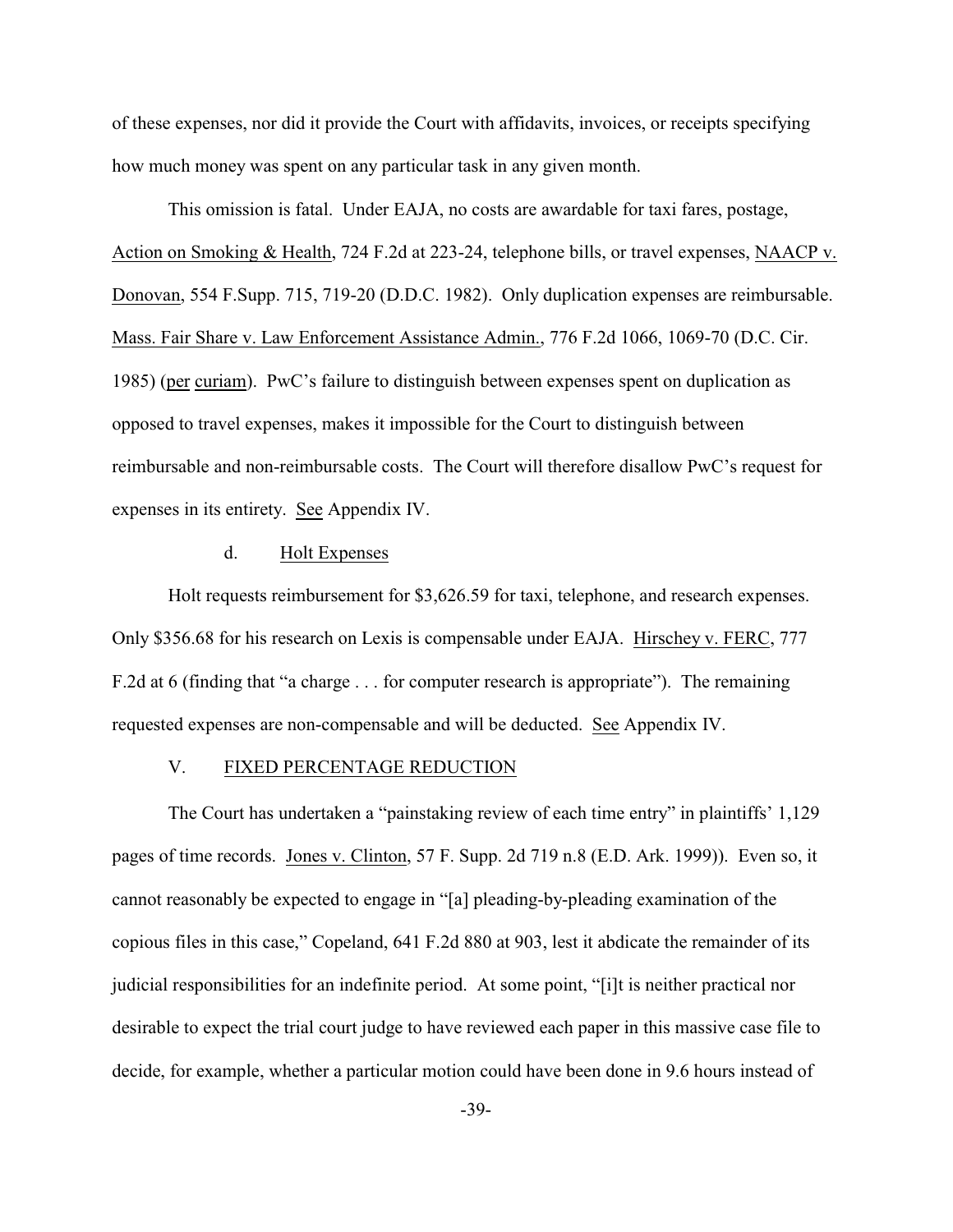14.3 hours." Id. at 903. The Third Circuit Court correctly observed that,

an appellate court does not intend that a district court, in setting an attorneys' fee, become enmeshed in a meticulous analysis of every detailed facet of the professional representation. It . . . is not our intention that the inquiry into the adequacy of the fee assume massive proportions, perhaps even dwarfing the case in chief. Once the district court determines the reasonable hourly rates to be applied, for example, it need not conduct a minute evaluation of each phase or category of counsel's work.

Lindy Bros. Builders, Inc. v. American Radiator & Standard Sanitary Corp., 540 F.2d 102, 116 (3d Cir. 1976) (en banc).

That said, the Court need not review every document to confirm its suspicion that plaintiffs' time entries suffer in the main from insufficient detail and excessiveness. Therefore, with the exception of the more egregious examples noted above, the Court will reduce plaintiffs' requested hours by 20% – an amount it considers reasonable, "without performing an item-byitem accounting." Role Models of America, Inc., 353 F.3d at 973 (quoting Copeland, 641 F.2d at 903). See Appendix V.

The Court is guided in large part by the well settled proposition that, "[a] fixed reduction is appropriate given the large number of entries that suffer from one or more of the deficiencies we have described." Role Models America, Inc., 353 F.3d at 973-974. See, e.g., Pete v. UMW Welf. & Retirement Fund, 517 F.2d 1275, 1289, 1290 & n.74 (D.C. Cir. 1975) (en banc) (30% reduction); Davis v. Board of School Comm'rs, 526 F.2d 865, 868- 69 (5th Cir. 1976); Kane v. Martin Paint Stores, Inc., 439 F.Supp. 1054, 1057-58 (S.D.N.Y. 1977) (20% reduction), aff'd, 578 F.2d 1368 (2d Cir. 1978); Terrell v. Shalala, 1995 WL 307157, at \*4 (N.D. Ill., May 15, 1995) (60% reduction); Sierra Club v. Mullen, 619 F. Supp. at 1252, (80% reduction); Cheng v. McCredit, 1995 WL 430953, at \*4 (N.D. Ill. July 11, 1995) (75% reduction).

The Court is also guided by decisions it rendered in response to previous fee applications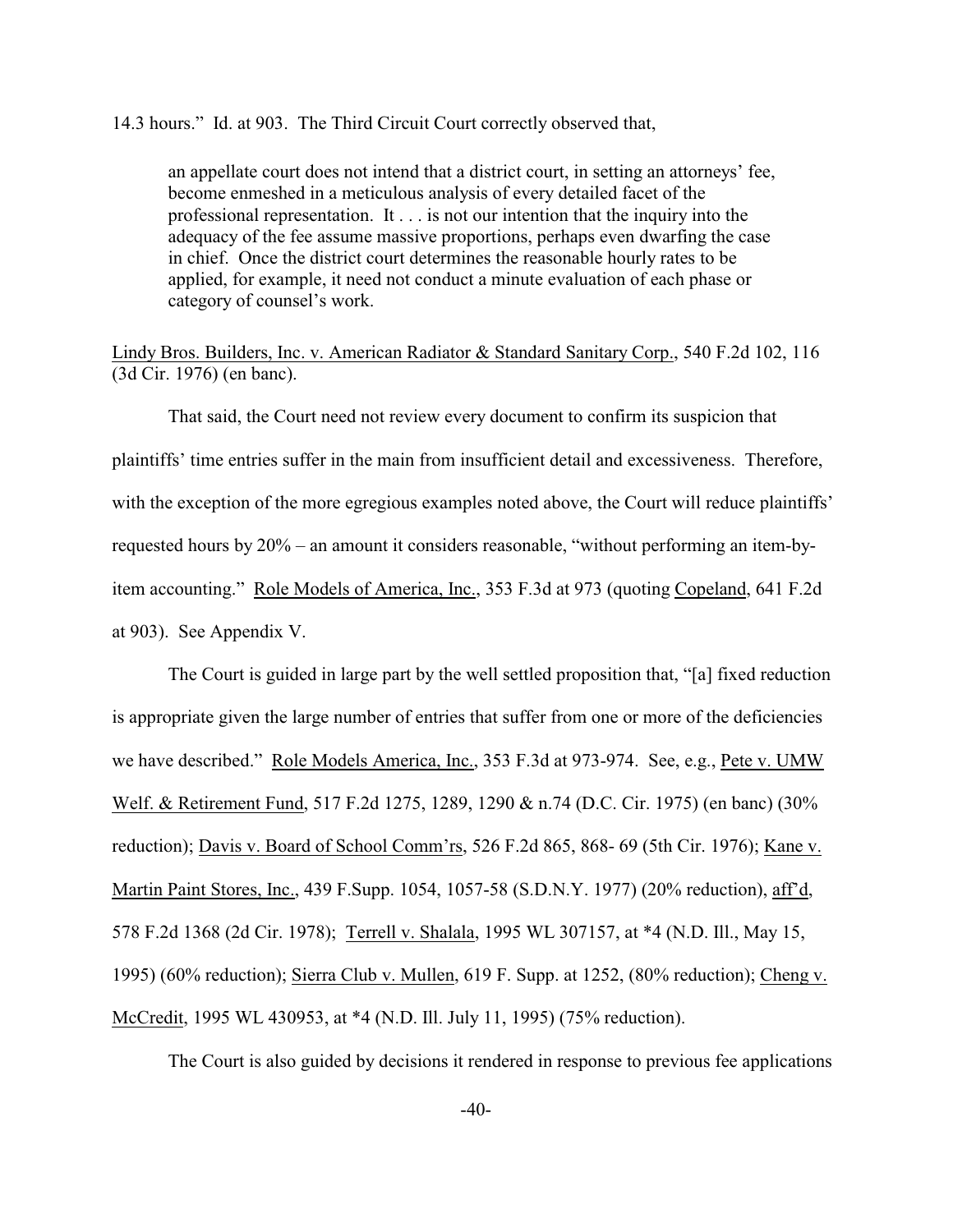filed in this litigation. After the first contempt trial, plaintiffs submitted a fee application requesting \$2,366,684.00 for fees and expenses which the Court reduced by 73.6%. In April 2002, the Court reduced plaintiffs' \$409,038.82 fee request by 69.3% – after expressly admonishing plaintiffs to "be more circumspect when submitting fee statements." Cobell, 231 F.Supp.2d at 305. In January 2003, the Special Master reduced plaintiffs' request for fees related to their successful representation of Mona Infield's retaliation claims by 56%.

In this instance, the Court finds plaintiffs have taken some of the Court's prior admonitions to heart. Plaintiffs' fee application may be less detailed than some received by the courts, but is not so impoverished as to warrant a drastic reduction in fees. Overall, the submissions satisfy the standards enunciated in Copeland. And while a 20% reduction might not be precise, "the Court believes it represents a fair and expeditious solution to determining the sum total of reasonable fees and expenses that plaintiff incurred." Jones v. Clinton, 57 F.Supp.2d 719, 728 n.16 (E.D. Ark. 1999).

### VI. HOURLY RATE

Finally, the Court must determine what hourly rate to apply.

The amount of attorney fees an eligible "prevailing party" may recover under EAJA must be "reasonable" and calculated using "prevailing market rates for the kind and quality of the services furnished." The hourly rate for EAJA fees set forth in 28 U.S.C.  $\S 2412(d)(2)(A)$ , provides that attorney fees shall not be awarded in excess of \$125 per hour unless the court determines that an increase is justified due to an increase in the cost of living or a "special factor," i.e., where counsel possesses "some distinctive knowledge or specialized skill needful for the litigation in question – as opposed to an extraordinary level of the general lawyerly knowledge and ability useful in all litigation." Pierce v. Underwood, 487 U.S. 552, 572 (1988).

-41-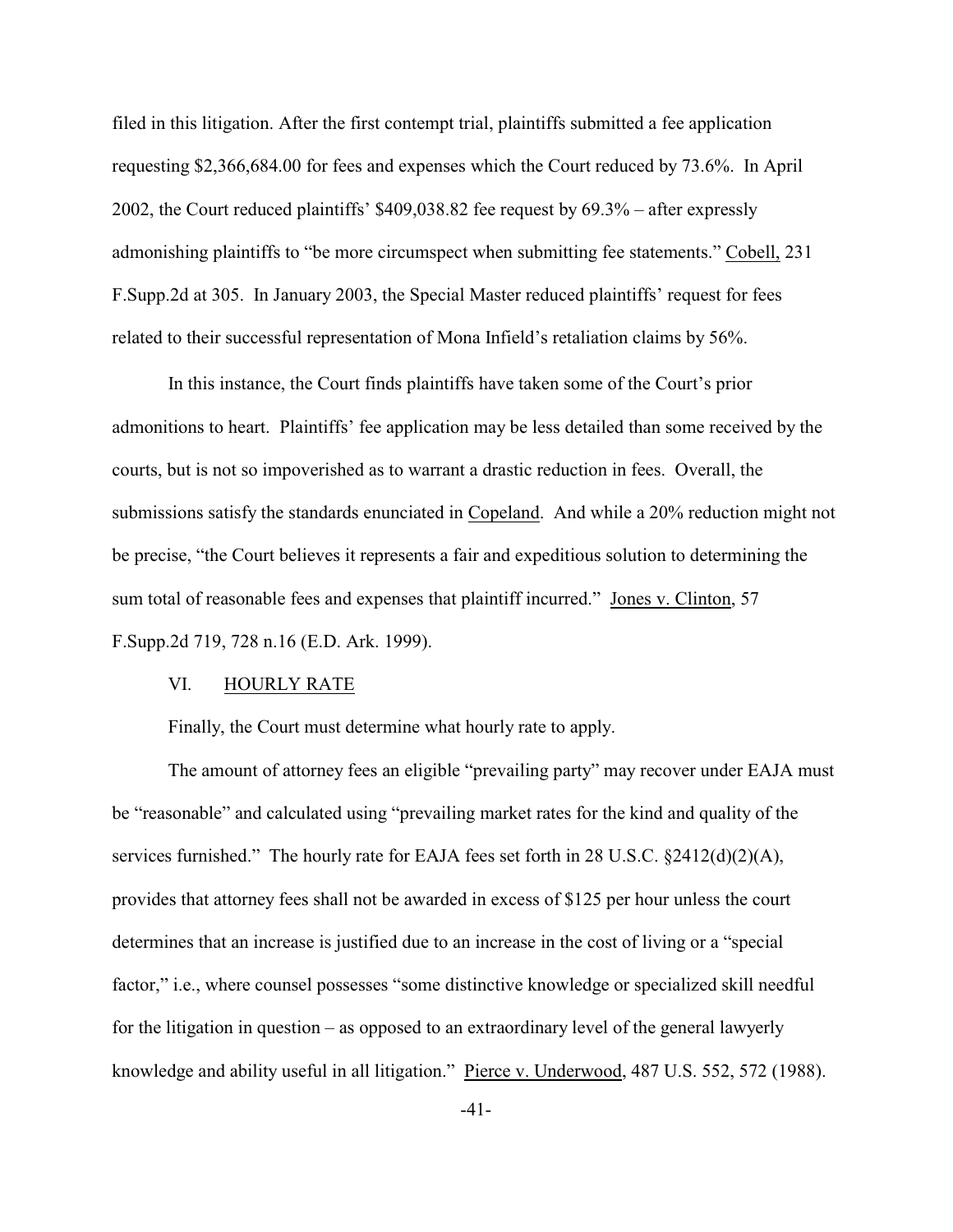Petitioners may also be entitled to a fee enhancement pursuant to 28 U.S.C. §2412(b), when defendants have acted in "bad faith." Action on Smoking and Health, 724 F.2d at 217. See Runyon v. McCrary, 427 U.S. 160, 183 (1976) (recognizing "the 'inherent power' of the federal courts to assess attorneys' fees when the losing party has 'acted in bad faith'") (citations omitted).

Since plaintiffs do not claim entitlement under 28 U.S.C.  $\frac{2412(d)(2)(A)}{2}$ , the Court will not address the propriety of its application here. Plaintiffs do, however, seek an enhancement of EAJA's statutory fee ceiling pursuant to §2412(b), which, if successful, would render the United States "liable for such fees and expenses to the same extent that any other party would be liable under the common law or under the terms of any statute which specifically provides for such an award." This "narrow exception" to the American Rule, Am. Hosp. Assen v. Sullivan, 938 F.2d 216, 219 (D.C. Cir. 1991), is triggered "where the losing party has acted "vexatiously, wantonly, or for oppressive reasons." Id. (quoting F.D. Rich Co. v. United States, 417 U.S. 116, 129, (1974)). It is a "punitive" award, that must be construed "stringently," Bergman v. United States, 844 F.2d 353, 357 (6th Cir. 1988), and "imposed only in exceptional cases and for dominating reasons of justice." Baldr Motor Co. v. Abo Properties, Inc., 780 F.2d 751, 756 (9th Cir.) (quotations omitted). As demonstrated below, plaintiffs are entitled to a bad faith enhancement.

Defendants advance the argument that the Court can only impose an enhancement under §2412(b) if it finds both pre-trial and trial misconduct. The government cites to Karin v. United States Postal Serv., 218 F.3d 185, 190 (2d Cir. 2000) in support of the proposition that, "prelitigation conduct alone may not be the sole basis for a fee award resulting from a finding of bad faith"). It cites further to Lamb Engr. & Constr. Co. v. Nebraska Pub. Power Dist., 103 F.3d

-42-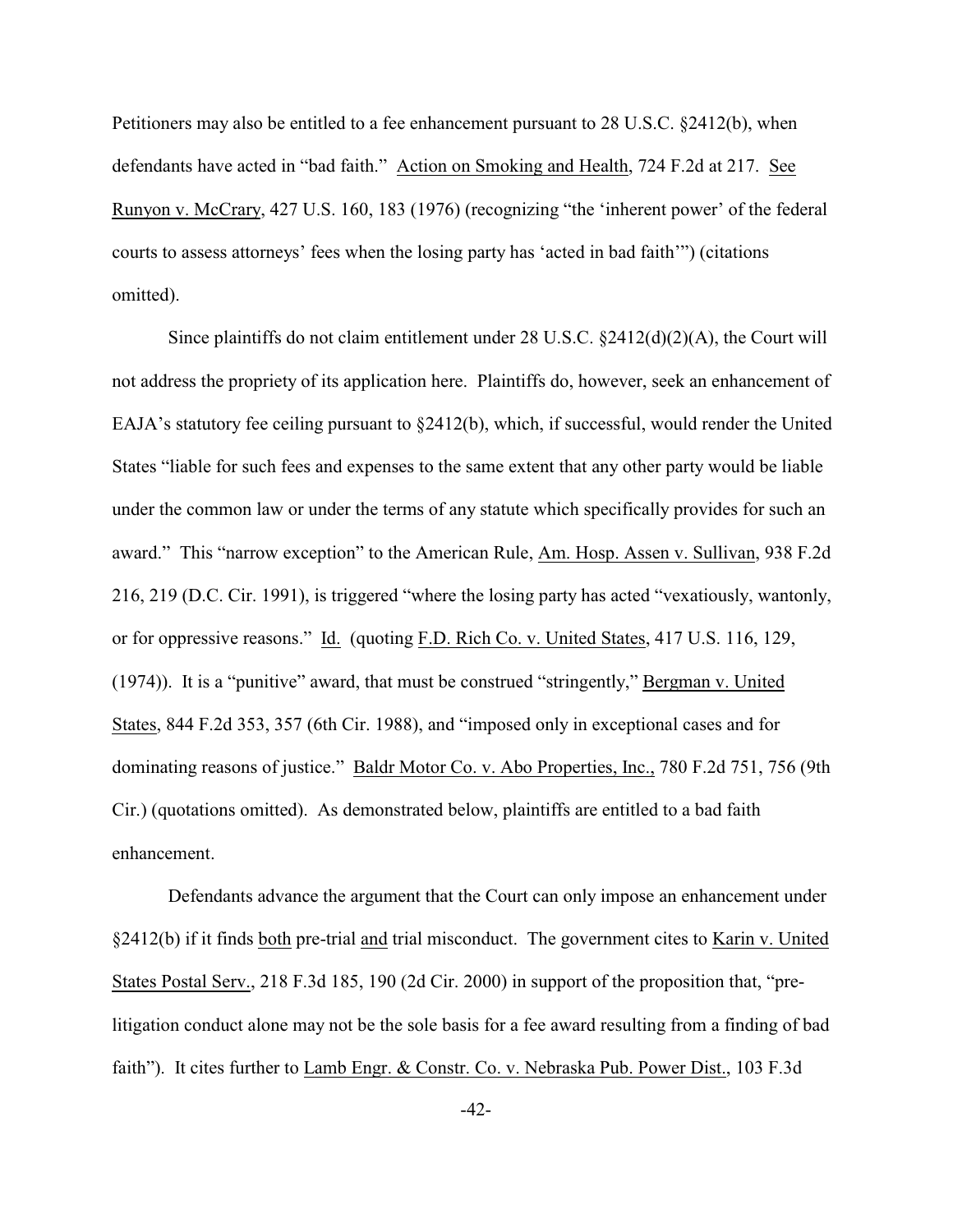14522, 1435 (8th Cir. 1997), where the Eighth Circuit held that a court may not impose a bad faith fee award "solely on the conduct that led to the substantive claim and to similar rulings in the Second, Eighth, Tenth, Fifth, Ninth and Sixth Circuits. Opposition, at 24. Defendants are mistaken.

However persuasive the holdings cited by defendants overlook two key principles. First, the unique relationship between the trustee-delegates and the Indian beneficiaries, permits the Court considerable latitude to relax stringent application of the "bad faith" standard. See, e.g., McEnteggart v. Cataldo, (1st Cir. 1971) (attorney's fees assessed against college board of trustees for forcing professor to vindicate constitutionally secured right); Rolax v. Atlantic Coastline R. R., 186 F.2d 473 (4th Cir. 1951) (attorneys' fees awarded where "plaintiffs of small means have been subjected to discriminatory and oppressive conduct by a powerful labor organization which was required, as bargaining agent, to protect their interests."); Niday v. Graef, 279 F. 941(9th Cir. 1922) (attorney's fees awarded against family lawyer from his elderly client due to breach of fiduciary relationship).

Second, the holdings cited by defendants are not the law in this jurisdiction. In this Circuit, a "bad faith" enhancement is appropriate where the Government's misconduct "(1) occurred in connection with the litigation, or (2) was an aspect of the conduct giving rise to the litigation." Am. Hosp. Assen v. Sullivan, 938 F.2d 216, 219 (D.C. Cir. 1991) (emphasis added). See also, Nepera Chemical, Inc. v. Sea-Land Service, Inc., 794 F.2d 688, 701-01 (D.C. Cir. 1986) ("Federal courts have applied this exception both when bad faith occurred in connection with the litigation and when it was an aspect of the conduct that gave rise to the lawsuit") (footnotes omitted); Hutto v. Finney, 437 U.S. 678, 689 n.14 (1978) ("(a)n equity court has the unquestioned power to award attorney's fees against a party who shows bad faith by delaying or

-43-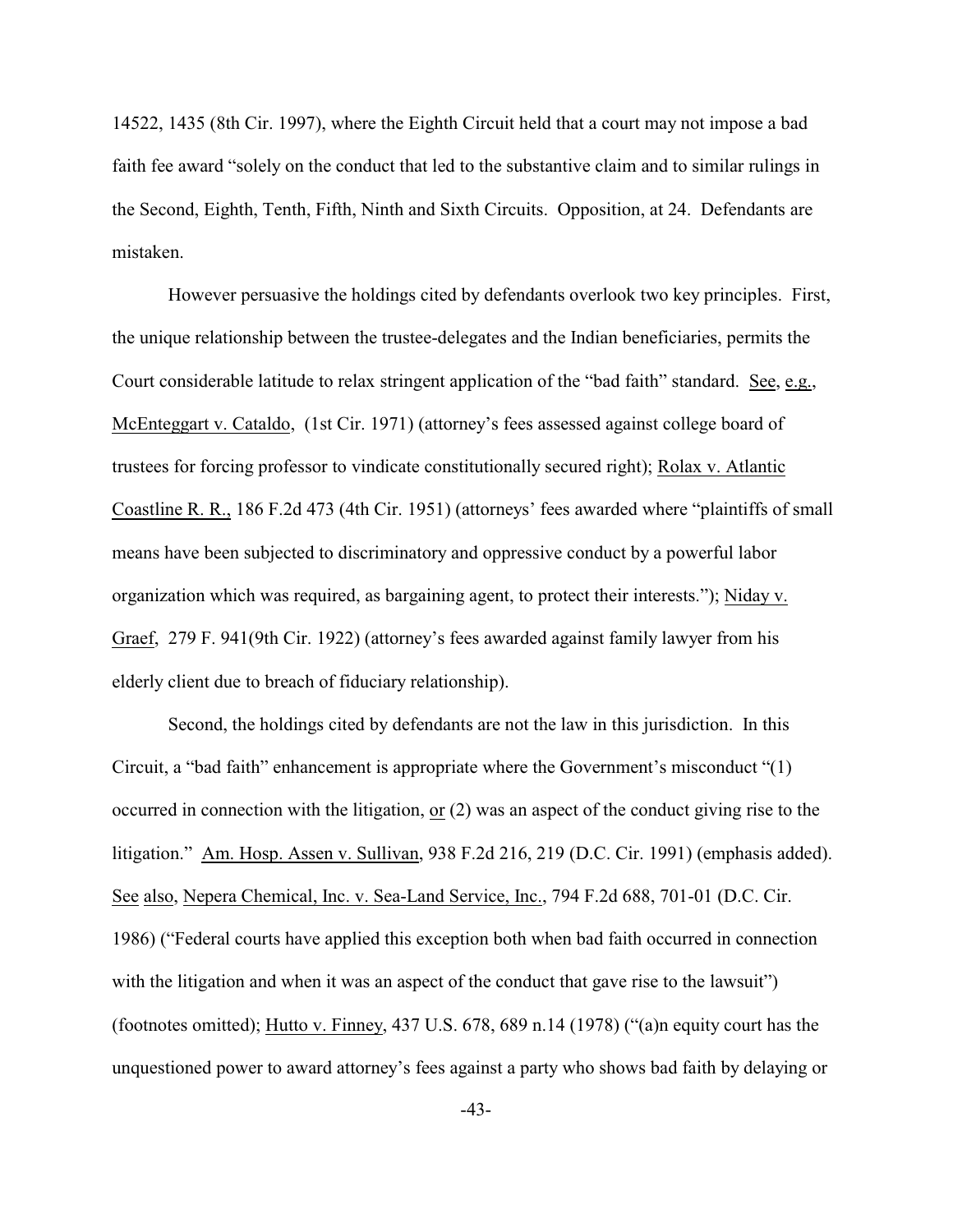disrupting the litigation or by hampering the enforcement of a court order" (citing Alyeska Pipeline Service Co. v. Wilderness Society, 421 U.S. 240, 258-259, (1975)); Aero Corp. v. Department of Navy, 558 F.Supp. 404, 418 (D.D.C. 1983) (Under the "bad faith exception," fee awards "are not restricted to instances of frivolous litigation or implausible legal theories; attorney's fees may also be awarded upon a finding of bad faith 'in the conduct of the litigation.'" (quoting Hall v. Cole, 412 U.S. 1, 15 (1973)).

Finally, even were the Court to adopt defendants' argument that §2412(b) requires both litigation and pre-litigation misconduct, a bad faith enhancement would be justified.

It is a matter of record that defendants abrogated their trust responsibilities toward the Indian beneficiaries in a manner not "substantially justified." Defendants' pretrial conduct consistently contravened controlling authority and required plaintiffs "to undertake otherwise unnecessary litigation to vindicate plain legal rights." Sullivan, 938 F.2d at 220 (quoting Fitzgerald v. Hampton, 545 F.Supp. 53, 57 (D.D.C. 1982)). Defendants not only engaged in conduct characterized by the Court of Appeals as "unreasonable" and "egregious," but their explanation for such wanton conduct offered no counterweight to the evidence that supports the Circuit's conclusion that what "little progress" that was undertaken by defendants to comply with their statutory obligations, was "more due to the litigation than diligence in discharging its fiduciary obligations." Cobell VI, 240 F.3d at 1097.

Defendants' abuse of the judicial process independently merits a fee sanction. See In Roadway Express, Inc. v. Piper, 447 U.S. 752, 766 (1980) (monetary sanctions against counsel are within a court's powers in the presence of a "willful abuse [of the] judicial processes" or otherwise conducted litigation in bad faith). See also, Lipsig v. National Student Marketing Corp., 663 F.2d 178, 182 (D.C. Cir. 1980) (per curiam); (finding "bad faith" for the purpose of a

-44-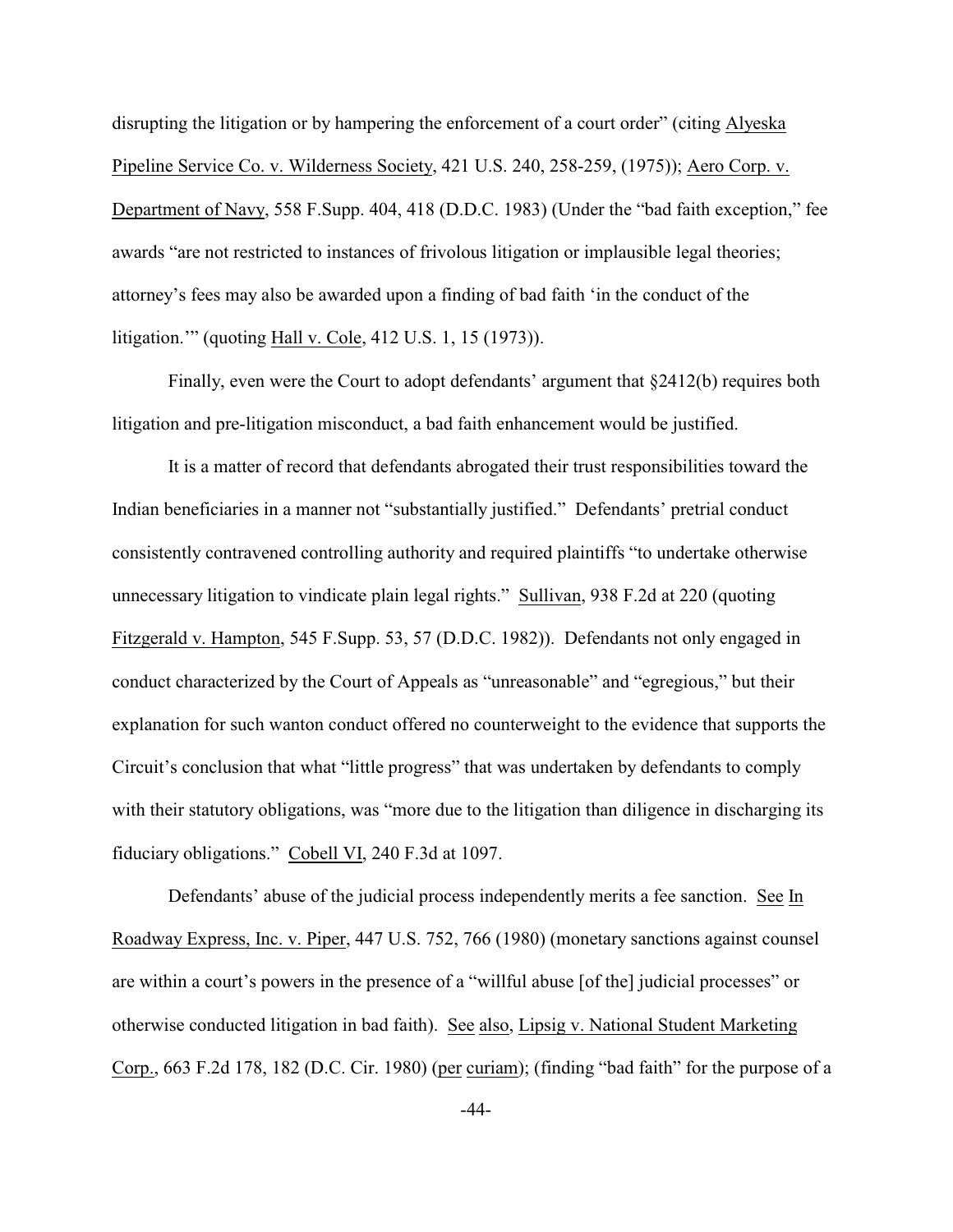fee award, where party "engaged in dilatory tactics during discovery and courtroom hearings, consistently failed to meet scheduled filing deadlines, misused the discovery privilege and on at least two occasions seriously misled the Court by misquoting or omitting material portions of documentary evidence") (footnotes and internal quotation marks omitted); Baldr Motor Co., 780 F.2d at 756 (the bringing of a case barred by the statute of limitations).

Since the inception of Phase 1.0, defendants demonstrated an unprecedented level of defiance, both of the Rules of Civil Procedure and of this Court's orders. One need look no further than defendants' refusal to comply with paragraph 19 of the Court's November 27, 1996 First Order of Production, requiring defendants to produce "[a]ll documents, records, and tangible things which embody, refer to, or relate to IIM accounts of the five-named plaintiffs or their predecessors in interest," and to defendant Interior's destruction of e-mail backup tapes, to crystallize this point.

In the first of these instances, defendants made numerous illegitimate representations, failed to correct known misrepresentations, and neglected to inform the court about self-inflicted obstacles to comply with its discovery obligations. As a result, the Court held both trusteedelegates in contempt of court – a decision that was never appealed. Cobell v. Babbitt, 37 F.Supp.2d 6 (D.D.C. 1999). Independently, the Special Master found that defendant Interior violated Court orders by overwriting e-mail backup tapes and destroying potentially responsive evidence – again, a decision the government never appealed. Opinion of the Special Master (July 27, 2001). In both instances, there was no "substantial uncertainty as to whether the documents were lost through inadvertence or because of actions taken in bad faith." Perkinson v. Gilbert/Robinson, Inc., 821 F.2d 686, 691 (D.C. Cir. 1987).

In short, defendants' disregard of the judicial process during Phase 1.0 was not confined

-45-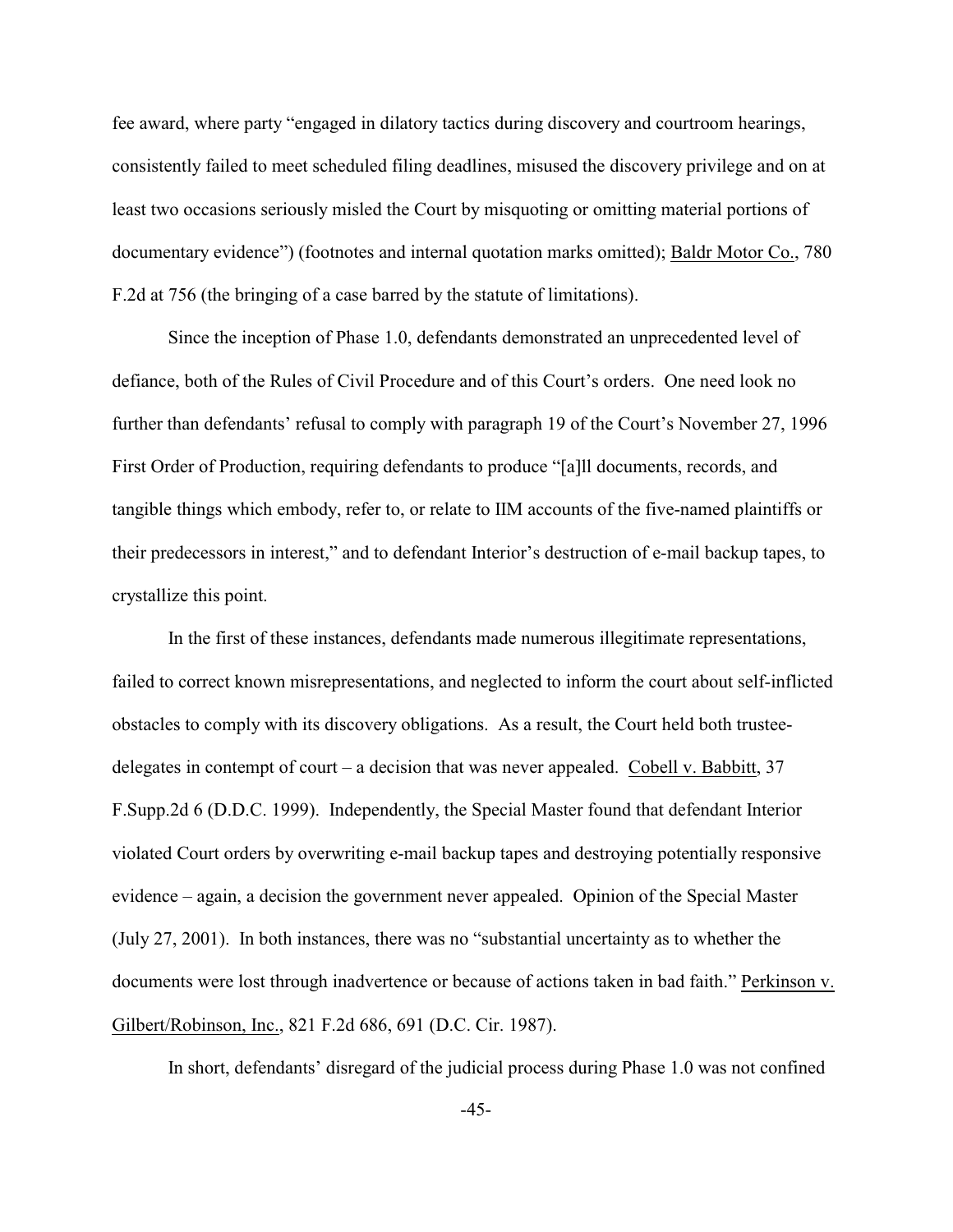to a discrete instance of misconduct that might allow the Court to tailor an enhanced fee "to those expenses necessary to counter the losing party's bad faith." Sierra Club, 776 F.2d at 389. Bridgestone/Firestone, Inc. v. Recovery Credit Servs., Inc., 98 F.3d 13, 21 (2d Cir. 1996) (the Court should include factual findings on "what proportion of the plaintiffs' attorney fees resulted from the offensive conduct") (citation omitted). Defendants did not simply file an "allegedly meritless counterclaim," Karin v. United States Postal Serv., 218 F.3d at 193, or fail to comply with local rules regarding exchange of exhibits. Toombs v. Leone, 777 F.2d 465, 471-72 (9th Cir. 1985). In those situations, a fee award could readily be tailored "to the legal work conducted in defense of that claim."

 Indeed, defendants' misconduct permeated the entire Phase 1.0 litigation and adversely impacted plaintiffs' ability to adequately present their case. The Court finds that plaintiffs are entitled to a §2412(b) enhancement.

#### 2. Market v. Laffey Rate

Having held that plaintiffs' award is not restricted by any statutory ceiling on the hourly rate used to calculate fees under §2412(b), Karin v. U.S. Postal Serv., 218 F.3d 185, 190-91 (2d Cir. 2000), the Court must determine what constitutes an appropriate fee. To assist in that determination, the Court will rely on EAJA precedent as well as on case law arising under other fee-shifting statutes. See, e.g., Indep. Fed'n of Flight Attendants v. Zipes, 491 U.S. 754, 759 n.2 (1989) (noting that the similar language in "fee-shifting statutes suggests they are to be interpreted alike).

It is a settled proposition that, "a fee applicant's burden in establishing a reasonable hourly rate entails a showing of at least three elements: the attorneys' billing practices; the attorneys' skill, experience, and reputation; and the prevailing market rates in the relevant

-46-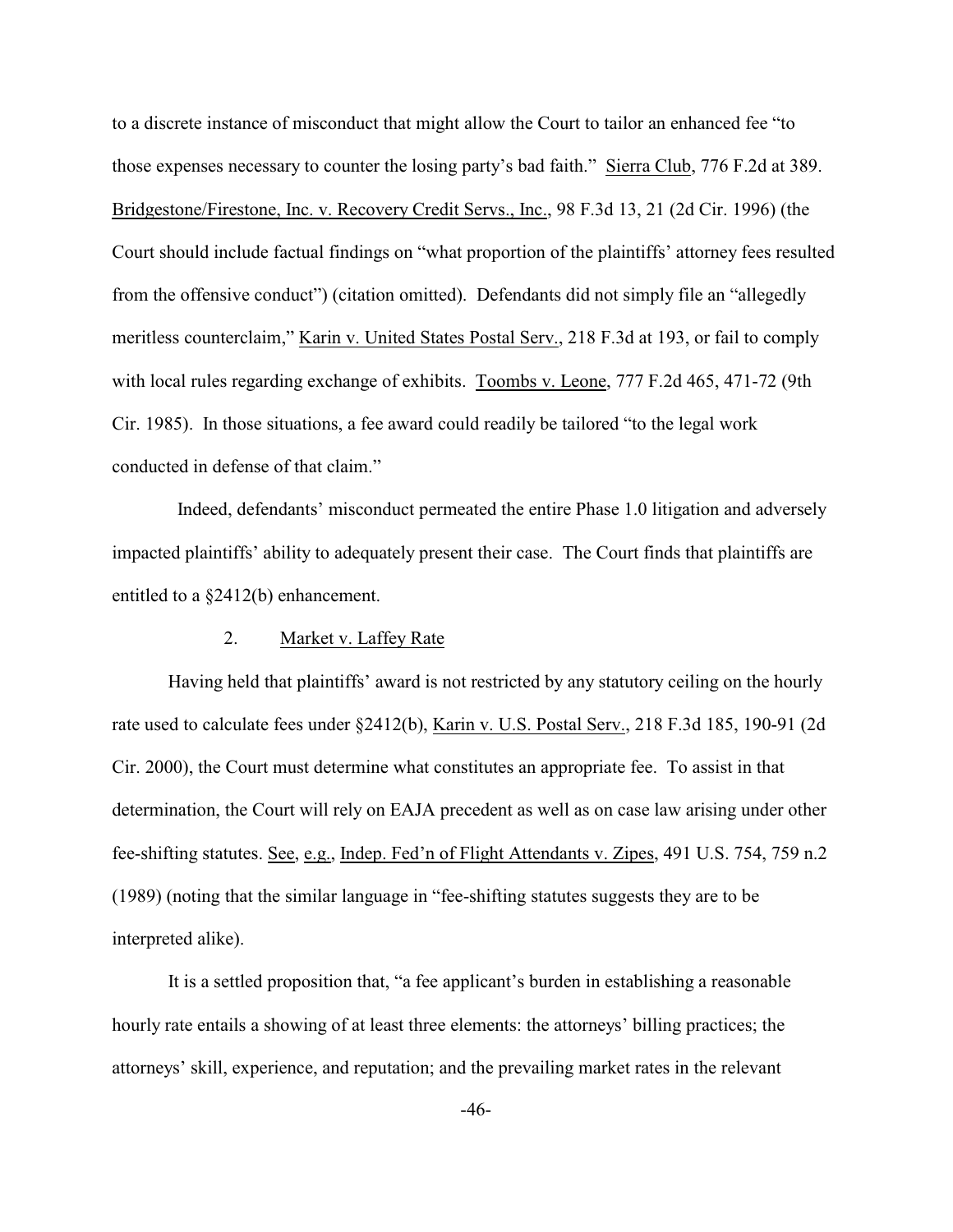community." Covington v. District of Columbia, 57 F.3d 1101, 1107 (D.C. Cir. 1995), cert. denied, 516 U.S. 1115 (1996) (citations omitted). See also, Jenkins, 491 U.S. at 286 (reasonable hourly rate usually "calculated on the basis of rates and practices prevailing in the relevant market").

Plaintiffs ask the Court to award "market rates" in accordance with those set out in the PwC Survey. Defendants request that, to the extent the Court finds the government to have proceeded in bad faith, it should award rates pursuant to the Laffey Matrix. Opposition, at 74.

The Laffey Matrix is a schedule of hourly rates based on years of experience originally developed by the D.C. Circuit. See Laffey v. Northwest Airlines, Inc., 572 F. Supp. 354 (D.D.C. 1983), rev'd on other grounds, 746 F.2d 4 (D.C. Cir. 1984)). The United States Attorney's Office for the District of Columbia subsequently developed a version of the Laffey Matrix which it updates annually. It serves as a useful starting point for determining prevailing market rates in the District of Columbia, that can be supplemented with additional information. Covington, 857 F.2d at 1107. The Laffey Matrix proposes a hierarchy of rates ranging from "junior associates" with 1 to 3 years experience after law school graduation; "senior associates" with 4 to 7 years experience after graduation from law school; "experienced federal court litigators" in their 8th through 10th years after graduation from law school; "experienced federal court litigators" in their 11th through 19th years after law school graduation; and "very experienced federal court litigators" in their 20th year or more after graduation from law school Laffey, 572 F. Supp. at 371.

The Court will apply Laffey rates to the Interim Fee Petition. Laffey rates in existence when Phase 1.0 was being litigated were almost indistinguishable from the "market rates" charged by individual counsel at the time. See Levitas Aff., Exhibit D-1. Moreover, to the

-47-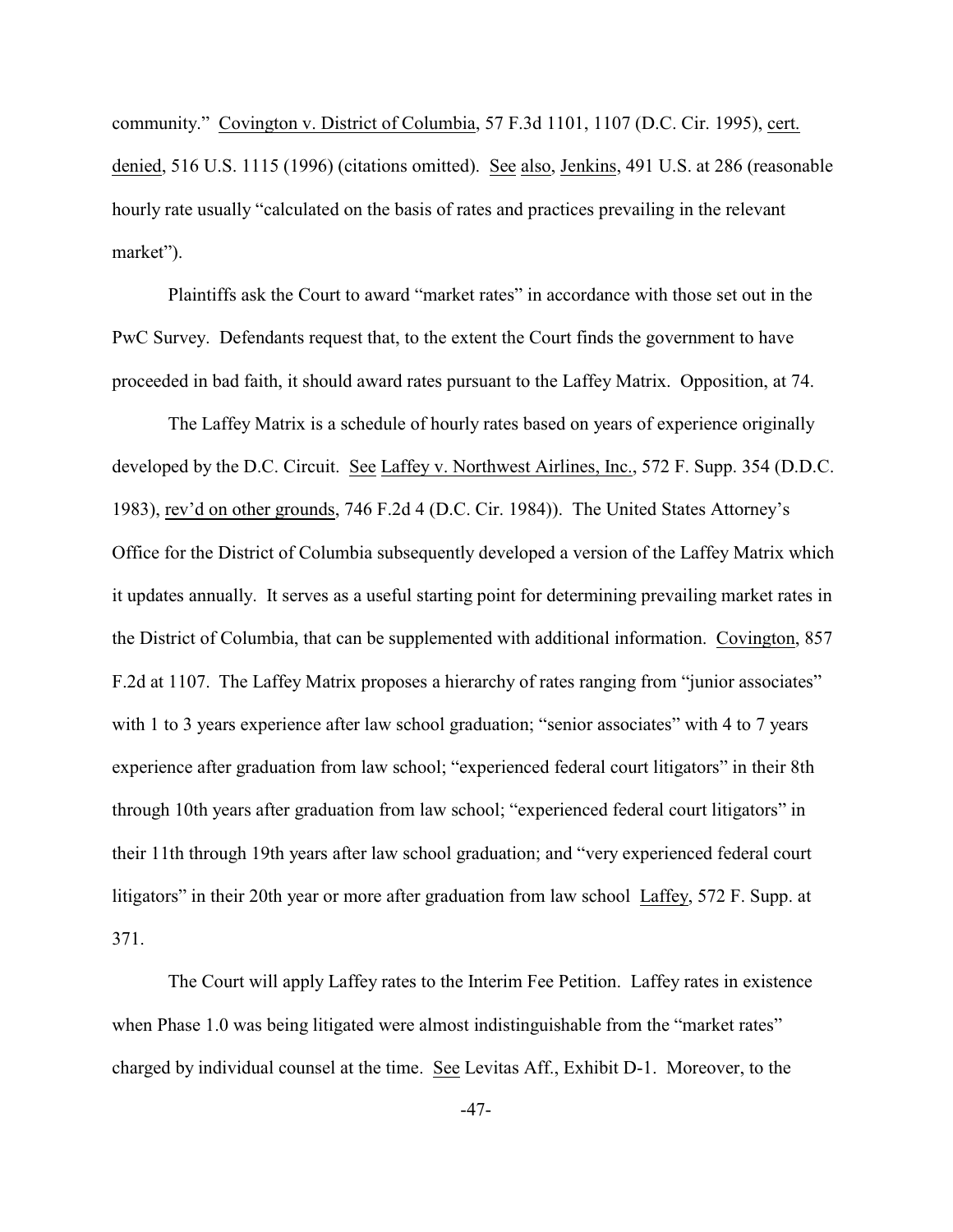extent The PwC Survey suggests plaintiffs be compensated a rate greater than permitted by Laffey, it does so without any supporting affidavit by an attorney or law firm knowledgeable in the activities litigated by plaintiffs. See Jordan v. United States Dep't. of Justice, 691 F.2d 514, 517 (D.C. Cir. 1982) (acknowledging importance of petitioner's submission of "the affidavit of a partner in a local law firm attesting, on the basis of personal knowledge, to the reasonableness of the hourly rates claimed") (footnote omitted).

By applying the Laffey Matrix to the Interim Fee Petition, the Court offers no opinion whether these rates should apply to subsequent successful petitions.

| Years (Rate for June 1 - May 31, based on prior year's CPI-U) |       |       |       |       |       |           |           |           |           |           |
|---------------------------------------------------------------|-------|-------|-------|-------|-------|-----------|-----------|-----------|-----------|-----------|
| Experience                                                    | 95-96 | 96-97 | 97-98 | 98-99 | 99-00 | $00 - 01$ | $01 - 02$ | $02 - 03$ | $03 - 04$ | $04 - 05$ |
| $20+$ years                                                   | 315   | 325   | 330   | 335   | 340   | 350       | 360       | 370       | 380       | 390       |
| $11-19$ years                                                 | 275   | 280   | 285   | 290   | 295   | 305       | 315       | 335       | 335       | 345       |
| $8-10$ years                                                  | 225   | 230   | 235   | 240   | 245   | 250       | 260       | 265       | 270       | 280       |
| 4-7 years                                                     | 185   | 190   | 195   | 195   | 200   | 205       | 210       | 215       | 220       | 225       |
| $1-3$ years                                                   | 145   | 150   | 155   | 155   | 160   | 165       | 170       | 175       | 180       | 185       |
| Paralegals/<br>Law Clerk                                      | 80    | 80    | 85    | 85    | 90    | 90        | 95        | 100       | 105       | 110       |

#### LAFFEY MATRIX

#### DENNIS GINGOLD

Dennis Gingold is lead counsel for plaintiffs and has been engaged full time in this matter since 1996. Gingold Aff., at ¶ 22. Gingold was admitted to the bar in 1974 and thus seeks compensation at the rate of an attorney with 20-plus years of experience. Gingold Aff., at ¶24. His rates for litigating Phase 1.0 under Laffey, are as follows:

| Year (June | '995- | $1996-$ | $.997 -$ | 1998- | '999- | $2000 -$ | $2001 -$ | 2002- | $2003 -$ | $2004 -$ |
|------------|-------|---------|----------|-------|-------|----------|----------|-------|----------|----------|
| l - Mav31) | '996  | 1997    | .998     | 1999  | 2000  | 2001     | 2002     | 2003  | 2004     | 2005     |
| Experience | $20+$ | $20+$   | $20+$    | $20+$ | $20+$ | $20+$    | $20+$    | $20+$ | $20+$    | $20+$    |
| Range      | years | vears   | vears    | years | years | years    | vears    | vears | vears    | years    |
| Rate       | \$315 | \$325   | \$330    | \$335 | \$340 | \$350    | \$360    | \$370 | \$380    | \$390    |

#### THADDEUS HOLT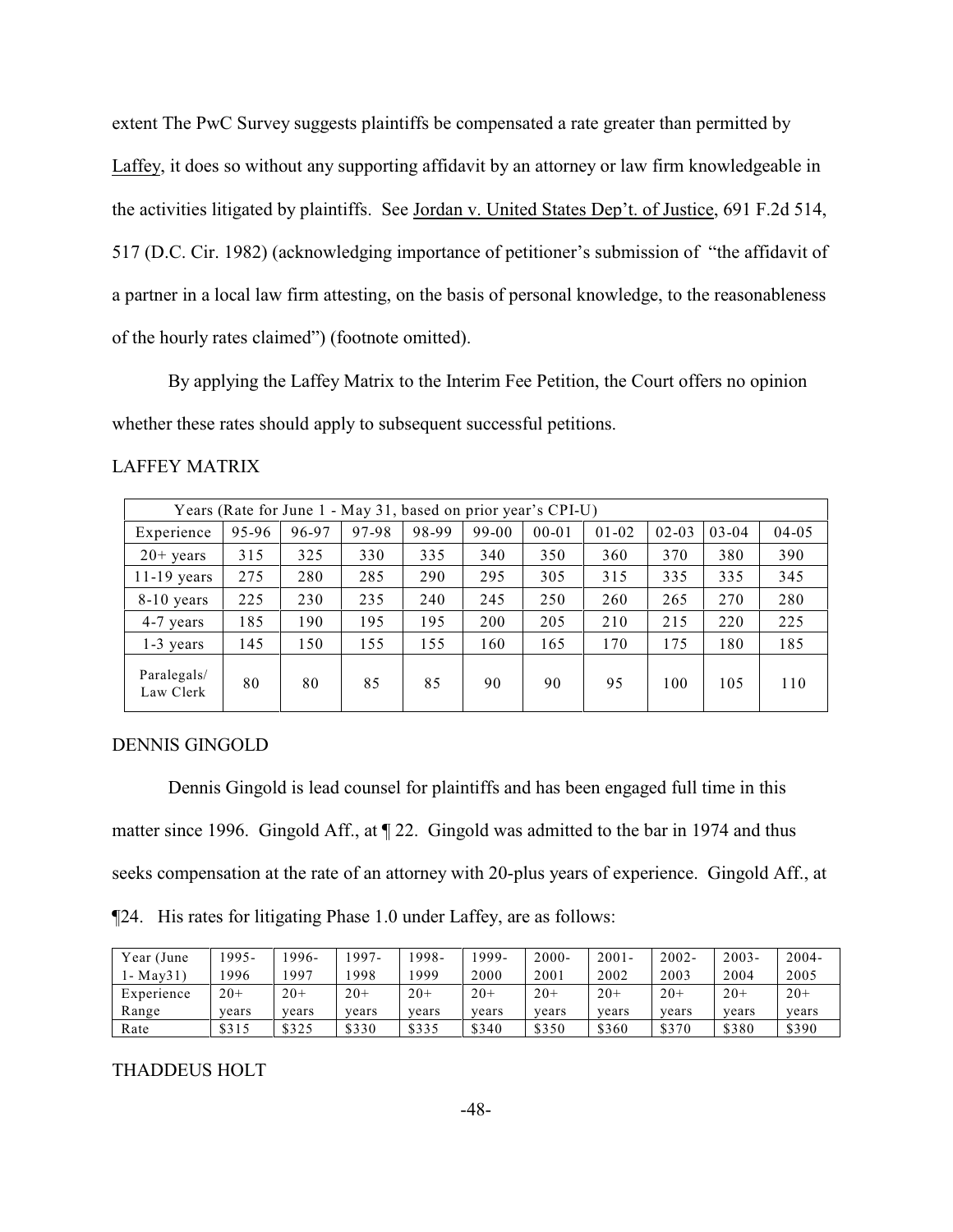Thaddeus Holt is a retired equity partner of the firm Bred, Abbott & Morgan. Holt Aff.,

at ¶ 20. He has been a member of the bar and engaged in litigation and administrative practice

since 1956. Holt Aff., at  $\P$  27. His rates for litigating Phase 1.0 under Laffey, are as follows:

| Year (June | $995-$ | .996- | $997-$ | 1998- | 1999- | $2000 -$ | $2001 -$ | $2002 -$ | $2003 -$ | 2004- |
|------------|--------|-------|--------|-------|-------|----------|----------|----------|----------|-------|
| 1- Mav31)  | 996    | 997   | .998   | 1999  | 2000  | 2001     | 2002     | 2003     | 2004     | 2005  |
| Experience | $20+$  | $20+$ | $20+$  | $20+$ | $20+$ | $20+$    | $20+$    | $20+$    | $20+$    | $20+$ |
| Range      | years  | vears | years  | years | years | vears    | vears    | vears    | vears    | years |
| Rate       | \$315  | \$325 | \$330  | \$335 | \$340 | \$350    | \$360    | \$370    | \$380    | \$390 |

### MARK BROWN

Mark Brown has specialized in litigation for the last 24 years, Brown Aff., at  $\P$  1, and joined plaintiffs' litigation team after Trial 1. His rates for litigating Phase 1.0 under Laffey, are as follows:

| Year (June         | 995-  | 1996- | 1997- | 1998- | .999- | $2000 -$ | $2001 -$ | $2002 -$ | $2003 -$ | $2004 -$ |
|--------------------|-------|-------|-------|-------|-------|----------|----------|----------|----------|----------|
| $1 - \text{Mav31}$ | '996  | 1997  | 1998  | 999   | 2000  | 2001     | 2002     | 2003     | 2004     | 2005     |
| Experience         | $20+$ | $20+$ | $20+$ | $20+$ | $20+$ | $20+$    | $20+$    | $20+$    | $20+$    | $20+$    |
| Range              | years | vears | years | years | vears | vears    | years    | vears    | vears    | years    |
| Rate               | \$315 | \$325 | \$330 | \$335 | \$340 | \$350    | \$360    | \$370    | \$380    | \$390    |

### KILPATRICK STOCKTON

Elliott Levitas is counsel to Kilpatrick Stockton and was retained by plaintiffs in February 1999 to participate in this litigation. Levitas Aff., at ¶¶ 2, 3. Levitas, a former Congressman from Georgia, graduated from law school in 1955. His rates for litigating Phase

1.0 under Laffey, are as follows:

| Year (June         | 995-  | $1996-$ | 1997- | '998- | '999- | $2000 -$ | $2001 -$ | $2002 -$ | $2003 -$ | $2004 -$ |
|--------------------|-------|---------|-------|-------|-------|----------|----------|----------|----------|----------|
| $1 - \text{Mav31}$ | 996   | 1997    | 1998  | 999   | 2000  | 2001     | 2002     | 2003     | 2004     | 2005     |
| Experience         | $20+$ | $20+$   | $20+$ | $20+$ | $20+$ | $20+$    | $20+$    | $20+$    | $20+$    | $20+$    |
| Range              | vears | vears   | years | vears | vears | vears    | vears    | vears    | vears    | years    |
| Rate               | \$315 | \$325   | \$330 | \$335 | \$340 | \$350    | \$360    | \$370    | \$380    | \$390    |

Miles Alexander, Steve Clay, and David Zacks are KS attorneys who assisted with class action issues. Levitas Aff., at ¶ 27. "In 1999, they collectively possessed more than 120 years of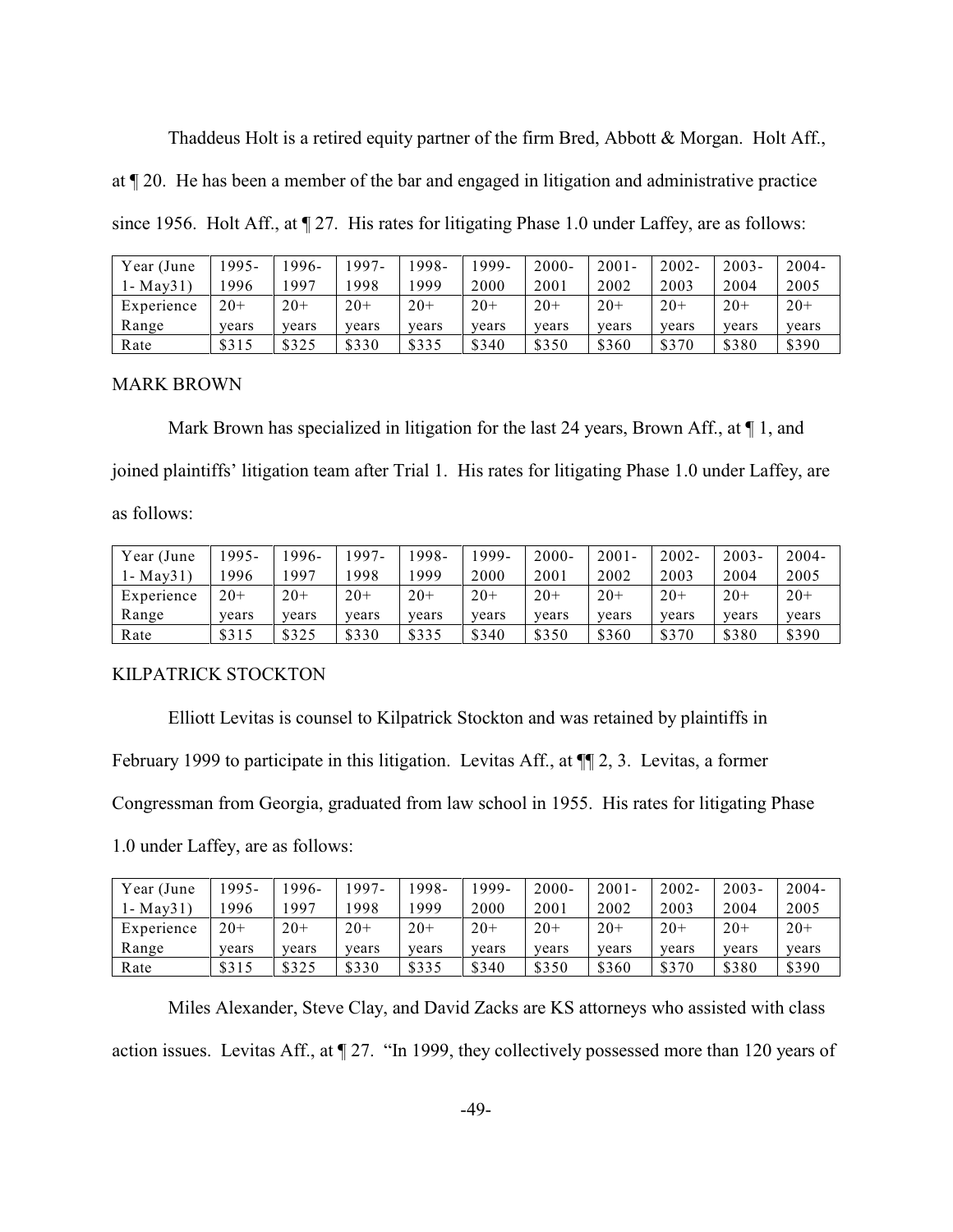litigation experience." Id. "Beginning in April 1999, Roderick Dennehy, a partner then with approximately 25 years of litigation experience began serving as "second chair" with Levitas during his role in the Trial 1.0 proceedings." Levitas Aff., at ¶ 30. Their rates for litigating Phase 1.0 under Laffey, are as follows:

| Year (June         | .995- | $.996-$ | $1997 -$ | 1998- | $.999-$ | $2000 -$ | $2001 -$ | $2002 -$ | $2003 -$ | $2004 -$ |
|--------------------|-------|---------|----------|-------|---------|----------|----------|----------|----------|----------|
| $1 - \text{Mav31}$ | .996  | 997     | .998     | 1999  | 2000    | 2001     | 2002     | 2003     | 2004     | 2005     |
| Experience         | $20+$ | $20+$   | $20+$    | $20+$ | $20+$   | $20+$    | $20+$    | $20+$    | $20+$    | $20+$    |
| Range              | vears | vears   | years    | vears | vears   | vears    | vears    | vears    | vears    | vears    |
| Rate               | \$315 | \$325   | \$330    | \$335 | \$340   | \$350    | \$360    | \$370    | \$380    | \$390    |

Jill Warner is a KS attorney who assisted with separation of powers issues. Levitas Aff., at ¶ 28. She graduated from law school in 1995. Id. Her rates for litigating Phase 1.0 under Laffey, are as follows:

| Year        | 1995- | 1996- | 1997- | 1998-   | 1999-   | $2000 -$ | $2001 -$ | $2002 -$ | $2003 -$ | $2004 -$ |
|-------------|-------|-------|-------|---------|---------|----------|----------|----------|----------|----------|
| $(June 1 -$ | 1996  | 1997  | 1998  | 999     | 2000    | 2001     | 2002     | 2003     | 2004     | 2005     |
| May31)      |       |       |       |         |         |          |          |          |          |          |
| Experience  | $-3$  | 1-3   | 1-3   | $1 - 3$ | $4 - 7$ | $-4 - 7$ | $4 - 7$  | $8 - 10$ | $8 - 10$ | $8 - 10$ |
| Range       | vears | vears | years | years   | vears   | vears    | vears    | vears    | vears    | vears    |
| Rate        | \$145 | \$150 | \$155 | \$155   | \$200   | \$205    | \$210    | \$265    | \$270    | \$280    |

Robert Marcovitch is a KS attorney who assisted during Trial 1.0. Levitas Aff., at ¶ 37. He graduated from law school in 1987. Id. His rates for litigating Phase 1.0 under Laffey, are as follows:

| Year            | 1995-    | 1996-    | $1997-$  | 1998- | 1999- | $2000 -$ | $2001 -$ | 2002- | $2003 -$ | $2004 -$ |
|-----------------|----------|----------|----------|-------|-------|----------|----------|-------|----------|----------|
| (June $1 - May$ | 1996     | 1997     | 1998     | 1999  | 2000  | 2001     | 2002     | 2003  | 2004     | 2005     |
| 31)             |          |          |          |       |       |          |          |       |          |          |
| Experience      | $8 - 10$ | $8 - 10$ | $8 - 10$ | 11-19 | 11-19 | 11-19    | 11-19    | 11-19 | 11-19    | 11-19    |
| Range           | years    | years    | years    | years | years | years    | vears    | vears | years    | vears    |
| Rate            | \$225    | \$230    | \$235    | \$290 | \$295 | \$305    | \$315    | \$325 | \$335    | \$345    |

Ronald Raider, a KS attorney with "18 years of experience" who assisted in the preparation of the fee application. Levitas Aff., at ¶ 39. His rates for litigating Phase 1.0 under Laffey, are as follows: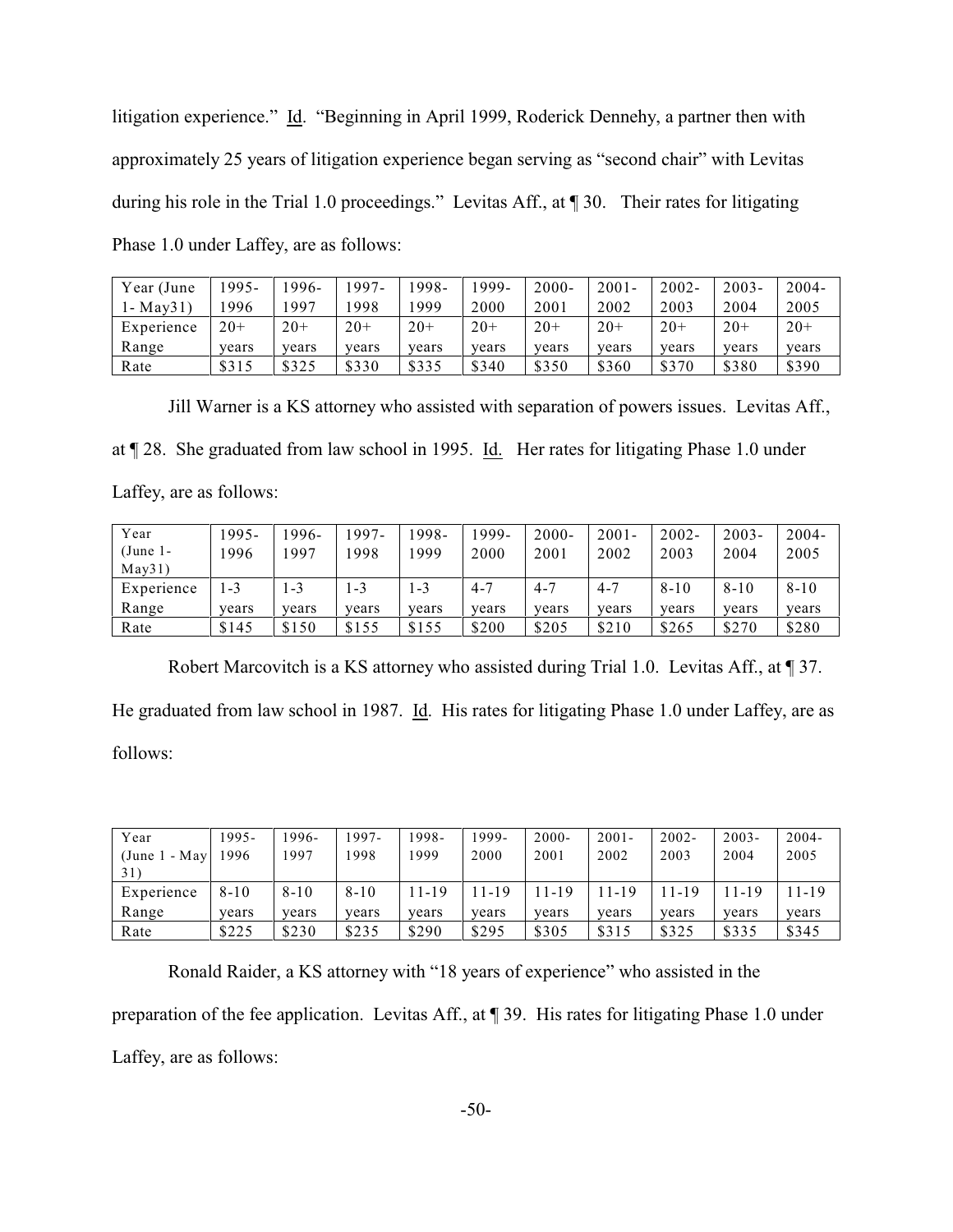| Year        | 1995-    | 1996-    | 997-  | 1998- | 1999- | $2000 -$ | $2001 -$ | $2002 -$ | $2003 -$ | $2004 -$ |
|-------------|----------|----------|-------|-------|-------|----------|----------|----------|----------|----------|
| $(June 1 -$ | 1996     | 1997     | .998  | 1999  | 2000  | 2001     | 2002     | 2003     | 2004     | 2005     |
| May 31)     |          |          |       |       |       |          |          |          |          |          |
| Experience  | $8 - 10$ | $8 - 10$ | 11-19 | 11-19 | -19   | 11-19    | $1 - 19$ | 11-19    | 11-19    | 11-19    |
| Range       | vears    | vears    | Years | years | vears | vears    | vears    | vears    | vears    | vears    |
| Rate        | \$225    | \$230    | \$285 | \$290 | \$295 | \$305    | \$315    | \$325    | \$335    | \$345    |

Levitas did not provide the Court with any information concerning the experience of the following KS attorneys: Jordana Sternberg (described as a "junior associate" Levitas Aff., at ¶ 29); Robert Vaughan, Kim Stogener, J.F. Matthews ("a former junior associate," Levitas Reply Aff., at ¶ 3); Vance Hughes; J. Michael Wiggins; Wilmer Parker; Matthew Yungwirth ("a former junior KS associate," Levitas Reply Aff., ¶ 3); Burleigh Singleton (a "senior associate at KS in its litigation group," Levitas Reply Aff., at ¶ 3); David Barger; Thomas Bick; Christopher Brady; Audra Dial ("Ms. Dial is a senior associate in the KS litigation group. Ms. Dial was a junior associate at the time of the Trial 1.0 proceedings," Levitas Reply Aff., at ¶3); Timothy Carssow ("a senior KS partner," Levitas Reply Aff., at ¶3); and Tad Carithers ("a former KS associate in the litigation group," Levitas Reply Aff., at ¶3). Accordingly, the Court will award them at the "junior associate" rate as set out below.

| Year        | 1995- | 1996- | 1997-   | 1998- | 1999-   | $2000 -$ | $2001 -$ | $2002 -$ | $2003 -$ | $2004 -$ |
|-------------|-------|-------|---------|-------|---------|----------|----------|----------|----------|----------|
| $(June 1 -$ | 1996  | 1997  | 1998    | 1999  | 2000    | 2001     | 2002     | 2003     | 2004     | 2005     |
| May 31)     |       |       |         |       |         |          |          |          |          |          |
| Experience  | $-3$  | 1-3   | $1 - 3$ | 1-3   | $1 - 3$ | $-3$     | $-3$     | $-3$     | $-3$     | $1 - 3$  |
| Range       | years | vears | Years   | vears | years   | years    | years    | vears    | vears    | years    |
| Rate        | \$145 | \$150 | \$155   | \$155 | \$160   | \$165    | \$170    | \$175    | \$180    | \$185    |

Sarah Perez is a former KS paralegal, Levitas Aff., ¶ 38, and Alexis Applegate is

| currently a paralegal at KS. Levitas Aff., at ¶ 39. Their rates under Laffey, are as follows: |  |  |  |
|-----------------------------------------------------------------------------------------------|--|--|--|
|-----------------------------------------------------------------------------------------------|--|--|--|

| Year             | 1995-  | 1996-                  | 1997-  | 1998-                  | 1999-                  | $2000 -$               | $2001 -$ | 2002-  | $2003 -$               | $2004 -$ |
|------------------|--------|------------------------|--------|------------------------|------------------------|------------------------|----------|--------|------------------------|----------|
| $(June 1 - May)$ | 1996   | 1997                   | 1998   | 1999                   | 2000                   | 2001                   | 2002     | 2003   | 2004                   | 2005     |
| 31)              |        |                        |        |                        |                        |                        |          |        |                        |          |
| Experience       | Para-  | Para-                  | Para-  | Para-                  | Para-                  | Para-                  | Para-    | Para-  | Para-                  | Para-    |
| Range            | legal/ | $\text{legal}/\text{}$ | legal/ | $\text{legal}/\text{}$ | $\text{legal}/\text{}$ | $\text{legal}/\text{}$ | legal/   | legal/ | $\text{legal}/\text{}$ | legal/   |
|                  | Law    | Law                    | Law    | Law                    | Law                    | Law                    | Law      | Law    | Law                    | Law      |
|                  | Clerk  | Clerk                  | Clerk  | Clerk                  | Clerk                  | Clerk                  | Clerk    | Clerk  | Clerk                  | Clerk    |
| Rate             | \$80   | \$80                   | \$85   | \$85                   | \$90                   | \$90                   | \$95     | \$100  | \$105                  | \$110    |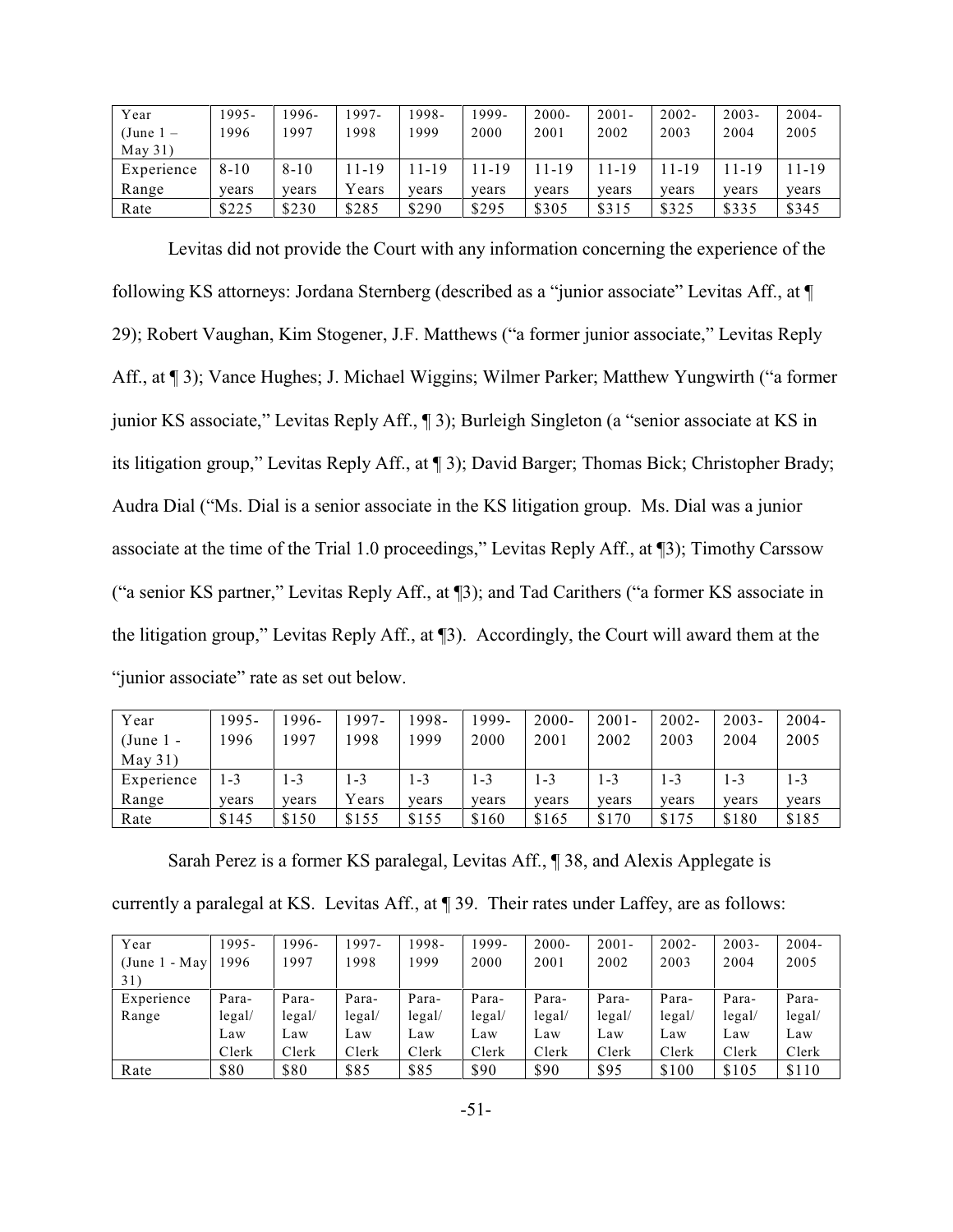Stacey Gingold Bear served as a paralegal in support of plaintiffs' Trial 1 litigation team. Gingold Bear Aff., at ¶ 1. She erroneously indicated in her affidavit that paralegals in June 1999 were compensable at \$105 under the Laffey rate. During that year, paralegals and law clerks were compensated at \$90 per hour under the Laffey rate. Her rates under Laffey, are as follows:

| Year       | 1995-  | 1996-  | 1997-  | 1998-  | 1999-  | $2000 -$ | $2001 -$ | $2002 -$ | $2003 -$               | $2004 -$ |
|------------|--------|--------|--------|--------|--------|----------|----------|----------|------------------------|----------|
| (June 1 -  | 1996   | 1997   | 1998   | 1999   | 2000   | 2001     | 2002     | 2003     | 2004                   | 2005     |
| May 31)    |        |        |        |        |        |          |          |          |                        |          |
| Experience | Para-  | Para-  | Para-  | Para-  | Para-  | Para-    | Para-    | Para-    | Para-                  | Para-    |
| Range      | legal/ | legal/ | legal/ | legal/ | legal/ | legal/   | legal/   | legal/   | $\text{legal}/\text{}$ | legal/   |
|            | Law    | Law    | Law    | Law    | Law    | Law      | Law      | Law      | Law                    | Law      |
|            | Clerk  | Clerk  | Clerk  | Clerk  | Clerk  | Clerk    | Clerk    | Clerk    | Clerk                  | Clerk    |
| Rate       | \$80   | \$80   | \$85   | \$85   | \$90   | \$90     | \$95     | \$100    | \$105                  | \$110    |

Angie Foley, Alfred Lurey, Constance Boken, Caroline Spangenberg, Kathy Crosslin, Patricia Flynn, and Susan Cahoon are included in the Interim Fee Petition as having supported the Phase 1.0 effort. There is no information, however, indicating whether these individuals are clerical staff, librarians, paralegals, or attorneys. The record is similarly barren of any information indicating how many years these individuals have performed their respective functions. For the purpose of the Interim Fee Petition, the Court will compensate those individuals for whom KS seeks compensation at the paralegal rate as set out below.

| Year        | 1995-                  | 1996-  | $997 -$ | 1998-                   | 1999-                   | 2000-                   | $2001 -$               | $2002 -$ | $2003 -$                | $2004 -$ |
|-------------|------------------------|--------|---------|-------------------------|-------------------------|-------------------------|------------------------|----------|-------------------------|----------|
| $(June 1 -$ | 1996                   | 1997   | 1998    | 1999                    | 2000                    | 2001                    | 2002                   | 2003     | 2004                    | 2005     |
| May 31)     |                        |        |         |                         |                         |                         |                        |          |                         |          |
| Experience  | Para-                  | Para-  | Para-   | Para-                   | Para-                   | Para-                   | Para-                  | Para-    | Para-                   | Para-    |
| Range       | $\text{legal}/\text{}$ | legal/ | legal/  | $\text{legal}/\text{[}$ | $\text{legal}/\text{[}$ | $\text{legal}/\text{[}$ | $\text{legal}/\text{}$ | legal/   | $\text{legal}/\text{[}$ | legal/   |
|             | Law                    | Law    | Law     | Law                     | Law                     | Law                     | Law                    | Law      | Law                     | Law      |
|             | Clerk                  | Clerk  | Clerk   | Clerk                   | Clerk                   | Clerk                   | Clerk                  | Clerk    | Clerk                   | Clerk    |
| Rate        | \$80                   | \$80   | \$85    | \$85                    | \$90                    | \$90                    | \$95                   | \$100    | \$105                   | \$110    |

### NATIVE AMERICAN RIGHTS FUND ("NARF")

The NARF attorneys are not in private practice with an established billing rate confirmed by the legal market. Supreme Court precedent teaches that prevailing market rates are to be used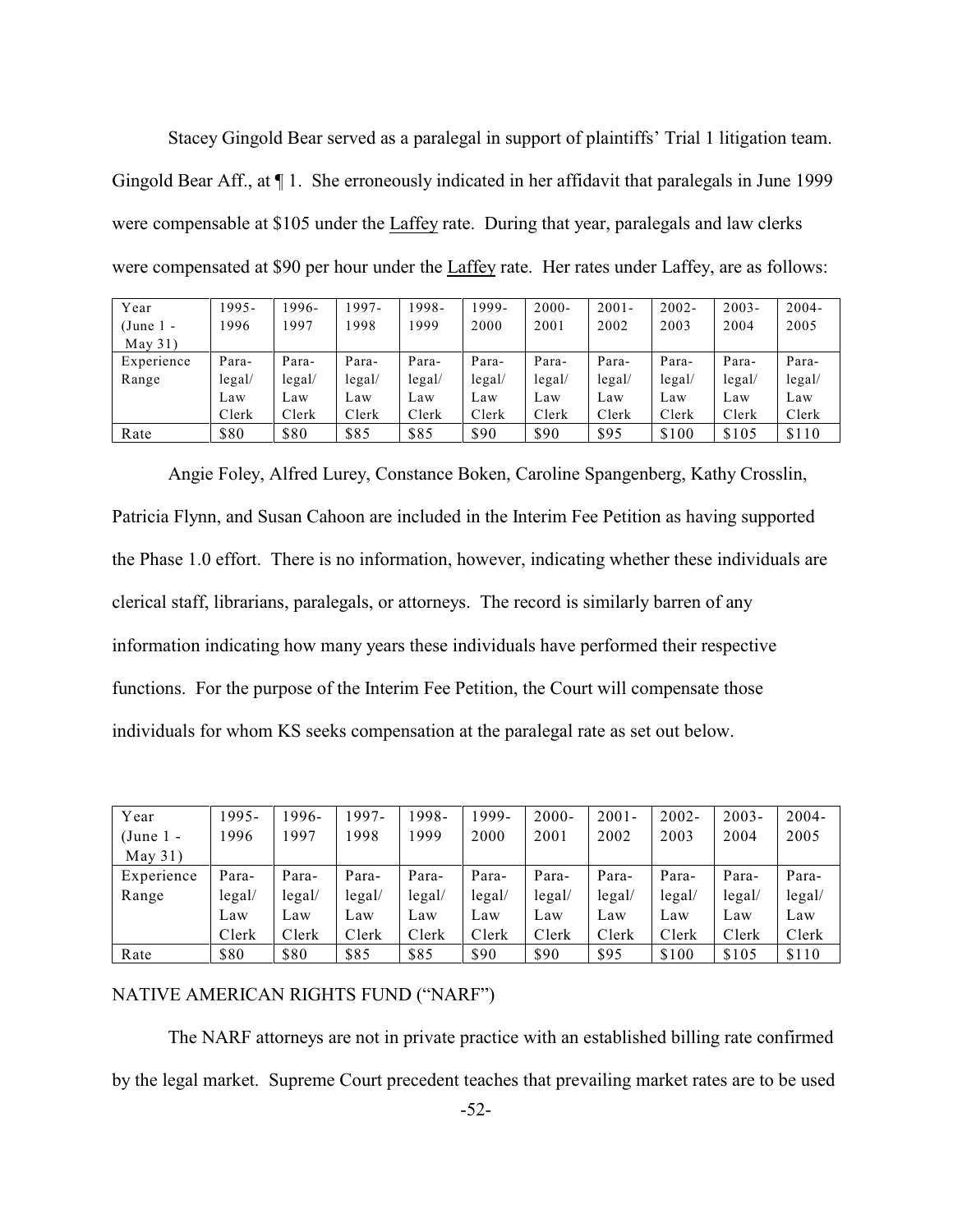when awarding attorney's fees to lawyers working for nonprofit legal services organizations.

See Blum, 485 U.S. at 893-895 ("'reasonable fees' under 1988 are to be calculated according to the prevailing market rates in the relevant community, regardless of whether plaintiff is represented by private or non-profit counsel"). The Court finds no basis to deviate from the Laffey Matrix.

### Moreover, since

Lawyers working in private legal aid organizations, for example, often do not receive fees for their legal work and thus necessarily lack any billing history that could serve as their presumptively reasonable rate; for them, a district court must determine the 'prevailing market rates in the relevant community,' and award counsel that as the reasonable hourly rate.

Covington, 839 F. Supp 894, 896; aff'd., 57 F.3d 1101 (citing Blum, 465 U.S. at 895). The fact that Harper previously requested and received fee awards based on \$170 per hour in this case neither negates nor modifies the clear holding of Blum as applied to lawyers who work for nonprofit legal organizations. Defendants have cited no authority urging a departure from Blum and from the utilization of prevailing market rates as the basis for a reasonable hourly rate for Harper for this fee application.

Echohawk received his J.D. in 1970. Echohawk Aff., at ¶ 14. He is currently the Executive Director of NARF. Echohawk Aff., at ¶ 1. His rates for litigating Phase 1.0 under Laffey, are as follows:

| Year (June         | 995-  | 1996- | $'997-$ | 1998- | 1999- | $2000 -$ | $2001 -$ | $2002 -$ | $2003 -$ | $2004 -$ |
|--------------------|-------|-------|---------|-------|-------|----------|----------|----------|----------|----------|
| $1 - \text{Mav31}$ | 996   | 1997  | .998    | 999   | 2000  | 2001     | 2002     | 2003     | 2004     | 2005     |
| Experience         | $20+$ | $20+$ | $20+$   | $20+$ | $20+$ | $20+$    | $20+$    | $20+$    | $20+$    | $20+$    |
| Range              | vears | vears | years   | vears | vears | vears    | vears    | vears    | vears    | years    |
| Rate               | \$315 | \$325 | \$330   | \$335 | \$340 | \$350    | \$360    | \$370    | \$380    | \$390    |

Keith Harper graduated from law school in January 1994. Harper Aff., at  $\P$  20. The Laffey Matrix is based on a June 1-May 31 annual time frame. Since Harper graduated from law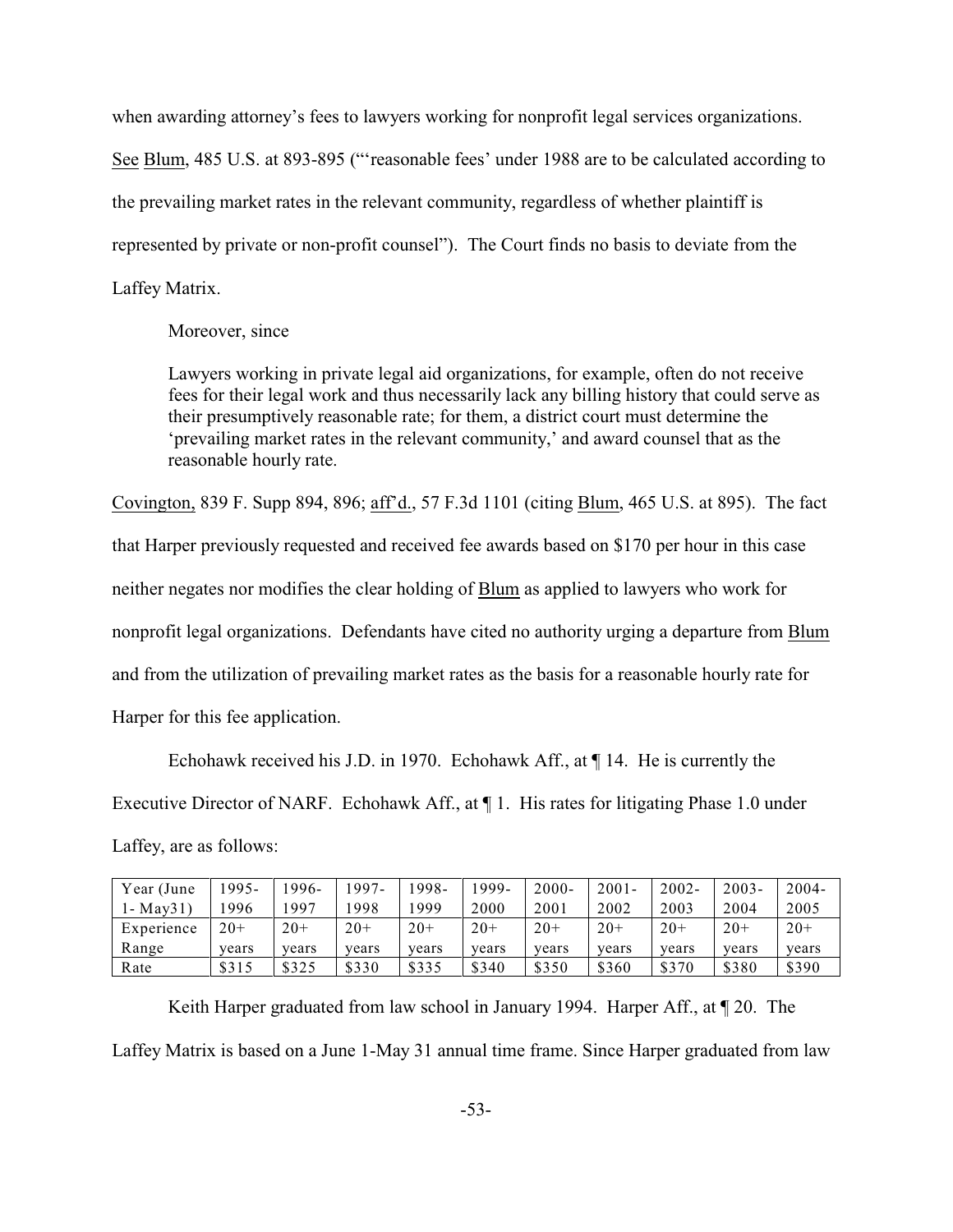school in January 1994, he was, for Laffey Matrix purposes, a "senior associate" (4-7 years) during the period January 1998-December 2001 and an "experienced federal litigator" (8-10 years) during the period January 2002 to present. Id. To accommodate Harper's January graduation date, the Court has divided Laffey year 2001-2002 (June 2001-May 2002) to demarcate the point (January 2002) at which Harper moved from the experience range of 4-7 years to the experience range of 8-10 years. The Court finds that the reasonable hourly rates for Harper's time on the Infield reprisal allegations are those in the Laffey Matrix, as set forth below with the adjustment for the split year:

| Year<br>$(June 1 - May 31)$<br>(Except for Split)<br>Year) | 1995-<br>1996 | 1996-<br>1997 | $06^{1/97}$<br>12//97 | $01//98-$<br>0.5/98 | $06/98 -$<br>0.5/99 | 1999-<br>2000 |
|------------------------------------------------------------|---------------|---------------|-----------------------|---------------------|---------------------|---------------|
| Experience Range                                           | 1-3 years     | $1-3$ years   | $1-3$ years           | $4 - 7$ yrs         | $4 - 7$ yrs         | $4 - 7$ yrs   |
| Rate                                                       | \$145         | \$150         | \$155                 | \$195               | \$195               | \$200         |

| Year               | 2000-2001   | $06/01 -$ | $01/02 -$  | $06/02 -$  | $2003 -$   | $2004 -$    |
|--------------------|-------------|-----------|------------|------------|------------|-------------|
| (June 1 - May 31)  |             | 12/01     | 05/02      | 12/02      | 2004       | 2005        |
| (Except for Split) |             |           |            |            |            |             |
| Year)              |             |           |            |            |            |             |
|                    |             |           |            |            |            |             |
| Experience Range   | $4 - 7$ yrs | $4-7$ yrs | $8-10$ yrs | $8-10$ yrs | $8-10$ yrs | $11-19$ yrs |
| Rate               | \$205       | \$210     | \$260      | \$265      | \$270      | \$345       |

Lorna Babby is a 1991 law school graduate and currently is a senior staff attorney with the Native American Rights Fund (NARF). Babby Aff., at ¶¶ 1 and 14. Her rates for litigating Phase 1.0 under Laffey, are as follows:

| Year        | 1995-   | 1996-   | 1997-   | 1998-   | 999-     | $2000 -$ | $2001 -$   | $2002 -$ | $2003 -$ | $2004 -$ |
|-------------|---------|---------|---------|---------|----------|----------|------------|----------|----------|----------|
| $(June 1 -$ | 1996    | 1997    | 1998    | 1999    | 2000     | 2001     | 2002       | 2003     | 2004     | 2005     |
| May 31)     |         |         |         |         |          |          |            |          |          |          |
| Experience  | $4 - 7$ | $4 - 7$ | $4 - 7$ | $4 - 7$ | $8 - 10$ | $8 - 10$ | $8 - 10$   | 11-19    | 11-19    | 11-19    |
| Range       | yrs     | yrs     | yrs     | yrs     | yrs      | yrs      | <b>yrs</b> | yrs      | yrs      | yrs      |
| Rate        | \$185   | \$190   | \$195   | \$195   | \$245    | \$250    | \$260      | \$325    | \$335    | \$345    |

Richard Guest received his J. D. in 1994 and is currently a staff attorney with NARF.

Guest Aff., at  $\P$  1 and 8(c). Guest seeks compensation for 75.6 hours of time in preparing his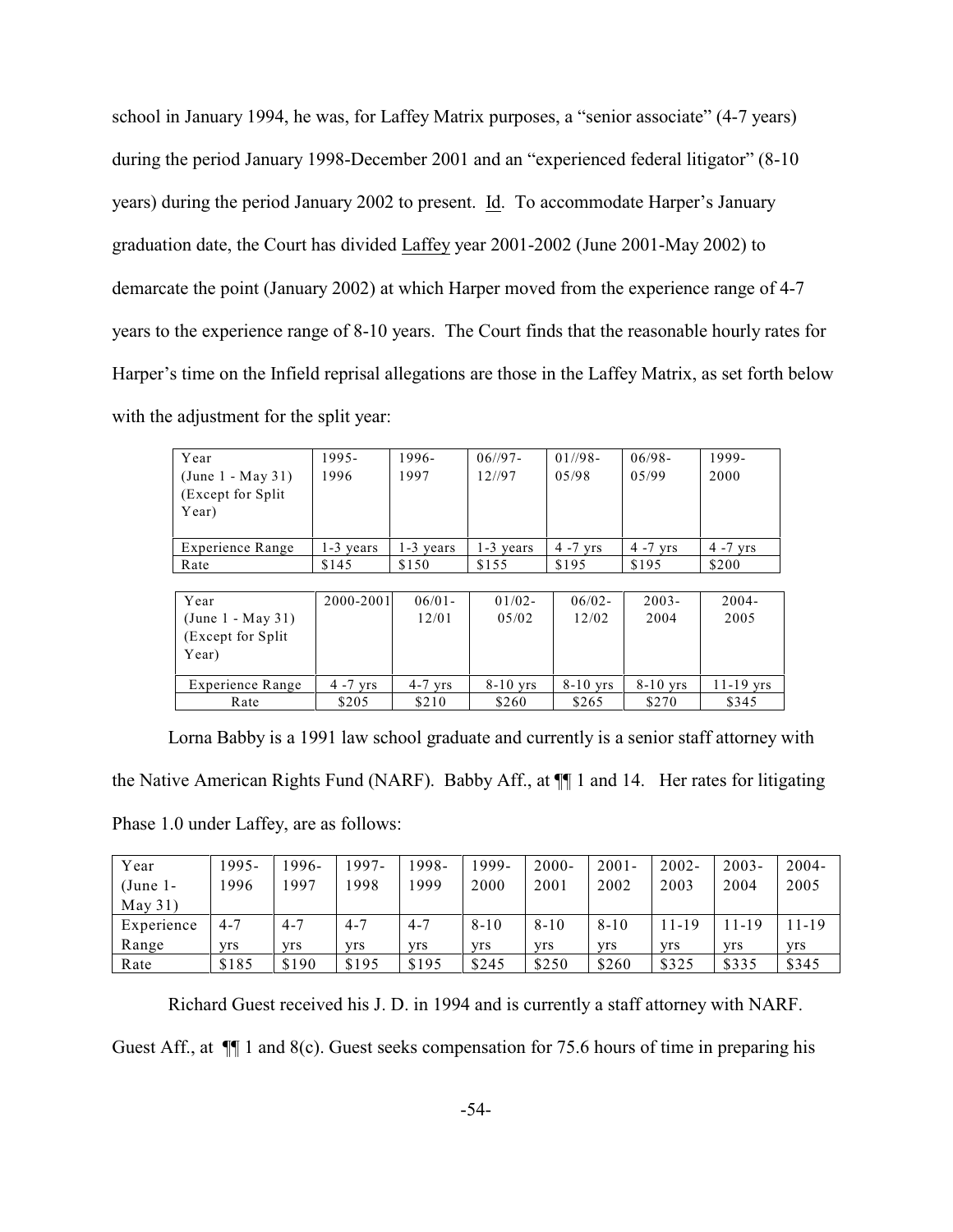affidavit for himself and compensation for 41 hours for time expended by his law clerk Matthew Kelly, at the Laffey rate of \$270 per hour. Id. at ¶[13 and 14. Neither Guest nor Kelly will be awarded any fee, having failed to produced any time sheets in support of their petition.

Richard Dauphinais received his J. D. in 1975 and joined NARF as a staff attorney in 1979. Guest Aff., at ¶ 8(c). His rates for litigating Phase 1.0 under Laffey, are as follows:

| Year       | 1995- | 1996- | 1997- | '998- | 1999- | $2000 -$ | $2001 -$ | $2002 -$ | $2003 -$ | $2004 -$ |
|------------|-------|-------|-------|-------|-------|----------|----------|----------|----------|----------|
| $(June1 -$ | 1996  | 1997  | 1998  | 999   | 2000  | 2001     | 2002     | 2003     | 2004     | 2005     |
| May 31)    |       |       |       |       |       |          |          |          |          |          |
| Experience | $20+$ | $20+$ | $20+$ | $20+$ | $20+$ | $20+$    | $20+$    | $20+$    | $20+$    | $20+$    |
| Range      | years | years | years | vears | years | years    | years    | vears    | years    | years    |
| Rate       | \$315 | \$325 | \$330 | \$335 | \$340 | \$350    | \$360    | \$370    | \$380    | \$390    |

James Kawahara received his J.D. in 1991. Guest Aff., at ¶ 8(b). NARF erroneously seeks reimbursement for Kawahara's time at the rate of \$195 for June to May of 1996; \$190 for June to May of 1997; and \$195 from June to May of 1998. Guest Aff., at ¶ 9(b). His rates for litigating Phase 1.0 under Laffey, are as follows:

| Year       | 1995-   | 1996-   | 1997-   | '998-   | 1999-    | $2000 -$ | $2001 -$ | $2002 -$ | $2003 -$ | $2004 -$ |
|------------|---------|---------|---------|---------|----------|----------|----------|----------|----------|----------|
| $(June1 -$ | 1996    | 1997    | 1998    | 1999    | 2000     | 2001     | 2002     | 2003     | 2004     | 2005     |
| May 31)    |         |         |         |         |          |          |          |          |          |          |
| Experience | $4 - 7$ | $4 - 7$ | $4 - 7$ | $4 - 7$ | $8 - 10$ | $8 - 10$ | $8 - 10$ | 11-19    | 11-19    | 11-19    |
| Range      | years   | years   | years   | years   | years    | years    | years    | vears    | years    | years    |
| Rate       | \$185   | \$190   | \$195   | \$195   | \$245    | \$250    | \$260    | \$325    | \$335    | \$345    |

Robert Peregoy received his J.D. in 1984 and joined NARF the same year. Guest Aff., at

¶ 8(c). His rates for litigating Phase 1.0 under Laffey, are as follows:

| Year        | 1995- | 1996-  | 1997-    | 1998- | 1999- | $2000 -$ | $2001 -$ | $2002 -$ | $2003 -$ | $2004 -$ |
|-------------|-------|--------|----------|-------|-------|----------|----------|----------|----------|----------|
| $(June 1 -$ | 1996  | 1997   | 1998     | 1999  | 2000  | 2001     | 2002     | 2003     | 2004     | 2005     |
| May 31)     |       |        |          |       |       |          |          |          |          |          |
| Experience  | 11-19 | 11-19  | $1 - 19$ | 11-19 | 11-19 | 11-19    | $1 - 19$ | 1 - 1 9  | 11-19    | $20+$    |
| Range       | vears | Y ears | Years    | years | vears | vears    | years    | vears    | years    | years    |
| Rate        | \$275 | \$280  | \$285    | \$290 | \$295 | \$305    | \$315    | \$325    | \$335    | \$390    |

NARF's law clerks' rates for litigating Phase 1.0 under Laffey, are as follows:

| Year        | 1995- | $1996-$ | 1997- | 1998- | 1999- | $2000 -$ | $2001 -$ | $2002 -$ | $2003 -$ | $2004 -$ |
|-------------|-------|---------|-------|-------|-------|----------|----------|----------|----------|----------|
| $(June 1 -$ | 1996  | 1997    | 1998  | 1999  | 2000  | 2001     | 2002     | 2003     | 2004     | 2005     |
| May 31)     |       |         |       |       |       |          |          |          |          |          |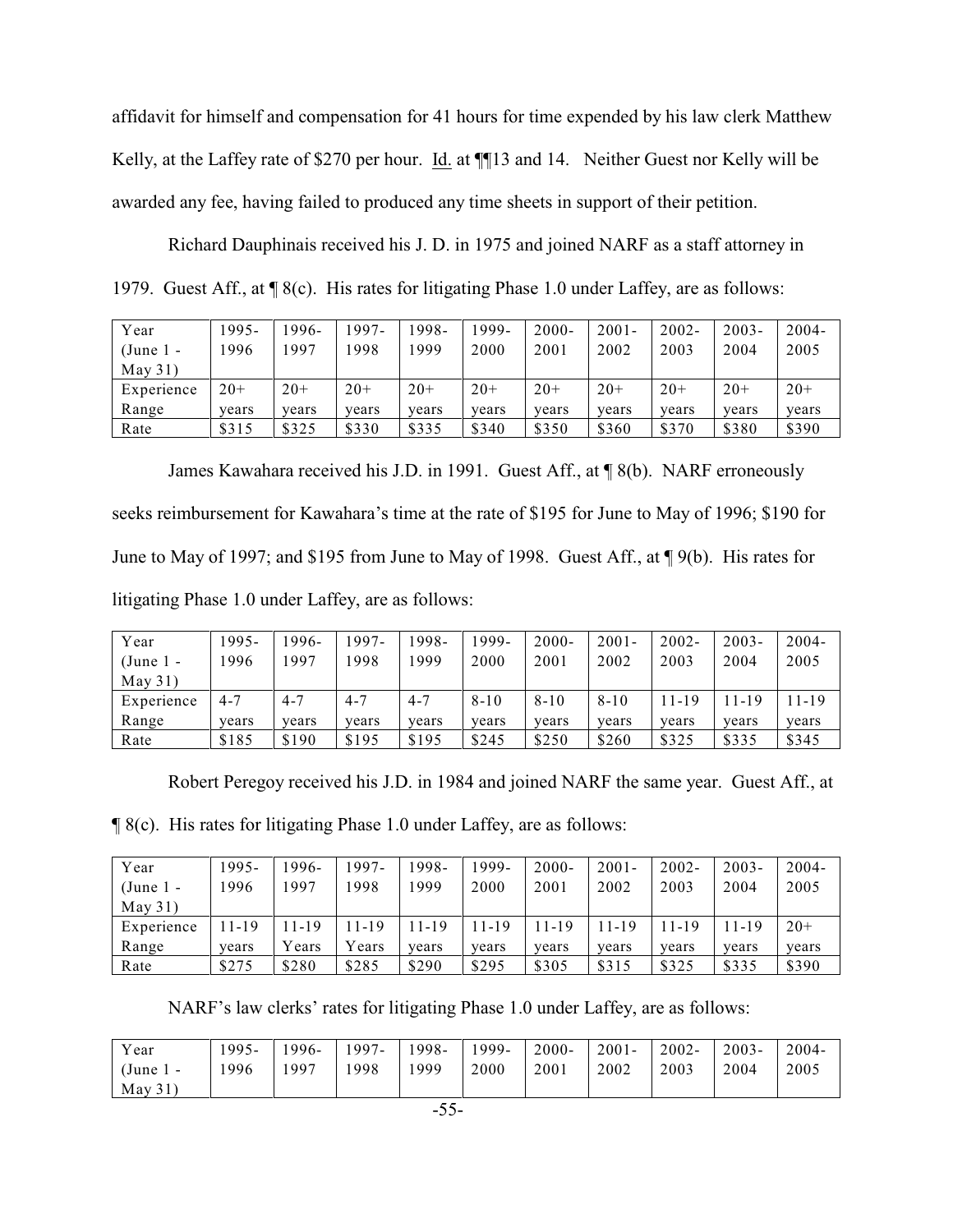| Experience | Para-  | Para-             | Para-       | Para-  | Para-  | Para-  | Para-  | Para-  | Para-  | Para-  |
|------------|--------|-------------------|-------------|--------|--------|--------|--------|--------|--------|--------|
| Range      | legal/ | legal/            | legal/      | legal/ | legal/ | legal/ | legal/ | legal/ | legal/ | legal/ |
|            | Law    | Law               | Law         | Law    | Law    | Law    | Law    | Law    | Law    | Law    |
|            | Clerk  | $\mathbb{C}$ lerk | $\cap$ lerk | Clerk  | Clerk  | Clerk  | Clerk  | Clerk  | Clerk  | Clerk  |
| Rate       | \$80   | \$80              | \$85        | \$85   | \$90   | \$90   | \$95   | \$100  | \$105  | \$110  |

GEOFFREY REMPEL

Geoffrey Rempel, a certified public accountant, is "a full time member of plaintiffs'

litigation team" and has been involved with this case from its inception, seeks compensation for

services rendered of \$225. Rempel Aff., at  $\P$ 1. He began working on Phase 1.0 issues while

employed as a Staff Consultant at PwC until March 2000 when he joined plaintiffs' litigation

team as a Litigation Consultant. Id.

The Court, in its November 12, 2002 Memorandum Opinion, "deem[ed] \$225 to be a

reasonable hourly rate of compensation for services rendered by Rempel," Cobell v. Norton,

231 F.Supp.2d at 303, and held:

Defendants object to this rate as unreasonable, claiming that the better part of the services rendered by Rempel 'appears to have been' more akin to paralegal work than accounting services, and should therefore be valued at a diminished rate. Defs.' Opp. at 33. Having reviewed Rempel's billing statements at length, as well as his supporting affidavits, the Court finds defendants' characterization of the nature of Rempel's services to be without merit. See Pls.' Statement, Rempel Aff. ¶¶ 5-6. The Court also finds credible Rempel's assertion that 'to the extent I incurred time that may be considered clerical or administrative in nature, that time is de minimus [sic] and immaterial to this fee application.' Id. at p 7.

Id.

Defendants continue to object to Rempel's rate arguing that, since leaving, he was no longer functioning in his capacity as an accountant but as a paralegal and should be compensated accordingly. Opposition, at 77.

The Court has reviewed and compared Rempel's time entries here and in the April 2002 fee application and finds no "material" difference between the type of work for which the Court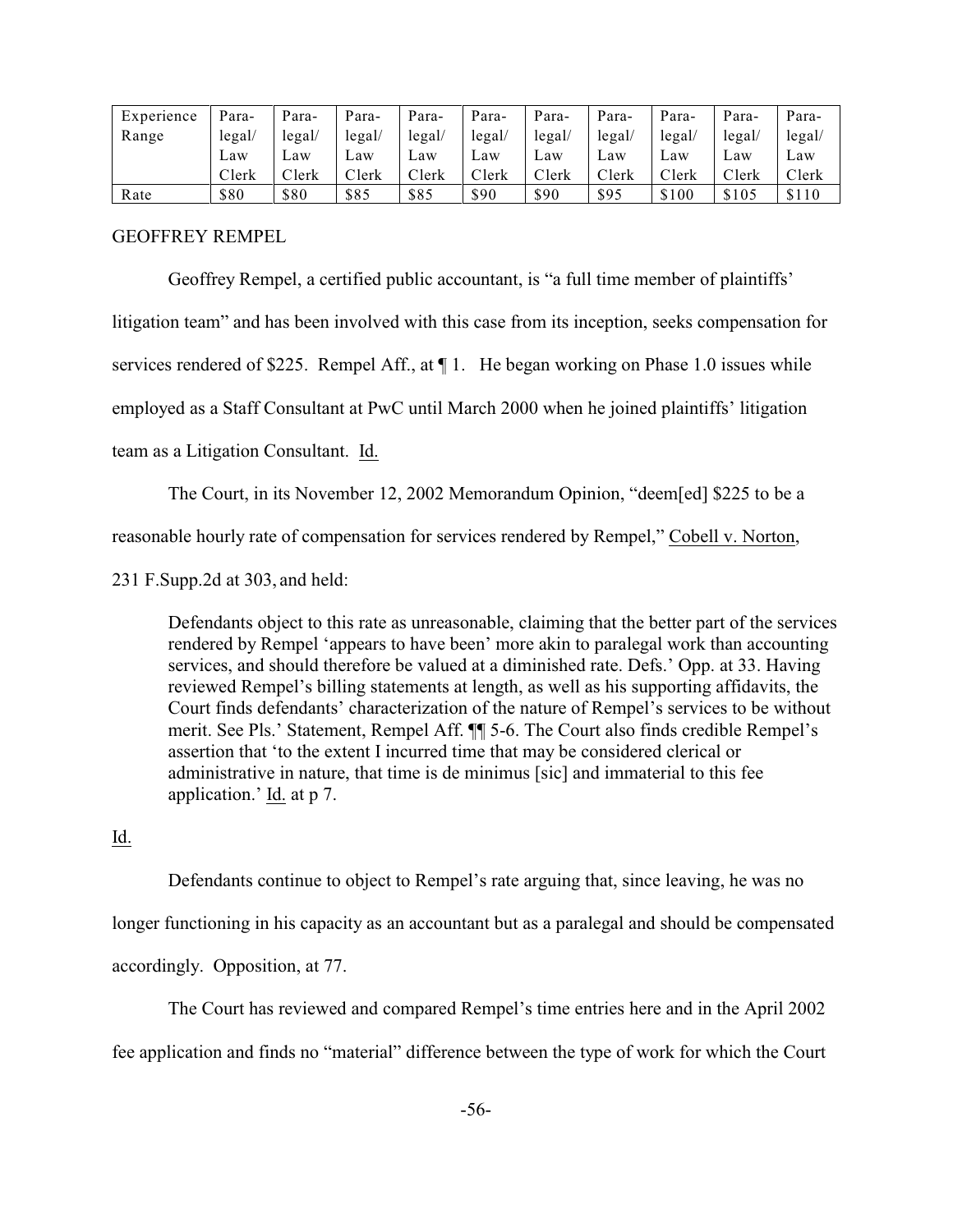previously awarded Rempel an hourly rate of \$225 and the type of work for which Rempel now seeks compensation. Consequently, the Court deems \$225 to be a reasonable hourly rate of compensation for Rempel's services.

#### **CONCLUSION – FEE AWARD**

After multiplying the reasonable hours expended by the reasonable hourly rate, the Court has calculated a "lodestar" figure per member of the litigation team, Hensley, 461 U.S. at 433; Blum v. Stenson, 465 U.S. 886, 888 (1984) – an amount presumed to "represent[] the 'reasonable' fee." City of Burlington v. Dague, 505 U.S. 557, 562 (1992). These amounts are as follows:

Fees:

| Dennis Gingold                 | \$2,007,032.16             |
|--------------------------------|----------------------------|
| Thaddeus Holt                  | 490,678.40<br>\$           |
| Mark Brown                     | 79,947.77<br>\$            |
| Kilpatrick Stockton            | 406,097.60<br>\$           |
| Native American Rights Fund    | \$1,502,311.84             |
| Geoffrey Rempel                | 40,278.60<br>\$            |
| <b>Stacy Gingold Bear</b>      | $\mathbb{S}^-$<br>7,929.60 |
| <b>TOTAL FEES</b>              | \$4,534,275.97             |
| Expenses:                      |                            |
| PricewaterhouseCoopers         | \$2,531,838.40             |
| Thaddeus Holt                  | 356.68<br>\$               |
| <b>TOTAL EXPENSES</b>          | \$2,532,195.08             |
| <b>TOTAL FEES AND EXPENSES</b> | \$7,066,471.05             |

See Appendices IV and V.

The Court emphasizes that this interim fee award does not purport to determine "the total amount of fees due ... nor [the] absolute entitlement to attorney's fees." Pigford v. Veneman, 369 F.3d 545, 547 (D.C. Cir. 2004.) (quoting Rosenfeld v. United States, 859 F.2d 717, 720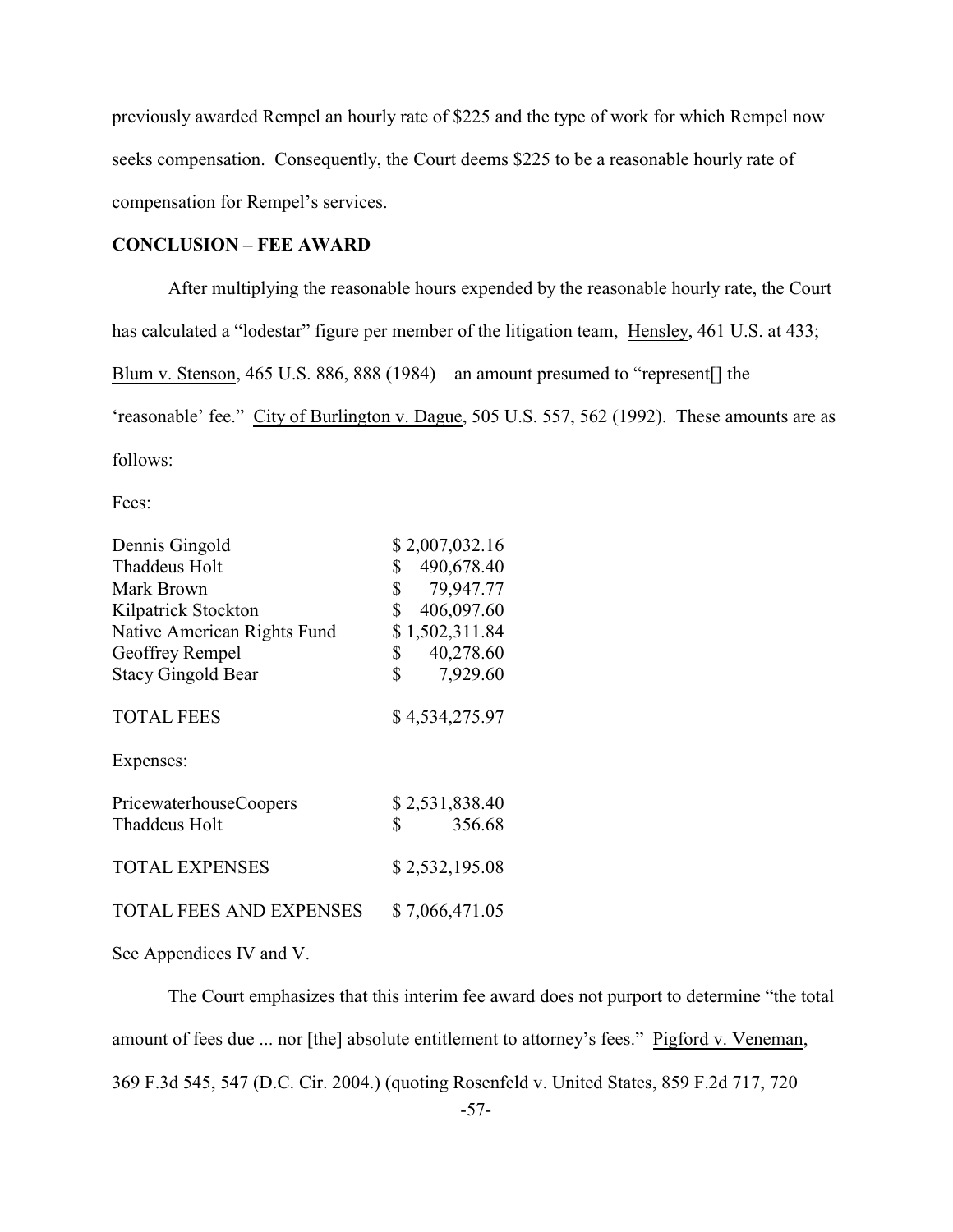(1988)). It does not presume to "dispositively determine fees due up to this stage of the litigation," id. (quoting Trout v. Garrett, 891 F.2d 332, 335 (1989)), nor does it preclude the Court from revising the award at a later time should additional facts come to light. Rosenfeld, 859 F.2d at 722.

A separate Order shall issue this date.

Signed by Royce C. Lamberth, United States District Judge, December 19, 2005.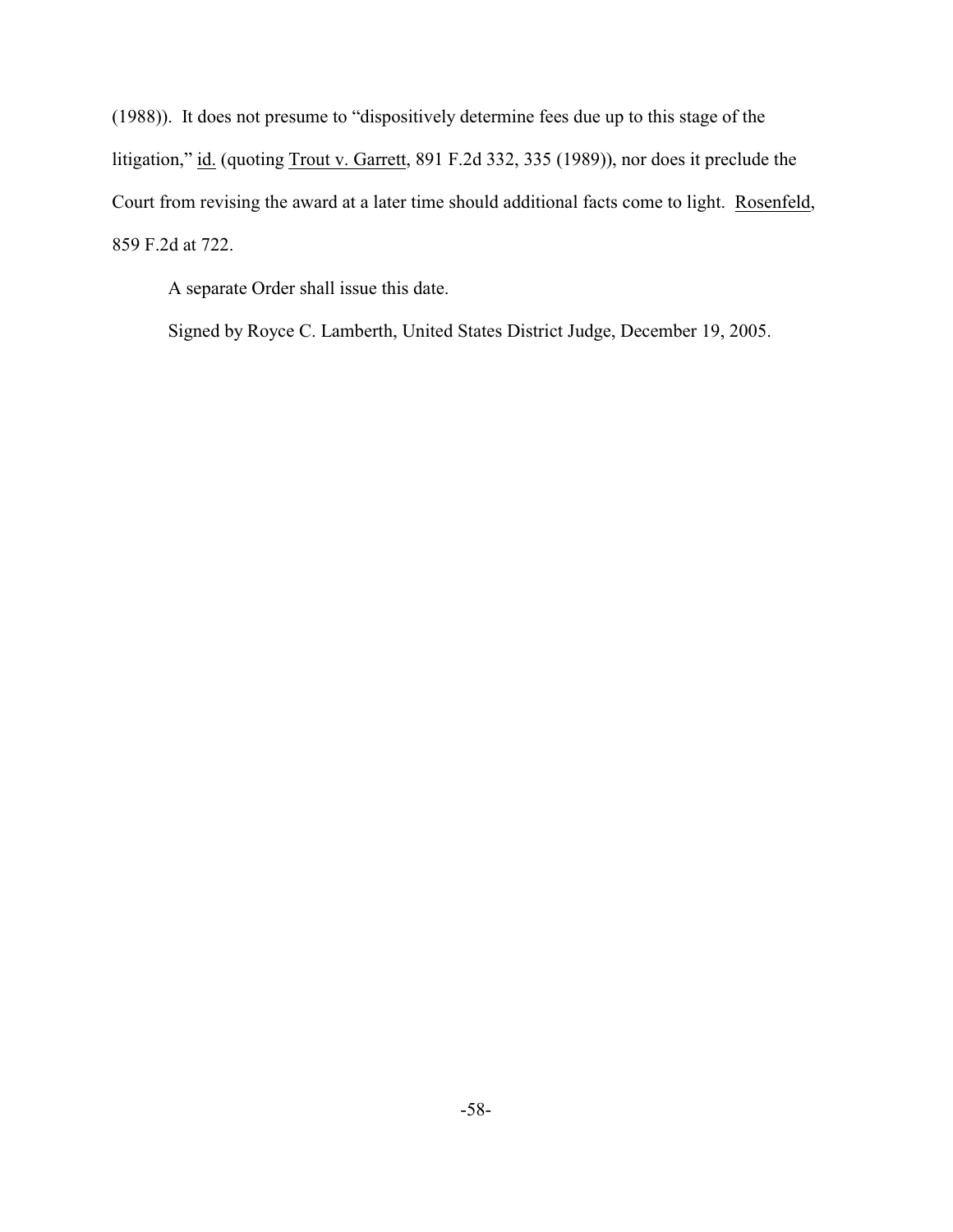| Name                 | Year      | <b>Total Hrs</b><br>Requested | Settlement/<br>Mediation<br>Deducted | Beyond<br>the Scope<br>of Phase<br>$1.0$ and<br>Fees<br>Previously<br>Awarded<br>Deducted | Clerical and<br>Administrative<br>Services<br>Deducted | Media/Public<br>Relations<br>Deducted | <b>Travel Time</b><br>for<br>Media/Public<br>Relations<br>(divided in<br>half to reflect<br>travel was<br>billed at half<br>rate) | Failure to<br>Provide<br>Time Sheets<br>to Support<br>Fees<br>Requested | Total<br>Hours<br>Deducted | Total<br>Compensable<br>Hours<br>Remaining |
|----------------------|-----------|-------------------------------|--------------------------------------|-------------------------------------------------------------------------------------------|--------------------------------------------------------|---------------------------------------|-----------------------------------------------------------------------------------------------------------------------------------|-------------------------------------------------------------------------|----------------------------|--------------------------------------------|
| Babby                | 1997-1998 | 293.80                        | $\theta$                             | $\theta$                                                                                  | $\theta$                                               | $\boldsymbol{0}$                      | $\overline{0}$                                                                                                                    | $\theta$                                                                | 0.000                      | 293.800                                    |
|                      | 1998-1999 | 1,187.15                      | 9.8                                  | $\mathbf{0}$                                                                              | 2.3                                                    | $\boldsymbol{0}$                      | $\boldsymbol{0}$                                                                                                                  | $\mathbf{0}$                                                            | 12.100                     | 1,175.047                                  |
|                      | 1999-2000 | 1,518.40                      | 7.5                                  | 338.5                                                                                     | $\overline{0}$                                         | 11.4                                  | 4.65                                                                                                                              | $\mathbf{0}$                                                            | 362.050                    | 1,156.350                                  |
|                      | 2000-2001 | 586.80                        | $\mathbf{0}$                         | 426.7                                                                                     | 3.5                                                    | $\overline{0}$                        | $\overline{0}$                                                                                                                    | $\overline{0}$                                                          | 430.200                    | 156.600                                    |
| Bear                 | 1999-2000 | 94.40                         | $\boldsymbol{0}$                     | $\bf{0}$                                                                                  | $\boldsymbol{0}$                                       | $\boldsymbol{0}$                      | $\boldsymbol{0}$                                                                                                                  | $\mathbf{0}$                                                            | 0.000                      | 94.400                                     |
| Brown                | 1999-2000 | 44.41                         | $\mathbf{0}$                         | 26.25                                                                                     | $\overline{0}$                                         | $\mathbf{0}$                          | $\boldsymbol{0}$                                                                                                                  | $\mathbf{0}$                                                            | 26.250                     | 18.163                                     |
|                      | 2000-2001 | 436.31                        | 4.999                                | 310.95                                                                                    | $\overline{0}$                                         | $\boldsymbol{0}$                      | $\overline{0}$                                                                                                                    | $\overline{0}$                                                          | 315.949                    | 120.356                                    |
|                      | 2001-2002 | 402.49                        | 0.5                                  | 347.672                                                                                   | $\overline{0}$                                         | $\overline{0}$                        | $\overline{0}$                                                                                                                    | $\overline{0}$                                                          | 348.172                    | 54.319                                     |
|                      | 2002-2003 | 0.00                          | $\overline{0}$                       | $\theta$                                                                                  | $\boldsymbol{0}$                                       | $\boldsymbol{0}$                      | $\mathbf{0}$                                                                                                                      | $\overline{0}$                                                          | 0.000                      | 0.000                                      |
|                      | 2003-2004 | 139.27                        | $\mathbf{0}$                         | 139.269                                                                                   | $\overline{0}$                                         | $\boldsymbol{0}$                      | $\boldsymbol{0}$                                                                                                                  | $\mathbf{0}$                                                            | 139.269                    | 0.000                                      |
|                      | 2004-2005 | 219.14                        | $\mathbf{0}$                         | $\mathbf{0}$                                                                              | $\mathbf{0}$                                           | $\boldsymbol{0}$                      | $\overline{0}$                                                                                                                    | $\overline{0}$                                                          | 0.000                      | 219.139                                    |
| Dauphinais           | 1995-1996 | 145.70                        | $\mathbf{0}$                         | $\overline{0}$                                                                            | $\boldsymbol{0}$                                       | $\mathbf{0}$                          | $\boldsymbol{0}$                                                                                                                  | $\mathbf{0}$                                                            | 0.000                      | 145.700                                    |
|                      | 1996-1997 | 219.85                        | 1.75                                 | $\mathbf{0}$                                                                              | $\mathbf{1}$                                           | $\boldsymbol{0}$                      | $\boldsymbol{0}$                                                                                                                  | $\mathbf{0}$                                                            | 2.750                      | 217.100                                    |
| Echohawk             | 1996-1997 | 32.00                         | $\mathbf{0}$                         | $\Omega$                                                                                  | $\overline{0}$                                         | $\overline{0}$                        | $\overline{0}$                                                                                                                    | $\mathbf{0}$                                                            | 0.000                      | 32.000                                     |
|                      | 1997-1998 | 12.20                         | $\boldsymbol{0}$                     | 3.9                                                                                       | $\overline{0}$                                         | $\boldsymbol{0}$                      | $\boldsymbol{0}$                                                                                                                  | $\boldsymbol{0}$                                                        | 3.900                      | 8.300                                      |
|                      | 1998-1999 | 15.40                         | $\mathbf{0}$                         | $\bf{0}$                                                                                  | $\boldsymbol{0}$                                       | $\mathbf{0}$                          | $\boldsymbol{0}$                                                                                                                  | $\mathbf{0}$                                                            | 0.000                      | 15.400                                     |
|                      | 1999-2000 | 60.70                         | $\mathbf{0}$                         | $\mathbf{0}$                                                                              | $\overline{0}$                                         | $\mathbf{0}$                          | $\overline{0}$                                                                                                                    | $\overline{0}$                                                          | 0.000                      | 60.700                                     |
|                      | 2000-2001 | 1.20                          | $\mathbf{0}$                         | $\mathbf{0}$                                                                              | $\overline{0}$                                         | $\boldsymbol{0}$                      | $\overline{0}$                                                                                                                    | $\overline{0}$                                                          | 0.000                      | 1.200                                      |
| Gingold              | 1995-1996 | 122.70                        | $\mathbf{0}$                         | $\mathbf{0}$                                                                              | $\overline{0}$                                         | $\boldsymbol{0}$                      | $\mathbf{0}$                                                                                                                      | $\mathbf{0}$                                                            | 0.000                      | 122.700                                    |
| Gingold<br>(cont'd.) | 1996-1997 | 1,682.20                      | $\mathbf{0}$                         | $\mathbf{0}$                                                                              | 9.5                                                    | $\boldsymbol{0}$                      | $\overline{0}$                                                                                                                    | $\overline{0}$                                                          | 9.500                      | 1,672.700                                  |
|                      | 1997-1998 | 1,484.20                      | 0.5                                  | $\mathbf{0}$                                                                              | $\boldsymbol{0}$                                       | $\boldsymbol{0}$                      | $\mathbf{0}$                                                                                                                      | $\mathbf{0}$                                                            | 0.500                      | 1,483.700                                  |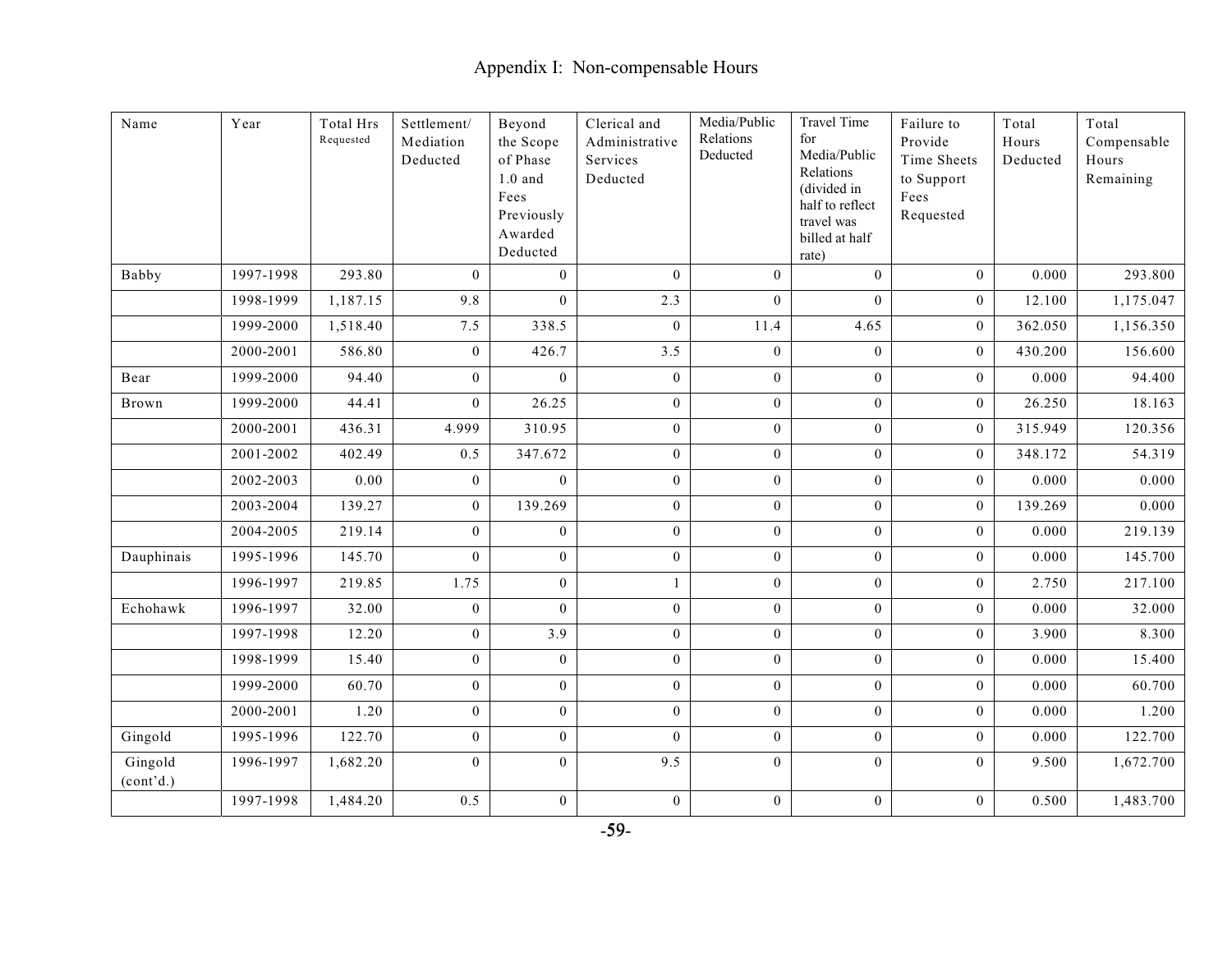| $\rm Name$          | Year               | Total Hrs<br>Requested | Settlement/<br>Mediation<br>Deducted | Beyond<br>the Scope<br>of Phase<br>$1.0$ and<br>Fees<br>Previously<br>Awarded<br>Deducted | Clerical and<br>Administrative<br>Services<br>Deducted | Media/Public<br>Relations<br>Deducted | <b>Travel Time</b><br>for<br>Media/Public<br>Relations<br>(divided in<br>half to reflect<br>travel was<br>billed at half<br>rate) | Failure to<br>Provide<br>Time Sheets<br>to Support<br>Fees<br>Requested | Total<br>Hours<br>Deducted | Total<br>Compensable<br>Hours<br>Remaining |
|---------------------|--------------------|------------------------|--------------------------------------|-------------------------------------------------------------------------------------------|--------------------------------------------------------|---------------------------------------|-----------------------------------------------------------------------------------------------------------------------------------|-------------------------------------------------------------------------|----------------------------|--------------------------------------------|
|                     | 1998-1999          | 1,999.10               | $\mathbf{0}$                         | $\theta$                                                                                  | $\overline{0}$                                         | $\mathbf{0}$                          | $\overline{0}$                                                                                                                    | $\overline{0}$                                                          | 0.000                      | 1,999.100                                  |
|                     | 1999-2000          | 2,461.40               | 163.3                                | 723.6                                                                                     | $\overline{0}$                                         | $\boldsymbol{0}$                      | $\overline{0}$                                                                                                                    | $\overline{0}$                                                          | 886.900                    | 1,574.500                                  |
|                     | 2000-2001          | 1,677.70               | 315.3                                | 431.6                                                                                     | $\overline{0}$                                         | $\boldsymbol{0}$                      | $\boldsymbol{0}$                                                                                                                  | $\mathbf{0}$                                                            | 746.900                    | 930.800                                    |
|                     | 2001-2002          | 0.00                   | $\boldsymbol{0}$                     | $\mathbf{0}$                                                                              | $\boldsymbol{0}$                                       | $\boldsymbol{0}$                      | $\boldsymbol{0}$                                                                                                                  | $\overline{0}$                                                          | 0.000                      | 0.000                                      |
|                     | 2002-2003          | 0.00                   | $\mathbf{0}$                         | $\bf{0}$                                                                                  | $\boldsymbol{0}$                                       | $\boldsymbol{0}$                      | $\mathbf{0}$                                                                                                                      | $\mathbf{0}$                                                            | 0.000                      | 0.000                                      |
|                     | 2003-2004          | 25.60                  | $\mathbf{0}$                         | $\mathbf{0}$                                                                              | $\mathbf{0}$                                           | $\boldsymbol{0}$                      | $\overline{0}$                                                                                                                    | $\overline{0}$                                                          | 0.000                      | 25.600                                     |
|                     | 2004-2005          | 639.50                 | $\mathbf{0}$                         | $\theta$                                                                                  | $\overline{0}$                                         | $\mathbf{0}$                          | $\overline{0}$                                                                                                                    | $\theta$                                                                | 0.000                      | 639.500                                    |
| Guest               | 2004-2005          | 75.60                  | $\mathbf{0}$                         | $\mathbf{0}$                                                                              | $\overline{0}$                                         | $\overline{0}$                        | $\overline{0}$                                                                                                                    | 75.60                                                                   | 75.600                     | 0.000                                      |
| Harper              | $01/96 -$<br>12/96 | 400.10                 | $\theta$                             | $\mathbf{0}$                                                                              | $\mathbf{0}$                                           | 1.7                                   | $\overline{0}$                                                                                                                    | $\mathbf{0}$                                                            | 1.700                      | 398.400                                    |
|                     | $01/97 -$<br>05/97 | 182.79                 | 2.72                                 | $\theta$                                                                                  | $\mathbf{0}$                                           | 4.7                                   | $\overline{0}$                                                                                                                    | $\overline{0}$                                                          | 7.420                      | 175.370                                    |
|                     | 1997-1998          | 735.43                 | 6.95                                 | $\mathbf{0}$                                                                              | 0.75                                                   | 8.4                                   | $\boldsymbol{0}$                                                                                                                  | $\mathbf{0}$                                                            | 16.100                     | 719.330                                    |
|                     | 1998-1999          | 1,280.28               | 3.9                                  | $\mathbf{0}$                                                                              | 1.6                                                    | 0.3                                   | $\boldsymbol{0}$                                                                                                                  | $\mathbf{0}$                                                            | 5.800                      | 1,274.480                                  |
|                     | 1999-2000          | 1,637.70               | 157.2                                | 461.73                                                                                    | $\overline{0}$                                         | 25.7                                  | $\overline{0}$                                                                                                                    | $\overline{0}$                                                          | 644.630                    | 993.070                                    |
|                     | $06/00 -$<br>12/00 | 637.65                 | 93.3                                 | 388.85                                                                                    | $\mathbf{0}$                                           | 7.5                                   | $\Omega$                                                                                                                          | $\mathbf{0}$                                                            | 489.650                    | 148.000                                    |
|                     | $01/01 -$<br>05/01 | 79.40                  | $\overline{0}$                       | $\overline{0}$                                                                            | $\mathbf{0}$                                           | $\mathbf{0}$                          | 8.9                                                                                                                               | $\mathbf{0}$                                                            | 8.900                      | 70.500                                     |
| Harper<br>(cont'd.) | $01/04 -$<br>05/04 | 0.00                   | $\boldsymbol{0}$                     | $\mathbf{0}$                                                                              | $\mathbf{0}$                                           | $\boldsymbol{0}$                      | $\mathbf{0}$                                                                                                                      | $\overline{0}$                                                          | 0.000                      | 0.000                                      |
|                     | $06/04 -$<br>12/04 | 263.20                 | $\boldsymbol{0}$                     |                                                                                           | $\mathbf{0}$                                           | $\boldsymbol{0}$                      | $\boldsymbol{0}$                                                                                                                  | $\overline{0}$                                                          | 0.000                      | 263.200                                    |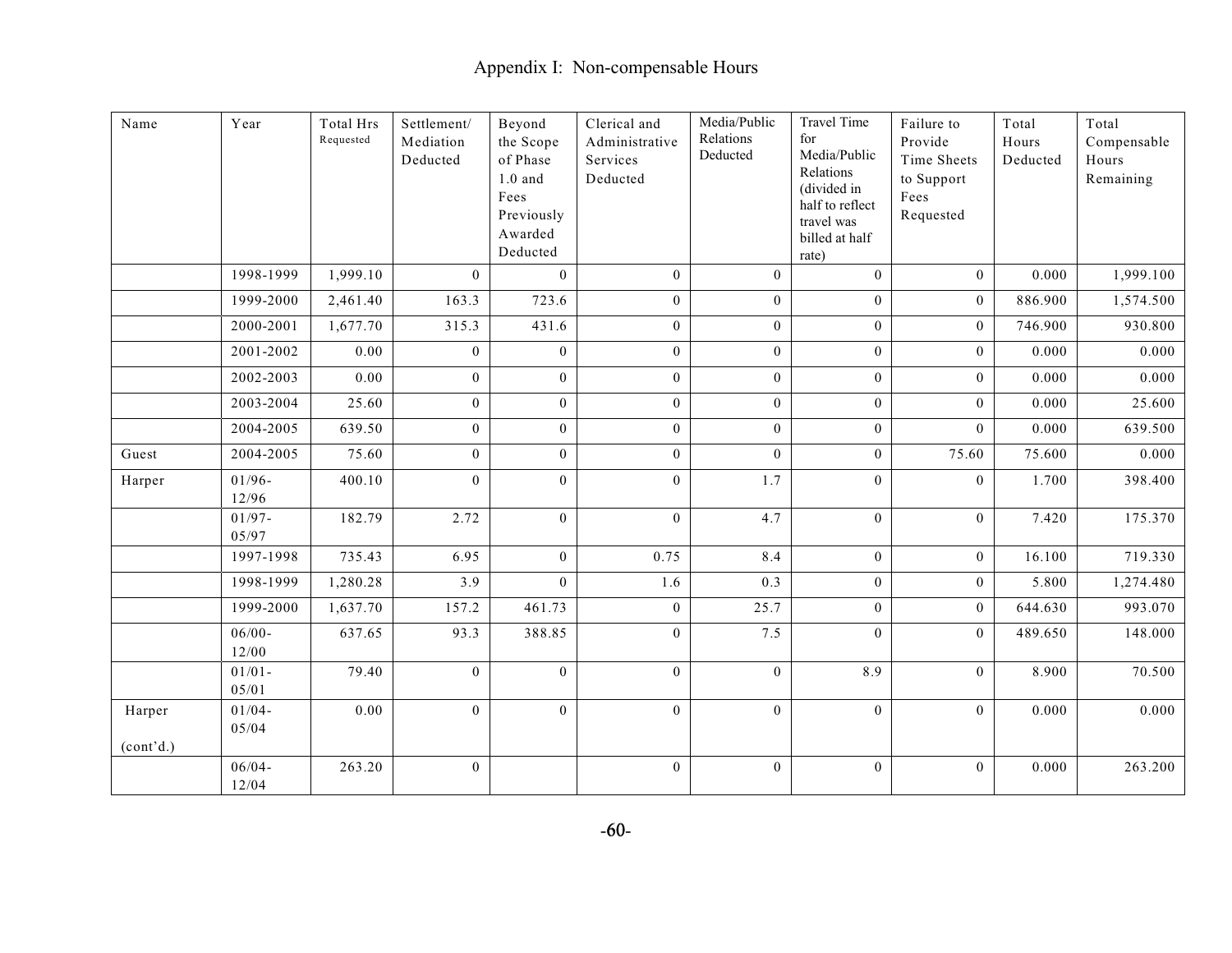| $\rm Name$                      | Year      | Total Hrs<br>Requested | Settlement/<br>Mediation<br>Deducted | Beyond<br>the Scope<br>of Phase<br>$1.0$ and<br>Fees<br>Previously<br>Awarded<br>Deducted | Clerical and<br>Administrative<br>Services<br>Deducted | Media/Public<br>Relations<br>Deducted | <b>Travel Time</b><br>for<br>Media/Public<br>Relations<br>(divided in<br>half to reflect<br>travel was<br>billed at half<br>rate) | Failure to<br>Provide<br>Time Sheets<br>to Support<br>Fees<br>Requested | Total<br>Hours<br>Deducted | Total<br>Compensable<br>Hours<br>Remaining |
|---------------------------------|-----------|------------------------|--------------------------------------|-------------------------------------------------------------------------------------------|--------------------------------------------------------|---------------------------------------|-----------------------------------------------------------------------------------------------------------------------------------|-------------------------------------------------------------------------|----------------------------|--------------------------------------------|
| Holt                            | 1995-1996 | 42.00                  | $\mathbf{0}$                         | $\mathbf{0}$                                                                              | $\overline{0}$                                         | $\overline{0}$                        | $\theta$                                                                                                                          | $\overline{0}$                                                          | 0.000                      | 42.000                                     |
|                                 | 1996-1997 | 393.25                 | 5.9                                  | $\boldsymbol{0}$                                                                          | $\boldsymbol{0}$                                       | $\boldsymbol{0}$                      | $\overline{0}$                                                                                                                    | $\mathbf{0}$                                                            | 5.900                      | 387.350                                    |
|                                 | 1997-1998 | 446.59                 | 0.5                                  | 4.9                                                                                       | $\boldsymbol{0}$                                       | $\boldsymbol{0}$                      | $\overline{0}$                                                                                                                    | $\overline{0}$                                                          | 5.400                      | 441.190                                    |
|                                 | 1998-1999 | 581.40                 | 35.1                                 | 22.5                                                                                      | $\boldsymbol{0}$                                       | $\boldsymbol{0}$                      | $\overline{0}$                                                                                                                    | $\overline{0}$                                                          | 57.600                     | 523.800                                    |
|                                 | 1999-2000 | 671.30                 | 56.8                                 | 52.2                                                                                      | $\overline{0}$                                         | $\boldsymbol{0}$                      | $\mathbf{0}$                                                                                                                      | $\overline{0}$                                                          | 109.000                    | 562.300                                    |
|                                 | 2000-2001 | 168.05                 | $\overline{0}$                       | 30.9                                                                                      | $\overline{0}$                                         | $\boldsymbol{0}$                      | $\overline{0}$                                                                                                                    | $\overline{0}$                                                          | 30.900                     | 137.150                                    |
|                                 | 2001-2002 | 56.90                  | $\boldsymbol{0}$                     | 56.9                                                                                      | $\boldsymbol{0}$                                       | $\boldsymbol{0}$                      | $\overline{0}$                                                                                                                    | $\mathbf{0}$                                                            | 56.900                     | 0.000                                      |
|                                 | 2002-2003 | 0.00                   | $\overline{0}$                       | $\overline{0}$                                                                            | $\mathbf{0}$                                           | $\boldsymbol{0}$                      | $\overline{0}$                                                                                                                    | $\overline{0}$                                                          | 0.000                      | 0.000                                      |
|                                 | 2003-2004 | 0.50                   | $\boldsymbol{0}$                     | $\mathbf{0}$                                                                              | $\boldsymbol{0}$                                       | $\boldsymbol{0}$                      | $\overline{0}$                                                                                                                    | $\overline{0}$                                                          | 0.000                      | 0.500                                      |
|                                 | 2004-2005 | 17.00                  | $\overline{0}$                       | $\mathbf{0}$                                                                              | $\mathbf{0}$                                           | $\boldsymbol{0}$                      | $\overline{0}$                                                                                                                    | $\mathbf{0}$                                                            | 0.000                      | 17.000                                     |
| Kawahara                        | 1995-1996 | 27.10                  | $\overline{0}$                       | $\overline{0}$                                                                            | $\overline{0}$                                         | $\mathbf{0}$                          | $\overline{0}$                                                                                                                    | $\overline{0}$                                                          | 0.000                      | 27.100                                     |
|                                 | 1996-1997 | 152.14                 | 12.8                                 | $\boldsymbol{0}$                                                                          | $\mathbf{0}$                                           | $\boldsymbol{0}$                      | $\mathbf{0}$                                                                                                                      | $\mathbf{0}$                                                            | 12.800                     | 139.340                                    |
|                                 | 1997-1998 | 34.30                  | $\mathbf{0}$                         | $\bf{0}$                                                                                  | $\boldsymbol{0}$                                       | $\boldsymbol{0}$                      | $\overline{0}$                                                                                                                    | $\overline{0}$                                                          | 0.000                      | 34.300                                     |
| Kelly                           | 2004-2005 | 41.00                  | $\overline{0}$                       | $\theta$                                                                                  | $\mathbf{0}$                                           | $\boldsymbol{0}$                      | $\theta$                                                                                                                          | 41.00                                                                   | 41.000                     | 0.000                                      |
| <b>NARF</b> Clerks              | 1997-1998 | 309.25                 | $\overline{0}$                       | $\mathbf{0}$                                                                              | $\overline{0}$                                         | $\mathbf{0}$                          | $\overline{0}$                                                                                                                    | $\overline{0}$                                                          | 0.000                      | 309.250                                    |
|                                 | 1998-1999 | 171.75                 | $\mathbf{0}$                         | $\mathbf{0}$                                                                              | $\mathbf{0}$                                           | $\boldsymbol{0}$                      | $\mathbf{0}$                                                                                                                      | $\overline{0}$                                                          | 0.000                      | 171.750                                    |
| <b>NARF</b> Clerks<br>(cont'd.) | 1999-2000 | 333.50                 | $\overline{0}$                       | $\theta$                                                                                  | 1.4                                                    | $\overline{0}$                        | $\overline{0}$                                                                                                                    | $\boldsymbol{0}$                                                        | 1.400                      | 332.100                                    |
|                                 | 2000-2001 | 205.45                 | $\overline{0}$                       | 205.45                                                                                    | $\overline{0}$                                         | $\boldsymbol{0}$                      | $\overline{0}$                                                                                                                    | $\overline{0}$                                                          | 205.450                    | 0.000                                      |
|                                 | 2001-2002 | 132.50                 | $\overline{0}$                       | 132.5                                                                                     | $\boldsymbol{0}$                                       | $\boldsymbol{0}$                      | $\overline{0}$                                                                                                                    | $\mathbf{0}$                                                            | 132.500                    | 0.000                                      |
| Peregoy                         | 1995-1996 | 15.40                  | $\mathbf{0}$                         | $\mathbf{0}$                                                                              | 8                                                      | $\overline{4}$                        | $\overline{0}$                                                                                                                    | $\overline{0}$                                                          | 12.000                     | 3.400                                      |
|                                 | 1996-1997 | 440.75                 | 2.7                                  | $\boldsymbol{0}$                                                                          | $\mathbf{0}$                                           | 25.2                                  | $\boldsymbol{0}$                                                                                                                  | $\mathbf{0}$                                                            | 27.900                     | 412.850                                    |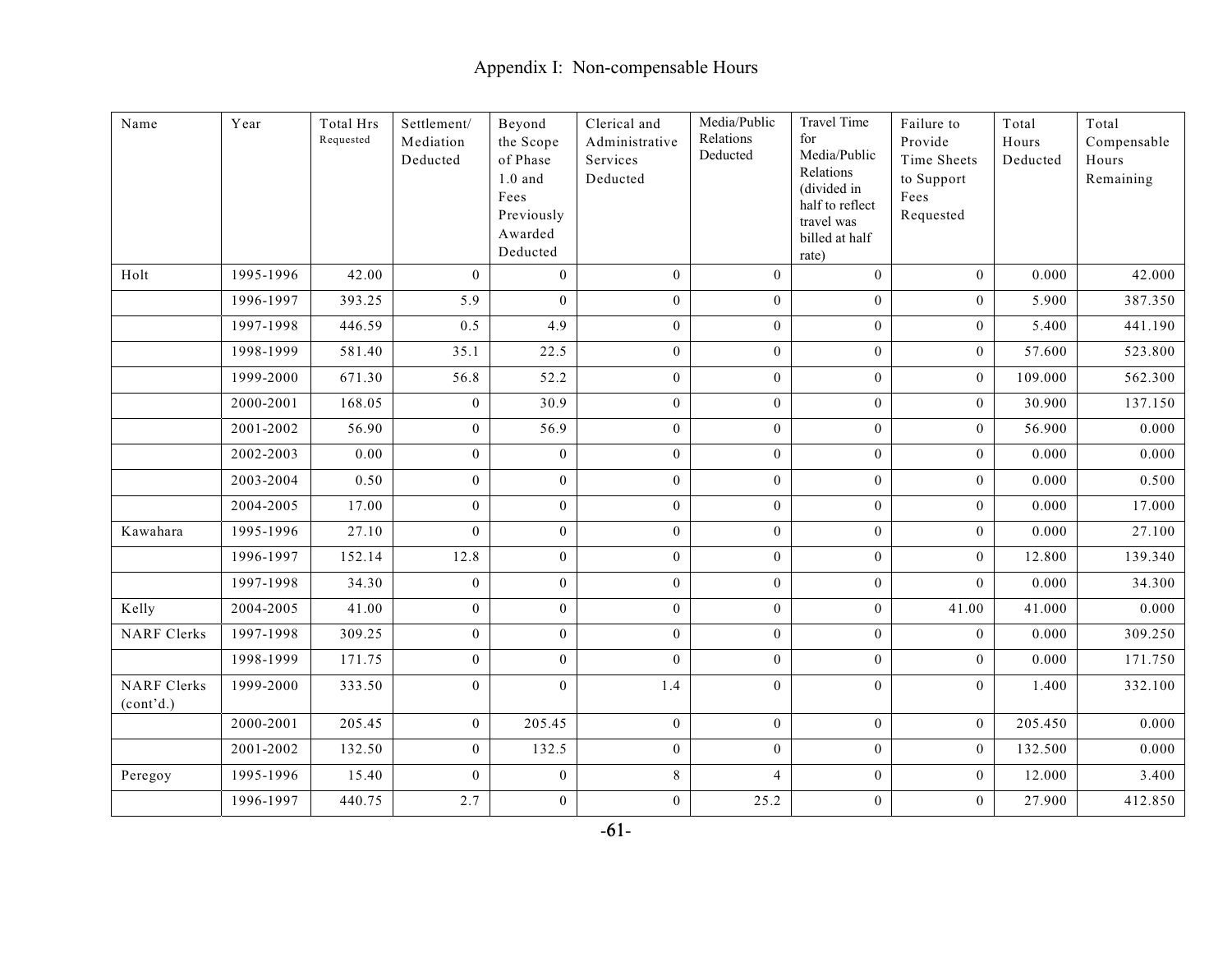| Name                 | Year      | Total Hrs<br>Requested | Settlement/<br>Mediation<br>Deducted | Beyond<br>the Scope<br>of Phase<br>$1.0$ and<br>Fees<br>Previously<br>Awarded<br>Deducted | Clerical and<br>Administrative<br>Services<br>Deducted | Media/Public<br>Relations<br>Deducted | <b>Travel Time</b><br>for<br>Media/Public<br>Relations<br>(divided in<br>half to reflect<br>travel was<br>billed at half<br>rate) | Failure to<br>Provide<br>Time Sheets<br>to Support<br>Fees<br>Requested | Total<br>Hours<br>Deducted | Total<br>Compensable<br>Hours<br>Remaining |
|----------------------|-----------|------------------------|--------------------------------------|-------------------------------------------------------------------------------------------|--------------------------------------------------------|---------------------------------------|-----------------------------------------------------------------------------------------------------------------------------------|-------------------------------------------------------------------------|----------------------------|--------------------------------------------|
|                      | 1997-1998 | 298.15                 | 4.6                                  | $\mathbf{0}$                                                                              | $\theta$                                               | $\overline{4}$                        | $\mathbf{0}$                                                                                                                      | $\overline{0}$                                                          | 8.600                      | 289.550                                    |
|                      | 1998-1999 | 586.33                 | 5.163                                | 5                                                                                         | 0.2                                                    | $\overline{0}$                        | $\overline{0}$                                                                                                                    | $\overline{0}$                                                          | 10.363                     | 575.969                                    |
| Rempel               | 1999-2000 | 193.80                 | $\boldsymbol{0}$                     | 155.48                                                                                    | 1                                                      | 1.5                                   | $\boldsymbol{0}$                                                                                                                  | $\mathbf{0}$                                                            | 157.980                    | 35.820                                     |
|                      | 2000-2001 | 969.30                 | 83.7                                 | 795.5                                                                                     | $\boldsymbol{0}$                                       | 36.7                                  | $\boldsymbol{0}$                                                                                                                  | $\overline{0}$                                                          | 915.900                    | 53.400                                     |
|                      | 2001-2002 | 0.00                   | $\mathbf{0}$                         | $\theta$                                                                                  | $\overline{0}$                                         | $\boldsymbol{0}$                      | $\overline{0}$                                                                                                                    | $\overline{0}$                                                          | 0.000                      | 0.000                                      |
|                      | 2002-2003 | 0.00                   | $\mathbf{0}$                         | $\mathbf{0}$                                                                              | $\boldsymbol{0}$                                       | $\boldsymbol{0}$                      | $\mathbf{0}$                                                                                                                      | $\mathbf{0}$                                                            | 0.000                      | 0.000                                      |
|                      | 2003-2004 | 1.00                   | $\mathbf{0}$                         | $\mathbf{0}$                                                                              | $\boldsymbol{0}$                                       | $\boldsymbol{0}$                      | $\overline{0}$                                                                                                                    | $\mathbf{0}$                                                            | 0.000                      | 1.000                                      |
|                      | 2004-2005 | 267.10                 | $\mathbf{0}$                         | $\theta$                                                                                  | $\overline{0}$                                         |                                       | $\overline{0}$                                                                                                                    | $\mathbf{0}$                                                            | 0.000                      | 267.100                                    |
| Levitas              | 1998-1999 | 296.90                 | 43.3                                 | $\bf{0}$                                                                                  | $\boldsymbol{0}$                                       | $\boldsymbol{0}$                      | $\boldsymbol{0}$                                                                                                                  | $\overline{0}$                                                          | 43.300                     | 253.600                                    |
|                      | 1999-2000 | 1,255.70               | 282.6                                | 337.2                                                                                     | $\overline{0}$                                         | $\overline{0}$                        | $\overline{0}$                                                                                                                    | $\mathbf{0}$                                                            | 619.800                    | 635.900                                    |
|                      | 2000-2001 | 504.90                 | 38.4                                 | 237.6                                                                                     | $\overline{0}$                                         | $\boldsymbol{0}$                      | $\overline{0}$                                                                                                                    | $\overline{0}$                                                          | 276.000                    | 228.900                                    |
|                      | 2001-2002 | 0.00                   |                                      | $\mathbf{0}$                                                                              | $\boldsymbol{0}$                                       | $\boldsymbol{0}$                      | $\boldsymbol{0}$                                                                                                                  | $\mathbf{0}$                                                            | 0.000                      | 0.000                                      |
|                      | 2002-2003 | 0.00                   |                                      | $\mathbf{0}$                                                                              | $\overline{0}$                                         | $\boldsymbol{0}$                      | $\overline{0}$                                                                                                                    | $\overline{0}$                                                          | 0.000                      | 0.000                                      |
|                      | 2003-2004 | 2.30                   | $\boldsymbol{0}$                     | $\mathbf{0}$                                                                              | $\boldsymbol{0}$                                       | $\mathbf{0}$                          | $\boldsymbol{0}$                                                                                                                  | $\mathbf{0}$                                                            | 0.000                      | 2.300                                      |
| Levitas<br>(cont'd.) | 2004-2005 | 16.60                  | $\mathbf{0}$                         | $\mathbf{0}$                                                                              | $\overline{0}$                                         | $\boldsymbol{0}$                      | $\boldsymbol{0}$                                                                                                                  | $\overline{0}$                                                          | 0.000                      | 16.600                                     |
| Alexander<br>(MJA)   | 1998-1999 | 1.10                   | 0.6                                  | $\mathbf{0}$                                                                              | $\mathbf{0}$                                           | $\boldsymbol{0}$                      | $\mathbf{0}$                                                                                                                      | $\mathbf{0}$                                                            | 0.600                      | 0.500                                      |
|                      | 1999-2000 | 0.00                   | $\mathbf{0}$                         | $\mathbf{0}$                                                                              | $\mathbf{0}$                                           | $\boldsymbol{0}$                      | $\mathbf{0}$                                                                                                                      | $\mathbf{0}$                                                            | 0.000                      | 0.000                                      |
|                      | 2000-2001 | 1.10                   | 0.3                                  | 0.8                                                                                       | $\overline{0}$                                         | $\boldsymbol{0}$                      | $\boldsymbol{0}$                                                                                                                  | $\mathbf{0}$                                                            | 1.100                      | 0.000                                      |
| Barger (DGB)         | 1999-2000 | 0.80                   | $\mathbf{0}$                         | $0.8\,$                                                                                   | $\mathbf{0}$                                           | $\mathbf{0}$                          | $\overline{0}$                                                                                                                    | $\mathbf{0}$                                                            | 0.800                      | 0.000                                      |
| Bick (TKB)           | 1998-1999 | 1.40                   | $\mathbf{1}$                         | $\boldsymbol{0}$                                                                          | $\boldsymbol{0}$                                       | $\boldsymbol{0}$                      | $\boldsymbol{0}$                                                                                                                  | $\mathbf{0}$                                                            | 1.000                      | 0.400                                      |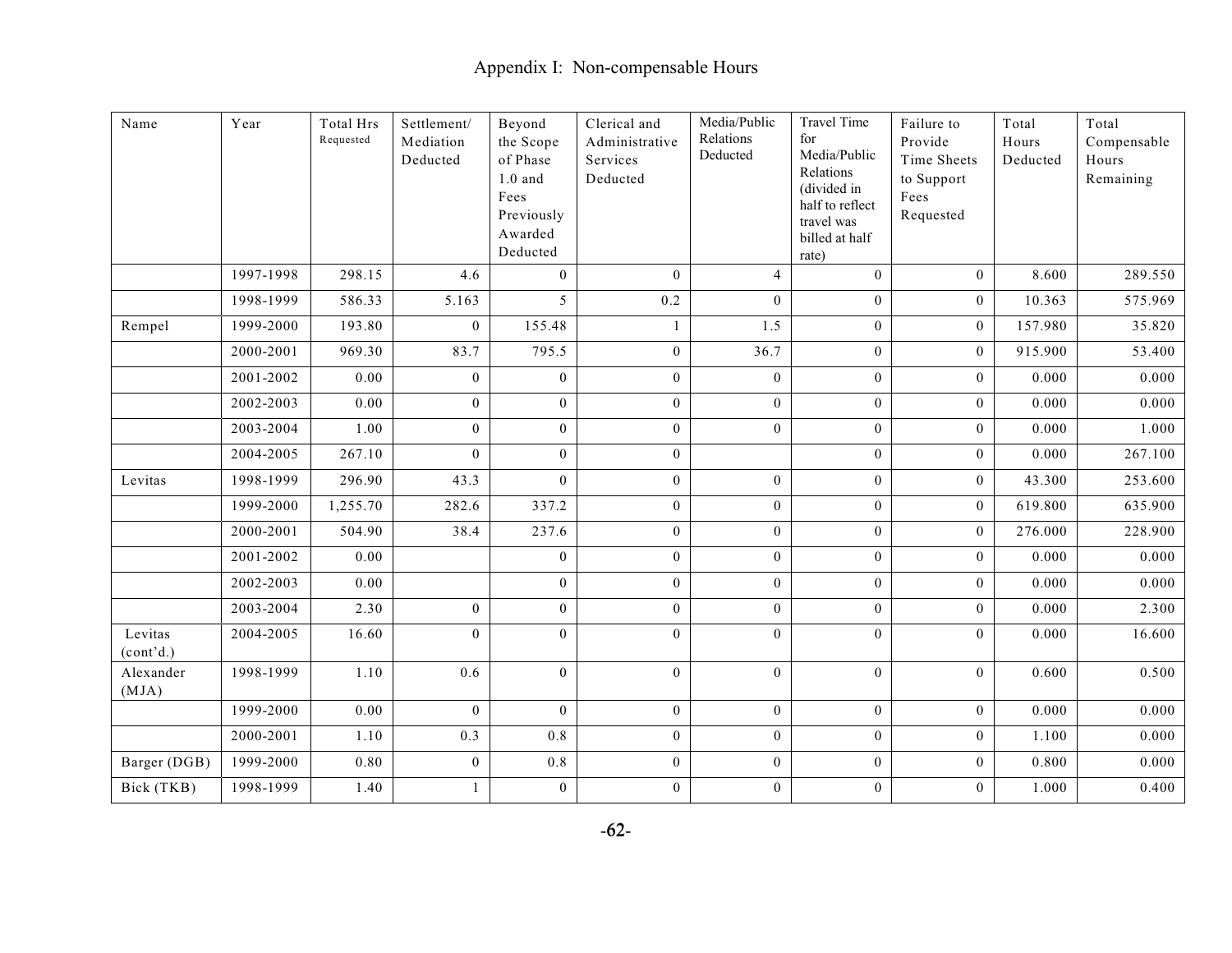| Name                          | Year      | Total Hrs<br>Requested | Settlement/<br>Mediation<br>Deducted | Beyond<br>the Scope<br>of Phase<br>$1.0$ and<br>Fees<br>Previously<br>Awarded<br>Deducted | Clerical and<br>Administrative<br>Services<br>Deducted | Media/Public<br>Relations<br>Deducted | <b>Travel Time</b><br>for<br>Media/Public<br>Relations<br>(divided in<br>half to reflect<br>travel was<br>billed at half<br>rate) | Failure to<br>Provide<br>Time Sheets<br>to Support<br>Fees<br>Requested | Total<br>Hours<br>Deducted | Total<br>Compensable<br>Hours<br>Remaining |
|-------------------------------|-----------|------------------------|--------------------------------------|-------------------------------------------------------------------------------------------|--------------------------------------------------------|---------------------------------------|-----------------------------------------------------------------------------------------------------------------------------------|-------------------------------------------------------------------------|----------------------------|--------------------------------------------|
| Brady (JCB)                   | 1998-1999 | 3.10                   | 0.6                                  | $\mathbf{0}$                                                                              | $\mathbf{0}$                                           | $\boldsymbol{0}$                      | $\boldsymbol{0}$                                                                                                                  | $\overline{0}$                                                          | 0.600                      | 2.500                                      |
| Carssow<br>(TTC)              | 1998-1999 | 0.40                   | $\overline{0}$                       | $\mathbf{0}$                                                                              | $\overline{0}$                                         | $\boldsymbol{0}$                      | $\boldsymbol{0}$                                                                                                                  | $\overline{0}$                                                          | 0.000                      | 0.400                                      |
|                               | 1999-2000 | 2.50                   | 0.9                                  | 1.6                                                                                       | $\overline{0}$                                         | $\mathbf{0}$                          | $\overline{0}$                                                                                                                    | $\mathbf{0}$                                                            | 2.500                      | 0.000                                      |
|                               | 2000-2001 | 0.50                   | 0.5                                  | $\overline{0}$                                                                            | $\mathbf{0}$                                           | $\mathbf{0}$                          | $\overline{0}$                                                                                                                    | $\overline{0}$                                                          | 0.500                      | 0.000                                      |
| Carithers<br>(TC)             | 2000-2001 | 33.70                  | $\mathbf{0}$                         | $\mathbf{0}$                                                                              | $\boldsymbol{0}$                                       | $\mathbf{0}$                          | $\mathbf{0}$                                                                                                                      | $\mathbf{0}$                                                            | 0.000                      | 33.700                                     |
| Clay (ASC)                    | 1998-1999 | 18.40                  | 2.7                                  | $\mathbf{0}$                                                                              | $\overline{0}$                                         | $\mathbf{0}$                          | $\overline{0}$                                                                                                                    | $\overline{0}$                                                          | 2.700                      | 15.700                                     |
|                               | 1999-2000 | 17.20                  | 9.9                                  | 3.6                                                                                       | $\boldsymbol{0}$                                       | $\boldsymbol{0}$                      | $\overline{0}$                                                                                                                    | $\overline{0}$                                                          | 13.500                     | 3.700                                      |
|                               | 2001-2002 | 0.80                   | 0.8                                  | $\overline{0}$                                                                            | $\overline{0}$                                         | $\mathbf{0}$                          | $\overline{0}$                                                                                                                    | $\mathbf{0}$                                                            | 0.800                      | 0.000                                      |
|                               | 2004-2005 | 0.20                   | $\mathbf{0}$                         | $\mathbf{0}$                                                                              | $\overline{0}$                                         | $\mathbf{0}$                          | $\overline{0}$                                                                                                                    | $\overline{0}$                                                          | 0.000                      | 0.200                                      |
| Dennehy<br>(RCD)              | 1998-1999 | 52.50                  | $\mathbf{0}$                         | $\boldsymbol{0}$                                                                          | $\overline{0}$                                         | $\overline{0}$                        | $\boldsymbol{0}$                                                                                                                  | $\mathbf{0}$                                                            | 0.000                      | 52.500                                     |
|                               | 1999-2000 | 133.90                 | 1.8                                  | 45                                                                                        | $\mathbf{0}$                                           | $\mathbf{0}$                          | $\mathbf{0}$                                                                                                                      | $\mathbf{0}$                                                            | 46.800                     | 87.100                                     |
| Dennehy<br>(RCD)<br>(cont'd.) | 2000-2001 | 3.50                   | 3.5                                  | $\theta$                                                                                  | $\overline{0}$                                         | $\mathbf{0}$                          | $\boldsymbol{0}$                                                                                                                  | $\overline{0}$                                                          | 3.500                      | 0.000                                      |
| Dial (AD)                     | 1998-1999 | 17.70                  | $\mathbf{0}$                         | $\overline{0}$                                                                            | $\overline{0}$                                         | $\boldsymbol{0}$                      | $\overline{0}$                                                                                                                    | $\overline{0}$                                                          | 0.000                      | 17.700                                     |
|                               | 1999-2000 | 5.80                   | $\mathbf{0}$                         | $\theta$                                                                                  | $\mathbf{0}$                                           | $\boldsymbol{0}$                      | $\mathbf{0}$                                                                                                                      | $\overline{0}$                                                          | 0.000                      | 5.800                                      |
| Hughes (JVH)                  | 1998-1999 | 3.00                   | $\mathbf{0}$                         | $\mathbf{0}$                                                                              | $\mathbf{0}$                                           | $\boldsymbol{0}$                      | $\mathbf{0}$                                                                                                                      | $\mathbf{0}$                                                            | 0.000                      | 3.000                                      |
| Marcovitch                    | 1999-2000 | 8.00                   | $\boldsymbol{0}$                     | 5.8                                                                                       | $\boldsymbol{0}$                                       | $\boldsymbol{0}$                      | $\mathbf{0}$                                                                                                                      | $\mathbf{0}$                                                            | 5.800                      | 2.200                                      |
| (RPM)                         |           |                        |                                      |                                                                                           |                                                        |                                       |                                                                                                                                   |                                                                         |                            |                                            |
|                               | 2000-2001 | 70.80                  | $\boldsymbol{0}$                     | 43.7                                                                                      | $\boldsymbol{0}$                                       | $\boldsymbol{0}$                      | $\boldsymbol{0}$                                                                                                                  | $\boldsymbol{0}$                                                        | 43.700                     | 27.100                                     |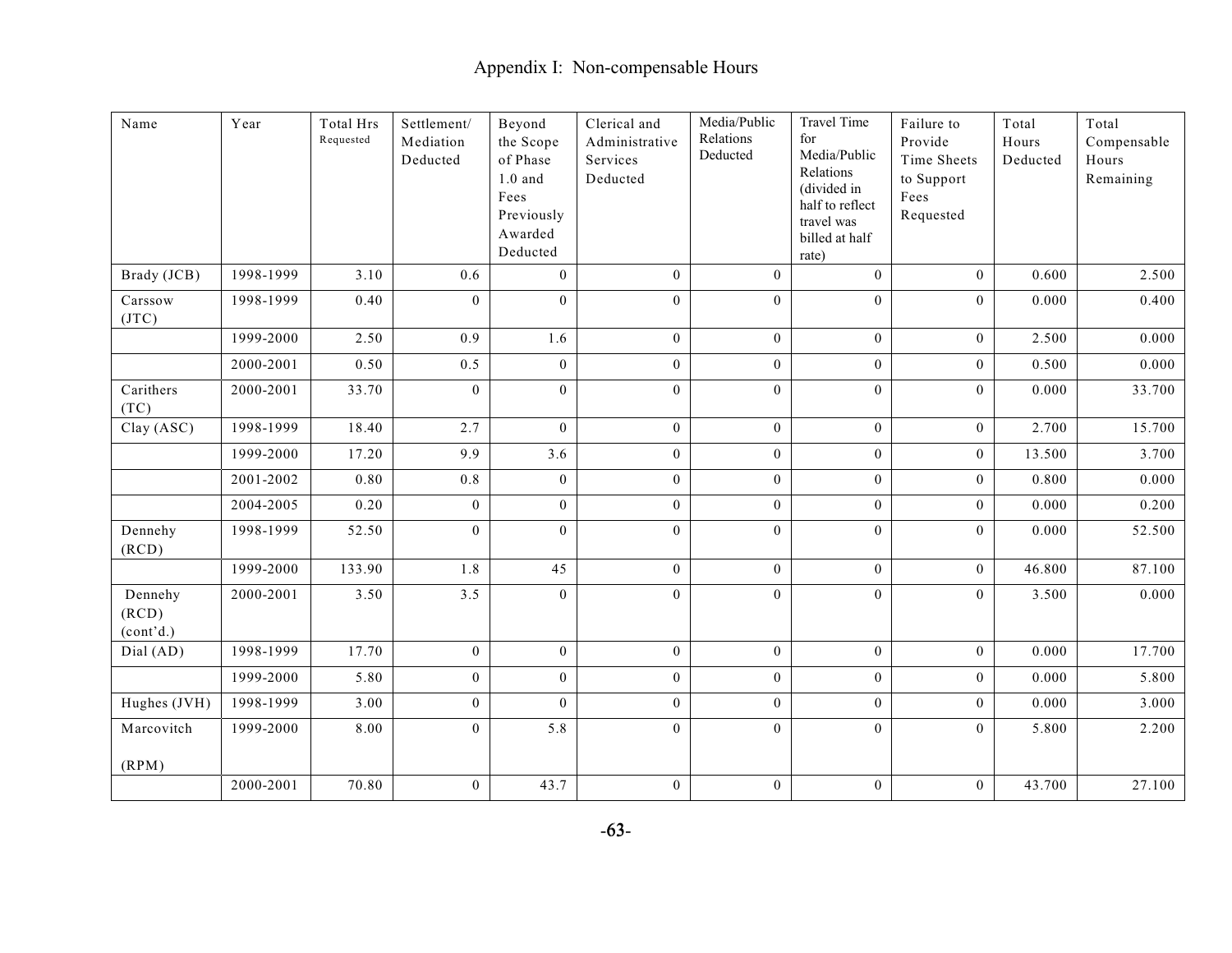| Name               | Year      | Total Hrs<br>Requested | Settlement/<br>Mediation<br>Deducted | Beyond<br>the Scope<br>of Phase<br>$1.0$ and $\,$<br>Fees<br>Previously<br>Awarded<br>Deducted | Clerical and<br>Administrative<br>Services<br>Deducted | Media/Public<br>Relations<br>Deducted | <b>Travel Time</b><br>for<br>Media/Public<br>Relations<br>(divided in<br>half to reflect<br>travel was<br>billed at half<br>rate) | Failure to<br>Provide<br>Time Sheets<br>to Support<br>Fees<br>Requested | Total<br>Hours<br>Deducted | Total<br>Compensable<br>Hours<br>Remaining |
|--------------------|-----------|------------------------|--------------------------------------|------------------------------------------------------------------------------------------------|--------------------------------------------------------|---------------------------------------|-----------------------------------------------------------------------------------------------------------------------------------|-------------------------------------------------------------------------|----------------------------|--------------------------------------------|
| Matthews<br>(JFM)  | 1999-2000 | 12.50                  | $\mathbf{0}$                         | $\mathbf{0}$                                                                                   | $\mathbf{0}$                                           | $\mathbf{0}$                          | $\mathbf{0}$                                                                                                                      | $\mathbf{0}$                                                            | 0.000                      | 12.500                                     |
| Parker (WP)        | 1999-2000 | 3.40                   | $\mathbf{0}$                         | $\theta$                                                                                       | $\overline{0}$                                         | $\mathbf{0}$                          | $\overline{0}$                                                                                                                    | $\mathbf{0}$                                                            | 0.000                      | 3.400                                      |
|                    | 2000-2001 | 0.30                   | $\mathbf{0}$                         | 0.3                                                                                            | $\overline{0}$                                         | $\mathbf{0}$                          | $\overline{0}$                                                                                                                    | $\overline{0}$                                                          | 0.300                      | 0.000                                      |
| Raider (RLR)       | 1998-1999 | 0.50                   | 0.5                                  | $\theta$                                                                                       | $\overline{0}$                                         | $\boldsymbol{0}$                      | $\Omega$                                                                                                                          | $\overline{0}$                                                          | 0.500                      | 0.000                                      |
|                    | 1999-2000 | 3.20                   | $\boldsymbol{0}$                     | 3.2                                                                                            | $\mathbf{0}$                                           | $\boldsymbol{0}$                      | $\overline{0}$                                                                                                                    | $\mathbf{0}$                                                            | 3.200                      | 0.000                                      |
|                    | 2004-2005 | 46.60                  | $\mathbf{0}$                         | $\mathbf{0}$                                                                                   | $\overline{0}$                                         | $\boldsymbol{0}$                      | $\overline{0}$                                                                                                                    | $\overline{0}$                                                          | 0.000                      | 46.600                                     |
| Singleton<br>(BLS) | 2000-2001 | 20.90                  | $\boldsymbol{0}$                     | 6                                                                                              | $\boldsymbol{0}$                                       | $\boldsymbol{0}$                      | $\mathbf{0}$                                                                                                                      | $\mathbf{0}$                                                            | 6.000                      | 14.900                                     |
| Sternberg<br>(JRS) | 1998-1999 | 5.20                   | $\mathbf{0}$                         | $\mathbf{0}$                                                                                   | $\overline{0}$                                         | $\mathbf{0}$                          | $\overline{0}$                                                                                                                    | $\overline{0}$                                                          | 0.000                      | 5.200                                      |
| Stogner<br>(KHS)   | 1999-2000 | 6.30                   | $\mathbf{0}$                         | $\theta$                                                                                       | $\overline{0}$                                         | $\mathbf{0}$                          | $\overline{0}$                                                                                                                    | $\overline{0}$                                                          | 0.000                      | 6.300                                      |
| Vaughan<br>(RCV)   | 1999-2000 | 4.40                   | 0.6                                  | 1.5                                                                                            | $\boldsymbol{0}$                                       | $\boldsymbol{0}$                      | $\boldsymbol{0}$                                                                                                                  | $\mathbf{0}$                                                            | 2.100                      | 2.300                                      |
| Warner<br>(JWX)    | 1998-1999 | 33.30                  | $\mathbf{0}$                         | $\mathbf{0}$                                                                                   | $\boldsymbol{0}$                                       | $\boldsymbol{0}$                      | $\boldsymbol{0}$                                                                                                                  | $\mathbf{0}$                                                            | 0.000                      | 33.300                                     |
| Wiggins<br>(JMW)   | 1999-2000 | 280.80                 | 51.8                                 | 132                                                                                            | $\overline{0}$                                         | $\mathbf{0}$                          | $\overline{0}$                                                                                                                    | $\overline{0}$                                                          | 183.800                    | 97.000                                     |
|                    | 2000-2001 | 224.00                 | 7.5                                  | 164.6                                                                                          | $\mathbf{0}$                                           | $\mathbf{0}$                          | $\mathbf{0}$                                                                                                                      | $\mathbf{0}$                                                            | 172.100                    | 51.900                                     |
| Yungwirth<br>(MSY) | 2000-2001 | 6.80                   | $\mathbf{0}$                         | 3                                                                                              | $\overline{0}$                                         | $\boldsymbol{0}$                      | $\boldsymbol{0}$                                                                                                                  | $\overline{0}$                                                          | 3.000                      | 3.800                                      |
| Zacks (DMZ)        | 1998-1999 | 0.40                   | 0.4                                  | $\mathbf{0}$                                                                                   | $\mathbf{0}$                                           | $\mathbf{0}$                          | $\mathbf{0}$                                                                                                                      | $\mathbf{0}$                                                            | 0.400                      | 0.000                                      |
|                    | 1999-2000 | 32.50                  | 16.4                                 | 10.6                                                                                           | $\boldsymbol{0}$                                       | $\boldsymbol{0}$                      | $\boldsymbol{0}$                                                                                                                  | $\mathbf{0}$                                                            | 27.000                     | 5.500                                      |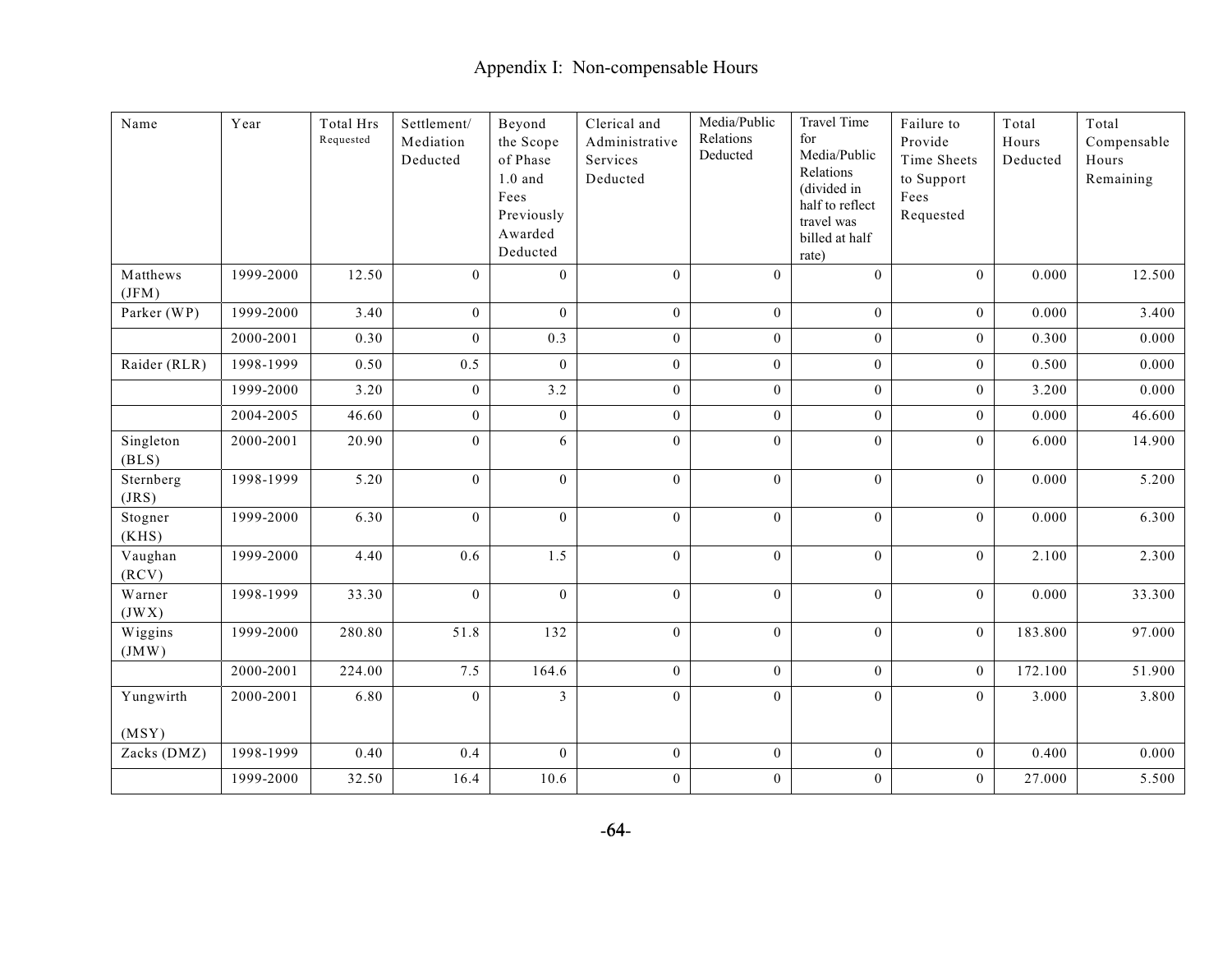| Name          | Year      | <b>Total Hrs</b><br>Requested | Settlement/<br>Mediation<br>Deducted | Beyond<br>the Scope<br>of Phase<br>$1.0\,$ and<br>Fees<br>Previously<br>Awarded<br>Deducted | Clerical and<br>Administrative<br>Services<br>Deducted | Media/Public<br>Relations<br>Deducted | <b>Travel Time</b><br>for<br>Media/Public<br>Relations<br>(divided in<br>half to reflect<br>travel was<br>billed at half<br>rate) | Failure to<br>Provide<br>Time Sheets<br>to Support<br>Fees<br>Requested | Total<br>Hours<br>Deducted | Total<br>Compensable<br>Hours<br>Remaining |
|---------------|-----------|-------------------------------|--------------------------------------|---------------------------------------------------------------------------------------------|--------------------------------------------------------|---------------------------------------|-----------------------------------------------------------------------------------------------------------------------------------|-------------------------------------------------------------------------|----------------------------|--------------------------------------------|
|               | 2000-2001 | 20.90                         | 7.2                                  | 8.7                                                                                         | $\overline{0}$                                         | $\bf{0}$                              | $\mathbf{0}$                                                                                                                      | $\mathbf{0}$                                                            | 15.900                     | 5.000                                      |
|               | 2003-2004 | 0.60                          | $\mathbf{0}$                         | $\mathbf{0}$                                                                                | $\boldsymbol{0}$                                       | $\bf{0}$                              | $\boldsymbol{0}$                                                                                                                  | $\mathbf{0}$                                                            | 0.000                      | 0.600                                      |
|               | 2004-2005 | 0.20                          | $\mathbf{0}$                         | $\mathbf{0}$                                                                                | $\overline{0}$                                         | $\bf{0}$                              | $\overline{0}$                                                                                                                    | $\mathbf{0}$                                                            | 0.000                      | 0.200                                      |
| Levitas       |           |                               |                                      |                                                                                             |                                                        |                                       |                                                                                                                                   | $\mathbf{0}$                                                            | 0.000                      |                                            |
| (Non-Atty)    |           |                               |                                      |                                                                                             |                                                        |                                       |                                                                                                                                   |                                                                         |                            |                                            |
| Fisher (RSF)  | 1999-2000 | 0.80                          | $\mathbf{0}$                         | $\mathbf{0}$                                                                                | $\overline{0}$                                         | $\mathbf{0}$                          | $\overline{0}$                                                                                                                    | $\mathbf{0}$                                                            | 0.000                      | 0.800                                      |
|               | 2000-2001 | 1.00                          | $0.8\,$                              | $\bf{0}$                                                                                    | $\mathbf{0}$                                           | $\bf{0}$                              | $\mathbf{0}$                                                                                                                      | $\mathbf{0}$                                                            | 0.800                      | 0.200                                      |
| Cavallini     | 1998-1999 | 0.60                          | 0.6                                  | $\mathbf{0}$                                                                                | $\overline{0}$                                         | $\boldsymbol{0}$                      | $\boldsymbol{0}$                                                                                                                  | $\overline{0}$                                                          | 0.600                      | 0.000                                      |
| (DFC)         |           |                               |                                      |                                                                                             |                                                        |                                       |                                                                                                                                   |                                                                         |                            |                                            |
| Bond (WWB)    | 2000-2001 | 0.80                          | 0.8                                  | $\overline{0}$                                                                              | $\overline{0}$                                         | $\bf{0}$                              | $\mathbf{0}$                                                                                                                      | $\overline{0}$                                                          | 0.800                      | 0.000                                      |
| Perez (SP)    | 1998-1999 | 71.40                         | $\mathbf{0}$                         | $\theta$                                                                                    | $\overline{0}$                                         | $\overline{0}$                        | $\overline{0}$                                                                                                                    | $\mathbf{0}$                                                            | 0.000                      | 71.400                                     |
| Perez (SP)    | 1999-2000 | 156.70                        | 7.9                                  | 25.3                                                                                        | $\boldsymbol{0}$                                       | $\bf{0}$                              | $\boldsymbol{0}$                                                                                                                  | $\mathbf{0}$                                                            | 33.200                     | 123.500                                    |
| (cont'd.)     |           |                               |                                      |                                                                                             |                                                        |                                       |                                                                                                                                   |                                                                         |                            |                                            |
|               | 2000-2001 | 125.60                        | 2.7                                  | 45.9                                                                                        | $\overline{0}$                                         | $\mathbf{0}$                          | $\overline{0}$                                                                                                                    | $\overline{0}$                                                          | 48.600                     | 77.000                                     |
| Applegate     | 2004-2005 | 15.80                         | $\boldsymbol{0}$                     | $\mathbf{0}$                                                                                | $\overline{0}$                                         | $\boldsymbol{0}$                      | $\overline{0}$                                                                                                                    | $\overline{0}$                                                          | 0.000                      | 15.800                                     |
| (AEA)         |           |                               |                                      |                                                                                             |                                                        |                                       |                                                                                                                                   |                                                                         |                            |                                            |
| Levitas       |           |                               |                                      |                                                                                             |                                                        |                                       |                                                                                                                                   | $\mathbf{0}$                                                            | 0.000                      |                                            |
| Unidentified) |           |                               |                                      |                                                                                             |                                                        |                                       |                                                                                                                                   |                                                                         |                            |                                            |
| Boken (CRB)   | 1999-2000 | 1.40                          | $\boldsymbol{0}$                     | 1.4                                                                                         | $\mathbf{0}$                                           | $\mathbf{0}$                          | $\mathbf{0}$                                                                                                                      | $\overline{0}$                                                          | 1.400                      | 0.000                                      |
|               | 2004-2005 | 78.00                         | $\boldsymbol{0}$                     | $\boldsymbol{0}$                                                                            | $\boldsymbol{0}$                                       | $\boldsymbol{0}$                      | $\boldsymbol{0}$                                                                                                                  | $\boldsymbol{0}$                                                        | 0.000                      | 78.000                                     |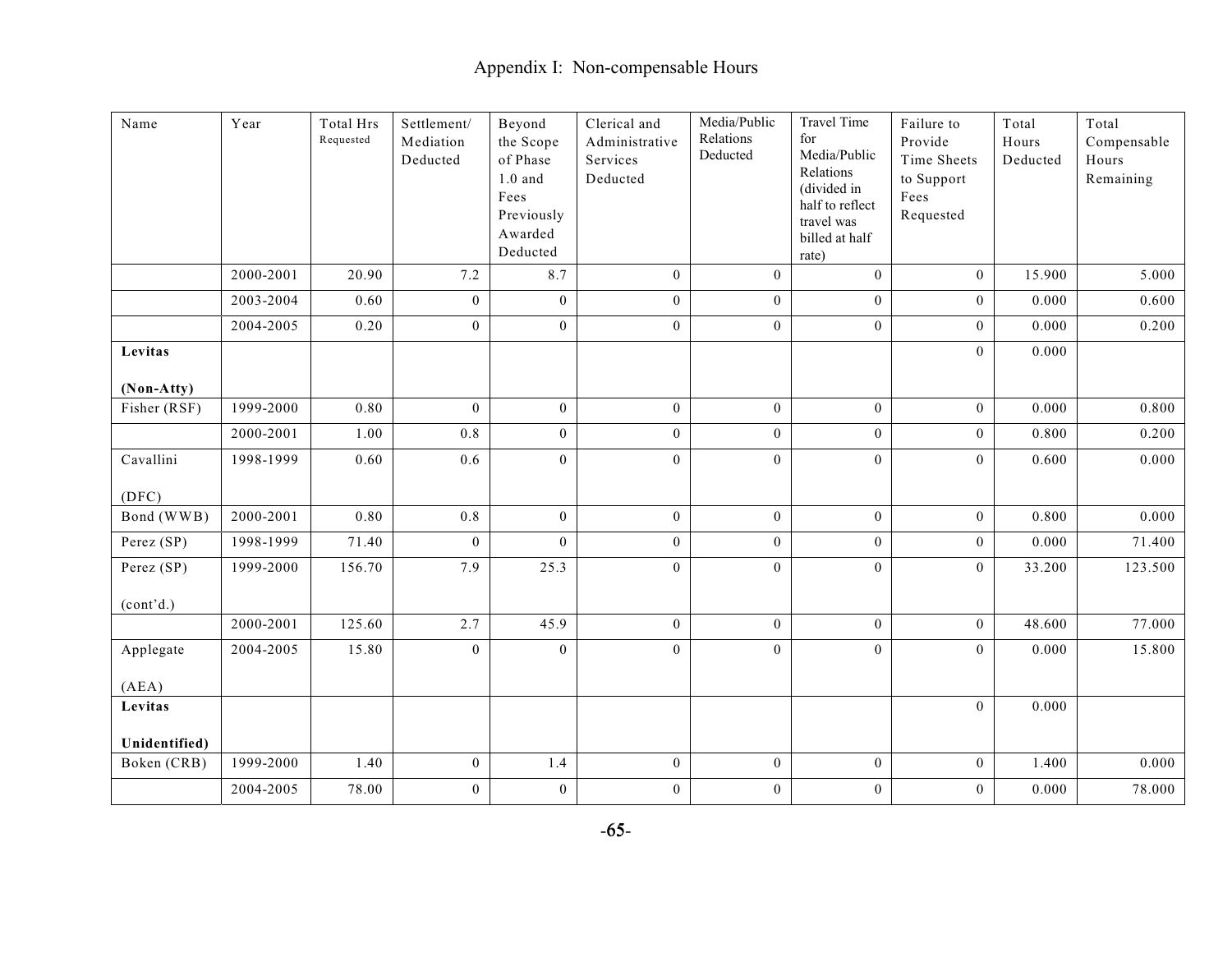| Name   | Year      | Total Hrs<br>Requested | Settlement/<br>Mediation<br>Deducted | Beyond<br>the Scope<br>of Phase<br>$1.0$ and<br>Fees<br>Previously<br>Awarded<br>Deducted | Clerical and<br>Administrative<br>Services<br>Deducted | Media/Public<br>Relations<br>Deducted | <b>Travel Time</b><br>for<br>Media/Public<br>Relations<br>(divided in<br>half to reflect<br>travel was<br>billed at half<br>rate) | Failure to<br>Provide<br>Time Sheets<br>to Support<br>Fees<br>Requested | Total<br>Hours<br>Deducted | Total<br>Compensable<br>Hours<br>Remaining |
|--------|-----------|------------------------|--------------------------------------|-------------------------------------------------------------------------------------------|--------------------------------------------------------|---------------------------------------|-----------------------------------------------------------------------------------------------------------------------------------|-------------------------------------------------------------------------|----------------------------|--------------------------------------------|
| Cahoon | 1999-2000 | 0.60                   | $\Omega$                             | 0.6                                                                                       | $\theta$                                               | $\theta$                              |                                                                                                                                   | $\Omega$                                                                | 0.600                      | 0.000                                      |
| (SAC)  |           |                        |                                      |                                                                                           |                                                        |                                       |                                                                                                                                   |                                                                         |                            |                                            |
|        | TOTAL     | 30,957.876             | 1,459.082                            | 6,139.551                                                                                 | 29.250                                                 | 131.100                               | 13.550                                                                                                                            | 116.600                                                                 | 7,889.133                  | 23,068.743                                 |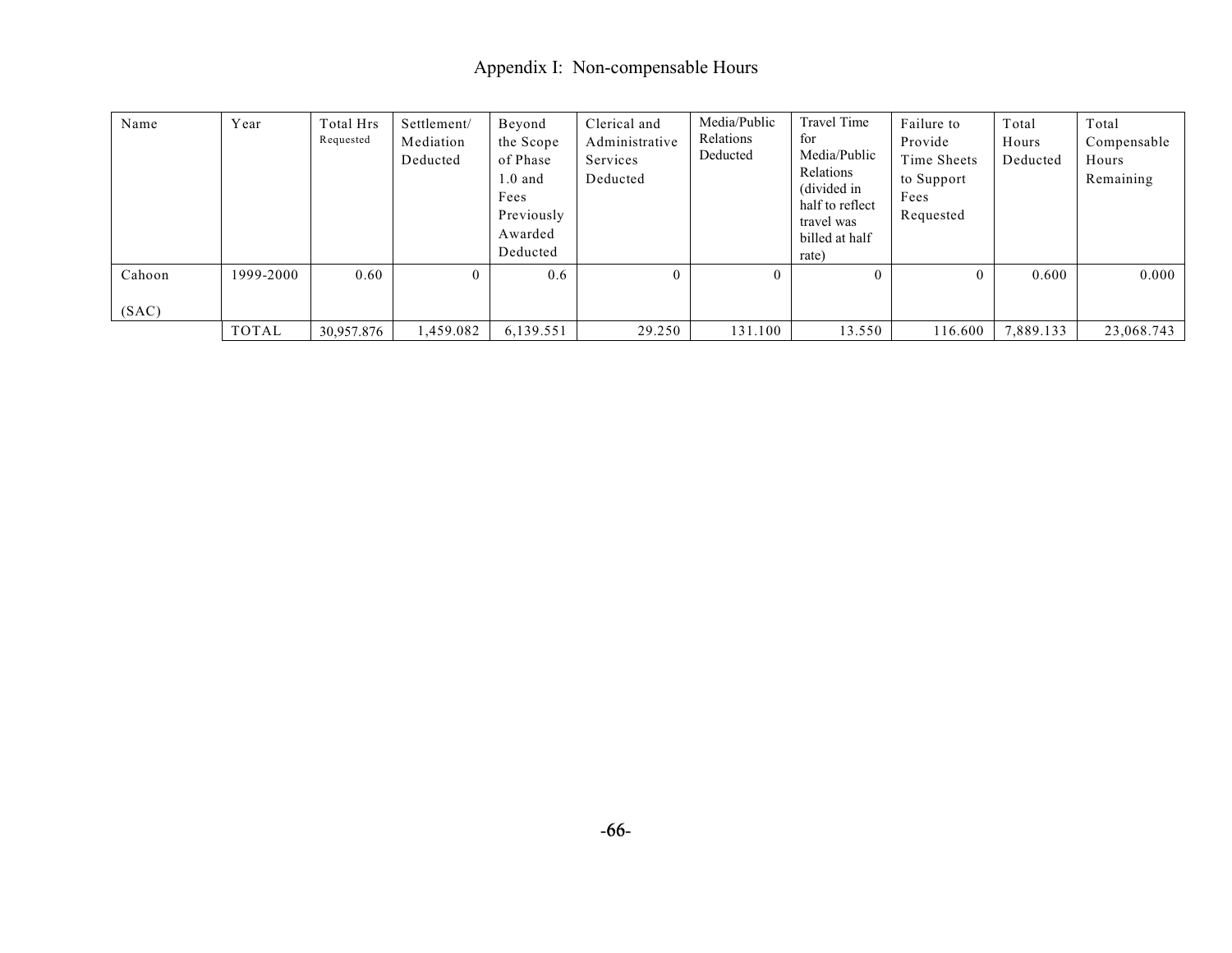| Activity               | Attorney   | Hours         | Percent | Hours Reduced | Hours     | Laffey   | Amount      |
|------------------------|------------|---------------|---------|---------------|-----------|----------|-------------|
|                        |            | <b>Billed</b> | Reduced |               | Remaining | Rate     | Reduced     |
| Plaintiffs' Motion to  |            |               |         |               |           |          |             |
| Certify Class Action,  |            |               |         |               |           |          |             |
| 06/06/96               | Dauphinais | 33.55         | 50      | 16.775        | 16.775    | \$325.00 | \$5,451.88  |
|                        | Gingold    | 75.8          | 50      | 37.9          | 37.9      | \$325.00 | \$12,317.50 |
|                        | Harper     | 76            | 50      | 38            | 38        | \$150.00 | \$5,700.00  |
|                        | Holt       | 63.5          | 50      | 31.75         | 31.75     | \$325.00 | \$10,318.75 |
|                        | Kawahara   | 18.5          | 50      | 9.25          | 9.25      | \$190.00 | \$1,757.50  |
|                        | Peregoy    | 18.4          | 50      | 9.2           | 9.2       | \$280.00 | \$2,576.00  |
| Plaintiffs' Motion for |            |               |         |               |           |          |             |
| Interim Relief,        |            |               |         |               |           |          |             |
| 4/16/97                | Echohawk   | 1.8           | 50      | 0.9           | 0.9       | \$325.00 | \$292.50    |
|                        | Gingold    | 444.3         | 50      | 222.15        | 222.15    | \$325.00 | \$72,198.75 |
|                        | Harper     | 16            | 50      | 8             | 8         | \$150.00 | \$1,200.00  |
|                        | Holt       | 87.8          | 50      | 43.9          | 43.9      | \$325.00 | \$14,267.50 |
|                        | Kawahara   | 20.1          | 50      | 10.05         | 10.05     | \$190.00 | \$1,909.50  |
|                        | Peregoy    | 11.9          | 50      | 5.95          | 5.95      | \$280.00 | \$1,666.00  |
| Plaintiffs' Opposition |            |               |         |               |           |          |             |
| to Defendants Motion   |            |               |         |               |           |          |             |
| for Protective Order   |            |               |         |               |           |          |             |
| and to Quash           |            |               |         |               |           |          |             |
| Subpoena Directed to   |            |               |         |               |           |          |             |
| Paul Homan, 06/13/97   | Gingold    | 24.3          | 50      | 12.15         | 12.15     | \$330.00 | \$4,009.50  |
|                        | Harper     | 17.15         | 50      | 8.575         | 8.575     | \$155.00 | \$1,329.13  |
|                        | Holt       | 20.3          | 50      | 10.15         | 10.15     | \$330.00 | \$3,349.50  |
|                        | Kawahara   | 3.3           | 50      | 1.65          | 1.65      | \$195.00 | \$321.75    |
| Reply Memorandum       | Gingold    | 120           | 50      | 60            | 60        | \$330.00 | \$19,800.00 |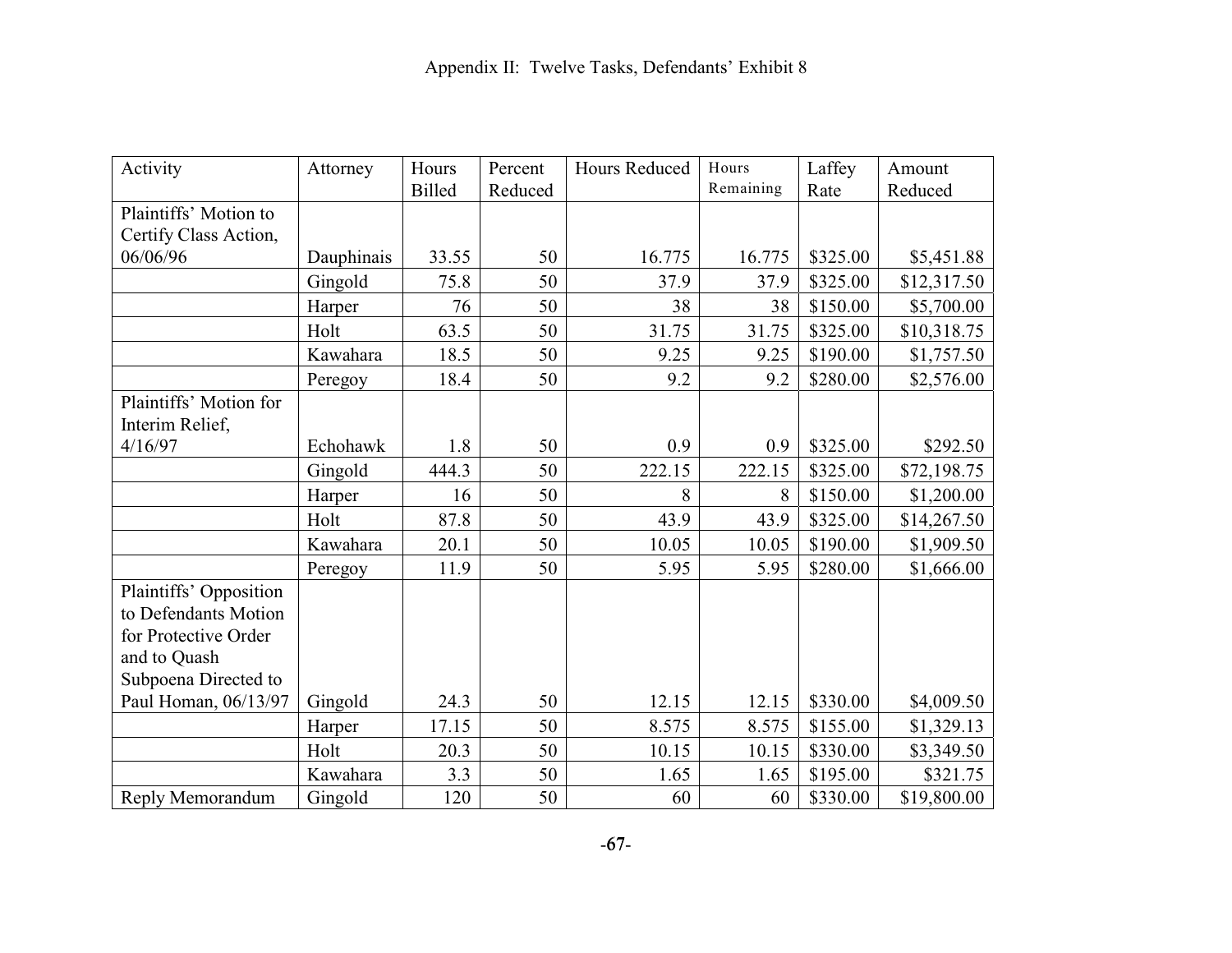| Activity                     | Attorney    | Hours         | Percent | Hours Reduced | Hours     | Laffey   | Amount     |
|------------------------------|-------------|---------------|---------|---------------|-----------|----------|------------|
|                              |             | <b>Billed</b> | Reduced |               | Remaining | Rate     | Reduced    |
| in Support of                |             |               |         |               |           |          |            |
| Plaintiffs' Motion for       |             |               |         |               |           |          |            |
| Interim Relief,              |             |               |         |               |           |          |            |
| 07/21/97                     |             |               |         |               |           |          |            |
|                              | Harper      | 96.9          | 50      | 48.45         | 48.45     | \$155.00 | \$7,509.75 |
|                              | Holt        | 36.8          | 50      | 18.4          | 18.4      | \$330.00 | \$6,072.00 |
|                              | Kawahara    | 9.8           | 50      | 4.9           | 4.9       | \$195.00 | \$955.50   |
| Plaintiffs' Request for      |             |               |         |               |           |          |            |
| Trial Date to Begin on       |             |               |         |               |           |          |            |
| August 3, 1998,              |             |               |         |               |           |          |            |
| 10/28/97                     | Gingold     | 16.5          | 95      | 15.675        | 0.825     | \$330.00 | \$5,172.75 |
|                              | Harper      | 4.1           | 95      | 3.895         | 0.205     | \$155.00 | \$603.73   |
|                              | Holt        | 4.2           | 95      | 3.99          | 0.21      | \$330.00 | \$1,316.70 |
| Plaintiffs' Reply to         |             |               |         |               |           |          |            |
| Defendants'                  |             |               |         |               |           |          |            |
| <b>Opposition to Setting</b> |             |               |         |               |           |          |            |
| a Trial Date, 11/13/97       | Gingold     | 59.6          | 50      | 29.8          | 29.8      | \$330.00 | \$9,834.00 |
|                              | Harper      | 40.83         | 50      | 20.415        | 20.415    | \$155.00 | \$3,164.33 |
|                              | Holt        | 3.4           | 50      | 1.7           | 1.7       | \$330.00 | \$561.00   |
|                              | <b>NARF</b> |               |         |               |           |          |            |
|                              |             |               |         |               |           |          |            |
|                              | Clerks      | 18.5          | 50      | 9.25          | 9.25      | \$85.00  | \$786.25   |
| Plaintiffs'                  |             |               |         |               |           |          |            |
| Memorandum in                |             |               |         |               |           |          |            |
| Opposition to                |             |               |         |               |           |          |            |
| Defendants' Motions          |             |               |         |               |           |          |            |
| for Protective Order         |             |               |         |               |           |          |            |
| and Expedited                |             |               |         |               |           |          |            |
| <b>Hearing Regarding</b>     | Babby       | 13.9          | 50      | 6.95          | 6.95      | \$195.00 | \$1,355.25 |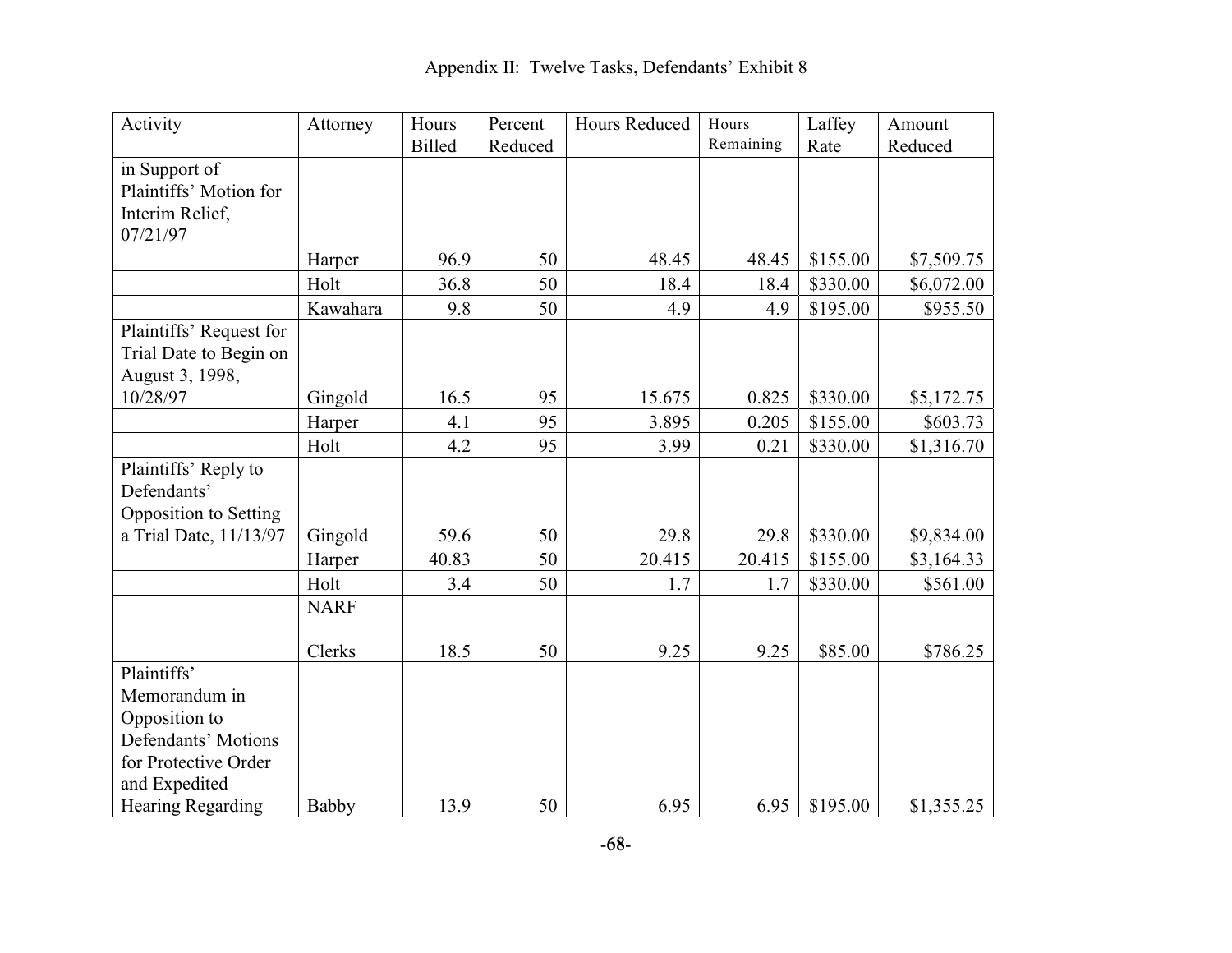| Activity             | Attorney | Hours         | Percent | Hours Reduced  | Hours          | Laffey   | Amount      |
|----------------------|----------|---------------|---------|----------------|----------------|----------|-------------|
|                      |          | <b>Billed</b> | Reduced |                | Remaining      | Rate     | Reduced     |
| Deposition of Joe    |          |               |         |                |                |          |             |
| Christie and Donna   |          |               |         |                |                |          |             |
| Erwin, 04/02/98      |          |               |         |                |                |          |             |
|                      | Gingold  | 15.8          | 50      | 7.9            | 7.9            | \$330.00 | \$2,607.00  |
|                      | Harper   | 8.9           | 50      | 4.45           | 4.45           | \$195.00 | \$867.75    |
|                      | Holt     | 9.3           | 50      | 4.65           | 4.65           | \$330.00 | \$1,534.50  |
|                      | Peregoy  | 20.05         | 50      | 10.025         | 10.025         | \$285.00 | \$2,857.13  |
| Plaintiffs'          |          |               |         |                |                |          |             |
| Memorandum in        |          |               |         |                |                |          |             |
| Support of Their     |          |               |         |                |                |          |             |
| Proposed First Case  |          |               |         |                |                |          |             |
| Management Order,    |          |               |         |                |                |          |             |
| 04/22/98             | Babby    | 5.3           | 50      | 2.65           | 2.65           | \$195.00 | \$516.75    |
|                      | Gingold  | 21.8          | 50      | 10.9           | 10.9           | \$330.00 | \$3,597.00  |
|                      | Holt     | 24.8          | 50      | 12.4           | 12.4           | \$330.00 | \$4,092.00  |
| Plaintiffs' Response |          |               |         |                |                |          |             |
| to Defendants'       |          |               |         |                |                |          |             |
| Memorandum in        |          |               |         |                |                |          |             |
| Support of           |          |               |         |                |                |          |             |
| Defendants' Motion   |          |               |         |                |                |          |             |
| for Protective Order |          |               |         |                |                |          |             |
| Regarding Third      |          |               |         |                |                |          |             |
| Formal Request for   |          |               |         |                |                |          |             |
| Production, 07/13/98 | Babby    | 24.7          | 50      | 12.35          | 12.35          | \$195.00 | \$2,408.25  |
|                      | Gingold  | 64.46         | 50      | 32.23          | 32.23          | \$335.00 | \$10,797.05 |
|                      | Harper   | 6.9           | 50      | 3.45           | 3.45           | \$195.00 | \$672.75    |
|                      | Holt     | 32            | 50      | 16             | 16             | \$335.00 | \$5,360.00  |
|                      | Peregoy  | 8             | 50      | $\overline{4}$ | $\overline{4}$ | \$290.00 | \$1,160.00  |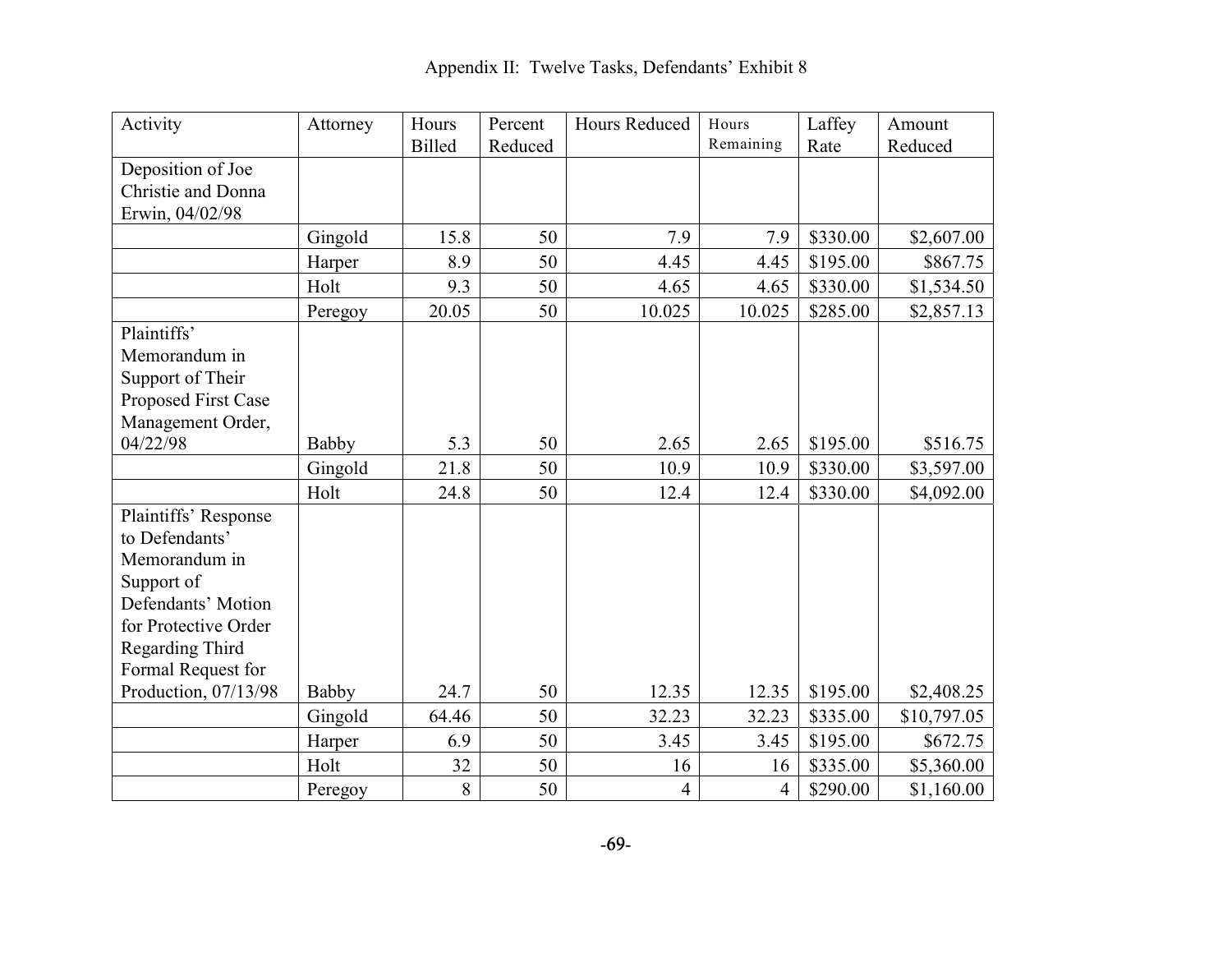| Activity               | Attorney     | Hours          | Percent | Hours Reduced  | Hours          | Laffey   | Amount      |
|------------------------|--------------|----------------|---------|----------------|----------------|----------|-------------|
|                        |              | <b>Billed</b>  | Reduced |                | Remaining      | Rate     | Reduced     |
| Plaintiffs' Proposed   |              |                |         |                |                |          |             |
| Findings of Fact and   |              |                |         |                |                |          |             |
| Conclusions of Law,    |              |                |         |                |                |          |             |
| 09/04/99               | <b>Babby</b> | 131.7          | 50      | 65.85          | 65.85          | \$245.00 | \$16,133.25 |
|                        | Gingold      | 195.1          | 50      | 97.55          | 97.55          | \$340.00 | \$33,167.00 |
|                        | Harper       | 105.1          | 50      | 52.55          | 52.55          | \$200.00 | \$10,510.00 |
|                        | Holt         | 37.3           | 50      | 18.65          | 18.65          | \$340.00 | \$6,341.00  |
|                        | Levitas      | 48.8           | 50      | 24.4           | 24.4           | \$340.00 | \$8,296.00  |
|                        |              |                |         |                |                |          | See Chart   |
|                        | PwC          |                |         |                |                |          | IV          |
|                        | <b>NARF</b>  |                |         |                |                |          |             |
|                        |              |                |         |                |                |          |             |
|                        | Clerks       | $\overline{4}$ | 50      | $\overline{2}$ | $\overline{2}$ | \$90.00  | \$180.00    |
| Plaintiffs' Opposition |              |                |         |                |                |          |             |
| to Defendants'         |              |                |         |                |                |          |             |
| Motion for Leave to    |              |                |         |                |                |          |             |
| File Reply to          |              |                |         |                |                |          |             |
| Plaintiffs' Answers to |              |                |         |                |                |          |             |
| "Corrected" Petition   |              |                |         |                |                |          |             |
| for Petition for       |              |                |         |                |                |          |             |
| Permission to Appeal,  |              |                |         |                |                |          |             |
| 01/24/00               | Babby        | 18.4           | 50      | 9.2            | 9.2            | \$245.00 | \$2,254.00  |
|                        | Echohawk     | 2.8            | 50      | 1.4            | 1.4            | \$340.00 | \$476.00    |
|                        | Gingold      | 16.9           | 50      | 8.45           | 8.45           | \$340.00 | \$2,873.00  |
|                        | Harper       | 7.3            | 50      | 3.65           | 3.65           | \$200.00 | \$730.00    |
|                        | Holt         | 1.9            | 50      | 0.95           | 0.95           | \$340.00 | \$323.00    |
|                        | Levitas      | 13.4           | 50      | 6.7            | 6.7            | \$340.00 | \$2,278.00  |
| Appellees' Response    | Babby        | 211.6          | 50      | 105.8          | 105.8          | \$250.00 | \$26,450.00 |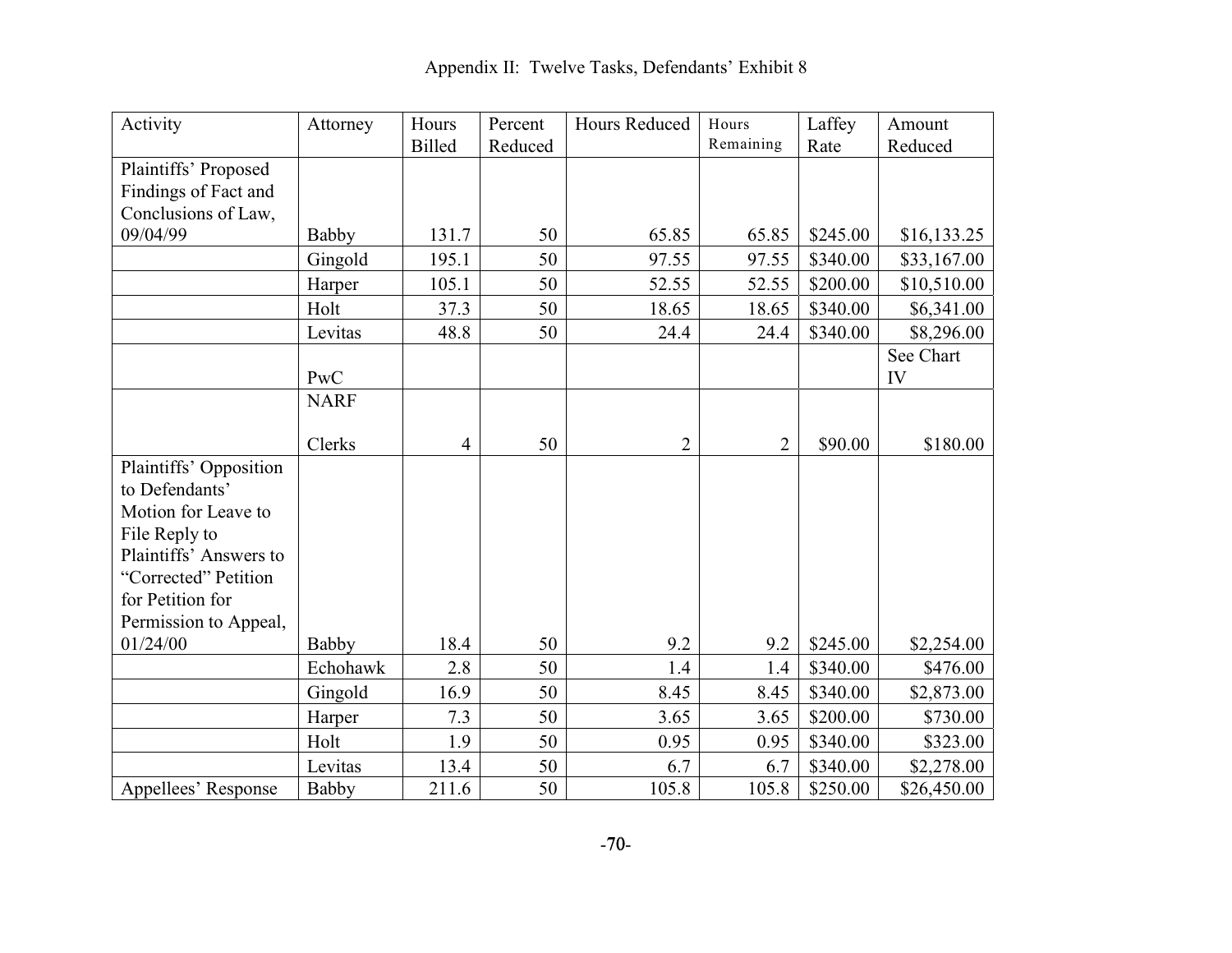Activity Attorney Hours Billed Percent Reduced Hours Reduced | Hours Remaining Laffey Rate Amount Reduced Brief, 06/23/00 Brown 60.87 50 30.435 30.435 \$350.00 \$10,652.25<br>Echohawk 1.7 50 0.85 0.85 \$360.00 \$306.00 Echohawk 1.7 50 0.85 0.85 \$360.00 \$306.00 Gingold 15.2 50 7.6 7.6 \$360.00 \$2,736.00 Harper 212 50 106 106 \$205.00 \$21,730.00 Holt 205.1 50 102.55 102.55 \$360.00 \$36,918.00 Levitas 146 50 73 73 73 \$360.00 \$26,280.00 TOTAL 3034.4  $1$  1528.365 1506.045 \$440,900.68

Appendix II: Twelve Tasks, Defendants' Exhibit 8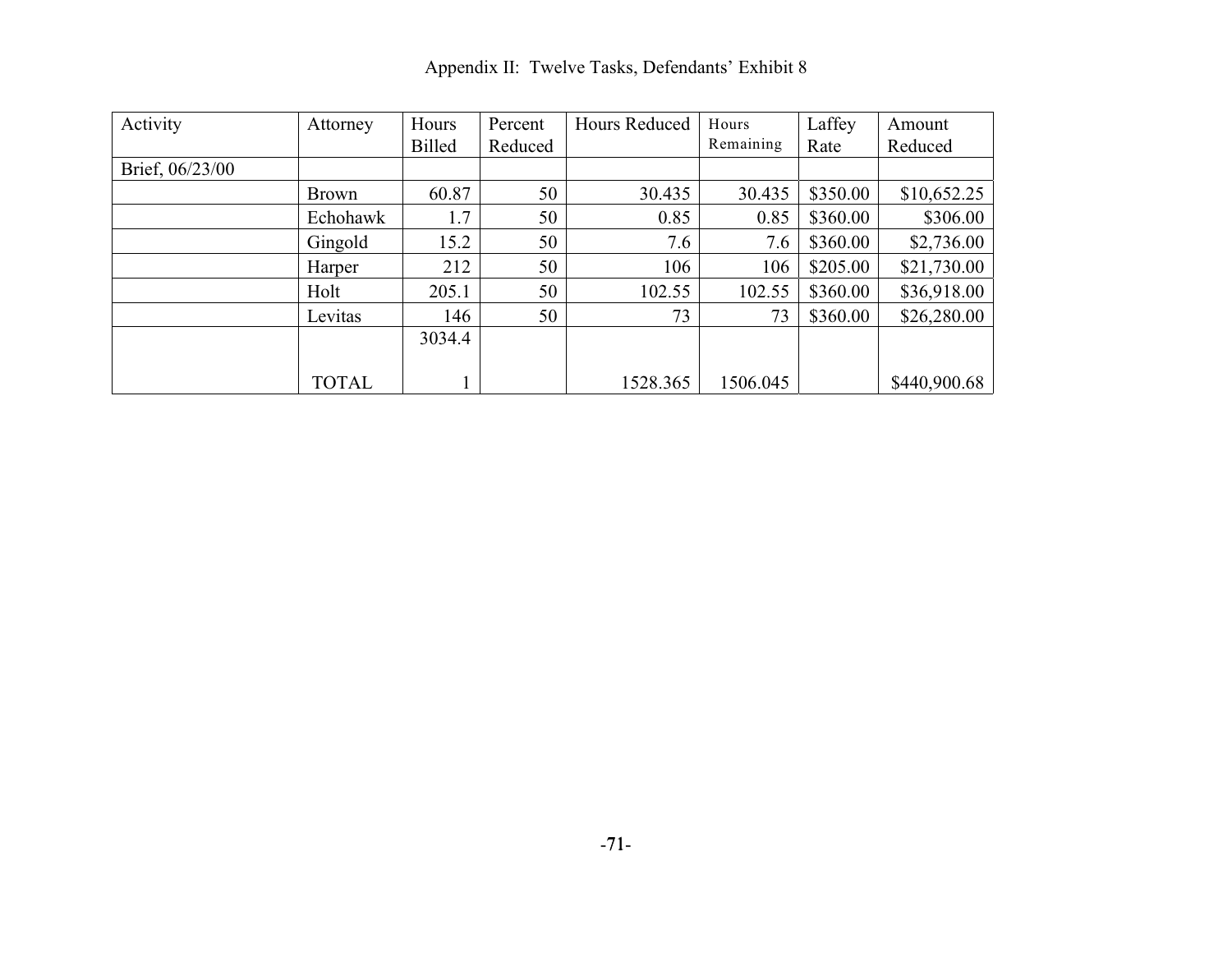## Appendix III: Excessive Time Spent on Fee Petition

| Activity                                      | Attorney  | Hours     | Percent | Hours    | Hours     | Laffey Rate | Amount Reduced |
|-----------------------------------------------|-----------|-----------|---------|----------|-----------|-------------|----------------|
|                                               |           | Requested | Reduced | Reduced  | Remaining |             |                |
| Gingold's Preparation of Fee Petition and     |           |           |         |          |           |             |                |
| Supporting Affidavits, 08/16/04 and 09/28/04  |           |           |         |          |           |             |                |
| (June 2003 - May 2004)                        | Gingold   | 25.60     | 50      | 12.8     | 12.8      | \$380.00    | \$4,864.00     |
| Gingold's Preparation of Fee Petition and     |           |           |         |          |           |             |                |
| Supporting Affidavits, 08/16/04 and 09/28/04, |           |           |         |          |           |             |                |
| for "review[ing], segregate[ing], prepar[ing] |           |           |         |          |           |             |                |
| relevant time re Trial 1 EAJA petition fee    |           |           |         |          |           |             |                |
| application" (June 2004 - May 2005)           | Gingold   | 455.90    | 75      | 341.925  | 113.975   | \$390.00    | \$133,350.75   |
| Gingold's Preparation of Fee Petition and     |           |           |         |          |           |             |                |
| Supporting Affidavits, 08/16/04 and 09/28/04  |           |           |         |          |           |             |                |
| $(June 2004 - May 2005)$                      | Gingold   | 183.60    | 50      | 91.8     | 91.8      | \$390.00    | \$35,802.00    |
| Harper's Preparation of Fee Petition and      |           |           |         |          |           |             |                |
| Supporting Affidavits, 8/16/04 and 9/28/04    | Harper    | 263.20    | 50      | 131.6    | 131.6     | \$335.00    | \$44,086.00    |
| Holt's Preparation of Fee Petition and        |           |           |         |          |           |             |                |
| Supporting Affidavits, 8/16/04 and 9/28/04    | Holt      | 17.50     | 50      | 8.75     | 8.75      | \$390.00    | \$3,412.50     |
| Brown's Preparation of Fee Petition and       |           |           |         |          |           |             |                |
| Supporting Affidavits, 8/16/04 and 9/28/04    | Brown     | 219.14    | 50      | 109.5695 | 109.5695  | \$390.00    | \$42,732.11    |
| Rempel's Preparation of Fee Petition and      |           |           |         |          |           |             |                |
| Supporting Affidavits, 8/16/04 and 9/28/04    |           |           |         |          |           |             |                |
| (June 2003 - May 2004; June 2004 - May        |           |           |         |          |           |             |                |
| 2005)                                         | Rempel    | 267.10    | 50      | 133.55   | 133.55    | \$250.00    | \$33,387.50    |
| Levitas' Preparation of Fee Petition and      |           |           |         |          |           |             |                |
| Supporting Affidavits, 8/16/04 and 9/28/04    |           |           |         |          |           |             |                |
| (June 2003 - May 2004)                        | Levitas   | 2.30      | 50      | 1.15     | 1.15      | \$380.00    | \$437.00       |
| Levitas' Preparation of Fee Petition and      |           |           |         |          |           |             |                |
| Supporting Affidavits, 8/16/04 and 9/28/04    |           |           |         |          |           |             |                |
| (June 2004 - May 2005)                        | Levitas   | 16.60     | 50      | 8.3      | 8.3       | \$390.00    | \$3,237.00     |
| Zacks' Preparation of Fee Petition and        |           |           |         |          |           |             |                |
| Supporting Affidavits, 8/16/04 and 9/28/04    |           |           |         |          |           |             |                |
| (June 2003 - May 2004)                        | Zacks     | 0.60      | 50      | 0.3      | 0.3       | \$380.00    | \$114.00       |
| Zacks' Preparation of Fee Petition and        |           |           |         |          |           |             |                |
| Supporting Affidavits, 8/16/04 and 9/28/04    |           |           |         |          |           |             |                |
| (June 2004 - May 2005)                        | Zacks     | 0.20      | 50      | 0.1      | 0.1       | \$390.00    | \$39.00        |
| Applegate's Preparation of Fee Petition and   |           |           |         |          |           |             |                |
| Supporting Affidavits, 8/16/04 and 9/28/04    | Applegate | 15.80     | 50      | 7.9      | 7.9       | \$110.00    | \$869.00       |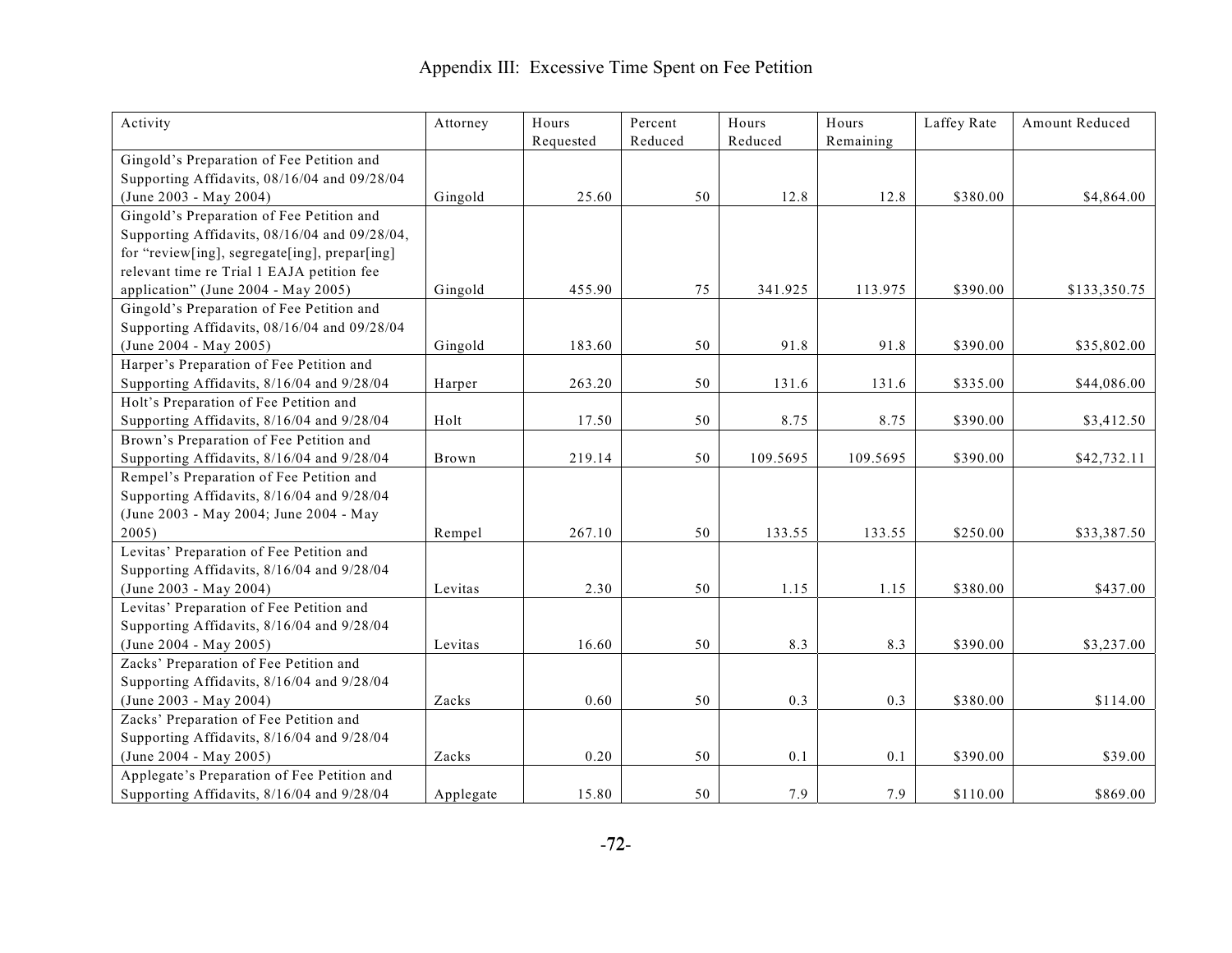### Appendix III: Excessive Time Spent on Fee Petition

| Activity                                   | Attorney     | Hours     | Percent | Hours   | Hours     | Laffey Rate | <b>Amount Reduced</b> |
|--------------------------------------------|--------------|-----------|---------|---------|-----------|-------------|-----------------------|
|                                            |              | Requested | Reduced | Reduced | Remaining |             |                       |
| (June 2004 - May 2005)                     |              |           |         |         |           |             |                       |
| Boken's Preparation of Fee Petition and    |              |           |         |         |           |             |                       |
| Supporting Affidavits, 8/16/04 and 9/28/04 |              |           |         |         |           |             |                       |
| (June 2004 - May 2005)                     | Boken        | 78.00     | 50      | 39      | 39        | \$110.00    | \$4,290.00            |
| Clay's Preparation of Fee Petition and     |              |           |         |         |           |             |                       |
| Supporting Affidavits, 8/16/04 and 9/28/04 |              |           |         |         |           |             |                       |
| (June 2004 - May 2005)                     | Clay         | 0.20      | 50      | 0.1     | 0.1       | \$390.00    | \$39.00               |
| Raider's Preparation of Fee Petition and   |              |           |         |         |           |             |                       |
| Supporting Affidavits, 8/16/04 and 9/28/04 |              |           |         |         |           |             |                       |
| (June 2004 - May 2005)                     | Raider       | 46.60     | 50      | 23.3    | 23.3      | \$345.00    | \$8,038.50            |
|                                            | <b>TOTAL</b> | 1,592.34  |         | 910.14  | 682.19    |             | \$309,834.36          |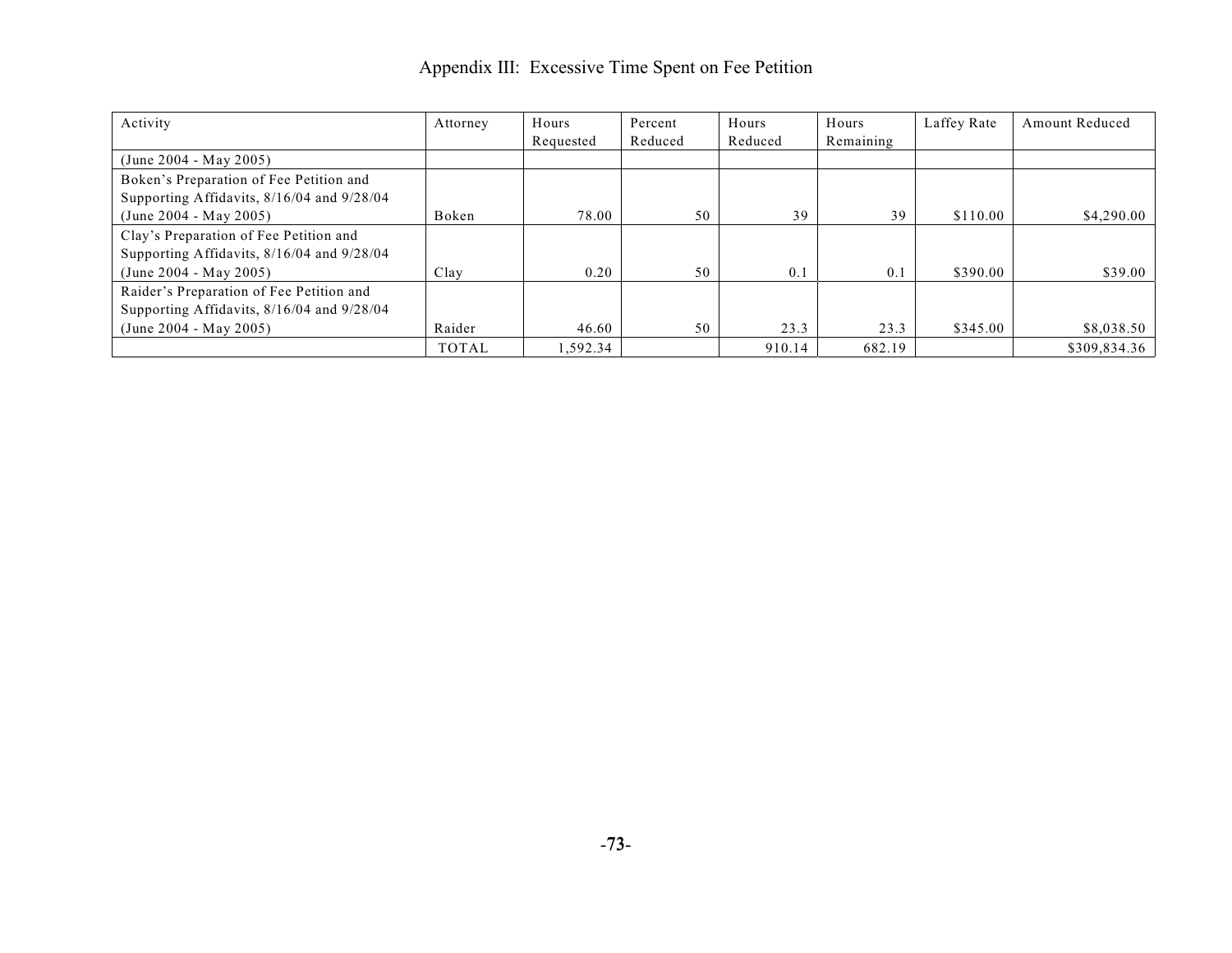# Appendix IV: Compensable Expenses

#### **PricewaterhouseCoopers**

|       | Total          | Expenses     | Clerical and  | Settlement/ | Beyond the   | Total          | 35% Reduction   | Total          |
|-------|----------------|--------------|---------------|-------------|--------------|----------------|-----------------|----------------|
|       | Requested      | Deducted     | Administrativ | Mediation   | Scope of     | Compensable    | for Excessive,  | Compensation   |
|       |                |              | e Services    | Deducted    | Phase 1.0    | Time           | Unnecessary, or |                |
|       |                |              | Deducted      |             | Deducted     | Remaining      | Redundant Time  |                |
|       |                |              |               |             |              |                | and Lack of     |                |
|       |                |              |               |             |              |                | Adequate        |                |
|       |                |              |               |             |              |                | Description     |                |
| TOTAL | \$4,528,684.00 | \$240,894.00 | \$219,945.00  | \$23,000.00 | \$149,709.00 | \$3,895,136.00 | \$1,363,297.60  | \$2,531,838.40 |
| Holt  |                |              |               |             |              |                |                 |                |

|       | Expenses<br>Requested | Expenses<br>Deducted | Total<br>Expenses |
|-------|-----------------------|----------------------|-------------------|
|       |                       |                      | Compensated       |
| TOTAL | \$3,626.59            | \$3,269.91           | \$356.68          |

| TOTAL              |                |
|--------------------|----------------|
| <b>COMPENSABLE</b> |                |
| <b>EXPENSES</b>    | \$2,532,195.08 |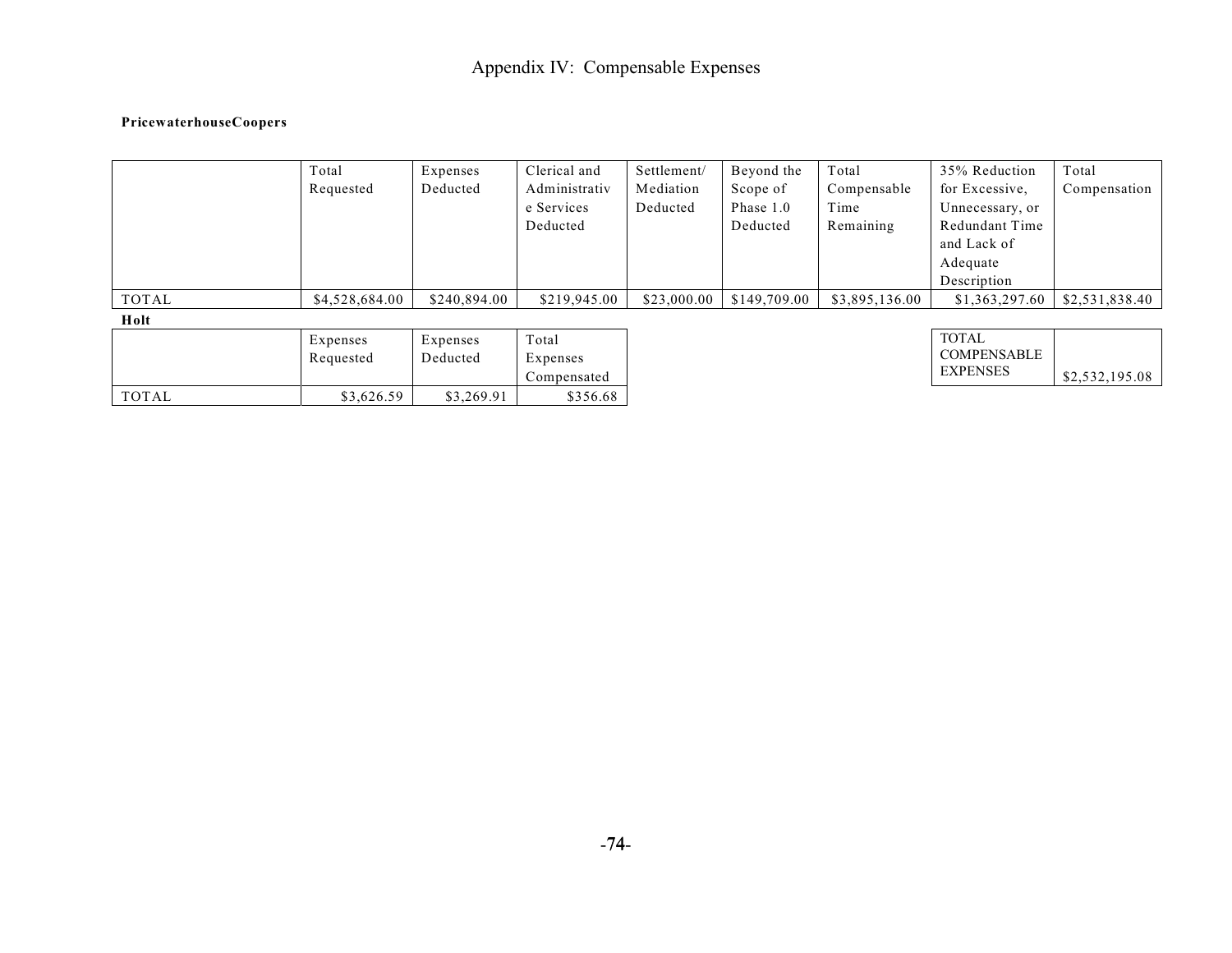| Name       | Year      | Total<br>Hours<br>Requested | Total<br>Compensable<br>Hours<br>Remaining | Reduction for<br>Excessive,<br>Unnecessary,<br>or Redundant<br>Time<br>(Appendices | Total<br>Hours<br>Remaining | 20% Reduction<br>for Inadequate<br>Documentation<br>and Block<br><b>Billing</b> | Total<br>Hours<br>Remaining | Hourly<br>Rate | Total<br>Compensable<br>Per Year | Total<br>Compensable<br>per<br>Individual |
|------------|-----------|-----------------------------|--------------------------------------------|------------------------------------------------------------------------------------|-----------------------------|---------------------------------------------------------------------------------|-----------------------------|----------------|----------------------------------|-------------------------------------------|
| Babby      | 1997-1998 | 293.80                      | 293.80                                     | II and III)<br>9.6000                                                              | 284.2000                    | 56.84                                                                           | 227.36                      | \$195.00       | \$44,335.20                      |                                           |
|            | 1998-1999 | 1,187.15                    | 1,175.05                                   | 12.3500                                                                            | 1162.6970                   | 232.5394                                                                        | 930.16                      | \$195.00       | \$181,380.73                     |                                           |
|            | 1999-2000 | 1,518.40                    | 1,156.35                                   | 75.0500                                                                            | 1081.3000                   | 216.26                                                                          | 865.04                      | \$245.00       | \$211,934.80                     |                                           |
|            | 2000-2001 | 586.80                      | 156.60                                     | 105.8000                                                                           | 50.8000                     | 10.16                                                                           | 40.64                       | \$250.00       | \$10,160.00                      | \$447,810.73                              |
| Bear       | 1999-2000 | 94.40                       | 94.40                                      | 0.0000                                                                             | 94.4000                     | 18.88                                                                           | 75.52                       | \$105.00       | \$7,929.60                       | \$7,929.60                                |
| Brown      | 1999-2000 | 44.41                       | 18.16                                      | 0.0000                                                                             | 18.1630                     | 3.6326                                                                          | 14.53                       | \$340.00       | \$4,940.34                       |                                           |
|            | 2000-2001 | 436.31                      | 120.36                                     | 30.4350                                                                            | 89.9210                     | 17.9842                                                                         | 71.94                       | \$350.00       | \$25,177.88                      |                                           |
|            | 2001-2002 | 402.49                      | 54.32                                      | 0.0000                                                                             | 54.3190                     | 10.8638                                                                         | 43.46                       | \$360.00       | \$15,643.87                      |                                           |
|            | 2002-2003 | 0.00                        | 0.00                                       | 0.0000                                                                             | 0.0000                      | $\overline{0}$                                                                  | 0.00                        | \$370.00       | \$0.00                           |                                           |
|            | 2003-2004 | 139.27                      | 0.00                                       | 0.0000                                                                             | 0.0000                      | $\mathbf{0}$                                                                    | 0.00                        | \$380.00       | \$0.00                           |                                           |
|            | 2004-2005 | 219.14                      | 219.14                                     | 109.5695                                                                           | 109.5695                    | 21.9139                                                                         | 87.66                       | \$390.00       | \$34,185.68                      | \$79,947.77                               |
| Dauphinais | 1995-1996 | 145.70                      | 145.70                                     | 0.0000                                                                             | 145.7000                    | 29.14                                                                           | 116.56                      | \$315.00       | \$36,716.40                      |                                           |
|            | 1996-1997 | 219.85                      | 217.10                                     | 16.7750                                                                            | 200.3250                    | 40.065                                                                          | 160.26                      | \$325.00       | \$52,084.50                      | \$88,800.90                               |
| Echohawk   | 1996-1997 | 32.00                       | 32.00                                      | 0.9000                                                                             | 31.1000                     | 6.22                                                                            | 24.88                       | \$325.00       | \$8,086.00                       |                                           |
|            | 1997-1998 | 12.20                       | 8.30                                       | 0.0000                                                                             | 8.3000                      | 1.66                                                                            | 6.64                        | \$330.00       | \$2,191.20                       |                                           |
|            | 1998-1999 | 15.40                       | 15.40                                      | 0.0000                                                                             | 15.4000                     | 3.08                                                                            | 12.32                       | \$335.00       | \$4,127.20                       |                                           |
|            | 1999-2000 | 60.70                       | 60.70                                      | 1.4000                                                                             | 59.3000                     | 11.86                                                                           | 47.44                       | \$340.00       | \$16,129.60                      |                                           |
|            | 2000-2001 | 1.20                        | 1.20                                       | 0.8500                                                                             | 0.3500                      | 0.07                                                                            | 0.28                        | \$350.00       | \$98.00                          | \$30,632.00                               |
| Gingold    | 1995-1996 | 122.70                      | 122.70                                     | 0.0000                                                                             | 122.7000                    | 24.54                                                                           | 98.16                       | \$315.00       | \$30,920.40                      |                                           |
|            | 1996-1997 | 1,682.20                    | 1,672.70                                   | 260.0500                                                                           | 1412.6500                   | 282.53                                                                          | 1130.12                     | \$325.00       | \$367,289.00                     |                                           |
|            | 1997-1998 | 1,484.20                    | 1,483.70                                   | 136.4250                                                                           | 1347.2750                   | 269.455                                                                         | 1077.82                     | \$330.00       | \$355,680.60                     |                                           |
|            | 1998-1999 | 1,999.10                    | 1,999.10                                   | 32.2300                                                                            | 1966.8700                   | 393.374                                                                         | 1573.50                     | \$335.00       | \$527,121.16                     |                                           |
|            | 1999-2000 | 2,461.40                    | 1,574.50                                   | 106.0000                                                                           | 1468.5000                   | 293.7                                                                           | 1174.80                     | \$340.00       | \$399,432.00                     |                                           |
|            | 2000-2001 | 1,677.70                    | 930.80                                     | 7.6000                                                                             | 923.2000                    | 184.64                                                                          | 738.56                      | \$350.00       | \$258,496.00                     |                                           |
|            | 2001-2002 | 0.00                        | 0.00                                       | 0.0000                                                                             | 0.0000                      | $\mathbf{0}$                                                                    | 0.00                        | \$360.00       | \$0.00                           |                                           |
|            | 2002-2003 | $0.00\,$                    | $0.00\,$                                   | 0.0000                                                                             | 0.0000                      | $\mathbf{0}$                                                                    | 0.00                        | \$370.00       | \$0.00                           |                                           |
| Gingold    | 2003-2004 | 25.60                       | 25.60                                      | 12.8000                                                                            | 12.8000                     | 2.56                                                                            | 10.24                       | \$380.00       | \$3,891.20                       |                                           |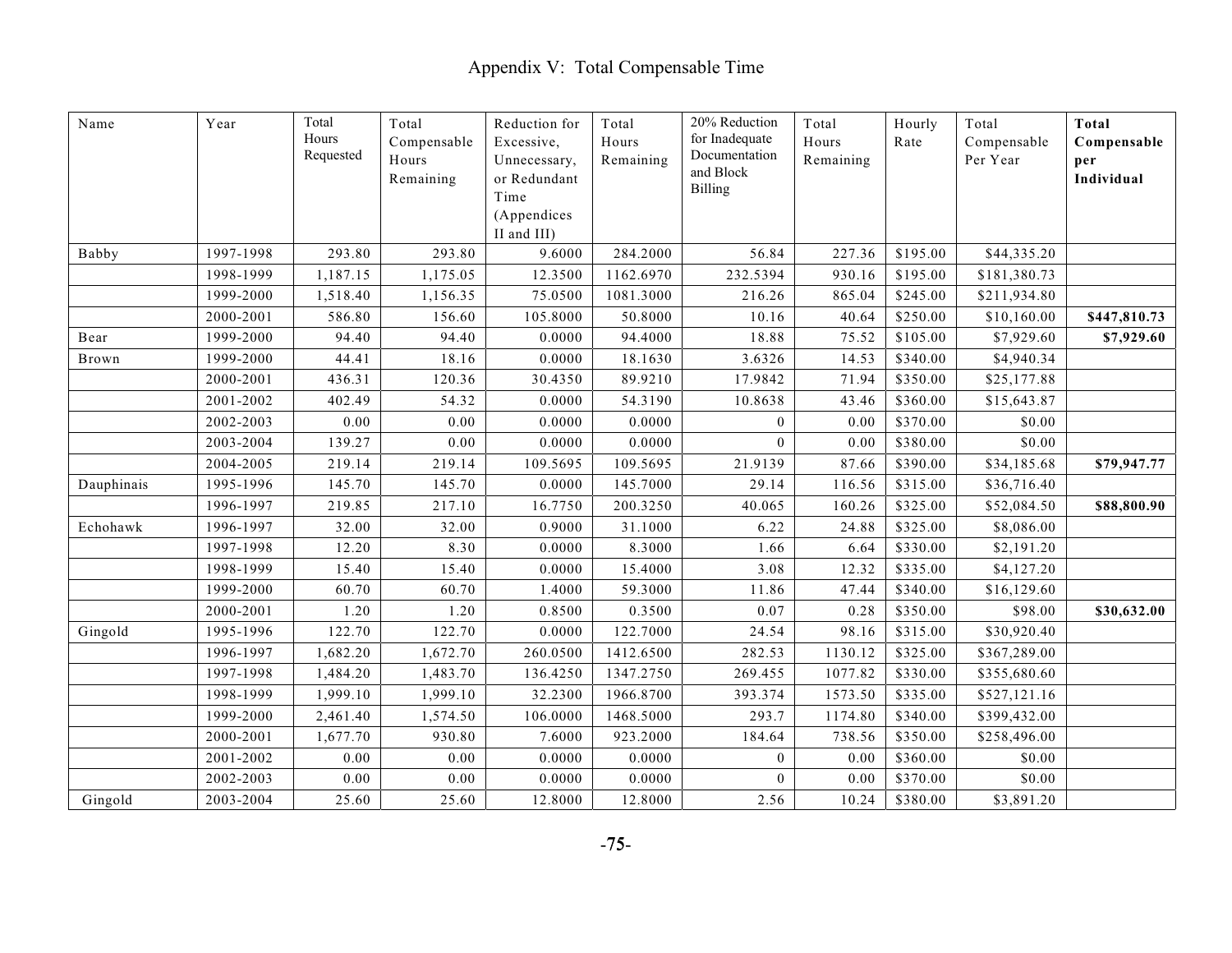| Name                  | Year            | Total<br>Hours<br>Requested | Total<br>Compensable<br>Hours<br>Remaining | Reduction for<br>Excessive,<br>Unnecessary,<br>or Redundant<br>Time<br>(Appendices | Total<br>Hours<br>Remaining | 20% Reduction<br>for Inadequate<br>Documentation<br>and Block<br><b>Billing</b> | Total<br>Hours<br>Remaining | Hourly<br>Rate | Total<br>Compensable<br>Per Year | Total<br>Compensable<br>per<br>Individual |
|-----------------------|-----------------|-----------------------------|--------------------------------------------|------------------------------------------------------------------------------------|-----------------------------|---------------------------------------------------------------------------------|-----------------------------|----------------|----------------------------------|-------------------------------------------|
| (cont'd.)             |                 |                             |                                            | II and III)                                                                        |                             |                                                                                 |                             |                |                                  |                                           |
|                       | 2004-2005       | 639.50                      | 639.50                                     | 433.7250                                                                           | 205.7750                    | 41.155                                                                          | 164.62                      | \$390.00       | \$64,201.80                      | \$2,007,032.16                            |
| Guest                 | 2004-2005       | 75.60                       | 0.00                                       | 0.0000                                                                             | 0.0000                      | $\overline{0}$                                                                  | 0.00                        | \$270.00       | \$0.00                           | \$0.00                                    |
| Harper                | 01/96-12/96     | 400.10                      | 398.40                                     | 38.0000                                                                            | 360.4000                    | 72.08                                                                           | 288.32                      | \$150.00       | \$43,248.00                      |                                           |
|                       | 01/97-05/97     | 182.79                      | 175.37                                     | 8.0000                                                                             | 167.3700                    | 33.474                                                                          | 133.90                      | \$155.00       | \$20,753.88                      |                                           |
|                       | 1997-1998       | 735.43                      | 719.33                                     | 85.7850                                                                            | 633.5450                    | 126.709                                                                         | 506.84                      | \$195.00       | \$98,833.02                      |                                           |
|                       | 1998-1999       | 1,280.28                    | 1,274.48                                   | 3.4500                                                                             | 1271.0300                   | 254.206                                                                         | 1016.82                     | \$195.00       | \$198,280.68                     |                                           |
|                       | 1999-2000       | 1,637.70                    | 993.07                                     | 56.2000                                                                            | 936.8700                    | 187.374                                                                         | 749.50                      | \$200.00       | \$149,899.20                     |                                           |
|                       | $06/00 - 12/00$ | 637.65                      | 148.00                                     | 106.0000                                                                           | 42.0000                     | 8.4                                                                             | 33.60                       | \$205.00       | \$6,888.00                       |                                           |
|                       | $01/01 - 05/01$ | 79.40                       | 70.50                                      | 0.0000                                                                             | 70.5000                     | 14.1                                                                            | 56.40                       | \$205.00       | \$11,562.00                      |                                           |
|                       | $01/04 - 05/04$ | 0.00                        | 0.00                                       | 0.0000                                                                             | 0.0000                      | $\mathbf{0}$                                                                    | 0.00                        | \$270.00       | \$0.00                           |                                           |
|                       | $06/04 - 12/04$ | 263.20                      | 263.20                                     | 131.6000                                                                           | 131.6000                    | 26.32                                                                           | 105.28                      | \$345.00       | \$36,321.60                      | \$565,786.38                              |
| Holt                  | 1995-1996       | 42.00                       | 42.00                                      | 0.0000                                                                             | 42.0000                     | 8.4                                                                             | 33.60                       | \$315.00       | \$10,584.00                      |                                           |
|                       | 1996-1997       | 393.25                      | 387.35                                     | 75.6500                                                                            | 311.7000                    | 62.34                                                                           | 249.36                      | \$325.00       | \$81,042.00                      |                                           |
|                       | 1997-1998       | 446.59                      | 441.19                                     | 51.2900                                                                            | 389.9000                    | 77.98                                                                           | 311.92                      | \$330.00       | \$102,933.60                     |                                           |
|                       | 1998-1999       | 581.40                      | 523.80                                     | 16.0000                                                                            | 507.8000                    | 101.56                                                                          | 406.24                      | \$335.00       | \$136,090.40                     |                                           |
|                       | 1999-2000       | 671.30                      | 562.30                                     | 19.6000                                                                            | 542.7000                    | 108.54                                                                          | 434.16                      | \$340.00       | \$147,614.40                     |                                           |
|                       | 2000-2001       | 168.05                      | 137.15                                     | 102.5500                                                                           | 34.6000                     | 6.92                                                                            | 27.68                       | \$350.00       | \$9,688.00                       |                                           |
|                       | 2001-2002       | 56.90                       | 0.00                                       | 0.0000                                                                             | 0.0000                      | $\boldsymbol{0}$                                                                | 0.00                        | \$360.00       | \$0.00                           |                                           |
|                       | 2002-2003       | 0.00                        | 0.00                                       | 0.0000                                                                             | 0.0000                      | $\Omega$                                                                        | 0.00                        | \$370.00       | \$0.00                           |                                           |
|                       | 2003-2004       | 0.50                        | 0.50                                       | 0.0000                                                                             | 0.5000                      | 0.1                                                                             | 0.40                        | \$380.00       | \$152.00                         |                                           |
|                       | 2004-2005       | 17.00                       | 17.00                                      | 8.7500                                                                             | 8.2500                      | 1.65                                                                            | 6.60                        | \$390.00       | \$2,574.00                       | \$490,678.40                              |
| Kawahara              | 1995-1996       | 27.10                       | 27.10                                      | 0.0000                                                                             | 27.1000                     | 5.42                                                                            | 21.68                       | \$190.00       | \$4,119.20                       |                                           |
|                       | 1996-1997       | 152.14                      | 139.34                                     | 19.3000                                                                            | 120.0400                    | 24.008                                                                          | 96.03                       | \$195.00       | \$18,726.24                      |                                           |
| Kawahara<br>(cont'd.) | 1997-1998       | 34.30                       | 34.30                                      | 6.5500                                                                             | 27.7500                     | 5.55                                                                            | 22.20                       | \$195.00       | \$4,329.00                       | \$27,174.44                               |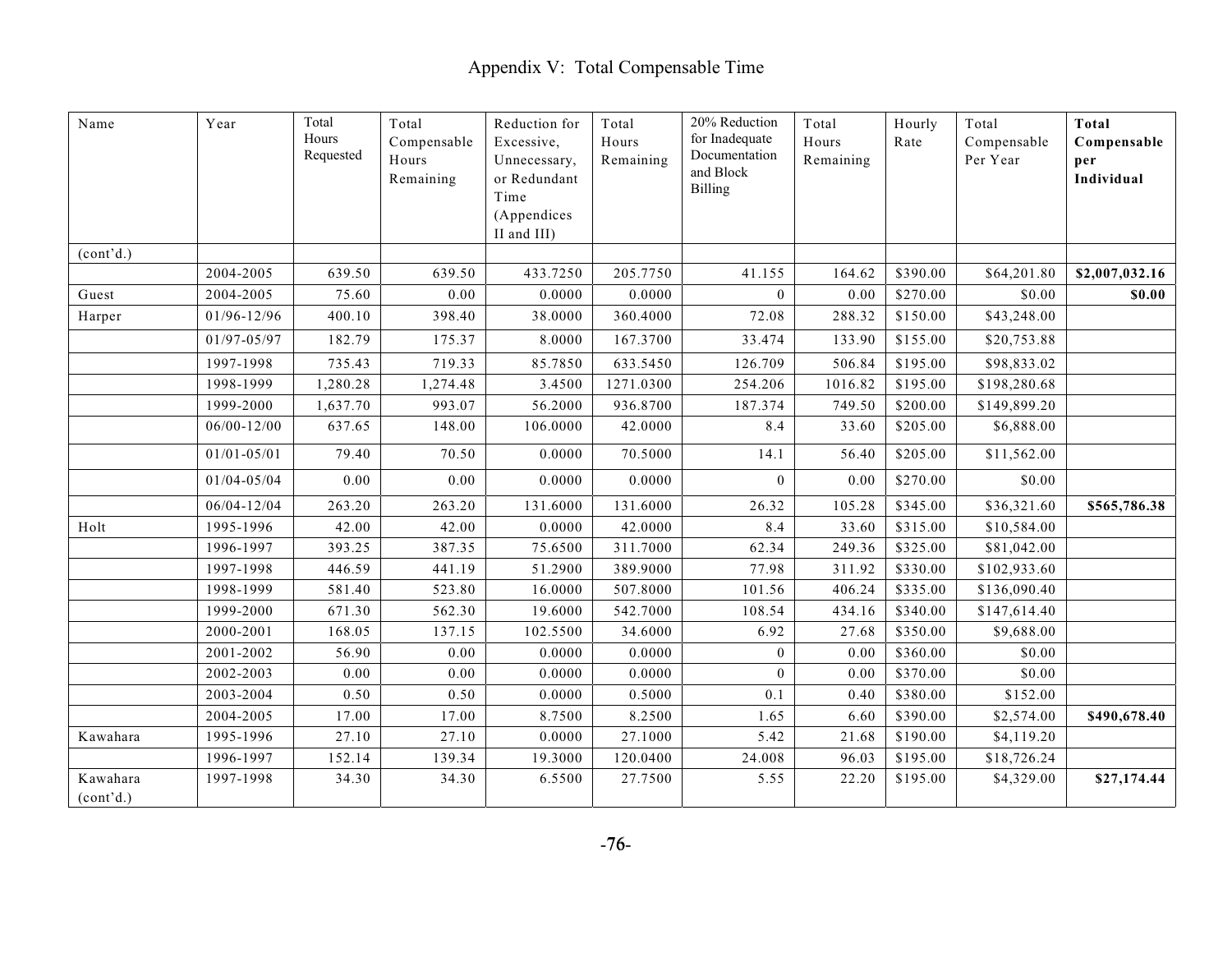| $\rm Name$                     | Year      | Total<br>Hours<br>Requested | Total<br>Compensable<br>Hours<br>Remaining | Reduction for<br>Excessive,<br>Unnecessary,<br>or Redundant<br>Time<br>(Appendices | Total<br>Hours<br>Remaining | 20% Reduction<br>for Inadequate<br>Documentation<br>and Block<br><b>Billing</b> | Total<br>Hours<br>Remaining | Hourly<br>Rate | Total<br>Compensable<br>Per Year | Total<br>Compensable<br>per<br>Individual |
|--------------------------------|-----------|-----------------------------|--------------------------------------------|------------------------------------------------------------------------------------|-----------------------------|---------------------------------------------------------------------------------|-----------------------------|----------------|----------------------------------|-------------------------------------------|
|                                |           |                             |                                            | II and III)                                                                        |                             |                                                                                 |                             |                |                                  |                                           |
| Kelly                          | 2004-2005 | 41.00                       | 0.00                                       | 0.0000                                                                             | 0.0000                      | $\mathbf{0}$                                                                    | 0.00                        | \$105.00       | \$0.00                           | \$0.00                                    |
| <b>NARF</b> Clerks             | 1997-1998 | 309.25                      | 309.25                                     | 9.2500                                                                             | 300.0000                    | 60                                                                              | 240.00                      | \$85.00        | \$20,400.00                      |                                           |
|                                | 1998-1999 | 171.75                      | 171.75                                     | 0.0000                                                                             | 171.7500                    | 34.35                                                                           | 137.40                      | \$85.00        | \$11,679.00                      |                                           |
|                                | 1999-2000 | 333.50                      | 332.10                                     | 2.0000                                                                             | 330.1000                    | 66.02                                                                           | 264.08                      | \$90.00        | \$23,767.20                      |                                           |
|                                | 2000-2001 | 205.45                      | 0.00                                       | 0.0000                                                                             | 0.0000                      | $\overline{0}$                                                                  | 0.00                        | \$90.00        | \$0.00                           |                                           |
|                                | 2001-2002 | 132.50                      | 0.00                                       | 0.0000                                                                             | 0.0000                      | $\theta$                                                                        | 0.00                        | \$95.00        | \$0.00                           | \$55,846.20                               |
| Peregoy                        | 1995-1996 | 15.40                       | 3.40                                       | 0.0000                                                                             | 3.4000                      | 0.68                                                                            | 2.72                        | \$275.00       | \$748.00                         |                                           |
|                                | 1996-1997 | 440.75                      | 412.85                                     | 15.1500                                                                            | 397.7000                    | 79.54                                                                           | 318.16                      | \$280.00       | \$89,084.80                      |                                           |
|                                | 1997-1998 | 298.15                      | 289.55                                     | 10.0250                                                                            | 279.5250                    | 55.905                                                                          | 223.62                      | \$285.00       | \$63,731.70                      |                                           |
|                                | 1998-1999 | 586.33                      | 575.97                                     | 4.0000                                                                             | 571.9685                    | 114.3937                                                                        | 457.57                      | \$290.00       | \$132,696.69                     | \$286,261.19                              |
| Rempel                         | 1999-2000 | 193.80                      | 35.82                                      | 0.0000                                                                             | 35.8200                     | 7.164                                                                           | 28.66                       | \$225.00       | \$6,447.60                       |                                           |
|                                | 2000-2001 | 969.30                      | 53.40                                      | 0.0000                                                                             | 53.4000                     | 10.68                                                                           | 42.72                       | \$225.00       | \$9,612.00                       |                                           |
|                                | 2001-2002 | 0.00                        | 0.00                                       | 0.0000                                                                             | 0.0000                      | $\overline{0}$                                                                  | 0.00                        | \$225.00       | \$0.00                           |                                           |
|                                | 2002-2003 | 0.00                        | 0.00                                       | 0.0000                                                                             | 0.0000                      | $\mathbf{0}$                                                                    | 0.00                        | \$225.00       | \$0.00                           |                                           |
|                                | 2003-2004 | 1.00                        | 1.00                                       | 0.0000                                                                             | 1.0000                      | 0.2                                                                             | 0.80                        | \$225.00       | \$180.00                         |                                           |
|                                | 2004-2005 | 267.10                      | 267.10                                     | 133.5500                                                                           | 133.5500                    | 26.71                                                                           | 106.84                      | \$225.00       | \$24,039.00                      | \$40,278.60                               |
| Levitas                        | 1998-1999 | 296.90                      | 253.60                                     | 0.0000                                                                             | 253.6000                    | 50.72                                                                           | 202.88                      | \$335.00       | \$67,964.80                      |                                           |
|                                | 1999-2000 | 1,255.70                    | 635.90                                     | 31.1000                                                                            | 604.8000                    | 120.96                                                                          | 483.84                      | \$340.00       | \$164,505.60                     |                                           |
|                                | 2000-2001 | 504.90                      | 228.90                                     | 73.0000                                                                            | 155.9000                    | 31.18                                                                           | 124.72                      | \$350.00       | \$43,652.00                      |                                           |
|                                | 2001-2002 | 0.00                        | 0.00                                       | 0.0000                                                                             | 0.0000                      | $\theta$                                                                        | 0.00                        | \$360.00       | \$0.00                           |                                           |
|                                | 2002-2003 | 0.00                        | 0.00                                       | 0.0000                                                                             | 0.0000                      | $\mathbf{0}$                                                                    | 0.00                        | \$370.00       | \$0.00                           |                                           |
|                                | 2003-2004 | 2.30                        | 2.30                                       | 1.1500                                                                             | 1.1500                      | 0.23                                                                            | 0.92                        | \$380.00       | \$349.60                         |                                           |
|                                | 2004-2005 | 16.60                       | 16.60                                      | 8.3000                                                                             | 8.3000                      | 1.66                                                                            | 6.64                        | \$390.00       | \$2,589.60                       | \$279,061.60                              |
| Alexander<br>(MJA)             | 1998-1999 | 1.10                        | 0.50                                       | 0.0000                                                                             | 0.5000                      | $0.1\,$                                                                         | 0.40                        | \$335.00       | \$134.00                         |                                           |
| Alexander<br>$(MJA)$ (cont'd.) | 1999-2000 | 0.00                        | 0.00                                       | 0.0000                                                                             | 0.0000                      | $\bf{0}$                                                                        | 0.00                        | \$340.00       | \$0.00                           |                                           |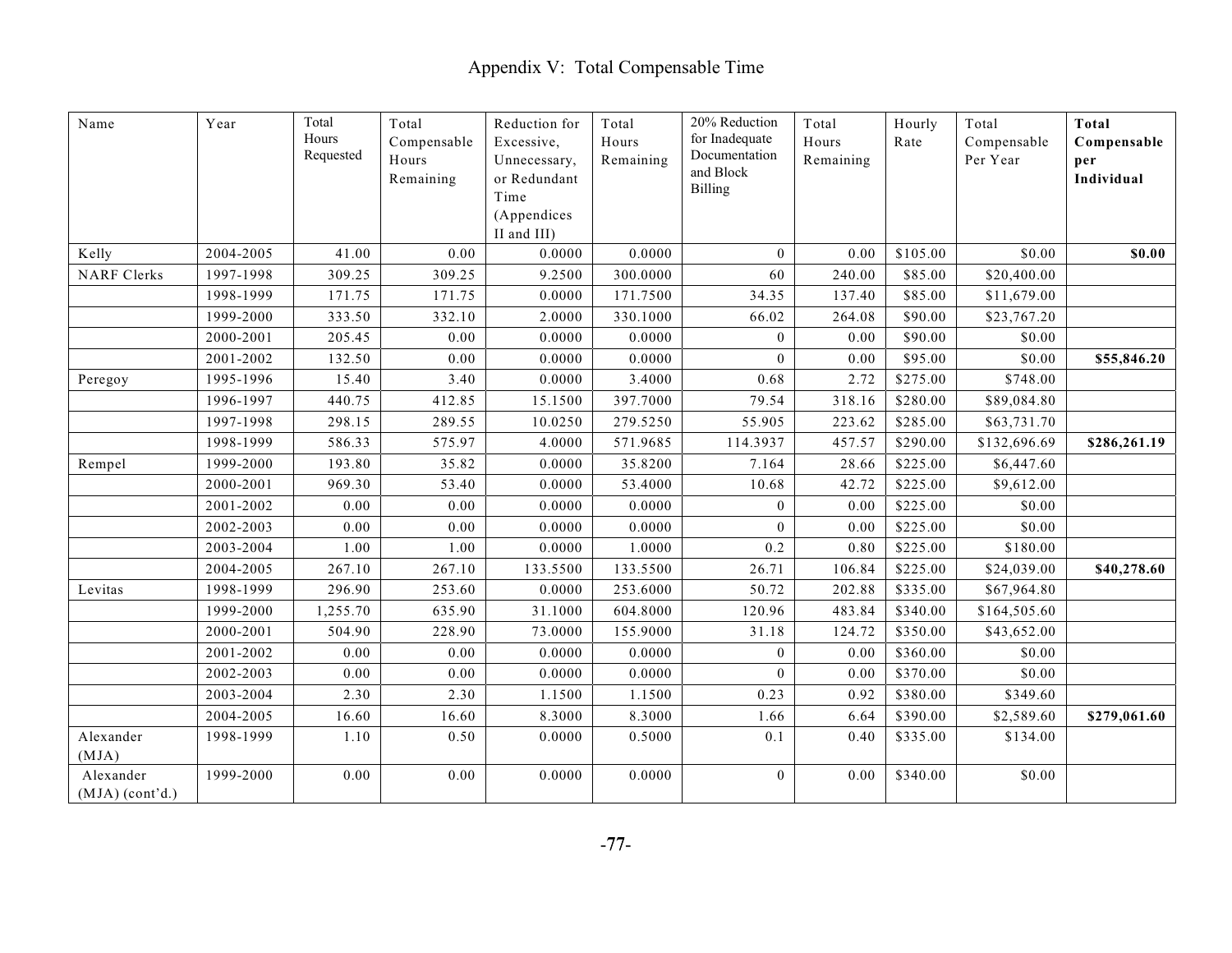| Name                      | Year      | Total<br>Hours<br>Requested | Total<br>Compensable<br>Hours<br>Remaining | Reduction for<br>Excessive,<br>Unnecessary,<br>or Redundant<br>Time<br>(Appendices | Total<br>Hours<br>Remaining | 20% Reduction<br>for Inadequate<br>Documentation<br>and Block<br><b>Billing</b> | Total<br>Hours<br>Remaining | Hourly<br>Rate | Total<br>Compensable<br>Per Year | Total<br>Compensable<br>per<br>Individual |
|---------------------------|-----------|-----------------------------|--------------------------------------------|------------------------------------------------------------------------------------|-----------------------------|---------------------------------------------------------------------------------|-----------------------------|----------------|----------------------------------|-------------------------------------------|
|                           |           |                             |                                            | II and III)                                                                        |                             |                                                                                 |                             |                |                                  |                                           |
|                           | 2000-2001 | 1.10                        | 0.00                                       | 0.0000                                                                             | 0.0000                      | $\bf{0}$                                                                        | 0.00                        | \$350.00       | \$0.00                           | \$134.00                                  |
| Barger (DGB)              | 1999-2000 | 0.80                        | 0.00                                       | 0.0000                                                                             | 0.0000                      | $\overline{0}$                                                                  | 0.00                        | \$295.00       | \$0.00                           | \$0.00                                    |
| Bick (TKB)                | 1998-1999 | 1.40                        | 0.40                                       | 0.0000                                                                             | 0.4000                      | 0.08                                                                            | 0.32                        | \$335.00       | \$107.20                         | \$107.20                                  |
| Brady (JCB)               | 1998-1999 | 3.10                        | 2.50                                       | 0.0000                                                                             | 2.5000                      | 0.5                                                                             | 2.00                        | \$85.00        | \$170.00                         | \$170.00                                  |
| Carssow (JTC)             | 1998-1999 | 0.40                        | 0.40                                       | 0.0000                                                                             | 0.4000                      | 0.08                                                                            | 0.32                        | \$335.00       | \$107.20                         |                                           |
|                           | 1999-2000 | 2.50                        | 0.00                                       | 0.0000                                                                             | 0.0000                      | $\mathbf{0}$                                                                    | 0.00                        | \$340.00       | \$0.00                           |                                           |
|                           | 2000-2001 | 0.50                        | 0.00                                       | 0.0000                                                                             | 0.0000                      | $\overline{0}$                                                                  | 0.00                        | \$350.00       | \$0.00                           | \$107.20                                  |
| Carithers (TC)            | 2000-2001 | 33.70                       | 33.70                                      | 0.0000                                                                             | 33.7000                     | 6.74                                                                            | 26.96                       | \$160.00       | \$4,313.60                       | \$4,313.60                                |
| Clay (ASC)                | 1998-1999 | 18.40                       | 15.70                                      | 0.0000                                                                             | 15.7000                     | 3.14                                                                            | 12.56                       | \$335.00       | \$4,207.60                       |                                           |
|                           | 1999-2000 | 17.20                       | 3.70                                       | 0.0000                                                                             | 3.7000                      | 0.74                                                                            | 2.96                        | \$340.00       | \$1,006.40                       |                                           |
|                           | 2001-2002 | 0.80                        | 0.00                                       | 0.0000                                                                             | 0.0000                      | $\bf{0}$                                                                        | 0.00                        | \$350.00       | \$0.00                           |                                           |
|                           | 2004-2005 | 0.20                        | 0.20                                       | 0.1000                                                                             | 0.1000                      | 0.02                                                                            | 0.08                        | \$390.00       | \$31.20                          | \$5,245.20                                |
| Dennehy (RCD)             | 1998-1999 | 52.50                       | 52.50                                      | 0.0000                                                                             | 52.5000                     | 10.5                                                                            | 42.00                       | \$335.00       | \$14,070.00                      |                                           |
|                           | 1999-2000 | 133.90                      | 87.10                                      | 0.0000                                                                             | 87.1000                     | 17.42                                                                           | 69.68                       | \$340.00       | \$23,691.20                      |                                           |
|                           | 2000-2001 | 3.50                        | 0.00                                       | 0.0000                                                                             | 0.0000                      | $\overline{0}$                                                                  | 0.00                        | \$350.00       | \$0.00                           | \$37,761.20                               |
| Dial (AD)                 | 1998-1999 | 17.70                       | 17.70                                      | 0.0000                                                                             | 17.7000                     | 3.54                                                                            | 14.16                       | \$155.00       | \$2,194.80                       |                                           |
|                           | 1999-2000 | 5.80                        | 5.80                                       | 0.0000                                                                             | 5.8000                      | 1.16                                                                            | 4.64                        | \$160.00       | \$742.40                         | \$2,937.20                                |
| Hughes (JVH)              | 1998-1999 | 3.00                        | 3.00                                       | 0.0000                                                                             | 3.0000                      | 0.6                                                                             | 2.40                        | \$335.00       | \$804.00                         | \$804.00                                  |
| Marcovitch<br>(RPM)       | 1999-2000 | 8.00                        | 2.20                                       | 0.0000                                                                             | 2.2000                      | 0.44                                                                            | 1.76                        | \$395.00       | \$695.20                         |                                           |
|                           | 2000-2001 | 70.80                       | 27.10                                      | 0.0000                                                                             | 27.1000                     | 5.42                                                                            | 21.68                       | \$305.00       | \$6,612.40                       | \$7,307.60                                |
| Matthews (JFM)            | 1999-2000 | 12.50                       | 12.50                                      | 0.0000                                                                             | 12.5000                     | 2.5                                                                             | 10.00                       | \$90.00        | \$900.00                         | \$900.00                                  |
| Parker (WP)               | 1999-2000 | 3.40                        | 3.40                                       | 0.0000                                                                             | 3.4000                      | 0.68                                                                            | 2.72                        | \$340.00       | \$924.80                         |                                           |
|                           | 2000-2001 | 0.30                        | 0.00                                       | 0.0000                                                                             | 0.0000                      | $\mathbf{0}$                                                                    | 0.00                        | \$350.00       | \$0.00                           | \$924.80                                  |
| Raider (RLR)              | 1998-1999 | 0.50                        | 0.00                                       | 0.0000                                                                             | 0.0000                      | $\bf{0}$                                                                        | 0.00                        | \$290.00       | \$0.00                           |                                           |
| Raider (RLR)<br>(cont'd.) | 1999-2000 | 3.20                        | $0.00\,$                                   | 0.0000                                                                             | 0.0000                      | $\boldsymbol{0}$                                                                | 0.00                        | \$295.00       | \$0.00                           |                                           |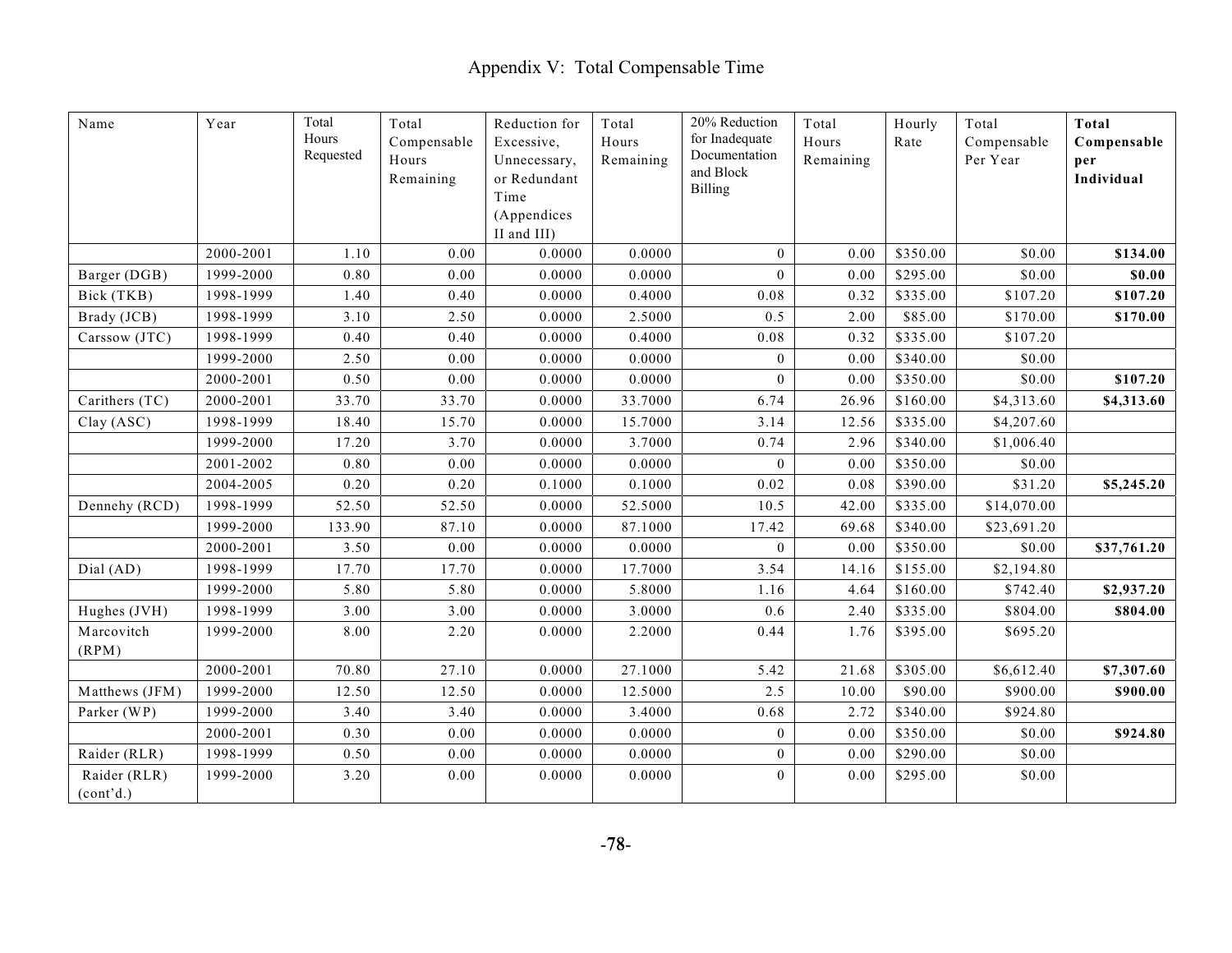| Name                      | Year      | Total<br>Hours<br>Requested | Total<br>Compensable<br>Hours<br>Remaining | Reduction for<br>Excessive,<br>Unnecessary,<br>or Redundant<br>Time<br>(Appendices | Total<br>Hours<br>Remaining | 20% Reduction<br>for Inadequate<br>Documentation<br>and Block<br><b>Billing</b> | Total<br>Hours<br>Remaining | Hourly<br>Rate | Total<br>Compensable<br>Per Year | Total<br>Compensable<br>per<br>Individual |
|---------------------------|-----------|-----------------------------|--------------------------------------------|------------------------------------------------------------------------------------|-----------------------------|---------------------------------------------------------------------------------|-----------------------------|----------------|----------------------------------|-------------------------------------------|
|                           |           |                             |                                            | II and III)                                                                        |                             |                                                                                 |                             |                |                                  |                                           |
|                           | 2004-2005 | 46.60                       | 46.60                                      | 23.3000                                                                            | 23.3000                     | 4.66                                                                            | 18.64                       | \$345.00       | \$6,430.80                       | \$6,430.80                                |
| Singleton (BLS)           | 2000-2001 | 20.90                       | 14.90                                      | 0.0000                                                                             | 14.9000                     | 2.98                                                                            | 11.92                       | \$205.00       | \$2,443.60                       | \$2,443.60                                |
| Sternberg (JRS)           | 1998-1999 | 5.20                        | 5.20                                       | 0.0000                                                                             | 5.2000                      | 1.04                                                                            | 4.16                        | \$155.00       | \$644.80                         | \$644.80                                  |
| Stogner (KHS)             | 1999-2000 | 6.30                        | 6.30                                       | 0.0000                                                                             | 6.3000                      | 1.26                                                                            | 5.04                        | \$200.00       | \$1,008.00                       | \$1,008.00                                |
| Vaughan (RCV)             | 1999-2000 | 4.40                        | 2.30                                       | 0.0000                                                                             | 2.3000                      | 0.46                                                                            | 1.84                        | \$340.00       | \$625.60                         | \$625.60                                  |
| Warner (JWX)              | 1998-1999 | 33.30                       | 33.30                                      | 0.0000                                                                             | 33.3000                     | 6.66                                                                            | 26.64                       | \$155.00       | \$4,129.20                       | \$4,129.20                                |
| Wiggins (JMW)             | 1999-2000 | 280.80                      | 97.00                                      | 0.0000                                                                             | 97.0000                     | 19.4                                                                            | 77.60                       | \$200.00       | \$15,520.00                      |                                           |
|                           | 2000-2001 | 224.00                      | 51.90                                      | 0.0000                                                                             | 51.9000                     | 10.38                                                                           | 41.52                       | \$205.00       | \$8,511.60                       | \$24,031.60                               |
| Yungwirth<br>(MSY)        | 2000-2001 | 6.80                        | 3.80                                       | 0.0000                                                                             | 3.8000                      | 0.76                                                                            | 3.04                        | \$165.00       | \$501.60                         | \$501.60                                  |
| Zacks (DMZ)               | 1998-1999 | 0.40                        | 0.00                                       | 0.0000                                                                             | 0.0000                      | $\boldsymbol{0}$                                                                | 0.00                        | \$335.00       | \$0.00                           |                                           |
|                           | 1999-2000 | 32.50                       | 5.50                                       | 0.0000                                                                             | 5.5000                      | 1.1                                                                             | 4.40                        | \$340.00       | \$1,496.00                       |                                           |
|                           | 2000-2001 | 20.90                       | 5.00                                       | 0.0000                                                                             | 5.0000                      | $\mathbf{1}$                                                                    | 4.00                        | \$350.00       | \$1,400.00                       |                                           |
|                           | 2003-2004 | 0.60                        | 0.60                                       | 0.3000                                                                             | 0.3000                      | 0.06                                                                            | 0.24                        | \$380.00       | \$91.20                          |                                           |
|                           | 2004-2005 | 0.20                        | 0.20                                       | 0.1000                                                                             | 0.1000                      | 0.02                                                                            | 0.08                        | \$390.00       | \$31.20                          | \$3,018.40                                |
| Levitas (Non-<br>Atty)    |           |                             |                                            |                                                                                    | 0.0000                      | $\mathbf{0}$                                                                    | 0.00                        |                | \$0.00                           |                                           |
| Fisher (RSF)              | 1999-2000 | 0.80                        | 0.80                                       | 0.0000                                                                             | 0.8000                      | 0.16                                                                            | 0.64                        | \$90.00        | \$57.60                          |                                           |
|                           | 2000-2001 | 1.00                        | 0.20                                       | 0.0000                                                                             | 0.2000                      | 0.04                                                                            | 0.16                        | \$90.00        | \$14.40                          | \$72.00                                   |
| Cavallini (DFC)           | 1998-1999 | 0.60                        | 0.00                                       | 0.0000                                                                             | 0.0000                      | $\theta$                                                                        | 0.00                        | \$85.00        | \$0.00                           | \$0.00                                    |
| Bond (WWB)                | 2000-2001 | 0.80                        | 0.00                                       | 0.0000                                                                             | 0.0000                      | $\mathbf{0}$                                                                    | 0.00                        | \$90.00        | \$0.00                           | \$0.00                                    |
| Perez (SP)                | 1998-1999 | 71.40                       | 71.40                                      | 0.0000                                                                             | 71.4000                     | 14.28                                                                           | 57.12                       | \$85.00        | \$4,855.20                       |                                           |
|                           | 1999-2000 | 156.70                      | 123.50                                     | 0.0000                                                                             | 123.5000                    | 24.7                                                                            | 98.80                       | \$90.00        | \$8,892.00                       |                                           |
|                           | 2000-2001 | 125.60                      | 77.00                                      | 0.0000                                                                             | 77.0000                     | 15.4                                                                            | 61.60                       | \$90.00        | \$5,544.00                       | \$19,291.20                               |
| Applegate<br>(AEA)        | 2004-2005 | 15.80                       | 15.80                                      | 7.9000                                                                             | 7.9000                      | 1.58                                                                            | 6.32                        | \$110.00       | \$695.20                         | \$695.20                                  |
| Levitas<br>(Unidentified) |           |                             |                                            |                                                                                    | 0.0000                      | $\bf{0}$                                                                        | 0.00                        |                |                                  |                                           |